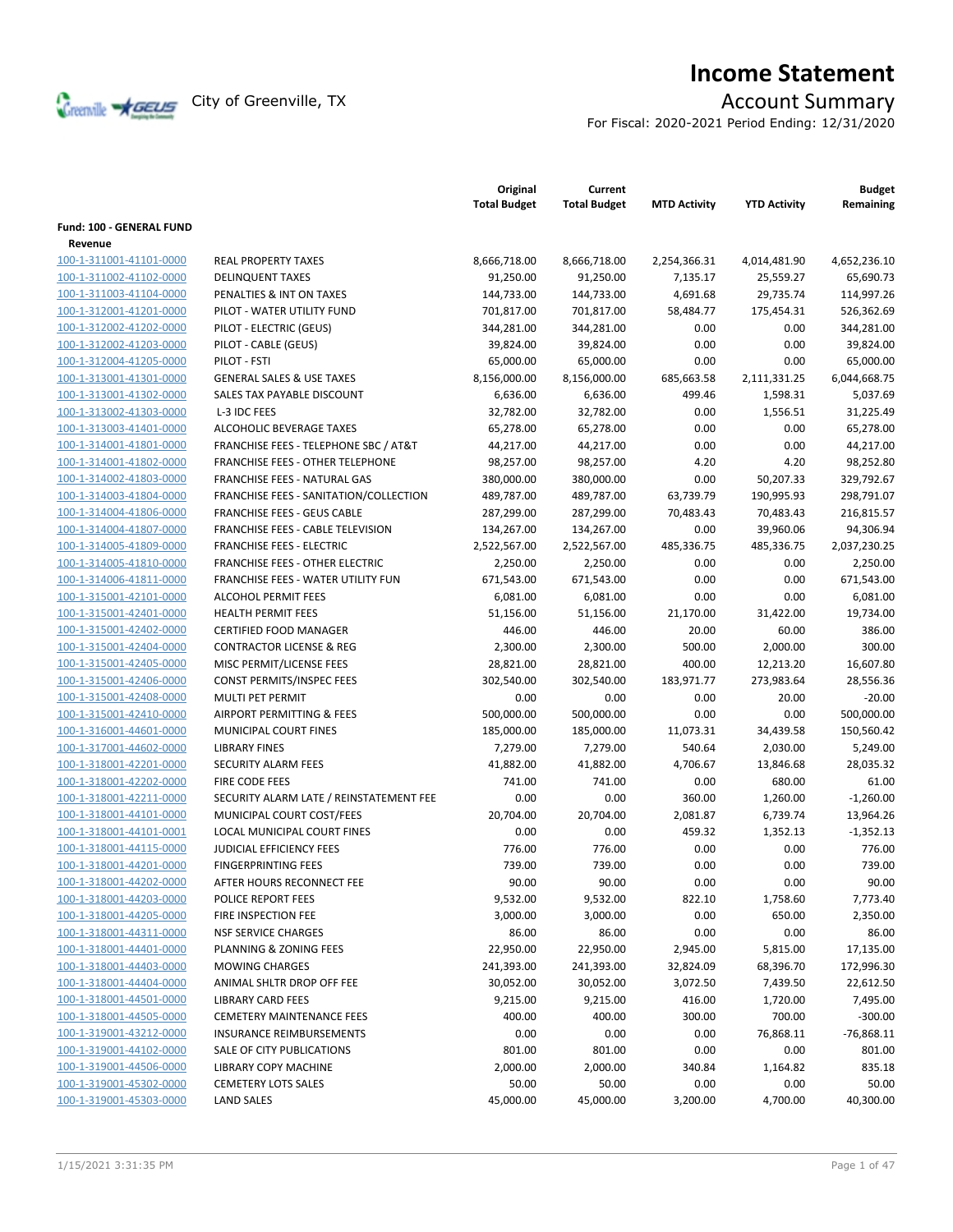|                         |                                       | Original<br><b>Total Budget</b> | Current<br><b>Total Budget</b> | <b>MTD Activity</b> | <b>YTD Activity</b> | <b>Budget</b><br>Remaining |
|-------------------------|---------------------------------------|---------------------------------|--------------------------------|---------------------|---------------------|----------------------------|
| 100-1-319001-45305-0000 | <b>AUCTION PROCEEDS</b>               | 190,000.00                      | 190,000.00                     | 0.00                | 0.00                | 190,000.00                 |
| 100-1-319001-45401-0000 | <b>INTEREST REVENUES</b>              | 52,340.00                       | 52,340.00                      | 0.00                | 148.97              | 52,191.03                  |
| 100-1-319001-45501-0000 | LIBRARY MTG ROOM RENTAL               | 1,224.00                        | 1,224.00                       | 0.00                | 0.00                | 1,224.00                   |
| 100-1-319001-45503-0000 | <b>PAVILION RENTALS</b>               | 9,900.00                        | 9,900.00                       | 147.80              | 684.08              | 9,215.92                   |
| 100-1-319001-45601-0000 | MISCELLANEOUS REVENUES                | 68,756.00                       | 68,756.00                      | 5,464.66            | 23,597.59           | 45,158.41                  |
| 100-1-319001-45604-0000 | OTHER REVENUE / OVER/SHORT            | 0.00                            | 0.00                           | 0.00                | 30.79               | $-30.79$                   |
| 100-1-322001-43002-0000 | ANIMAL SHELTER CONTRIB                | 100,000.00                      | 100,000.00                     | 0.00                | 0.00                | 100,000.00                 |
| 100-1-322001-43003-0000 | HUNT CO CONTRIB - FIRE                | 28,800.00                       | 28,800.00                      | 2,400.00            | 9,200.00            | 19,600.00                  |
| 100-1-322001-43004-0000 | HUNT CO MEM HOSP REIM                 | 22,400.00                       | 22,400.00                      | 0.00                | 4,232.42            | 18,167.58                  |
| 100-1-323001-46008-0000 | <b>XFR - TOURISM FUND</b>             | 98,000.00                       | 98,000.00                      | 8,166.67            | 24,500.01           | 73,499.99                  |
| 100-1-323001-46015-0000 | XFR - DEBT SERVICE FUND               | 118,309.00                      | 118,309.00                     | 9,859.08            | 29,577.24           | 88,731.76                  |
| 100-1-324001-46506-0000 | <b>CA - RECREATION FUND</b>           | 973.00                          | 973.00                         | 81.08               | 243.24              | 729.76                     |
| 100-1-324001-46509-0000 | CA - VENUE MGMT FUND                  | 4,129.00                        | 4,129.00                       | 344.08              | 1,032.24            | 3,096.76                   |
| 100-1-324001-46537-0000 | CA - MAIL MACHINE LEASE               | 0.00                            | 0.00                           | 269.28              | 807.84              | $-807.84$                  |
| 100-1-324001-46614-0000 | CA - SANITATION FUND COLLECTION       | 40,166.00                       | 40,166.00                      | 3,347.17            | 10,041.51           | 30,124.49                  |
| 100-1-324001-46650-0000 | CA - UTILITY FUND TO GENERAL GOVERNME | 336,411.00                      | 336,411.00                     | 30,534.25           | 91,602.75           | 244,808.25                 |
| 100-1-324001-46651-0000 | CA - UTILITY FUND TO PUBLIC WORKS     | 159,224.00                      | 159,224.00                     | 13,268.67           | 39,806.01           | 119,417.99                 |
| 100-1-324001-46801-0000 | <b>CA - SPENCE FUND</b>               | 600.00                          | 600.00                         | 50.00               | 150.00              | 450.00                     |
| 100-1-324009-46901-0000 | CA - ELECTRIC UTILITY                 | 426,336.00                      | 426,336.00                     | 35,528.00           | 106,584.00          | 319,752.00                 |
| 100-1-324009-46906-0000 | CA - CABLE UTILITY                    | 58,987.00                       | 58,987.00                      | 4,915.58            | 14,746.74           | 44,240.26                  |
|                         | <b>Revenue Total:</b>                 | 26,174,095.00                   | 26,174,095.00                  | 4,013,985.57        | 8,102,950.12        | 18,071,144.88              |
| Expense                 |                                       |                                 |                                |                     |                     |                            |
| 100-1-000000-43105-0001 | <b>CENSUS GRANT MANAGEMENT</b>        | 0.00                            | 0.00                           | 8,912.00            | 8,912.00            | $-8,912.00$                |
| 100-1-000000-52103-0000 | <b>ESSENTIAL EMPLOYEE MEALS</b>       | 0.00                            | 0.00                           | 0.00                | 38.15               | $-38.15$                   |
| 100-1-000000-96119-0000 | PANDEMIC EXPENSES                     | 0.00                            | 0.00                           | 17,553.12           | 57,252.67           | $-57,252.67$               |
| 100-1-411000-52001-0000 | <b>OFFICE SUPPLIES</b>                | 50.00                           | 50.00                          | 0.00                | 4.79                | 45.21                      |
| 100-1-411000-52005-0000 | PRINTED MATERIALS                     | 96.00                           | 96.00                          | 0.00                | 48.00               | 48.00                      |
| 100-1-411000-52103-0000 | <b>MEETING SUPPLIES</b>               | 2,931.00                        | 2,931.00                       | 340.28              | 368.46              | 2,562.54                   |
| 100-1-411000-54001-0000 | <b>TELEPHONE CHARGES</b>              | 3,132.00                        | 3,132.00                       | 303.95              | 528.46              | 2,603.54                   |
| 100-1-411000-54101-0000 | PROFESSIONAL SERVICES                 | 8,000.00                        | 8,000.00                       | 0.00                | 4,000.00            | 4,000.00                   |
| 100-1-411000-54201-0000 | MEMBERSHIPS & SUBSCRIPTIONS           | 6,675.00                        | 6,675.00                       | 0.00                | 2,261.60            | 4,413.40                   |
| 100-1-411000-54204-0000 | <b>PUBLIC RELATIONS</b>               | 1,700.00                        | 1,700.00                       | 0.00                | 0.00                | 1,700.00                   |
| 100-1-411000-54213-0000 | PLAQUES AND AWARDS                    | 1,000.00                        | 1,000.00                       | 414.00              | 453.00              | 547.00                     |
| 100-1-411000-54214-0000 | <b>TRAVEL &amp; TRAINING</b>          | 14,520.00                       | 10,920.00                      | 790.00              | 810.00              | 10,110.00                  |
| 100-1-411000-54300-0000 | <b>TRAVEL TO AUSTIN</b>               | 0.00                            | 3,600.00                       | 0.00                | 0.00                | 3,600.00                   |
| 100-1-411400-51001-0000 | <b>REGULAR SALARIES</b>               | 147,449.00                      | 147,449.00                     | 11,223.52           | 33,006.31           | 114,442.69                 |
| 100-1-411400-51021-0000 | LONGEVITY                             | 1,656.00                        | 1,656.00                       | 0.00                | 1,752.00            | $-96.00$                   |
| 100-1-411400-51116-0000 | CAR ALLOWANCE                         | 4,200.00                        | 4,200.00                       | 323.08              | 969.24              | 3,230.76                   |
| 100-1-411400-51117-0000 | <b>CELL PHONE ALLOWANCE</b>           | 2,130.00                        | 2,130.00                       | 163.84              | 491.52              | 1,638.48                   |
| 100-1-411400-51201-0000 | <b>FICA</b>                           | 9,633.00                        | 9,633.00                       | 702.08              | 2,188.80            | 7,444.20                   |
| 100-1-411400-51202-0000 | MEDICARE                              | 2,253.00                        | 2,253.00                       | 164.20              | 511.90              | 1,741.10                   |
| 100-1-411400-51203-0000 | <b>HEALTH INSURANCE</b>               | 24,266.00                       | 24,266.00                      | 1,011.08            | 3,033.24            | 21,232.76                  |
| 100-1-411400-51204-0000 | <b>WORKERS COMPENSATION</b>           | 375.00                          | 375.00                         | 19.96               | 59.88               | 315.12                     |
| 100-1-411400-51205-0000 | STATE UNEMPLOYMENT                    | 126.00                          | 126.00                         | 0.47                | 143.99              | $-17.99$                   |
| 100-1-411400-51301-0000 | <b>TMRS</b>                           | 17,887.00                       | 17,887.00                      | 1,317.44            | 4,074.68            | 13,812.32                  |
| 100-1-411400-52001-0000 | <b>OFFICE SUPPLIES</b>                | 225.00                          | 225.00                         | 23.99               | 99.96               | 125.04                     |
| 100-1-411400-52002-0000 | POSTAGE / FREIGHT                     | 125.00                          | 125.00                         | $-23.56$            | $-15.63$            | 140.63                     |
| 100-1-411400-52005-0000 | PRINTED MATERIALS                     | 5,150.00                        | 5,150.00                       | 0.00                | 24.00               | 5,126.00                   |
| 100-1-411400-54001-0000 | <b>TELEPHONE CHARGES</b>              | 1,046.00                        | 1,046.00                       | 131.26              | 236.01              | 809.99                     |
| 100-1-411400-54101-0000 | PROFESSIONAL SERVICES                 | 1,175.00                        | 1,175.00                       | 0.00                | 395.00              | 780.00                     |
| 100-1-411400-54201-0000 | MEMBERSHIPS & SUBSCRIPTIONS           | 125.00                          | 125.00                         | 100.00              | 150.00              | $-25.00$                   |
| 100-1-411400-54206-0000 | <b>ELECTION EXPENSE</b>               | 108,000.00                      | 108,000.00                     | 0.00                | 128.24              | 107,871.76                 |
| 100-1-411400-54214-0000 | <b>TRAVEL &amp; TRAINING</b>          | 3,555.00                        | 3,555.00                       | 0.00                | 0.00                | 3,555.00                   |
| 100-1-412100-51001-0000 | <b>REGULAR SALARIES</b>               | 185,492.40                      | 185,492.40                     | 12,351.63           | 36,655.34           | 148,837.06                 |
| 100-1-412100-51020-0000 | <b>OVERTIME</b>                       | 7,409.87                        | 7,409.87                       | 184.47              | 515.51              | 6,894.36                   |
| 100-1-412100-51021-0000 | LONGEVITY                             | 6,002.00                        | 6,002.00                       | 0.00                | 4,340.00            | 1,662.00                   |
| 100-1-412100-51101-0000 | <b>CERTIFICATION PAY</b>              | 3,600.00                        | 3,600.00                       | 230.78              | 692.34              | 2,907.66                   |
| 100-1-412100-51201-0000 | <b>FICA</b>                           | 12,555.26                       | 12,555.26                      | 716.71              | 2,423.59            | 10,131.67                  |
| 100-1-412100-51202-0000 | MEDICARE                              | 2,936.31                        | 2,936.31                       | 167.62              | 566.81              | 2,369.50                   |
|                         |                                       |                                 |                                |                     |                     |                            |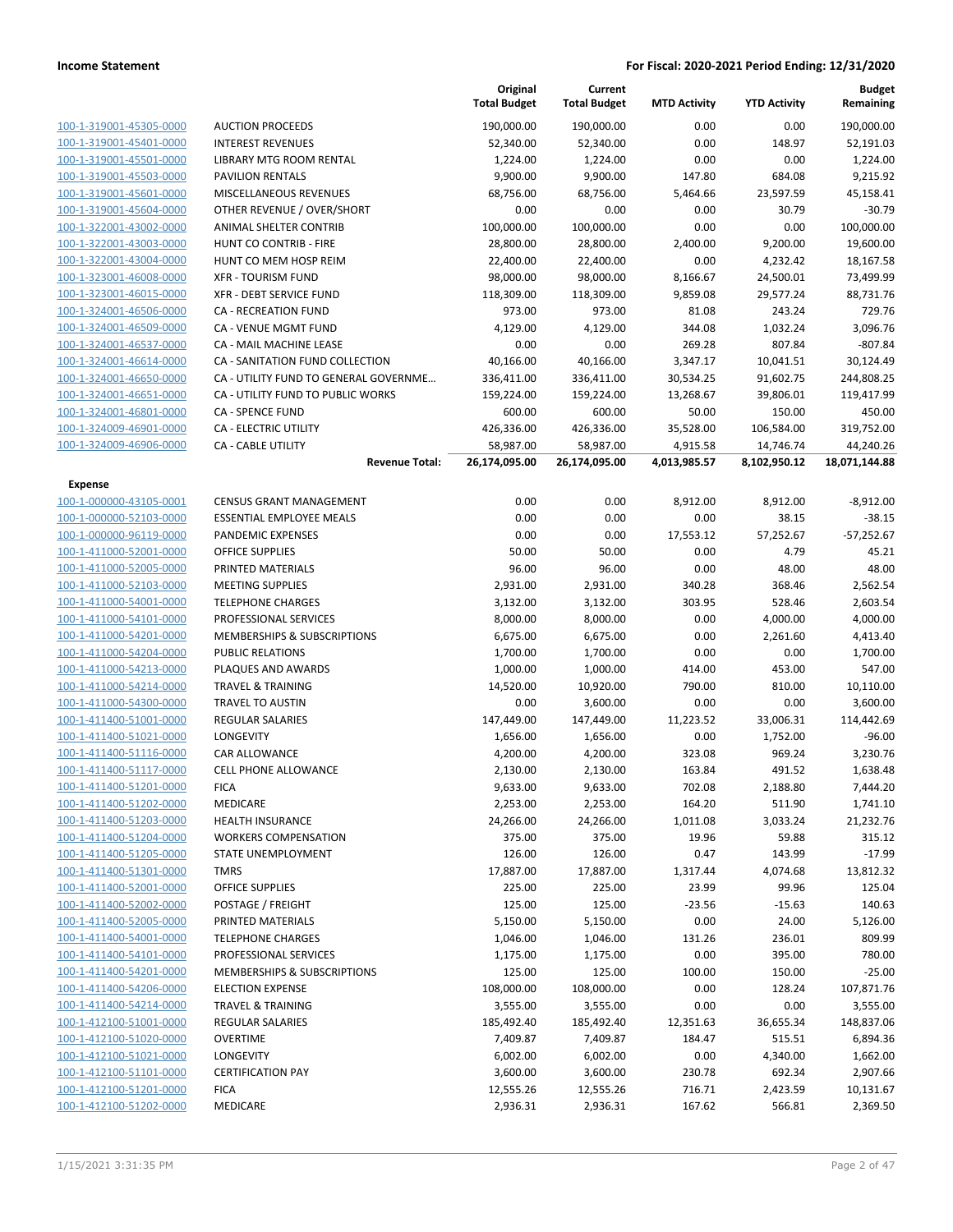| 100-1-412100-51203-0000         |
|---------------------------------|
| 100-1-412100-51204-0000         |
| 100-1-412100-51205-0000         |
| 100-1-412100-51301-0000         |
| 100-1-412100-52001-0000         |
| 100-1-412100-52002-0000         |
| 100-1-412100-52005-0000         |
| 100-1-412100-52102-0000         |
| 100-1-412100-52110-0000         |
| 100-1-412100-53201-0000         |
| 100-1-412100-54001-0000         |
| 100-1-412100-54101-0000         |
| -412100-54201-0000<br>$100 - 1$ |
| 100-1-412100-54207-0000         |
| 100-1-412100-54214-0000         |
| <u>100-1-413200-51001-0000</u>  |
| <u>100-1-413200-51020-0000</u>  |
| 100-1-413200-51021-0000         |
| 100-1-413200-51116-0000         |
| <u>100-1-413200-51117-0000</u>  |
| 100-1-413200-51201-0000         |
| 100-1-413200-51202-0000         |
| -413200-51203-0000<br>$100 - 1$ |
| 100-1-413200-51204-0000         |
| 100-1-413200-51205-0000         |
| 100-1-413200-51301-0000         |
| 100-1-413200-51303-0000         |
| 100-1-413200-52001-0000         |
| 100-1-413200-52002-0000         |
| 100-1-413200-52103-0000         |
| 100-1-413200-54001-0000         |
| 100-1-413200-54101-0000         |
| 100-1-413200-54201-0000         |
| 100-1-413200-54205-0000         |
| 100-1-413200-54212-0000         |
| <u>100-1-413200-54214-0000</u>  |
| 100-1-413200-54300-0000         |
| 100-1-415100-51001-0000         |
| 100-1-415100-51020-0000         |
|                                 |
| 100-1-415100-51021-0000         |
| 100-1-415100-51116-0000         |
| <u>100-1-415100-51117-0000</u>  |
| 100-1-415100-51201-0000         |
| 100-1-415100-51202-0000         |
| <u>100-1-415100-51203-0000</u>  |
| 100-1-415100-51204-0000         |
| <u>100-1-415100-51205-0000</u>  |
| <u>100-1-415100-51301-0000</u>  |
| 100-1-415100-52001-0000         |
| 100-1-415100-52002-0000         |
| <u>100-1-415100-52005-0000</u>  |
| <u>100-1-415100-54001-0000</u>  |
| <u>100-1-415100-54110-0000</u>  |
| 100-1-415100-54201-0000         |
| <u>100-1-415100-54211-0000</u>  |
| <u>100-1-415100-54214-0000</u>  |
| <u>100-1-415150-54401-0000</u>  |
| <u>100-1-415150-54402-0000</u>  |
| 100-1-415300-54106-0000         |
|                                 |

|                         |                                         | Original<br><b>Total Budget</b> | Current<br><b>Total Budget</b> | <b>MTD Activity</b> | <b>YTD Activity</b> | <b>Budget</b><br>Remaining |
|-------------------------|-----------------------------------------|---------------------------------|--------------------------------|---------------------|---------------------|----------------------------|
| 100-1-412100-51203-0000 | <b>HEALTH INSURANCE</b>                 | 48,533.00                       | 48,533.00                      | 4,044.42            | 12,133.26           | 36,399.74                  |
| 100-1-412100-51204-0000 | <b>WORKERS COMPENSATION</b>             | 488.44                          | 488.44                         | 40.70               | 122.10              | 366.34                     |
| 100-1-412100-51205-0000 | STATE UNEMPLOYMENT                      | 379.08                          | 379.08                         | 12.74               | 27.76               | 351.32                     |
| 100-1-412100-51301-0000 | <b>TMRS</b>                             | 22,000.42                       | 22,000.42                      | 1,346.71            | 4,552.69            | 17,447.73                  |
| 100-1-412100-52001-0000 | <b>OFFICE SUPPLIES</b>                  | 900.00                          | 900.00                         | 32.25               | 32.25               | 867.75                     |
| 100-1-412100-52002-0000 | POSTAGE / FREIGHT                       | 2,750.00                        | 2,750.00                       | 174.35              | 354.41              | 2,395.59                   |
| 100-1-412100-52005-0000 | PRINTED MATERIALS                       | 1,500.00                        | 1,500.00                       | 0.00                | 0.00                | 1,500.00                   |
| 100-1-412100-52102-0000 | <b>BOOKS / REF SUPPLIES</b>             | 250.00                          | 250.00                         | 0.00                | 0.00                | 250.00                     |
| 100-1-412100-52110-0000 | <b>TICKET WRITER SUPPLIES</b>           | 8,700.00                        | 8,700.00                       | 0.00                | 0.00                | 8,700.00                   |
| 100-1-412100-53201-0000 | <b>FURNITURE &amp; OFFICE EQUIPMENT</b> | 2,235.00                        | 2,235.00                       | 0.00                | 1,285.33            | 949.67                     |
| 100-1-412100-54001-0000 | <b>TELEPHONE CHARGES</b>                | 3,500.00                        | 3,500.00                       | 604.48              | 1,210.86            | 2,289.14                   |
| 100-1-412100-54101-0000 | PROFESSIONAL SERVICES                   | 29,000.00                       | 29,000.00                      | 0.00                | 140.30              | 28,859.70                  |
| 100-1-412100-54201-0000 | MEMBERSHIPS & SUBSCRIPTIONS             | 550.00                          | 550.00                         | 359.29              | 531.19              | 18.81                      |
| 100-1-412100-54207-0000 | COURT COSTS, JURY, WIT FEES             | 360.00                          | 360.00                         | 0.00                | 0.00                | 360.00                     |
| 100-1-412100-54214-0000 | <b>TRAVEL &amp; TRAINING</b>            | 6,080.00                        | 6,080.00                       | 0.00                | 0.00                | 6,080.00                   |
| 100-1-413200-51001-0000 | REGULAR SALARIES                        | 243,744.80                      | 243,744.80                     | 18,864.29           | 56,595.88           | 187,148.92                 |
| 100-1-413200-51020-0000 | <b>OVERTIME</b>                         | 145.58                          | 145.58                         | 0.00                | 0.00                | 145.58                     |
| 100-1-413200-51021-0000 | <b>LONGEVITY</b>                        | 618.00                          | 618.00                         | 0.00                | 933.00              | $-315.00$                  |
| 100-1-413200-51116-0000 | CAR ALLOWANCE                           | 7,200.00                        | 7,200.00                       | 553.84              | 1,661.52            | 5,538.48                   |
| 100-1-413200-51117-0000 | CELL PHONE ALLOWANCE                    | 1,170.00                        | 1,170.00                       | 90.00               | 270.00              | 900.00                     |
| 100-1-413200-51201-0000 | <b>FICA</b>                             | 11,874.26                       | 11,874.26                      | 227.42              | 743.48              | 11,130.78                  |
| 100-1-413200-51202-0000 | MEDICARE                                | 3,666.74                        | 3,666.74                       | 259.46              | 799.76              | 2,866.98                   |
| 100-1-413200-51203-0000 | <b>HEALTH INSURANCE</b>                 | 30,333.00                       | 30,333.00                      | 2,527.75            | 7,583.25            | 22,749.75                  |
| 100-1-413200-51204-0000 | <b>WORKERS COMPENSATION</b>             | 609.94                          | 609.94                         | 50.83               | 152.49              | 457.45                     |
| 100-1-413200-51205-0000 | STATE UNEMPLOYMENT                      | 157.95                          | 157.95                         | 0.00                | 0.00                | 157.95                     |
| 100-1-413200-51301-0000 | <b>TMRS</b>                             | 29,112.62                       | 29,112.62                      | 2,194.66            | 6,684.69            | 22,427.93                  |
| 100-1-413200-51303-0000 | SUP 457 COMP PLAN                       | 22,230.00                       | 22,230.00                      | 1,695.24            | 5,085.72            | 17,144.28                  |
| 100-1-413200-52001-0000 | <b>OFFICE SUPPLIES</b>                  | 300.00                          | 300.00                         | 35.98               | 292.47              | 7.53                       |
| 100-1-413200-52002-0000 | POSTAGE / FREIGHT                       | 100.00                          | 100.00                         | 0.00                | 7.07                | 92.93                      |
| 100-1-413200-52103-0000 | <b>MEETING SUPPLIES</b>                 | 850.00                          | 850.00                         | 58.14               | 58.14               | 791.86                     |
| 100-1-413200-54001-0000 | <b>TELEPHONE CHARGES</b>                | 4,000.00                        | 4,000.00                       | 602.51              | 1,205.47            | 2,794.53                   |
| 100-1-413200-54101-0000 | PROFESSIONAL SERVICES                   | 100.00                          | 100.00                         | 0.00                | 0.00                | 100.00                     |
| 100-1-413200-54201-0000 | MEMBERSHIPS & SUBSCRIPTIONS             | 1,525.00                        | 1,525.00                       | 165.00              | 165.00              | 1,360.00                   |
| 100-1-413200-54205-0000 | <b>BUSINESS MEALS</b>                   | 600.00                          | 600.00                         | 0.00                | 31.24               | 568.76                     |
| 100-1-413200-54212-0000 | <b>PRINTING</b>                         | 150.00                          | 150.00                         | 0.00                | 0.00                | 150.00                     |
| 100-1-413200-54214-0000 | <b>TRAVEL &amp; TRAINING</b>            | 2,600.00                        | 1,500.00                       | 0.00                | 179.00              | 1,321.00                   |
| 100-1-413200-54300-0000 | TRAVEL TO AUSTIN                        | 0.00                            | 1,100.00                       | 0.00                | 0.00                | 1,100.00                   |
| 100-1-415100-51001-0000 | REGULAR SALARIES                        | 288,633.28                      | 288,633.28                     | 22,202.09           | 66,804.48           | 221,828.80                 |
| 100-1-415100-51020-0000 | <b>OVERTIME</b>                         | 1,476.45                        | 1,476.45                       | 0.00                | 0.00                | 1,476.45                   |
| 100-1-415100-51021-0000 | LONGEVITY                               | 3,322.00                        | 3,322.00                       | 0.00                | 3,652.00            | $-330.00$                  |
| 100-1-415100-51116-0000 | CAR ALLOWANCE                           | 4,200.00                        | 4,200.00                       | 323.08              | 969.24              | 3,230.76                   |
| 100-1-415100-51117-0000 | CELL PHONE ALLOWANCE                    | 2,130.00                        | 2,130.00                       | 163.84              | 491.52              | 1,638.48                   |
| 100-1-415100-51201-0000 | <b>FICA</b>                             | 18,585.23                       | 18,585.23                      | 1,290.72            | 4,161.14            | 14,424.09                  |
| 100-1-415100-51202-0000 | MEDICARE                                | 4,346.55                        | 4,346.55                       | 301.86              | 973.16              | 3,373.39                   |
| 100-1-415100-51203-0000 | <b>HEALTH INSURANCE</b>                 | 66,732.00                       | 66,732.00                      | 5,561.00            | 16,683.00           | 50,049.00                  |
| 100-1-415100-51204-0000 | <b>WORKERS COMPENSATION</b>             | 723.03                          | 723.03                         | 60.25               | 180.75              | 542.28                     |
| 100-1-415100-51205-0000 | STATE UNEMPLOYMENT                      | 347.49                          | 347.49                         | 0.00                | 0.00                | 347.49                     |
| 100-1-415100-51301-0000 | <b>TMRS</b>                             | 34,510.07                       | 34,510.07                      | 2,552.50            | 8,090.65            | 26,419.42                  |
| 100-1-415100-52001-0000 | OFFICE SUPPLIES                         | 1,700.00                        | 1,700.00                       | 259.89              | 427.61              | 1,272.39                   |
| 100-1-415100-52002-0000 | POSTAGE / FREIGHT                       | 4,000.00                        | 4,000.00                       | 682.42              | 1,337.37            | 2,662.63                   |
| 100-1-415100-52005-0000 | PRINTED MATERIALS                       | 150.00                          | 150.00                         | 0.00                | 0.00                | 150.00                     |
| 100-1-415100-54001-0000 | <b>TELEPHONE CHARGES</b>                | 3,000.00                        | 3,000.00                       | 450.42              | 901.15              | 2,098.85                   |
| 100-1-415100-54110-0000 | <b>AUDIT</b>                            | 69,000.00                       | 69,000.00                      | 0.00                | 0.00                | 69,000.00                  |
| 100-1-415100-54201-0000 | MEMBERSHIPS & SUBSCRIPTIONS             | 2,139.00                        | 2,139.00                       | 1,580.00            | 1,580.00            | 559.00                     |
| 100-1-415100-54211-0000 | ADVERTISING                             | 35,000.00                       | 35,000.00                      | 6,785.40            | 9,652.94            | 25,347.06                  |
| 100-1-415100-54214-0000 | <b>TRAVEL &amp; TRAINING</b>            | 2,465.00                        | 2,465.00                       | 0.00                | 0.00                | 2,465.00                   |
| 100-1-415150-54401-0000 | APPRAISER                               | 270,135.00                      | 270,135.00                     | 67,533.83           | 67,533.83           | 202,601.17                 |
| 100-1-415150-54402-0000 | <b>COLLECTOR</b>                        | 0.00                            | 0.00                           | 0.00                | 17,009.57           | $-17,009.57$               |
| 100-1-415300-54106-0000 | <b>ATTORNEY FEES</b>                    | 200,000.00                      | 200,000.00                     | 840.00              | 32,830.20           | 167,169.80                 |
|                         |                                         |                                 |                                |                     |                     |                            |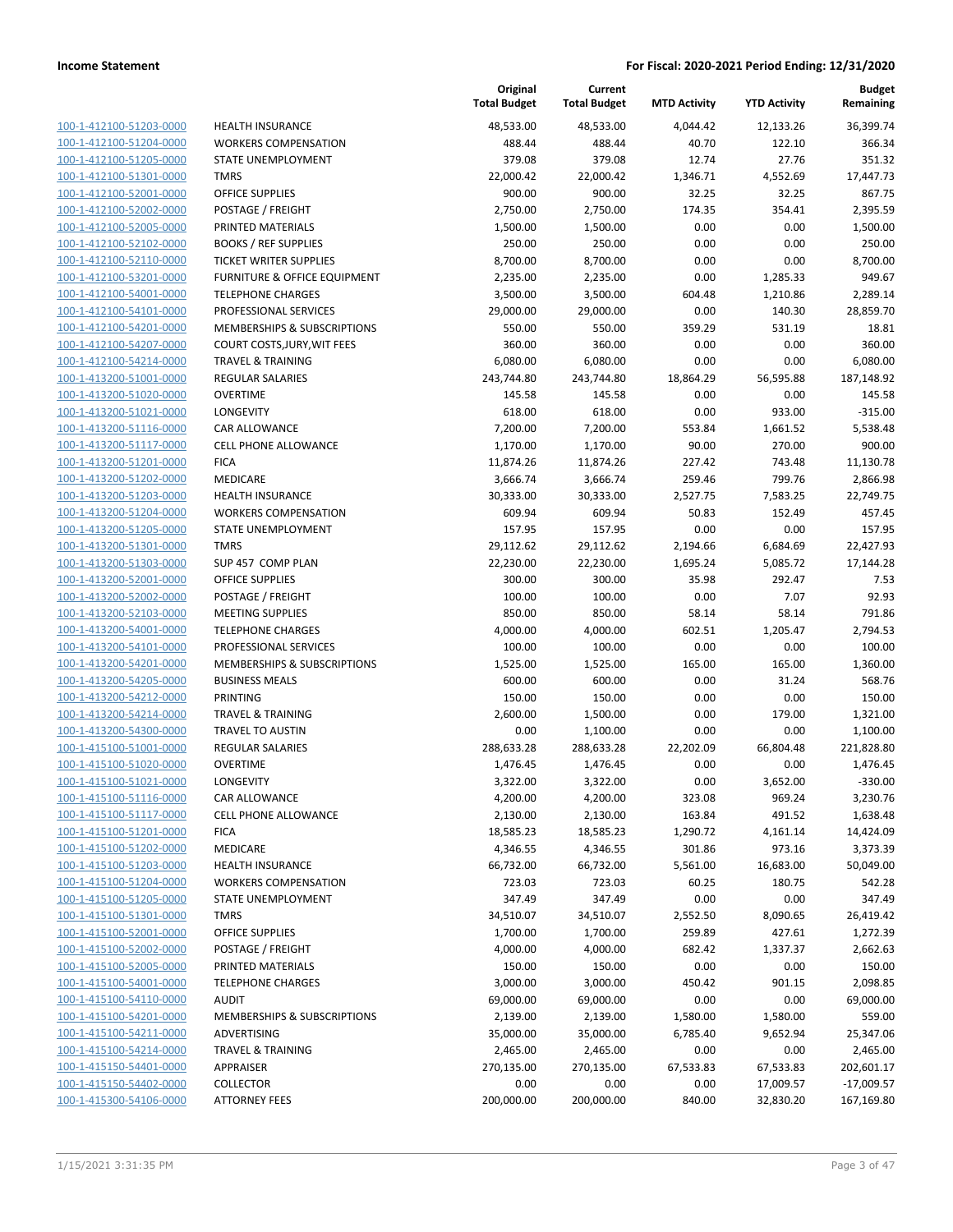| 100-1-415500-51001-0000                                   |
|-----------------------------------------------------------|
| 100-1-415500-51020-0000                                   |
| 100-1-415500-51021-0000                                   |
| <u>100-1-415500-51116-0000</u>                            |
| 100-1-415500-51117-0000                                   |
| -415500-51201-0000<br>$100 - 1$                           |
| 100-1-415500-51202-0000                                   |
| 100-1-415500-51203-0000                                   |
| 100-1-415500-51204-0000                                   |
| 100-1-415500-51205-0000                                   |
| $100 - 1$<br>-415500-51301-0000                           |
| 100-1-415500-52001-0000                                   |
| 100-1-415500-52002-0000                                   |
| <u>100-1-415500-52303-0000</u>                            |
| 100-1-415500-54001-0000                                   |
| 415500-54102-0000<br>$100 - 1$                            |
|                                                           |
| 100-1-415500-54107-0000                                   |
| 100-1-415500-54118-0000                                   |
| 100-1-415500-54119-0000                                   |
| 100-1-415500-54201-0000                                   |
| $100 - 1$<br>-415500-54213-0000                           |
| 100-1-415500-54214-0000                                   |
| 100-1-421100-51001-0000                                   |
| <u>100-1-421100-51020-0000</u>                            |
| 100-1-421100-51021-0000                                   |
| -421100-51101-0000<br>$100 - 1$                           |
| 100-1-421100-51115-0000                                   |
| 100-1-421100-51117-0000                                   |
| 100-1-421100-51201-0000                                   |
| 100-1-421100-51202-0000                                   |
| -421100-51203-0000<br>$100 - 1$                           |
| 100-1-421100-51204-0000                                   |
| 100-1-421100-51205-0000                                   |
| <u>100-1-421100-51301-0000</u>                            |
| 100-1-421100-52001-0000                                   |
| 100-1-421100-52002-0000                                   |
| 100-1-421100-52004-0000                                   |
| 100-1-421100-52005-0000                                   |
| 100-1-421100-52103-0000                                   |
| 100-1-421100-52104-0000                                   |
| -421100-52201-0000<br>$100 - 1$                           |
|                                                           |
| <u>100-1-421100-52203-0000</u>                            |
| <u>100-1-421100-52302-0000</u>                            |
| 100-1-421100-52304-0000                                   |
| 100-1-421100-52305-0000                                   |
| <u>100-1-421100-53202-0000</u>                            |
| 100-1-421100-53205-0000                                   |
| <u>100-1-421100-54001-0000</u>                            |
| <u>100-1-421100-54002-0000</u>                            |
| 100-1-421100-54201-0000                                   |
| 100-1-421100-54205-0000                                   |
| 100-1-421100-54212-0000                                   |
| 100-1-421100-54213-0000                                   |
| 100-1-421100-54214-0000                                   |
|                                                           |
| 100-1-421210-51001-0000                                   |
| <u>100-1-421210-51020-0000</u>                            |
| 100-1-421210-51021-0000                                   |
|                                                           |
| 100-1-421210-51101-0000<br><u>100-1-421210-51115-0000</u> |

| REGULAR SALARIES                              |
|-----------------------------------------------|
| <b>OVERTIME</b>                               |
| <b>LONGEVITY</b>                              |
| <b>CAR ALLOWANCE</b>                          |
| <b>CELL PHONE ALLOWANCE</b>                   |
| <b>FICA</b>                                   |
| MEDICARE                                      |
| <b>HEALTH INSURANCE</b>                       |
| <b>WORKERS COMPENSATION</b>                   |
| STATE UNEMPLOYMENT                            |
| <b>TMRS</b>                                   |
| OFFICE SUPPLIES                               |
| POSTAGE / FREIGHT                             |
| <b>TRAINING SUPPLIES</b>                      |
| <b>TELEPHONE CHARGES</b>                      |
| <b>MVR CHECKS</b>                             |
| <b>MEDICAL</b>                                |
| <b>MEDICAL - POLICE</b>                       |
| <b>MEDICAL - FIRE</b>                         |
| <b>MEMBERSHIPS &amp; SUBSCRIPTIONS</b>        |
| PLAQUES AND AWARDS                            |
| <b>TRAVEL &amp; TRAINING</b>                  |
| <b>REGULAR SALARIES</b>                       |
| OVERTIME                                      |
| LONGEVITY                                     |
| <b>CERTIFICATION PAY</b>                      |
| <b>CLOTHING ALLOWANCE</b>                     |
| <b>CELL PHONE ALLOWANCE</b>                   |
| <b>FICA</b>                                   |
| MEDICARE                                      |
| <b>HEALTH INSURANCE</b>                       |
| <b>WORKERS COMPENSATION</b>                   |
| <b>STATE UNEMPLOYMENT</b>                     |
| TMRS                                          |
| OFFICE SUPPLIES                               |
| POSTAGE / FREIGHT<br><b>COMPUTER SUPPLIES</b> |
| PRINTED MATERIALS                             |
| <b>MEETING SUPPLIES</b>                       |
| <b>WEARING APPAREL</b>                        |
| MINOR TOOLS & EQUIPMENT                       |
| MOTOR VEHICLE FUEL                            |
| <b>MEDICAL SUPPLIES</b>                       |
| <b>DRONE PROGRAM</b>                          |
| PUBLIC EDUCATION                              |
| MACHINE, TOOLS & IMPLMNTS                     |
|                                               |
|                                               |
| <b>MOTOR VEHICLES</b>                         |
| <b>TELEPHONE CHARGES</b>                      |
| UTILITY CHARGES                               |
| <b>MEMBERSHIPS &amp; SUBSCRIPTIONS</b>        |
| <b>BUSINESS MEALS</b><br>PRINTING             |
| PLAQUES AND AWARDS                            |
| <b>TRAVEL &amp; TRAINING</b>                  |
| <b>REGULAR SALARIES</b>                       |
| <b>OVERTIME</b>                               |
| <b>LONGEVITY</b>                              |
| <b>CERTIFICATION PAY</b>                      |

|                                                    |                                                    | Original<br><b>Total Budget</b> | Current<br><b>Total Budget</b> | <b>MTD Activity</b> | <b>YTD Activity</b>  | <b>Budget</b><br>Remaining |
|----------------------------------------------------|----------------------------------------------------|---------------------------------|--------------------------------|---------------------|----------------------|----------------------------|
| 100-1-415500-51001-0000                            | REGULAR SALARIES                                   | 185,473.60                      | 185,473.60                     | 15,265.44           | 44,064.86            | 141,408.74                 |
| 100-1-415500-51020-0000                            | <b>OVERTIME</b>                                    | 0.00                            | 0.00                           | 117.63              | 132.33               | $-132.33$                  |
| 100-1-415500-51021-0000                            | LONGEVITY                                          | 3,894.00                        | 3,894.00                       | 0.00                | 4,158.00             | $-264.00$                  |
| 100-1-415500-51116-0000                            | <b>CAR ALLOWANCE</b>                               | 4,200.00                        | 4,200.00                       | 323.08              | 969.24               | 3.230.76                   |
| 100-1-415500-51117-0000                            | <b>CELL PHONE ALLOWANCE</b>                        | 1,170.00                        | 1,170.00                       | 90.00               | 270.00               | 900.00                     |
| 100-1-415500-51201-0000                            | <b>FICA</b>                                        | 12,073.73                       | 12,073.73                      | 887.13              | 2,841.84             | 9,231.89                   |
| 100-1-415500-51202-0000                            | MEDICARE                                           | 2,823.70                        | 2,823.70                       | 207.47              | 664.61               | 2,159.09                   |
| 100-1-415500-51203-0000                            | <b>HEALTH INSURANCE</b>                            | 36,399.00                       | 36,399.00                      | 3,033.25            | 10,663.75            | 25,735.25                  |
| 100-1-415500-51204-0000                            | <b>WORKERS COMPENSATION</b>                        | 469.71                          | 469.71                         | 39.14               | 117.42               | 352.29                     |
| 100-1-415500-51205-0000                            | STATE UNEMPLOYMENT                                 | 189.54                          | 189.54                         | 0.00                | 0.00                 | 189.54                     |
| 100-1-415500-51301-0000                            | <b>TMRS</b>                                        | 22,419.17                       | 22,419.17                      | 1,777.09            | 5,578.61             | 16,840.56                  |
| 100-1-415500-52001-0000                            | <b>OFFICE SUPPLIES</b>                             | 2,300.00                        | 2,300.00                       | 108.78              | 292.21               | 2,007.79                   |
| 100-1-415500-52002-0000                            | POSTAGE / FREIGHT                                  | 1,500.00                        | 1,500.00                       | 14.54               | 99.76                | 1,400.24                   |
| 100-1-415500-52303-0000                            | <b>TRAINING SUPPLIES</b>                           | 750.00                          | 750.00                         | 0.00                | 0.00                 | 750.00                     |
| 100-1-415500-54001-0000                            | <b>TELEPHONE CHARGES</b>                           | 2,100.00                        | 2,100.00                       | 375.68              | 752.00               | 1,348.00                   |
| 100-1-415500-54102-0000                            | <b>MVR CHECKS</b>                                  | 500.00                          | 500.00                         | 0.00                | 0.00                 | 500.00                     |
| 100-1-415500-54107-0000                            | MEDICAL                                            | 8,000.00                        | 8,000.00                       | 225.00              | 1,147.00             | 6,853.00                   |
| 100-1-415500-54118-0000                            | <b>MEDICAL - POLICE</b>                            | 2,500.00                        | 2,500.00                       | 211.00              | 211.00               | 2,289.00                   |
| 100-1-415500-54119-0000<br>100-1-415500-54201-0000 | <b>MEDICAL - FIRE</b>                              | 2,500.00                        | 2,500.00                       | 199.00              | 199.00               | 2,301.00                   |
|                                                    | MEMBERSHIPS & SUBSCRIPTIONS                        | 3,300.00                        | 3,300.00                       | 73.60               | 456.89<br>8,627.04   | 2,843.11                   |
| 100-1-415500-54213-0000<br>100-1-415500-54214-0000 | PLAQUES AND AWARDS<br><b>TRAVEL &amp; TRAINING</b> | 26,000.00<br>3,000.00           | 26,000.00<br>3,000.00          | 5,641.37<br>0.00    | 129.00               | 17,372.96<br>2,871.00      |
| 100-1-421100-51001-0000                            | REGULAR SALARIES                                   | 416,852.80                      | 416,852.80                     | 33,490.13           |                      | 314,332.92                 |
| 100-1-421100-51020-0000                            | <b>OVERTIME</b>                                    | 17,435.85                       | 17,435.85                      | 318.47              | 102,519.88<br>452.87 | 16,982.98                  |
| 100-1-421100-51021-0000                            | LONGEVITY                                          | 10,476.00                       | 10,476.00                      | 249.24              | 8,541.72             | 1,934.28                   |
| 100-1-421100-51101-0000                            | <b>CERTIFICATION PAY</b>                           | 6,240.00                        | 6,240.00                       | 415.38              | 1,246.14             | 4,993.86                   |
| 100-1-421100-51115-0000                            | <b>CLOTHING ALLOWANCE</b>                          | 841.00                          | 841.00                         | 27.72               | 983.16               | $-142.16$                  |
| 100-1-421100-51117-0000                            | <b>CELL PHONE ALLOWANCE</b>                        | 2,130.00                        | 2,130.00                       | 223.84              | 671.52               | 1,458.48                   |
| 100-1-421100-51201-0000                            | <b>FICA</b>                                        | 28,146.49                       | 28,146.49                      | 1,896.54            | 6,799.95             | 21,346.54                  |
| 100-1-421100-51202-0000                            | MEDICARE                                           | 6,582.65                        | 6,582.65                       | 493.85              | 1,640.61             | 4,942.04                   |
| 100-1-421100-51203-0000                            | HEALTH INSURANCE                                   | 60,666.00                       | 60,666.00                      | 5,055.50            | 15,166.50            | 45,499.50                  |
| 100-1-421100-51204-0000                            | <b>WORKERS COMPENSATION</b>                        | 8,757.79                        | 8,757.79                       | 729.82              | 2,189.46             | 6,568.33                   |
| 100-1-421100-51205-0000                            | STATE UNEMPLOYMENT                                 | 315.90                          | 315.90                         | 10.24               | 67.58                | 248.32                     |
| 100-1-421100-51301-0000                            | <b>TMRS</b>                                        | 52,263.95                       | 52,263.95                      | 3,834.55            | 12,395.70            | 39,868.25                  |
| 100-1-421100-52001-0000                            | <b>OFFICE SUPPLIES</b>                             | 1,000.00                        | 1,000.00                       | 0.00                | 0.00                 | 1,000.00                   |
| 100-1-421100-52002-0000                            | POSTAGE / FREIGHT                                  | 300.00                          | 300.00                         | 28.00               | 33.24                | 266.76                     |
| 100-1-421100-52004-0000                            | <b>COMPUTER SUPPLIES</b>                           | 600.00                          | 600.00                         | 0.00                | 0.00                 | 600.00                     |
| 100-1-421100-52005-0000                            | PRINTED MATERIALS                                  | 300.00                          | 300.00                         | 0.00                | 0.00                 | 300.00                     |
| 100-1-421100-52103-0000                            | <b>MEETING SUPPLIES</b>                            | 2,080.00                        | 2,080.00                       | 94.36               | 316.62               | 1,763.38                   |
| 100-1-421100-52104-0000                            | <b>WEARING APPAREL</b>                             | 398.00                          | 398.00                         | 0.00                | 0.00                 | 398.00                     |
| 100-1-421100-52201-0000                            | MINOR TOOLS & EQUIPMENT                            | 600.00                          | 600.00                         | 0.00                | 0.00                 | 600.00                     |
| 100-1-421100-52203-0000                            | <b>MOTOR VEHICLE FUEL</b>                          | 1,175.00                        | 1,175.00                       | 195.36              | 514.50               | 660.50                     |
| 100-1-421100-52302-0000                            | <b>MEDICAL SUPPLIES</b>                            | 300.00                          | 300.00                         | 0.00                | 0.00                 | 300.00                     |
| 100-1-421100-52304-0000                            | <b>DRONE PROGRAM</b>                               | 2,150.00                        | 2,150.00                       | 0.00                | 0.00                 | 2,150.00                   |
| 100-1-421100-52305-0000                            | PUBLIC EDUCATION                                   | 4,300.00                        | 4,300.00                       | 189.88              | 229.87               | 4,070.13                   |
| 100-1-421100-53202-0000                            | MACHINE, TOOLS & IMPLMNTS                          | 150.00                          | 150.00                         | 0.00                | 0.00                 | 150.00                     |
| 100-1-421100-53205-0000                            | <b>MOTOR VEHICLES</b>                              | 2,500.00                        | 2,500.00                       | 64.00               | 520.00               | 1,980.00                   |
| 100-1-421100-54001-0000                            | <b>TELEPHONE CHARGES</b>                           | 12,000.00                       | 12,000.00                      | 661.59              | 1,102.24             | 10,897.76                  |
| 100-1-421100-54002-0000                            | <b>UTILITY CHARGES</b>                             | 65,000.00                       | 65,000.00                      | 4,594.00            | 14,980.86            | 50,019.14                  |
| 100-1-421100-54201-0000                            | MEMBERSHIPS & SUBSCRIPTIONS                        | 2,978.00                        | 2,978.00                       | 0.00                | 0.00                 | 2,978.00                   |
| 100-1-421100-54205-0000                            | <b>BUSINESS MEALS</b>                              | 150.00                          | 150.00                         | 0.00                | 0.00                 | 150.00                     |
| 100-1-421100-54212-0000                            | PRINTING                                           | 198.00                          | 198.00                         | 0.00                | 0.00                 | 198.00                     |
| 100-1-421100-54213-0000                            | PLAQUES AND AWARDS                                 | 200.00                          | 200.00                         | 0.00                | 0.00                 | 200.00                     |
| 100-1-421100-54214-0000                            | <b>TRAVEL &amp; TRAINING</b>                       | 6,158.53                        | 6,158.53                       | 0.00                | 0.00                 | 6,158.53                   |
| 100-1-421210-51001-0000                            | REGULAR SALARIES                                   | 867,276.80                      | 867,276.80                     | 57,291.18           | 173,191.31           | 694,085.49                 |
| 100-1-421210-51020-0000                            | <b>OVERTIME</b>                                    | 48,740.66                       | 48,740.66                      | 2,607.26            | 13,607.10            | 35,133.56                  |
| 100-1-421210-51021-0000                            | <b>LONGEVITY</b>                                   | 13,938.00                       | 13,938.00                      | 166.16              | 11,578.48            | 2,359.52                   |
| 100-1-421210-51101-0000                            | <b>CERTIFICATION PAY</b>                           | 17,040.00                       | 17,040.00                      | 1,199.98            | 3,599.94             | 13,440.06                  |
| 100-1-421210-51115-0000                            | <b>CLOTHING ALLOWANCE</b>                          | 8,646.00                        | 8,646.00                       | 83.16               | 2,949.48             | 5,696.52                   |
|                                                    |                                                    |                                 |                                |                     |                      |                            |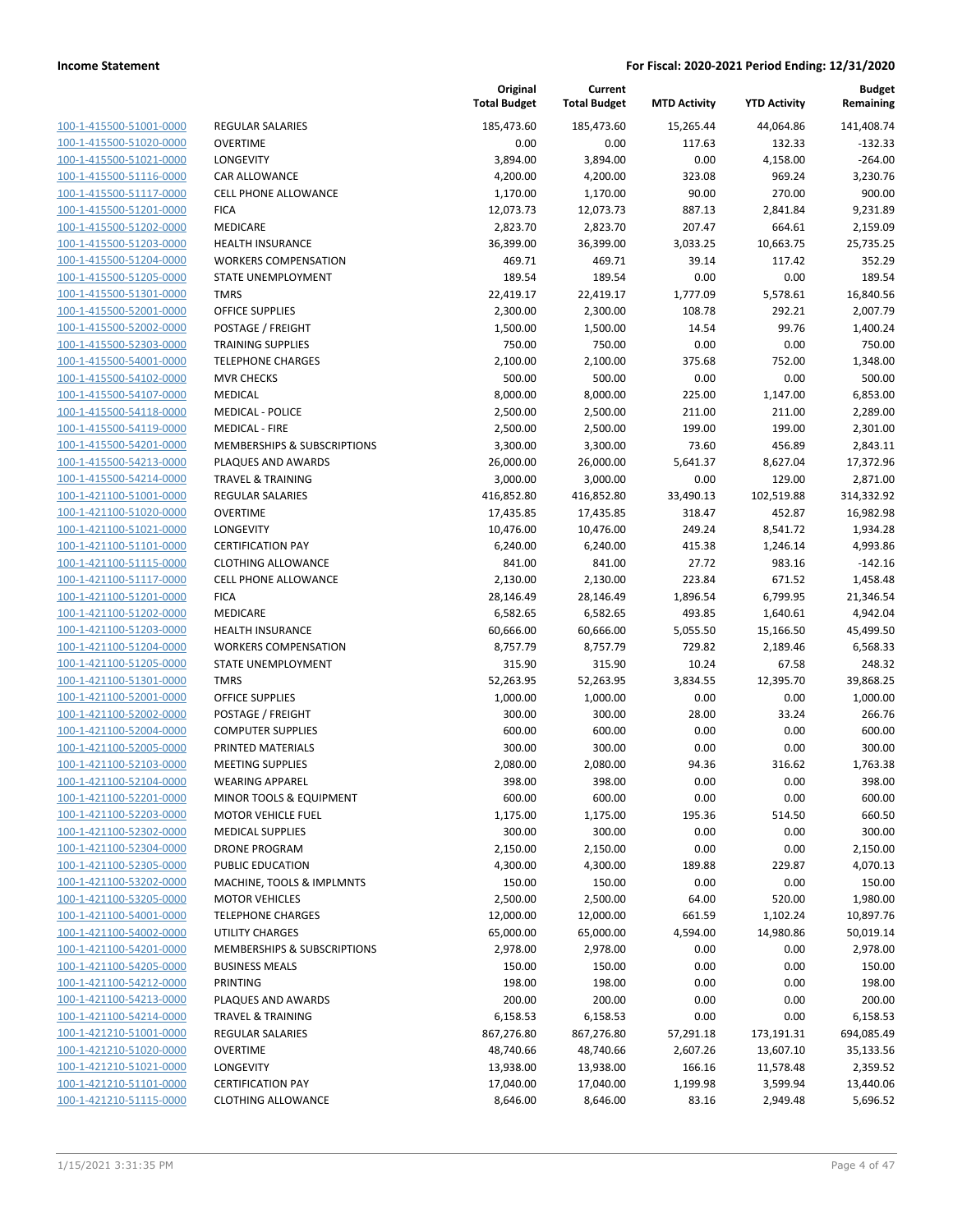| 100-1-421210-51117-0000                            | CELL PI                |
|----------------------------------------------------|------------------------|
| 100-1-421210-51201-0000                            | <b>FICA</b>            |
| 100-1-421210-51202-0000                            | <b>MEDIC</b>           |
| 100-1-421210-51203-0000                            | <b>HEALTI</b>          |
| 100-1-421210-51204-0000                            | WORKI                  |
| 100-1-421210-51205-0000                            | <b>STATE</b>           |
| 100-1-421210-51301-0000                            | TMRS                   |
| 100-1-421210-52001-0000                            | OFFICE                 |
| 100-1-421210-52002-0000                            | <b>POSTA</b>           |
| 100-1-421210-52004-0000                            | <b>COMPL</b>           |
| 100-1-421210-52005-0000                            | PRINTE                 |
| 100-1-421210-52102-0000                            | <b>BOOKS</b>           |
| 100-1-421210-52201-0000                            | minor                  |
| 100-1-421210-52203-0000                            | MOTOI                  |
| 100-1-421210-53203-0000                            | INSTRL                 |
| 100-1-421210-53205-0000                            | MOTOI                  |
| 100-1-421210-54001-0000                            | TELEPH                 |
| 100-1-421210-54201-0000                            | <b>MEMB</b>            |
| 100-1-421210-54208-0000                            | LABOR.                 |
| 100-1-421210-54214-0000                            | <b>TRAVEI</b>          |
| 100-1-421230-51001-0000                            | REGUL                  |
| 100-1-421230-51020-0000                            | <b>OVERT</b>           |
| 100-1-421230-51021-0000                            | LONGE                  |
| 100-1-421230-51101-0000                            | <b>CERTIF</b>          |
| 100-1-421230-51102-0000                            | <b>BILING</b>          |
| 100-1-421230-51115-0000                            | <b>CLOTHI</b>          |
| 100-1-421230-51117-0000                            | CELL PI                |
| 100-1-421230-51201-0000                            | <b>FICA</b>            |
| 100-1-421230-51202-0000                            | <b>MEDIC</b>           |
| 100-1-421230-51203-0000                            | HEALTI                 |
| 100-1-421230-51204-0000                            | WORKE                  |
| 100-1-421230-51205-0000                            | STATE I                |
| 100-1-421230-51301-0000                            | TMRS                   |
| 100-1-421230-51401-0000                            | CONTR                  |
| 100-1-421230-52001-0000                            | OFFICE                 |
| 100-1-421230-52002-0000                            | <b>POSTA</b>           |
| 100-1-421230-52004-0000                            | COMPl                  |
| 100-1-421230-52005-0000                            | PRINTE                 |
| 100-1-421230-52006-0000                            | OFFICE<br><b>POSTA</b> |
| 100-1-421230-52007-0000<br>100-1-421230-52008-0000 | COMPl                  |
|                                                    | PRINTE                 |
| 100-1-421230-52009-0000<br>100-1-421230-52104-0000 | WEARI                  |
| 100-1-421230-52105-0000                            | WEARI                  |
| 100-1-421230-52108-0000                            | MENAC                  |
| 100-1-421230-52109-0000                            | <b>SUPPO</b>           |
| 100-1-421230-52111-0000                            | AMMU                   |
| 100-1-421230-52201-0000                            | minor                  |
| 100-1-421230-52202-0000                            | minor                  |
| <u>100-1-421230-52203-0000</u>                     | MOTOI                  |
| 100-1-421230-52303-0000                            | TRAINI                 |
| 100-1-421230-52309-0000                            | BODY A                 |
| 100-1-421230-53202-0000                            | MACHI                  |
| 100-1-421230-53205-0000                            | MOTOI                  |
| 100-1-421230-54001-0000                            | TELEPH                 |
| 100-1-421230-54108-0000                            | VETERI                 |
| 100-1-421230-54201-0000                            | <b>MEMB</b>            |
| 100-1-421230-54202-0000                            | MEMBI                  |
| 100-1-421230-54214-0000                            | TRAVEI                 |
|                                                    |                        |

|                         |                                       | Original<br><b>Total Budget</b> | Current<br><b>Total Budget</b> | <b>MTD Activity</b> | <b>YTD Activity</b> | <b>Budget</b><br>Remaining |
|-------------------------|---------------------------------------|---------------------------------|--------------------------------|---------------------|---------------------|----------------------------|
| 100-1-421210-51117-0000 | <b>CELL PHONE ALLOWANCE</b>           | 7,380.00                        | 7,380.00                       | 447.68              | 1,313.04            | 6,066.96                   |
| 100-1-421210-51201-0000 | <b>FICA</b>                           | 59,707.33                       | 59,707.33                      | 3,601.95            | 12,210.80           | 47,496.53                  |
| 100-1-421210-51202-0000 | MEDICARE                              | 13,963.81                       | 13,963.81                      | 842.39              | 2,855.74            | 11,108.07                  |
| 100-1-421210-51203-0000 | <b>HEALTH INSURANCE</b>               | 145,598.00                      | 145,598.00                     | 12,133.17           | 36,399.51           | 109,198.49                 |
| 100-1-421210-51204-0000 | <b>WORKERS COMPENSATION</b>           | 21,593.19                       | 21,593.19                      | 1,799.43            | 5,398.29            | 16,194.90                  |
| 100-1-421210-51205-0000 | STATE UNEMPLOYMENT                    | 758.16                          | 758.16                         | 0.00                | 0.00                | 758.16                     |
| 100-1-421210-51301-0000 | <b>TMRS</b>                           | 114,897.36                      | 114,897.36                     | 6,951.98            | 23,201.05           | 91,696.31                  |
| 100-1-421210-52001-0000 | <b>OFFICE SUPPLIES</b>                | 1,060.00                        | 1,060.00                       | 0.00                | 0.00                | 1,060.00                   |
| 100-1-421210-52002-0000 | POSTAGE / FREIGHT                     | 150.00                          | 150.00                         | 0.00                | 180.90              | $-30.90$                   |
| 100-1-421210-52004-0000 | <b>COMPUTER SUPPLIES</b>              | 1,350.00                        | 1,350.00                       | 0.00                | 0.00                | 1,350.00                   |
| 100-1-421210-52005-0000 | PRINTED MATERIALS                     | 50.00                           | 50.00                          | 24.00               | 24.00               | 26.00                      |
| 100-1-421210-52102-0000 | <b>BOOKS / REF SUPPLIES</b>           | 120.00                          | 120.00                         | 0.00                | 0.00                | 120.00                     |
| 100-1-421210-52201-0000 | MINOR TOOLS & EQUIPMENT               | 840.00                          | 840.00                         | $-4,917.97$         | $-4,917.97$         | 5,757.97                   |
| 100-1-421210-52203-0000 | <b>MOTOR VEHICLE FUEL</b>             | 3,650.00                        | 3,650.00                       | 251.56              | 869.16              | 2,780.84                   |
| 100-1-421210-53203-0000 | <b>INSTRUMENTS &amp; APPARATUS</b>    | 300.00                          | 300.00                         | 0.00                | 0.00                | 300.00                     |
| 100-1-421210-53205-0000 | <b>MOTOR VEHICLES</b>                 | 2,000.00                        | 2,000.00                       | 0.00                | 488.72              | 1,511.28                   |
| 100-1-421210-54001-0000 | <b>TELEPHONE CHARGES</b>              | 15,000.00                       | 15,000.00                      | 1,366.09            | 2,281.39            | 12,718.61                  |
| 100-1-421210-54201-0000 | MEMBERSHIPS & SUBSCRIPTIONS           | 9,840.00                        | 9,840.00                       | 0.00                | 3,700.00            | 6,140.00                   |
| 100-1-421210-54208-0000 | <b>LABORATORY WORK</b>                | 9,900.00                        | 9,900.00                       | 0.00                | 0.00                | 9,900.00                   |
| 100-1-421210-54214-0000 | <b>TRAVEL &amp; TRAINING</b>          | 11,550.00                       | 11,550.00                      | 0.00                | 0.00                | 11,550.00                  |
| 100-1-421230-51001-0000 | <b>REGULAR SALARIES</b>               | 2,983,073.60                    | 2,983,073.60                   | 210,472.43          | 632,009.32          | 2,351,064.28               |
| 100-1-421230-51020-0000 | <b>OVERTIME</b>                       | 210,823.76                      | 210,823.76                     | 42,654.87           | 100,275.73          | 110,548.03                 |
| 100-1-421230-51021-0000 | <b>LONGEVITY</b>                      | 30,075.00                       | 30,075.00                      | 62.76               | 31,211.78           | $-1,136.78$                |
| 100-1-421230-51101-0000 | <b>CERTIFICATION PAY</b>              | 63,240.00                       | 63,240.00                      | 3,207.63            | 9,345.98            | 53,894.02                  |
| 100-1-421230-51102-0000 | <b>BILINGUAL PAY</b>                  | 1,800.00                        | 1,800.00                       | 92.32               | 276.96              | 1,523.04                   |
| 100-1-421230-51115-0000 | <b>CLOTHING ALLOWANCE</b>             | 5,042.00                        | 5,042.00                       | 341.88              | 1,030.26            | 4,011.74                   |
| 100-1-421230-51117-0000 | CELL PHONE ALLOWANCE                  | 1,740.00                        | 1,740.00                       | 207.68              | 623.04              | 1,116.96                   |
| 100-1-421230-51201-0000 | <b>FICA</b>                           | 204,339.25                      | 204,339.25                     | 15,112.86           | 48,116.63           | 156,222.62                 |
| 100-1-421230-51202-0000 | MEDICARE                              | 47,789.02                       | 47,789.02                      | 3,534.46            | 11,253.09           | 36,535.93                  |
| 100-1-421230-51203-0000 | <b>HEALTH INSURANCE</b>               | 515,659.00                      | 515,659.00                     | 42,971.59           | 128,914.77          | 386,744.23                 |
| 100-1-421230-51204-0000 | <b>WORKERS COMPENSATION</b>           | 76,844.74                       | 76,844.74                      | 6,403.72            | 19,211.16           | 57,633.58                  |
| 100-1-421230-51205-0000 | STATE UNEMPLOYMENT                    | 2,685.15                        | 2,685.15                       | 20.49               | 122.77              | 2,562.38                   |
| 100-1-421230-51301-0000 | <b>TMRS</b>                           | 379,428.33                      | 379,428.33                     | 28,916.91           | 91,068.31           | 288,360.02                 |
| 100-1-421230-51401-0000 | <b>CONTRA - SALARIES</b>              | $-75,000.00$                    | $-75,000.00$                   | $-5,430.04$         | $-5,430.04$         | $-69,569.96$               |
| 100-1-421230-52001-0000 | <b>OFFICE SUPPLIES (PATROL)</b>       | 600.00                          | 600.00                         | 6.36                | 249.64              | 350.36                     |
| 100-1-421230-52002-0000 | POSTAGE / FREIGHT (PATROL)            | 390.00                          | 390.00                         | 0.00                | 3.17                | 386.83                     |
| 100-1-421230-52004-0000 | <b>COMPUTER SUPPLIES (PATROL)</b>     | 400.00                          | 400.00                         | 0.00                | 0.00                | 400.00                     |
| 100-1-421230-52005-0000 | PRINTED MATERIALS (PATROL)            | 524.00                          | 524.00                         | 0.00                | 24.00               | 500.00                     |
| 100-1-421230-52006-0000 | OFFICE SUPPLIES (OPERATIONS)          | 390.00                          | 390.00                         | 0.00                | 0.00                | 390.00                     |
| 100-1-421230-52007-0000 | POSTAGE/FRIEGHT (OPERATIONS)          | 40.00                           | 40.00                          | 0.00                | 0.00                | 40.00                      |
| 100-1-421230-52008-0000 | <b>COMPUTER SUPPLIES (OPERATIONS)</b> | 948.00                          | 948.00                         | 0.00                | 0.00                | 948.00                     |
| 100-1-421230-52009-0000 | PRINTED MATERIALS (OPERATIONS)        | 1,120.00                        | 1,120.00                       | 0.00                | 24.00               | 1,096.00                   |
| 100-1-421230-52104-0000 | <b>WEARING APPAREL (PATROL)</b>       | 46,707.00                       | 46,707.00                      | 2,891.11            | 4,072.64            | 42,634.36                  |
| 100-1-421230-52105-0000 | <b>WEARING APPAREL (OPERATIONS)</b>   | 3,430.00                        | 3,430.00                       | 135.87              | 2,162.20            | 1,267.80                   |
| 100-1-421230-52108-0000 | <b>MENAGERIE SUPPLIES</b>             | 1,255.00                        | 1,255.00                       | 68.99               | 60.37               | 1,194.63                   |
| 100-1-421230-52109-0000 | <b>SUPPORT OF PRISONERS</b>           | 2,440.00                        | 2,440.00                       | 37.00               | 248.91              | 2,191.09                   |
| 100-1-421230-52111-0000 | AMMUNITION                            | 18,173.58                       | 18,173.58                      | 0.00                | 0.00                | 18,173.58                  |
| 100-1-421230-52201-0000 | MINOR TOOLS & EQUIPMENT (PATROL)      | 10,682.00                       | 10,682.00                      | 140.94              | 3,227.64            | 7,454.36                   |
| 100-1-421230-52202-0000 | MINOR TOOLS AND EQUIPMENT (OPERATION  | 2,290.00                        | 2,290.00                       | 0.00                | 892.54              | 1,397.46                   |
| 100-1-421230-52203-0000 | <b>MOTOR VEHICLE FUEL</b>             | 65,000.00                       | 65,000.00                      | 7,154.02            | 14,958.58           | 50,041.42                  |
| 100-1-421230-52303-0000 | <b>TRAINING SUPPLIES</b>              | 628.00                          | 628.00                         | 109.95              | 109.95              | 518.05                     |
| 100-1-421230-52309-0000 | <b>BODY ARMOR</b>                     | 10,800.00                       | 10,800.00                      | 981.52              | 981.52              | 9,818.48                   |
| 100-1-421230-53202-0000 | MACHINE, TOOLS & IMPLMNTS             | 1,500.00                        | 1,500.00                       | 0.00                | 209.75              | 1,290.25                   |
| 100-1-421230-53205-0000 | <b>MOTOR VEHICLES</b>                 | 25,000.00                       | 25,000.00                      | 1,108.22            | 3,930.30            | 21,069.70                  |
| 100-1-421230-54001-0000 | <b>TELEPHONE CHARGES</b>              | 35,000.00                       | 35,000.00                      | 3,974.24            | 6,167.50            | 28,832.50                  |
| 100-1-421230-54108-0000 | <b>VETERINARY SERVICES</b>            | 650.00                          | 650.00                         | 450.79              | 450.79              | 199.21                     |
| 100-1-421230-54201-0000 | MEMBERSHIPS & SUBSCRIPTIONS (PATROL)  | 30.00                           | 30.00                          | 0.00                | 0.00                | 30.00                      |
| 100-1-421230-54202-0000 | MEMBERSHIPS & SUBSCRIPTIONS (OPERATIO | 3,320.00                        | 3,320.00                       | 0.00                | 21.64               | 3,298.36                   |
| 100-1-421230-54214-0000 | <b>TRAVEL &amp; TRAINING</b>          | 1,450.00                        | 1,450.00                       | 0.00                | 0.00                | 1,450.00                   |
|                         |                                       |                                 |                                |                     |                     |                            |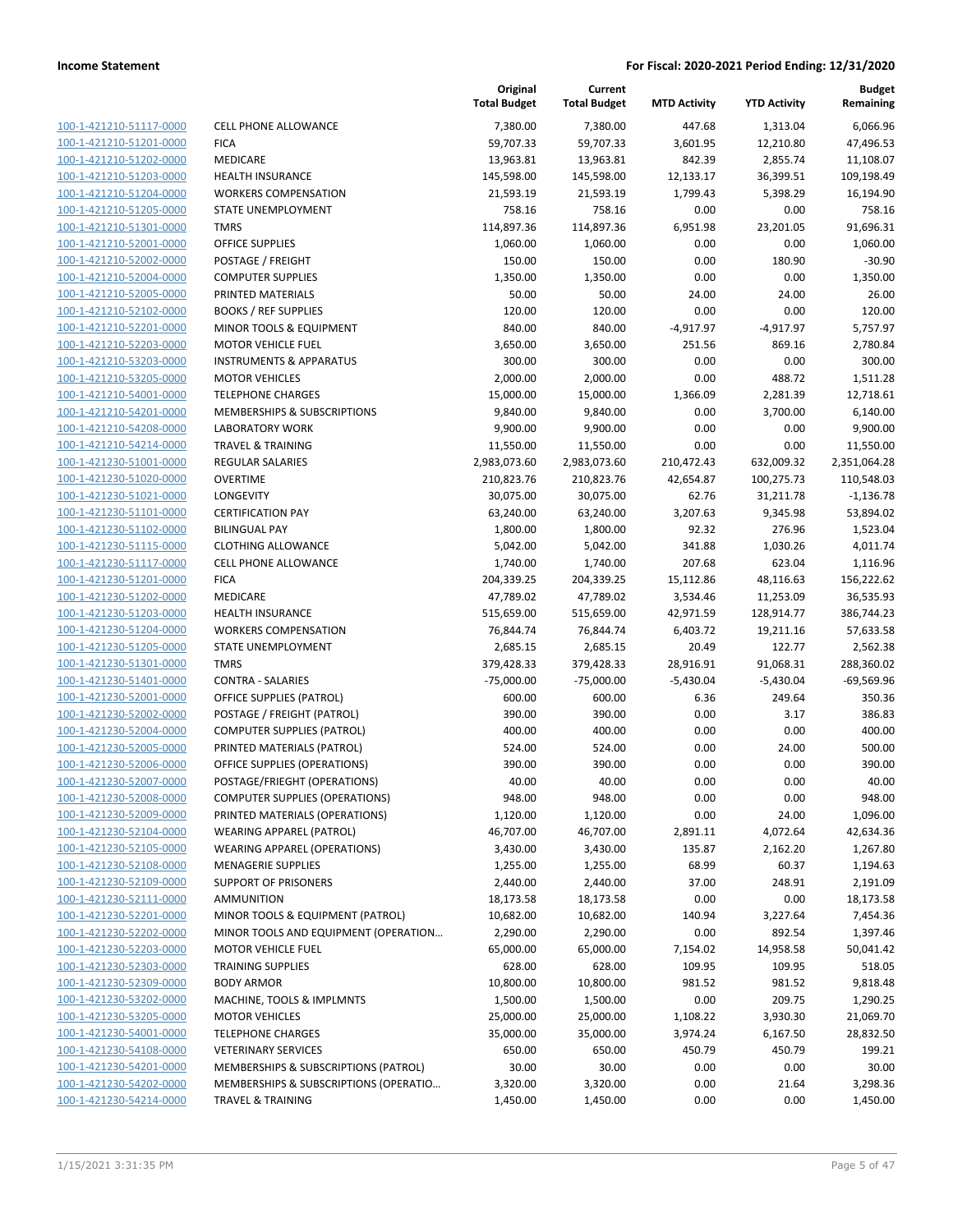|                         |                                           | Original<br><b>Total Budget</b> | Current<br><b>Total Budget</b> | <b>MTD Activity</b> | <b>YTD Activity</b> | Budget<br>Remaining |
|-------------------------|-------------------------------------------|---------------------------------|--------------------------------|---------------------|---------------------|---------------------|
| 100-1-421230-54215-0000 | <b>TRAVEL &amp; TRAINING (OPERATIONS)</b> | 11,625.00                       | 11,625.00                      | 0.00                | 245.00              | 11,380.00           |
| 100-1-421240-51001-0000 | <b>REGULAR SALARIES</b>                   | 812,812.52                      | 812,812.52                     | 54,934.59           | 159,895.76          | 652,916.76          |
| 100-1-421240-51020-0000 | <b>OVERTIME</b>                           | 50,922.50                       | 50,922.50                      | 12,521.46           | 34,681.29           | 16,241.21           |
| 100-1-421240-51021-0000 | LONGEVITY                                 | 11,474.00                       | 11,474.00                      | 203.06              | 8,571.18            | 2,902.82            |
| 100-1-421240-51101-0000 | <b>CERTIFICATION PAY</b>                  | 14,280.00                       | 14,280.00                      | 1,200.00            | 3,600.00            | 10,680.00           |
| 100-1-421240-51102-0000 | <b>BILINGUAL PAY</b>                      | 1,500.00                        | 1,500.00                       | 46.16               | 138.48              | 1,361.52            |
| 100-1-421240-51115-0000 | <b>CLOTHING ALLOWANCE</b>                 | 120.00                          | 120.00                         | 9.24                | 27.72               | 92.28               |
| 100-1-421240-51117-0000 | <b>CELL PHONE ALLOWANCE</b>               | 960.00                          | 960.00                         | 73.84               | 221.52              | 738.48              |
| 100-1-421240-51201-0000 | <b>FICA</b>                               | 23,682.49                       | 23,682.49                      | 2,415.20            | 7,164.44            | 16,518.05           |
| 100-1-421240-51202-0000 | MEDICARE                                  | 12,935.00                       | 12,935.00                      | 942.04              | 2,859.85            | 10,075.15           |
| 100-1-421240-51203-0000 | <b>HEALTH INSURANCE</b>                   | 224,463.00                      | 224,463.00                     | 18,705.26           | 56,115.78           | 168,347.22          |
| 100-1-421240-51204-0000 | <b>WORKERS COMPENSATION</b>               | 5,008.03                        | 5,008.03                       | 417.34              | 1,252.02            | 3,756.01            |
| 100-1-421240-51205-0000 | STATE UNEMPLOYMENT                        | 1,200.42                        | 1,200.42                       | 108.59              | 174.42              | 1,026.00            |
| 100-1-421240-51301-0000 | <b>TMRS</b>                               | 93,725.00                       | 93,725.00                      | 4,542.38            | 13,452.09           | 80,272.91           |
| 100-1-421240-51302-0000 | <b>FR&amp;R RETIREMENT</b>                | 60,580.00                       | 60,580.00                      | 5,729.17            | 17,849.89           | 42,730.11           |
| 100-1-421240-52001-0000 | <b>OFFICE SUPPLIES</b>                    | 2,247.00                        | 2,247.00                       | 0.00                | 58.68               | 2,188.32            |
| 100-1-421240-52002-0000 | POSTAGE / FREIGHT                         | 2,200.00                        | 2,200.00                       | 24.28               | 211.92              | 1,988.08            |
| 100-1-421240-52004-0000 | <b>COMPUTER SUPPLIES</b>                  | 500.00                          | 500.00                         | 0.00                | 0.00                | 500.00              |
| 100-1-421240-52005-0000 | PRINTED MATERIALS                         | 750.00                          | 750.00                         | 0.00                | 0.00                | 750.00              |
| 100-1-421240-52102-0000 | <b>REFERENCE SUPPLIES</b>                 | 4,175.00                        | 4,175.00                       | 0.00                | 15.12               | 4,159.88            |
| 100-1-421240-52104-0000 | <b>WEARING APPAREL</b>                    | 1,800.00                        | 1,800.00                       | 0.00                | 0.00                | 1,800.00            |
| 100-1-421240-52201-0000 | <b>MINOR TOOLS &amp; EQUIPMENT</b>        | 2,200.00                        | 2,200.00                       | 0.00                | 0.00                | 2,200.00            |
| 100-1-421240-52203-0000 | <b>MOTOR VEHICLE FUEL</b>                 | 525.00                          | 525.00                         | 44.80               | 120.46              | 404.54              |
| 100-1-421240-52303-0000 | <b>TRAINING SUPPLIES</b>                  | 970.00                          | 970.00                         | 0.00                | 0.00                | 970.00              |
| 100-1-421240-53202-0000 | MACHINE, TOOLS & IMPLMNTS                 | 194.00                          | 194.00                         | 0.00                | 0.00                | 194.00              |
| 100-1-421240-53205-0000 | <b>MOTOR VEHICLES</b>                     | 250.00                          | 250.00                         | 0.00                | 0.00                | 250.00              |
| 100-1-421240-53207-0000 | RADIO/COMMUNICATIONS                      | 49,538.00                       | 49,538.00                      | 3,892.00            | 49,538.00           | 0.00                |
| 100-1-421240-54001-0000 | <b>TELEPHONE CHARGES</b>                  | 18,000.00                       | 18,000.00                      | 1,750.82            | 3,518.48            | 14,481.52           |
| 100-1-421240-54101-0000 | PROFESSIONAL SERVICES                     | 24,631.00                       | 24,631.00                      | 400.00              | 4,530.09            | 20,100.91           |
| 100-1-421240-54201-0000 | MEMBERSHIPS & SUBSCRIPTIONS               | 2,516.00                        | 2,516.00                       | 0.00                | 0.00                | 2,516.00            |
| 100-1-421240-54212-0000 | <b>PRINTING</b>                           | 485.00                          | 485.00                         | 0.00                | 0.00                | 485.00              |
| 100-1-421240-54214-0000 | <b>TRAVEL &amp; TRAINING</b>              | 24,790.00                       | 24,790.00                      | 0.00                | 0.00                | 24,790.00           |
| 100-1-421240-55231-0000 | LESS LETHAL PROGRAM                       | 20,937.00                       | 20,937.00                      | 392.69              | 392.69              | 20,544.31           |
| 100-1-421240-55232-0000 | <b>FIREARMS PROGRAM</b>                   | 24,873.00                       | 24,873.00                      | 0.00                | 524.48              | 24,348.52           |
| 100-1-421600-52104-0000 | <b>WEARING APPAREL</b>                    | 3,800.00                        | 3,800.00                       | 0.00                | 0.00                | 3,800.00            |
| 100-1-421600-52111-0000 | <b>AMMUNITION</b>                         | 6,600.00                        | 6,600.00                       | 0.00                | 0.00                | 6,600.00            |
| 100-1-421600-52201-0000 | MINOR TOOLS & EQUIPMENT                   | 6,900.00                        | 6,900.00                       | 0.00                | 2,540.00            | 4,360.00            |
| 100-1-421600-52206-0000 | SPECIAL OPS EQUIPMENT                     | 6,740.00                        | 6,740.00                       | 0.00                | 0.00                | 6,740.00            |
| 100-1-421600-53202-0000 | MACHINE, TOOLS & IMPLMNTS                 | 100.00                          | 100.00                         | 0.00                | 0.00                | 100.00              |
| 100-1-421600-54201-0000 | MEMBERSHIPS & SUBSCRIPTIONS               | 440.00                          | 440.00                         | 0.00                | 0.00                | 440.00              |
| 100-1-421600-54214-0000 | <b>TRAVEL &amp; TRAINING</b>              | 11,400.00                       | 11,400.00                      | 0.00                | 0.00                | 11,400.00           |
| 100-1-421600-55201-0000 | <b>EQUIPMENT PURCHASES</b>                | 0.00                            | 0.00                           | 191.21              | $-1,402.29$         | 1,402.29            |
| 100-1-422100-51001-0000 | REGULAR SALARIES                          | 297,868.80                      | 297,868.80                     | 23,954.96           | 69,923.11           | 227,945.69          |
| 100-1-422100-51020-0000 | <b>OVERTIME</b>                           | 5,431.50                        | 5,431.50                       | 0.00                | 308.10              | 5,123.40            |
| 100-1-422100-51021-0000 | LONGEVITY                                 | 4,288.00                        | 4,288.00                       | 129.24              | 3,187.72            | 1,100.28            |
| 100-1-422100-51101-0000 | <b>CERTIFICATION PAY</b>                  | 5,400.00                        | 5,400.00                       | 369.24              | 1,107.72            | 4,292.28            |
| 100-1-422100-51116-0000 | CAR ALLOWANCE                             | 7,800.00                        | 7,800.00                       | 600.00              | 1,800.00            | 6,000.00            |
| 100-1-422100-51117-0000 | <b>CELL PHONE ALLOWANCE</b>               | 1,950.00                        | 1,950.00                       | 150.00              | 450.00              | 1,500.00            |
| 100-1-422100-51201-0000 | <b>FICA</b>                               | 8,800.08                        | 8,800.08                       | 208.06              | 735.13              | 8,064.95            |
| 100-1-422100-51202-0000 | MEDICARE                                  | 4,662.31                        | 4,662.31                       | 356.43              | 1,087.86            | 3,574.45            |
| 100-1-422100-51203-0000 | <b>HEALTH INSURANCE</b>                   | 36,399.00                       | 36,399.00                      | 3,033.25            | 9,099.75            | 27,299.25           |
| 100-1-422100-51204-0000 | <b>WORKERS COMPENSATION</b>               | 6,891.58                        | 6,891.58                       | 574.30              | 1,722.90            | 5,168.68            |
| 100-1-422100-51205-0000 | STATE UNEMPLOYMENT                        | 189.54                          | 189.54                         | 0.00                | 0.00                | 189.54              |
| 100-1-422100-51301-0000 | <b>TMRS</b>                               | 6,181.00                        | 6,181.00                       | 434.98              | 1,494.49            | 4,686.51            |
| 100-1-422100-51302-0000 | FR&R RETIREMENT                           | 57,052.00                       | 57,052.00                      | 4,544.80            | 13,523.95           | 43,528.05           |
| 100-1-422100-52001-0000 | OFFICE SUPPLIES                           | 2,158.00                        | 2,158.00                       | 71.02               | 164.50              | 1,993.50            |
| 100-1-422100-52002-0000 | POSTAGE / FREIGHT                         | 300.00                          | 300.00                         | 0.00                | 0.00                | 300.00              |
| 100-1-422100-52005-0000 | PRINTED MATERIALS                         | 500.00                          | 500.00                         | 0.00                | 0.00                | 500.00              |
| 100-1-422100-52102-0000 | REFERENCE SUPPLIES                        | 3,000.00                        | 3,000.00                       | 90.55               | 2,046.86            | 953.14              |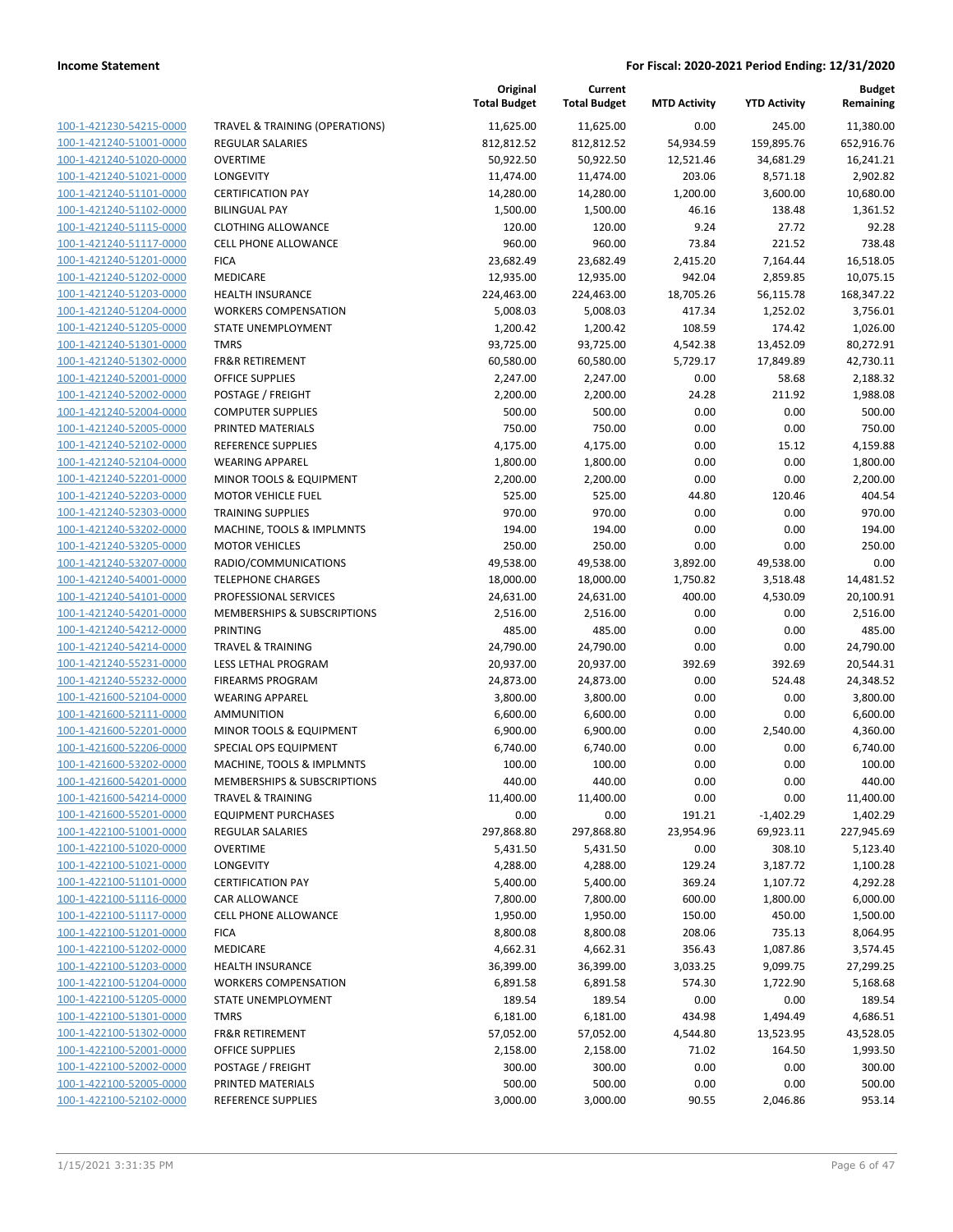|                                                    |                                            | Original<br><b>Total Budget</b> | Current<br><b>Total Budget</b> | <b>MTD Activity</b> | <b>YTD Activity</b> | <b>Budget</b><br>Remaining |
|----------------------------------------------------|--------------------------------------------|---------------------------------|--------------------------------|---------------------|---------------------|----------------------------|
| 100-1-422100-52103-0000                            | <b>MEETING SUPPLIES</b>                    | 1,100.00                        | 1,100.00                       | 533.42              | 533.42              | 566.58                     |
| 100-1-422100-52104-0000                            | <b>WEARING APPAREL</b>                     | 1,435.00                        | 1,435.00                       | $-63.00$            | 735.11              | 699.89                     |
| 100-1-422100-53207-0000                            | RADIO/COMMUNICATIONS                       | 9,500.00                        | 9,500.00                       | 0.00                | 0.00                | 9,500.00                   |
| 100-1-422100-54001-0000                            | <b>TELEPHONE CHARGES</b>                   | 3,300.00                        | 3,300.00                       | 588.42              | 955.17              | 2,344.83                   |
| 100-1-422100-54002-0000                            | <b>UTILITY CHARGES</b>                     | 3,900.00                        | 3,900.00                       | 322.91              | 1,015.12            | 2,884.88                   |
| 100-1-422100-54101-0000                            | PROFESSIONAL SERVICES                      | 7,500.00                        | 7,500.00                       | 0.00                | 0.00                | 7,500.00                   |
| 100-1-422100-54201-0000                            | MEMBERSHIPS & SUBSCRIPTIONS                | 6,071.70                        | 6,071.70                       | 0.00                | 4,695.00            | 1,376.70                   |
| 100-1-422100-54214-0000                            | <b>TRAVEL &amp; TRAINING</b>               | 4,500.00                        | 4,500.00                       | 136.86              | 136.86              | 4,363.14                   |
| 100-1-422100-54217-0000                            | <b>AWARDS PROGRAM</b>                      | 500.00                          | 500.00                         | 0.00                | 0.00                | 500.00                     |
| 100-1-422200-51001-0000                            | <b>REGULAR SALARIES</b>                    | 3,428,638.75                    | 3,428,638.75                   | 273,833.47          | 827,371.31          | 2,601,267.44               |
| 100-1-422200-51020-0000                            | <b>OVERTIME</b>                            | 435,244.92                      | 435,244.92                     | 41,793.28           | 210,277.58          | 224,967.34                 |
| 100-1-422200-51021-0000                            | LONGEVITY                                  | 48,410.00                       | 48,410.00                      | 70.16               | 49,851.77           | $-1,441.77$                |
| 100-1-422200-51101-0000                            | <b>CERTIFICATION PAY</b>                   | 113,160.00                      | 113,160.00                     | 5,390.90            | 16,209.62           | 96,950.38                  |
| 100-1-422200-51102-0000                            | <b>BILINGUAL PAY</b>                       | 600.00                          | 600.00                         | 92.32               | 276.96              | 323.04                     |
| 100-1-422200-51117-0000                            | CELL PHONE ALLOWANCE                       | 2,340.00                        | 2,340.00                       | 180.00              | 540.00              | 1,800.00                   |
| 100-1-422200-51202-0000                            | MEDICARE                                   | 57,106.14                       | 57,106.14                      | 5,291.64            | 16,849.74           | 40,256.40                  |
| 100-1-422200-51203-0000                            | <b>HEALTH INSURANCE</b>                    | 582,391.00                      | 582,391.00                     | 48,532.59           | 145,597.77          | 436,793.23                 |
| 100-1-422200-51204-0000                            | <b>WORKERS COMPENSATION</b>                | 99,003.93                       | 99,003.93                      | 8,250.32            | 24,750.96           | 74,252.97                  |
| 100-1-422200-51205-0000                            | STATE UNEMPLOYMENT                         | 3,123.62                        | 3,123.62                       | 72.96               | 155.16              | 2,968.46                   |
| 100-1-422200-51302-0000                            | <b>FR&amp;R RETIREMENT</b>                 | 858,047.85                      | 858,047.85                     | 68,449.68           | 235,228.11          | 622,819.74                 |
| 100-1-422200-51401-0000                            | <b>CONTRA - SALARIES</b>                   | 0.00                            | 0.00                           | $-4,028.00$         | $-7,049.00$         | 7,049.00                   |
| 100-1-422200-52001-0000                            | <b>OFFICE SUPPLIES</b>                     | 1,616.00                        | 1,616.00                       | 57.99               | 57.99               | 1,558.01                   |
| 100-1-422200-52101-0000                            | <b>JANITORIAL SUPPLIES</b>                 | 0.00                            | 0.00                           | 214.00              | 1,272.18            | $-1,272.18$                |
| 100-1-422200-52102-0000                            | REFERENCE SUPPLIES                         | 600.00                          | 600.00                         | 0.00                | 0.00                | 600.00                     |
| 100-1-422200-52104-0000                            | <b>WEARING APPAREL</b>                     | 22,060.00                       | 22,060.00                      | 169.31              | 3,322.81            | 18,737.19                  |
| 100-1-422200-52107-0000                            | <b>BOTANICAL SUPPLIES</b>                  | 1,000.00                        | 1,000.00                       | 0.00                | 0.00                | 1,000.00                   |
| 100-1-422200-52201-0000                            | MINOR TOOLS & EQUIPMENT                    | 10,800.00                       | 10,800.00                      | 509.89              | $-38.14$            | 10,838.14                  |
| 100-1-422200-52203-0000                            | <b>MOTOR VEHICLE FUEL</b>                  | 28,650.00                       | 28,650.00                      | 3,135.93            | 6,720.69            | 21,929.31                  |
| 100-1-422200-52205-0000                            | FIRST RESPONDER SUPPLIES                   | 23,640.00                       | 23,640.00                      | 359.58              | 1,822.94            | 21,817.06                  |
| 100-1-422200-52207-0000                            | <b>BUNKER GEAR</b>                         | 42,680.00                       | 42,680.00                      | 0.00                | 215.98              | 42,464.02                  |
| 100-1-422200-52208-0000                            | <b>RESCUE EQUIPMENT</b>                    | 4,625.00                        | 4,625.00                       | 0.00                | 0.00                | 4,625.00                   |
| 100-1-422200-52306-0000                            | <b>HAZMAT SUPPLIES</b>                     | 12,400.00                       | 12,400.00                      | 2,082.79            | 2,082.79            | 10,317.21                  |
| 100-1-422200-53202-0000                            | MACHINE, TOOLS & IMPLMNTS                  | 1,900.00                        | 1,900.00                       | 0.00                | 0.00                | 1,900.00                   |
| 100-1-422200-53205-0000                            | <b>MOTOR VEHICLES</b>                      | 50,000.00                       | 50,000.00                      | 8,097.96            | 12,343.46           | 37,656.54                  |
| 100-1-422200-53208-0000                            | FIRE HOSE/NOZZLES                          | 13,050.00                       | 13,050.00                      | 0.00                | 458.89              | 12,591.11                  |
| 100-1-422200-53213-0000                            | <b>SCBA MAINTENANCE</b>                    | 2,000.00                        | 2,000.00                       | 221.90              | 221.90              | 1,778.10                   |
| 100-1-422200-54001-0000                            | <b>TELEPHONE CHARGES</b>                   | 11,000.00                       | 11,000.00                      | 1,759.74            | 3,151.19            | 7,848.81                   |
| 100-1-422200-54002-0000                            | UTILITY CHARGES                            | 54,150.00                       | 54,150.00                      | 4,405.09            | 11,877.67           | 42,272.33                  |
| 100-1-422200-54109-0000                            | INSPECTIONS/TESTING                        | 9,840.00                        | 9,840.00                       | 0.00                | 0.00                | 9,840.00                   |
| 100-1-422200-54214-0000                            | <b>TRAVEL &amp; TRAINING</b>               | 20,900.00                       | 20,900.00                      | 653.12              | 1,238.87            | 19,661.13                  |
| 100-1-422200-55201-0000                            | <b>EQUIPMENT PURCHASES</b>                 | 2,100.00                        | 2,100.00                       | 0.00                | 922.71              | 1,177.29                   |
| 100-1-422200-55203-0000                            | <b>FURNITURE/OFFICE EQUIP</b>              | 9,000.00                        | 9,000.00                       | 0.00                | 0.00                | 9,000.00                   |
| 100-1-422200-55207-0000                            | RADIO COMMUNICATION EQUIP                  | 8,000.00                        | 8,000.00                       | 0.00                | 1,057.76            | 6,942.24                   |
| 100-1-422300-51001-0000<br>100-1-422300-51020-0000 | <b>REGULAR SALARIES</b><br><b>OVERTIME</b> | 118,256.40                      | 118,256.40<br>14,354.52        | 9,590.00            | 28,621.92           | 89,634.48                  |
| 100-1-422300-51021-0000                            | LONGEVITY                                  | 14,354.52<br>1,744.00           |                                | 601.38<br>0.00      | 1,262.89            | 13,091.63<br>$-16.00$      |
| 100-1-422300-51101-0000                            | <b>CERTIFICATION PAY</b>                   | 2,520.00                        | 1,744.00<br>2,520.00           | 147.70              | 1,760.00<br>443.10  | 2,076.90                   |
| 100-1-422300-51117-0000                            | <b>CELL PHONE ALLOWANCE</b>                | 780.00                          | 780.00                         | 60.00               | 180.00              | 600.00                     |
| 100-1-422300-51201-0000                            | <b>FICA</b>                                | 8,534.61                        | 8,534.61                       | 0.00                | 0.00                | 8,534.61                   |
| 100-1-422300-51202-0000                            | MEDICARE                                   | 1,996.00                        | 1,996.00                       | 150.09              | 466.17              | 1,529.83                   |
| 100-1-422300-51203-0000                            | <b>HEALTH INSURANCE</b>                    | 12,133.00                       | 12,133.00                      | 1,011.08            | 3,033.24            | 9,099.76                   |
| 100-1-422300-51204-0000                            | <b>WORKERS COMPENSATION</b>                | 3,460.42                        | 3,460.42                       | 288.37              | 865.11              | 2,595.31                   |
| 100-1-422300-51205-0000                            | STATE UNEMPLOYMENT                         | 63.18                           | 63.18                          | 0.00                | 0.00                | 63.18                      |
| 100-1-422300-51302-0000                            | <b>FR&amp;R RETIREMENT</b>                 | 29,320.50                       | 29,320.50                      | 2,215.00            | 6,873.06            | 22,447.44                  |
| 100-1-422300-51401-0000                            | <b>CONTRA - SALARIES</b>                   | 0.00                            | 0.00                           | 0.00                | $-9,515.82$         | 9,515.82                   |
| 100-1-422300-52002-0000                            | POSTAGE / FREIGHT                          | 300.00                          | 300.00                         | 0.00                | 7.40                | 292.60                     |
| 100-1-422300-52005-0000                            | PRINTED MATERIALS                          | 455.00                          | 455.00                         | 21.91               | 21.91               | 433.09                     |
| 100-1-422300-52104-0000                            | <b>WEARING APPAREL</b>                     | 750.00                          | 750.00                         | 0.00                | 0.00                | 750.00                     |
| 100-1-422300-52201-0000                            | MINOR TOOLS & EQUIPMENT                    | 520.00                          | 520.00                         | 0.00                | 30.99               | 489.01                     |
|                                                    |                                            |                                 |                                |                     |                     |                            |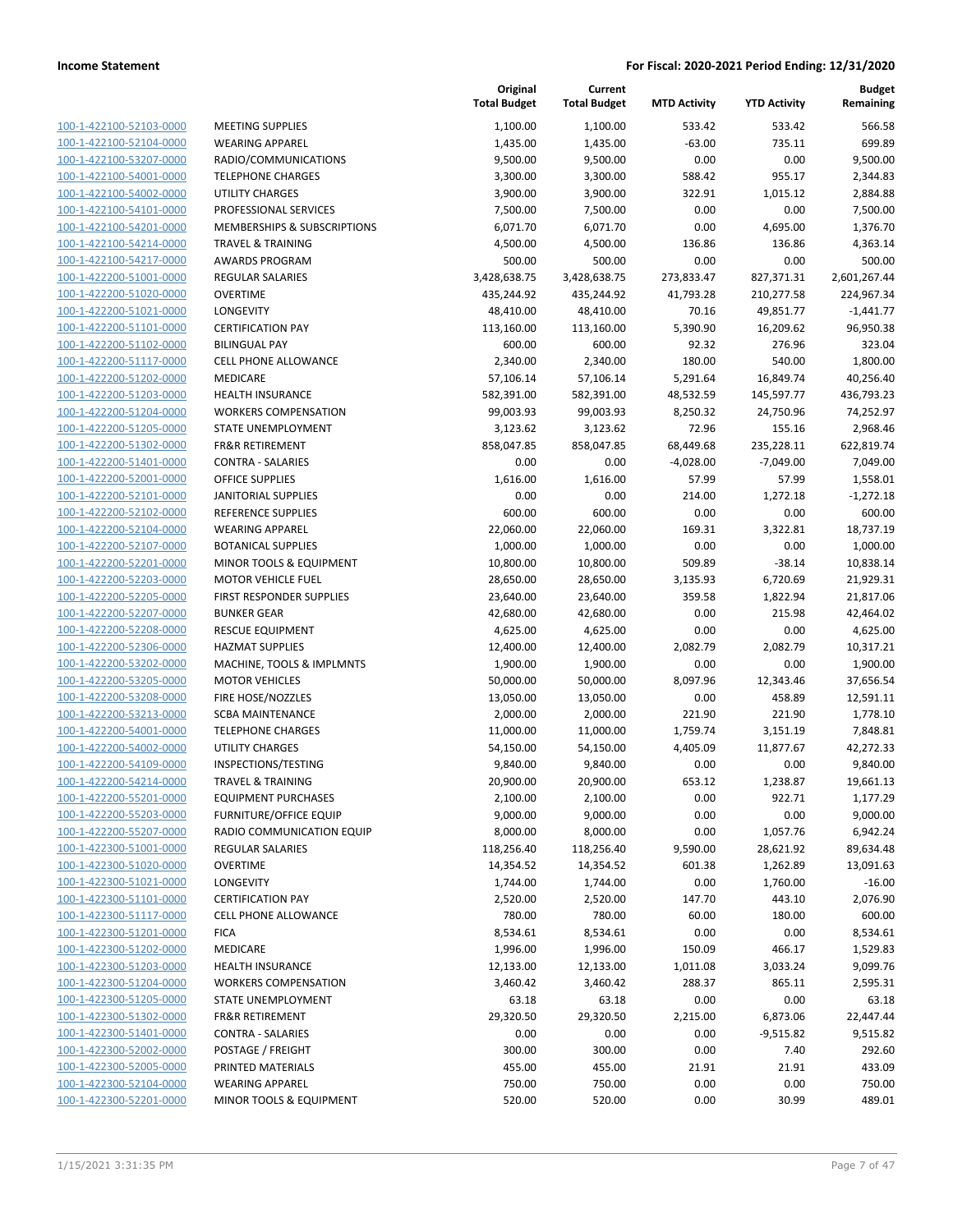| 100-1-422300-52203-0000                                          |
|------------------------------------------------------------------|
| 100-1-422300-52304-0000                                          |
| 100-1-422300-53205-0000                                          |
| 100-1-422300-54001-0000                                          |
| 100-1-422300-54201-0000                                          |
| 100-1-422300-54208-0000                                          |
| 100-1-422300-54210-0000                                          |
| 100-1-422300-54214-0000                                          |
| 100-1-422300-54217-0000                                          |
| 100-1-422400-53204-0000                                          |
| 100-1-422400-53209-0000                                          |
|                                                                  |
| 100-1-422400-54001-0000                                          |
| 100-1-422400-54201-0000                                          |
| 100-1-422400-54214-0000                                          |
| 100-1-431100-51001-0000                                          |
| 100-1-431100-51021-0000                                          |
| 100-1-431100-51116-0000                                          |
| 100-1-431100-51117-0000                                          |
| 100-1-431100-51201-0000                                          |
| 100-1-431100-51202-0000                                          |
| 100-1-431100-51203-0000                                          |
| 100-1-431100-51204-0000                                          |
| 100-1-431100-51205-0000                                          |
|                                                                  |
| 100-1-431100-51301-0000                                          |
| 100-1-431100-52001-0000                                          |
| 100-1-431100-52002-0000                                          |
| 100-1-431100-52103-0000                                          |
| 100-1-431100-52203-0000                                          |
| 100-1-431100-53201-0000                                          |
| 100-1-431100-53205-0000                                          |
| 100-1-431100-53207-0000                                          |
| 100-1-431100-54001-0000                                          |
| 100-1-431100-54002-0000                                          |
| 100-1-431100-54101-0000                                          |
| 100-1-431100-54201-0000                                          |
| 100-1-431100-54214-0000                                          |
| 100-1-431200-51001-0000                                          |
| 100-1-431200-51020-0000                                          |
| 100-1-431200-51021-0000                                          |
| 100-1-431200-51117-0000                                          |
|                                                                  |
| 100-1-431200-51201-0000                                          |
| 100-1-431200-51202-0000                                          |
| <u>100-1-431200-51203-0000</u>                                   |
| <u>100-1-431200-51204-0000</u>                                   |
| <u>100-1-431200-51205-0000</u>                                   |
| <u>100-1-431200-51301-0000</u>                                   |
| 100-1-431200-52001-0000                                          |
| 100-1-431200-52002-0000                                          |
| 100-1-431200-52103-0000                                          |
| <u>100-1-431200-52104-0000</u>                                   |
| 100-1-431200-52106-0000                                          |
| 100-1-431200-52107-0000                                          |
| 100-1-431200-52201-0000                                          |
|                                                                  |
|                                                                  |
| 100-1-431200-52203-0000                                          |
| <u>100-1-431200-52302-0000</u>                                   |
| <u>100-1-431200-52303-0000</u>                                   |
| 100-1-431200-53202-0000                                          |
| <u>100-1-431200-53205-0000</u><br><u>100-1-431200-53207-0000</u> |

|                                                    |                                          | Original<br><b>Total Budget</b> | Current<br><b>Total Budget</b> | <b>MTD Activity</b> | <b>YTD Activity</b> | <b>Budget</b><br>Remaining |
|----------------------------------------------------|------------------------------------------|---------------------------------|--------------------------------|---------------------|---------------------|----------------------------|
| 100-1-422300-52203-0000                            | <b>MOTOR VEHICLE FUEL</b>                | 1,030.00                        | 1,030.00                       | 56.42               | 184.62              | 845.38                     |
| 100-1-422300-52304-0000                            | FIRE PREVENTION SUPPLIES                 | 8,857.50                        | 8,857.50                       | 0.00                | 71.98               | 8,785.52                   |
| 100-1-422300-53205-0000                            | <b>MOTOR VEHICLES</b>                    | 250.00                          | 250.00                         | 109.20              | 109.20              | 140.80                     |
| 100-1-422300-54001-0000                            | <b>TELEPHONE CHARGES</b>                 | 450.00                          | 450.00                         | 72.48               | 145.04              | 304.96                     |
| 100-1-422300-54201-0000                            | MEMBERSHIPS & SUBSCRIPTIONS              | 1,902.00                        | 1,902.00                       | 0.00                | 0.00                | 1,902.00                   |
| 100-1-422300-54208-0000                            | <b>LABORATORY WORK</b>                   | 660.00                          | 660.00                         | 0.00                | 0.00                | 660.00                     |
| 100-1-422300-54210-0000                            | PHOTO PROCESSING                         | 50.00                           | 50.00                          | 0.00                | 0.00                | 50.00                      |
| 100-1-422300-54214-0000                            | <b>TRAVEL &amp; TRAINING</b>             | 5,350.00                        | 5,350.00                       | 99.00               | 394.00              | 4,956.00                   |
| 100-1-422300-54217-0000                            | <b>AWARDS PROGRAM</b>                    | 625.00                          | 625.00                         | 0.00                | 0.00                | 625.00                     |
| 100-1-422400-53204-0000                            | <b>SIREN MAINTENANCE</b>                 | 1,000.00                        | 1,000.00                       | 0.00                | 0.00                | 1,000.00                   |
| 100-1-422400-53209-0000                            | HARDWARE/SOFTWARE                        | 12,500.00                       | 12,500.00                      | 10,500.00           | 10,500.00           | 2,000.00                   |
| 100-1-422400-54001-0000                            | <b>TELEPHONE CHARGES</b>                 | 1,500.00                        | 1,500.00                       | 184.25              | 389.57              | 1,110.43                   |
| 100-1-422400-54201-0000                            | MEMBERSHIPS & SUBSCRIPTIONS              | 3,150.00                        | 3,150.00                       | 0.00                | 0.00                | 3,150.00                   |
| 100-1-422400-54214-0000                            | <b>TRAVEL &amp; TRAINING</b>             | 1,500.00                        | 1,500.00                       | 0.00                | 0.00                | 1,500.00                   |
| 100-1-431100-51001-0000                            | REGULAR SALARIES                         | 138,548.80                      | 138,548.80                     | 10,657.60           | 32,068.78           | 106,480.02                 |
| 100-1-431100-51021-0000                            | LONGEVITY                                | 240.00                          | 240.00                         | 0.00                | 384.00              | $-144.00$                  |
| 100-1-431100-51116-0000                            | CAR ALLOWANCE                            | 4,200.00                        | 4,200.00                       | 323.08              | 969.24              | 3,230.76                   |
| 100-1-431100-51117-0000                            | CELL PHONE ALLOWANCE                     | 1,950.00                        | 1,950.00                       | 150.00              | 450.00              | 1,500.00                   |
| 100-1-431100-51201-0000                            | <b>FICA</b>                              | 8,919.34                        | 8,919.34                       | 664.56              | 2,039.34            | 6,880.00                   |
| 100-1-431100-51202-0000                            | MEDICARE                                 | 2,101.61                        | 2,101.61                       | 155.42              | 476.94              | 1,624.67                   |
| 100-1-431100-51203-0000                            | <b>HEALTH INSURANCE</b>                  | 24,266.00                       | 24,266.00                      | 2,022.17            | 6,066.51            | 18,199.49                  |
| 100-1-431100-51204-0000                            | <b>WORKERS COMPENSATION</b>              | 349.59                          | 349.59                         | 29.13               | 87.39               | 262.20                     |
| 100-1-431100-51205-0000                            | <b>STATE UNEMPLOYMENT</b>                | 126.36                          | 126.36                         | 0.00                | 0.00                | 126.36                     |
| 100-1-431100-51301-0000                            | <b>TMRS</b>                              | 16,686.08                       | 16,686.08                      | 1,252.22            | 3,810.67            | 12,875.41                  |
| 100-1-431100-52001-0000                            | <b>OFFICE SUPPLIES</b>                   | 600.00                          | 600.00                         | 0.00                | 0.00                | 600.00                     |
| 100-1-431100-52002-0000                            | POSTAGE / FREIGHT                        | 100.00                          | 100.00                         | 0.00                | 0.00                | 100.00                     |
| 100-1-431100-52103-0000                            | <b>MEETING SUPPLIES</b>                  | 100.00                          | 100.00                         | 0.00                | 0.00                | 100.00                     |
| 100-1-431100-52203-0000                            | <b>MOTOR VEHICLE FUEL</b>                | 200.00                          | 200.00                         | 0.00                | 0.00                | 200.00                     |
| 100-1-431100-53201-0000                            | FURNITURE & OFFICE EQUIPMENT             | 500.00                          | 500.00                         | 49.91               | 49.91               | 450.09                     |
| 100-1-431100-53205-0000<br>100-1-431100-53207-0000 | <b>MOTOR VEHICLES</b>                    | 200.00                          | 200.00                         | 0.00                | 0.00                | 200.00                     |
| 100-1-431100-54001-0000                            | RADIO/COMMUNICATIONS                     | 1,800.00                        | 1,800.00                       | 0.00                | 0.00                | 1,800.00                   |
|                                                    | <b>TELEPHONE CHARGES</b>                 | 3,300.00                        | 3,300.00                       | 445.03              | 891.76              | 2,408.24                   |
| 100-1-431100-54002-0000<br>100-1-431100-54101-0000 | UTILITY CHARGES<br>PROFESSIONAL SERVICES | 850.00<br>500.00                | 850.00<br>500.00               | 109.76<br>40.00     | 185.56<br>40.00     | 664.44<br>460.00           |
| 100-1-431100-54201-0000                            | MEMBERSHIPS & SUBSCRIPTIONS              | 600.00                          | 600.00                         | 194.29              | 194.29              | 405.71                     |
| 100-1-431100-54214-0000                            | <b>TRAVEL &amp; TRAINING</b>             | 1,250.00                        | 1,250.00                       | 200.20              | 200.20              | 1,049.80                   |
| 100-1-431200-51001-0000                            | <b>REGULAR SALARIES</b>                  | 401,752.00                      | 401,752.00                     | 26,329.47           | 79,765.11           | 321,986.89                 |
| 100-1-431200-51020-0000                            | <b>OVERTIME</b>                          | 16,352.25                       | 16,352.25                      | 574.30              | 3,159.48            | 13,192.77                  |
| 100-1-431200-51021-0000                            | LONGEVITY                                | 7,424.00                        | 7,424.00                       | 0.00                | 5,928.00            | 1,496.00                   |
| 100-1-431200-51117-0000                            | CELL PHONE ALLOWANCE                     | 1,560.00                        | 1,560.00                       | 120.00              | 360.00              | 1,200.00                   |
| 100-1-431200-51201-0000                            | <b>FICA</b>                              | 26,479.47                       | 26,479.47                      | 1,507.33            | 5,101.52            | 21,377.95                  |
| 100-1-431200-51202-0000                            | <b>MEDICARE</b>                          | 6,192.78                        | 6,192.78                       | 352.52              | 1,193.11            | 4,999.67                   |
| 100-1-431200-51203-0000                            | <b>HEALTH INSURANCE</b>                  | 133,465.00                      | 133,465.00                     | 11,122.08           | 33,366.24           | 100,098.76                 |
| 100-1-431200-51204-0000                            | <b>WORKERS COMPENSATION</b>              | 20,511.17                       | 20,511.17                      | 1,709.26            | 5,127.78            | 15,383.39                  |
| 100-1-431200-51205-0000                            | <b>STATE UNEMPLOYMENT</b>                | 694.98                          | 694.98                         | 0.00                | 0.00                | 694.98                     |
| 100-1-431200-51301-0000                            | <b>TMRS</b>                              | 49,168.53                       | 49,168.53                      | 3,040.17            | 10,035.54           | 39,132.99                  |
| 100-1-431200-52001-0000                            | <b>OFFICE SUPPLIES</b>                   | 518.00                          | 518.00                         | 0.00                | 0.00                | 518.00                     |
| 100-1-431200-52002-0000                            | POSTAGE / FREIGHT                        | 20.00                           | 20.00                          | 0.00                | 0.00                | 20.00                      |
| 100-1-431200-52103-0000                            | <b>MEETING SUPPLIES</b>                  | 909.11                          | 909.11                         | 0.00                | 0.00                | 909.11                     |
| 100-1-431200-52104-0000                            | <b>WEARING APPAREL</b>                   | 8,000.00                        | 8,000.00                       | 109.99              | 991.79              | 7,008.21                   |
| 100-1-431200-52106-0000                            | <b>CHEMICAL SUPPLIES</b>                 | 4,194.20                        | 4,194.20                       | 0.00                | 0.00                | 4,194.20                   |
| 100-1-431200-52107-0000                            | <b>BOTANICAL SUPPLIES</b>                | 1,349.97                        | 1,349.97                       | 0.00                | 0.00                | 1,349.97                   |
| 100-1-431200-52201-0000                            | MINOR TOOLS & EQUIPMENT                  | 8,131.41                        | 8,131.41                       | 231.56              | 1,815.99            | 6,315.42                   |
| 100-1-431200-52203-0000                            | <b>MOTOR VEHICLE FUEL</b>                | 31,100.00                       | 31,100.00                      | 3,520.18            | 8,620.69            | 22,479.31                  |
| 100-1-431200-52302-0000                            | <b>MEDICAL SUPPLIES</b>                  | 150.00                          | 150.00                         | 0.00                | 0.00                | 150.00                     |
| 100-1-431200-52303-0000                            | <b>TRAINING SUPPLIES</b>                 | 212.99                          | 212.99                         | 0.00                | 0.00                | 212.99                     |
| 100-1-431200-53202-0000                            | MACHINE, TOOLS & IMPLMNTS                | 2,914.95                        | 2,914.95                       | 0.00                | 0.00                | 2,914.95                   |
| 100-1-431200-53205-0000                            | <b>MOTOR VEHICLES</b>                    | 25,000.00                       | 25,000.00                      | 4,024.27            | 13,541.29           | 11,458.71                  |
| 100-1-431200-53207-0000                            | RADIO/COMMUNICATIONS                     | 3,210.00                        | 3,210.00                       | 0.00                | 0.00                | 3,210.00                   |
|                                                    |                                          |                                 |                                |                     |                     |                            |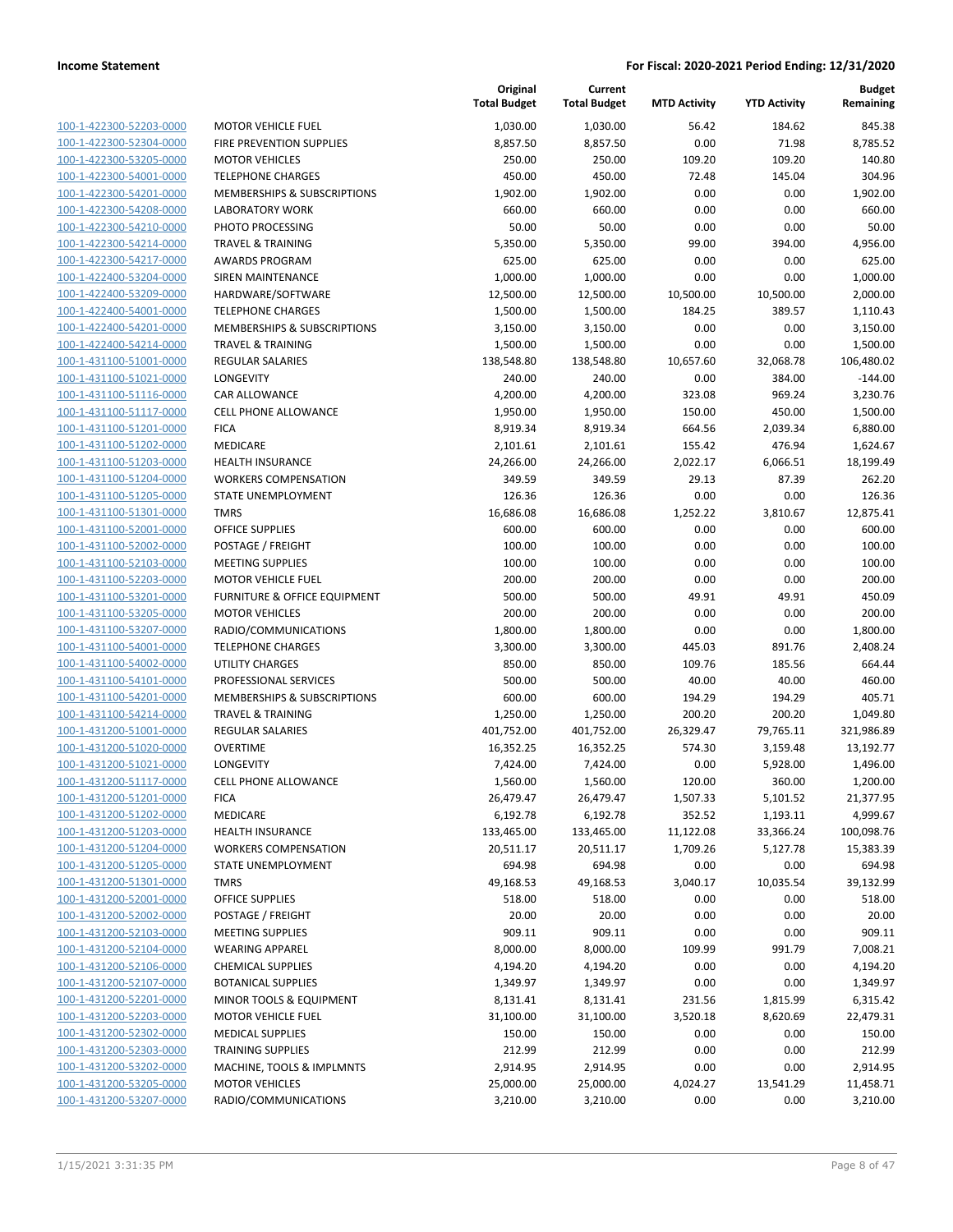| 100-1-431200-53301-0000                            | SIDEWALKS, CURBS                            |
|----------------------------------------------------|---------------------------------------------|
| 100-1-431200-53303-0000                            | MAINT - STREET / A                          |
| 100-1-431200-53305-0000                            | <b>BRIDGES &amp; CULVER</b>                 |
| 100-1-431200-53308-0000                            | <b>STORM SEWERS</b>                         |
| 100-1-431200-54001-0000                            | <b>TELEPHONE CHARG</b>                      |
| 100-1-431200-54002-0000                            | UTILITY CHARGES                             |
| 100-1-431200-54201-0000                            | <b>MEMBERSHIPS &amp; S</b>                  |
| 100-1-431200-54214-0000                            | <b>TRAVEL &amp; TRAINING</b>                |
| 100-1-431200-55207-0000                            | RADIO COMMUNIC                              |
| 100-1-431600-51001-0000                            | REGULAR SALARIES                            |
| 100-1-431600-51020-0000                            | OVERTIME                                    |
| 100-1-431600-51021-0000                            | <b>LONGEVITY</b>                            |
| 100-1-431600-51101-0000                            | <b>CERTIFICATION PAY</b>                    |
| 100-1-431600-51201-0000                            | <b>FICA</b>                                 |
| <u>100-1-431600-51202-0000</u>                     | MEDICARE                                    |
| 100-1-431600-51203-0000                            | <b>HEALTH INSURANC</b>                      |
| 100-1-431600-51204-0000                            | <b>WORKERS COMPEN</b>                       |
| 100-1-431600-51205-0000                            | <b>STATE UNEMPLOYN</b>                      |
| 100-1-431600-51301-0000                            | <b>TMRS</b>                                 |
| 100-1-431600-52001-0000                            | OFFICE SUPPLIES<br>POSTAGE / FREIGHT        |
| 100-1-431600-52002-0000<br>100-1-431600-52104-0000 | <b>WEARING APPAREL</b>                      |
| 100-1-431600-52106-0000                            | <b>CHEMICAL SUPPLIE</b>                     |
| 100-1-431600-52201-0000                            | MINOR TOOLS & EQ                            |
| <u>100-1-431600-52203-0000</u>                     | MOTOR VEHICLE FU                            |
| 100-1-431600-53202-0000                            | MACHINE, TOOLS &                            |
| 100-1-431600-53205-0000                            | <b>MOTOR VEHICLES</b>                       |
| 100-1-431600-53207-0000                            | RADIO/COMMUNIO                              |
| 100-1-431600-53303-0000                            | MAINT - STREET / A                          |
| 100-1-431600-54001-0000                            | <b>TELEPHONE CHARG</b>                      |
| 100-1-431600-54002-0000                            | UTILITY CHARGES                             |
| 100-1-431600-54214-0000                            | <b>TRAVEL &amp; TRAINING</b>                |
| 100-1-431700-51001-0000                            | <b>REGULAR SALARIES</b>                     |
| 100-1-431700-51020-0000                            | OVERTIME                                    |
| 100-1-431700-51021-0000                            | LONGEVITY                                   |
| 100-1-431700-51117-0000                            | <b>CELL PHONE ALLOV</b>                     |
| 100-1-431700-51201-0000                            | <b>FICA</b>                                 |
| 100-1-431700-51202-0000                            | MEDICARE                                    |
| 100-1-431700-51203-0000                            | <b>HEALTH INSURANC</b>                      |
| 100-1-431700-51204-0000                            | <b>WORKERS COMPEN</b>                       |
| 100-1-431700-51205-0000                            | <b>STATE UNEMPLOYM</b>                      |
| 100-1-431700-51301-0000                            | TMRS                                        |
| 100-1-431700-52001-0000                            | <b>OFFICE SUPPLIES</b>                      |
| 100-1-431700-52002-0000                            | POSTAGE / FREIGHT<br><b>WEARING APPAREL</b> |
| 100-1-431700-52104-0000<br>100-1-431700-52201-0000 | MINOR TOOLS & EQ                            |
| 100-1-431700-52203-0000                            | <b>MOTOR VEHICLE FU</b>                     |
| 100-1-431700-52303-0000                            | <b>TRAINING SUPPLIES</b>                    |
| 100-1-431700-53201-0000                            | <b>FURNITURE &amp; OFFI</b>                 |
| 100-1-431700-53205-0000                            | <b>MOTOR VEHICLES</b>                       |
| 100-1-431700-53207-0000                            | RADIO/COMMUNIO                              |
| 100-1-431700-54001-0000                            | <b>TELEPHONE CHARG</b>                      |
| 100-1-431700-54002-0000                            | <b>UTILITY CHARGES</b>                      |
| 100-1-431700-54201-0000                            | <b>MEMBERSHIPS &amp; S</b>                  |
| 100-1-431700-54212-0000                            | PRINTING                                    |
| 100-1-431700-54214-0000                            | <b>TRAVEL &amp; TRAININ</b>                 |
| 100-1-431700-54410-0000                            | PERMITS/FEES                                |
| 100-1-441100-51001-0000                            | <b>REGULAR SALARIES</b>                     |
| 100-1-441100-51020-0000                            | OVERTIME                                    |
|                                                    |                                             |

|                                                    |                                                      | Original<br><b>Total Budget</b> | Current<br><b>Total Budget</b> | <b>MTD Activity</b> | <b>YTD Activity</b> | Budget<br>Remaining  |
|----------------------------------------------------|------------------------------------------------------|---------------------------------|--------------------------------|---------------------|---------------------|----------------------|
| 100-1-431200-53301-0000                            | SIDEWALKS, CURBS, & GUTTERS                          | 20,014.80                       | 20,014.80                      | 0.00                | 5,622.60            | 14,392.20            |
| 100-1-431200-53303-0000                            | MAINT - STREET /ALLEY/APRN/RNWY                      | 45,000.00                       | 45,000.00                      | 3,340.13            | 6,457.94            | 38,542.06            |
| 100-1-431200-53305-0000                            | <b>BRIDGES &amp; CULVERTS</b>                        | 7,783.40                        | 7,783.40                       | 0.00                | 0.00                | 7,783.40             |
| 100-1-431200-53308-0000                            | <b>STORM SEWERS</b>                                  | 4,998.64                        | 4,998.64                       | 0.00                | 0.00                | 4,998.64             |
| 100-1-431200-54001-0000                            | <b>TELEPHONE CHARGES</b>                             | 1,200.00                        | 1,200.00                       | 192.49              | 385.18              | 814.82               |
| 100-1-431200-54002-0000                            | <b>UTILITY CHARGES</b>                               | 6,650.00                        | 6,650.00                       | 388.40              | 1,367.71            | 5,282.29             |
| 100-1-431200-54201-0000                            | MEMBERSHIPS & SUBSCRIPTIONS                          | 1,770.00                        | 1,770.00                       | 115.29              | 115.29              | 1,654.71             |
| 100-1-431200-54214-0000                            | <b>TRAVEL &amp; TRAINING</b>                         | 410.00                          | 410.00                         | 100.00              | 100.00              | 310.00               |
| 100-1-431200-55207-0000                            | RADIO COMMUNICATION EQUIP                            | 1,887.50                        | 1,887.50                       | 0.00                | 0.00                | 1,887.50             |
| 100-1-431600-51001-0000                            | <b>REGULAR SALARIES</b>                              | 75,585.12                       | 75,585.12                      | 5,813.76            | 17,448.79           | 58,136.33            |
| 100-1-431600-51020-0000                            | <b>OVERTIME</b>                                      | 8,721.36                        | 8,721.36                       | 0.00                | 2,176.54            | 6,544.82             |
| 100-1-431600-51021-0000                            | LONGEVITY                                            | 2,436.00                        | 2,436.00                       | 0.00                | 2,490.00            | $-54.00$             |
| 100-1-431600-51101-0000                            | <b>CERTIFICATION PAY</b>                             | 600.00                          | 600.00                         | 46.16               | 138.48              | 461.52               |
| 100-1-431600-51201-0000                            | <b>FICA</b>                                          | 5,415.23                        | 5,415.23                       | 329.10              | 1,301.69            | 4,113.54             |
| 100-1-431600-51202-0000                            | MEDICARE                                             | 1,266.47                        | 1,266.47                       | 76.96               | 304.43              | 962.04               |
| 100-1-431600-51203-0000                            | <b>HEALTH INSURANCE</b>                              | 24,266.00                       | 24,266.00                      | 2,022.17            | 6,066.51            | 18,199.49            |
| 100-1-431600-51204-0000                            | <b>WORKERS COMPENSATION</b>                          | 4,194.68                        | 4,194.68                       | 349.56              | 1,048.68            | 3,146.00             |
| 100-1-431600-51205-0000                            | STATE UNEMPLOYMENT                                   | 126.36                          | 126.36                         | 35.58               | 119.42              | 6.94                 |
| 100-1-431600-51301-0000                            | <b>TMRS</b>                                          | 10,055.30                       | 10,055.30                      | 659.24              | 2,503.56            | 7,551.74             |
| 100-1-431600-52001-0000                            | <b>OFFICE SUPPLIES</b>                               | 315.40                          | 315.40                         | 0.00                | 0.00                | 315.40               |
| 100-1-431600-52002-0000                            | POSTAGE / FREIGHT                                    | 20.00                           | 20.00                          | 0.00                | 0.00                | 20.00                |
| 100-1-431600-52104-0000                            | <b>WEARING APPAREL</b>                               | 3,666.40                        | 3,666.40                       | 274.48              | 274.48              | 3,391.92             |
| 100-1-431600-52106-0000                            | <b>CHEMICAL SUPPLIES</b>                             | 689.61                          | 689.61                         | 0.00                | 0.00                | 689.61               |
| 100-1-431600-52201-0000<br>100-1-431600-52203-0000 | MINOR TOOLS & EQUIPMENT<br><b>MOTOR VEHICLE FUEL</b> | 6,678.65<br>3,450.00            | 6,678.65<br>3,450.00           | 239.97<br>306.19    | 1,442.93<br>641.52  | 5,235.72<br>2,808.48 |
| 100-1-431600-53202-0000                            | MACHINE, TOOLS & IMPLMNTS                            | 7,859.28                        | 7,859.28                       | 31,560.07           | 31,560.07           | $-23,700.79$         |
| 100-1-431600-53205-0000                            | <b>MOTOR VEHICLES</b>                                | 2,000.00                        | 2,000.00                       | 61.25               | 273.21              | 1,726.79             |
| 100-1-431600-53207-0000                            | RADIO/COMMUNICATIONS                                 | 1,245.00                        | 1,245.00                       | 0.00                | 0.00                | 1,245.00             |
| 100-1-431600-53303-0000                            | MAINT - STREET /ALLEY/APRN/RNWY                      | 20,000.00                       | 20,000.00                      | 1,173.21            | 1,927.60            | 18,072.40            |
| 100-1-431600-54001-0000                            | <b>TELEPHONE CHARGES</b>                             | 1,300.00                        | 1,300.00                       | 157.50              | 315.13              | 984.87               |
| 100-1-431600-54002-0000                            | <b>UTILITY CHARGES</b>                               | 308,750.00                      | 308,750.00                     | 24,115.87           | 73,141.90           | 235,608.10           |
| 100-1-431600-54214-0000                            | <b>TRAVEL &amp; TRAINING</b>                         | 862.00                          | 862.00                         | 0.00                | 0.00                | 862.00               |
| 100-1-431700-51001-0000                            | <b>REGULAR SALARIES</b>                              | 117,041.60                      | 117,041.60                     | 9,502.56            | 27,603.66           | 89,437.94            |
| 100-1-431700-51020-0000                            | <b>OVERTIME</b>                                      | 363.45                          | 363.45                         | 0.00                | 0.00                | 363.45               |
| 100-1-431700-51021-0000                            | LONGEVITY                                            | 2,058.00                        | 2,058.00                       | 0.00                | 2,226.00            | $-168.00$            |
| 100-1-431700-51117-0000                            | <b>CELL PHONE ALLOWANCE</b>                          | 1,560.00                        | 1,560.00                       | 60.00               | 180.00              | 1,380.00             |
| 100-1-431700-51201-0000                            | <b>FICA</b>                                          | 7,503.43                        | 7,503.43                       | 547.92              | 1,741.47            | 5,761.96             |
| 100-1-431700-51202-0000                            | MEDICARE                                             | 1,754.83                        | 1,754.83                       | 128.14              | 407.27              | 1,347.56             |
| 100-1-431700-51203-0000                            | <b>HEALTH INSURANCE</b>                              | 24,266.00                       | 24,266.00                      | 2,022.17            | 6,066.51            | 18,199.49            |
| 100-1-431700-51204-0000                            | <b>WORKERS COMPENSATION</b>                          | 661.66                          | 661.66                         | 55.14               | 165.42              | 496.24               |
| 100-1-431700-51205-0000                            | STATE UNEMPLOYMENT                                   | 126.36                          | 126.36                         | 0.00                | 0.00                | 126.36               |
| 100-1-431700-51301-0000                            | <b>TMRS</b>                                          | 13,932.78                       | 13,932.78                      | 1,075.79            | 3,376.10            | 10,556.68            |
| 100-1-431700-52001-0000                            | <b>OFFICE SUPPLIES</b>                               | 2,098.50                        | 2,098.50                       | 0.00                | 828.93              | 1,269.57             |
| 100-1-431700-52002-0000                            | POSTAGE / FREIGHT                                    | 20.00                           | 20.00                          | 0.00                | 0.00                | 20.00                |
| 100-1-431700-52104-0000                            | <b>WEARING APPAREL</b>                               | 1,387.00                        | 1,387.00                       | 0.00                | 426.93              | 960.07               |
| 100-1-431700-52201-0000                            | MINOR TOOLS & EQUIPMENT                              | 1,180.25                        | 1,180.25                       | 0.00                | 0.00                | 1,180.25             |
| 100-1-431700-52203-0000                            | <b>MOTOR VEHICLE FUEL</b>                            | 3,450.00                        | 3,450.00                       | 272.12              | 641.83              | 2,808.17             |
| 100-1-431700-52303-0000                            | <b>TRAINING SUPPLIES</b>                             | 478.95                          | 478.95                         | 0.00                | 73.00               | 405.95               |
| 100-1-431700-53201-0000                            | <b>FURNITURE &amp; OFFICE EQUIPMENT</b>              | 4,515.00                        | 4,515.00                       | 0.00                | 0.00                | 4,515.00             |
| 100-1-431700-53205-0000                            | <b>MOTOR VEHICLES</b>                                | 1,500.00                        | 1,500.00                       | 68.42               | $-2,511.74$         | 4,011.74             |
| 100-1-431700-53207-0000                            | RADIO/COMMUNICATIONS                                 | 205.00                          | 205.00                         | 0.00                | 0.00                | 205.00               |
| 100-1-431700-54001-0000                            | <b>TELEPHONE CHARGES</b>                             | 3,200.00                        | 3,200.00                       | 504.75              | 1,009.98            | 2,190.02             |
| 100-1-431700-54002-0000                            | <b>UTILITY CHARGES</b>                               | 850.00                          | 850.00                         | 109.76              | 185.56              | 664.44               |
| 100-1-431700-54201-0000                            | MEMBERSHIPS & SUBSCRIPTIONS                          | 700.00                          | 700.00                         | 0.00                | 238.00              | 462.00               |
| 100-1-431700-54212-0000                            | <b>PRINTING</b>                                      | 200.00                          | 200.00                         | 0.00                | 0.00                | 200.00               |
| 100-1-431700-54214-0000                            | <b>TRAVEL &amp; TRAINING</b>                         | 1,500.00                        | 1,500.00                       | 100.00              | 100.00              | 1,400.00             |
| 100-1-431700-54410-0000                            | PERMITS/FEES                                         | 200.00                          | 200.00                         | 0.00                | 0.00                | 200.00               |
| 100-1-441100-51001-0000                            | REGULAR SALARIES                                     | 141,523.20                      | 141,523.20                     | 10,495.21           | 29,974.30           | 111,548.90           |
| 100-1-441100-51020-0000                            | <b>OVERTIME</b>                                      | 1,176.84                        | 1,176.84                       | 0.00                | 78.58               | 1,098.26             |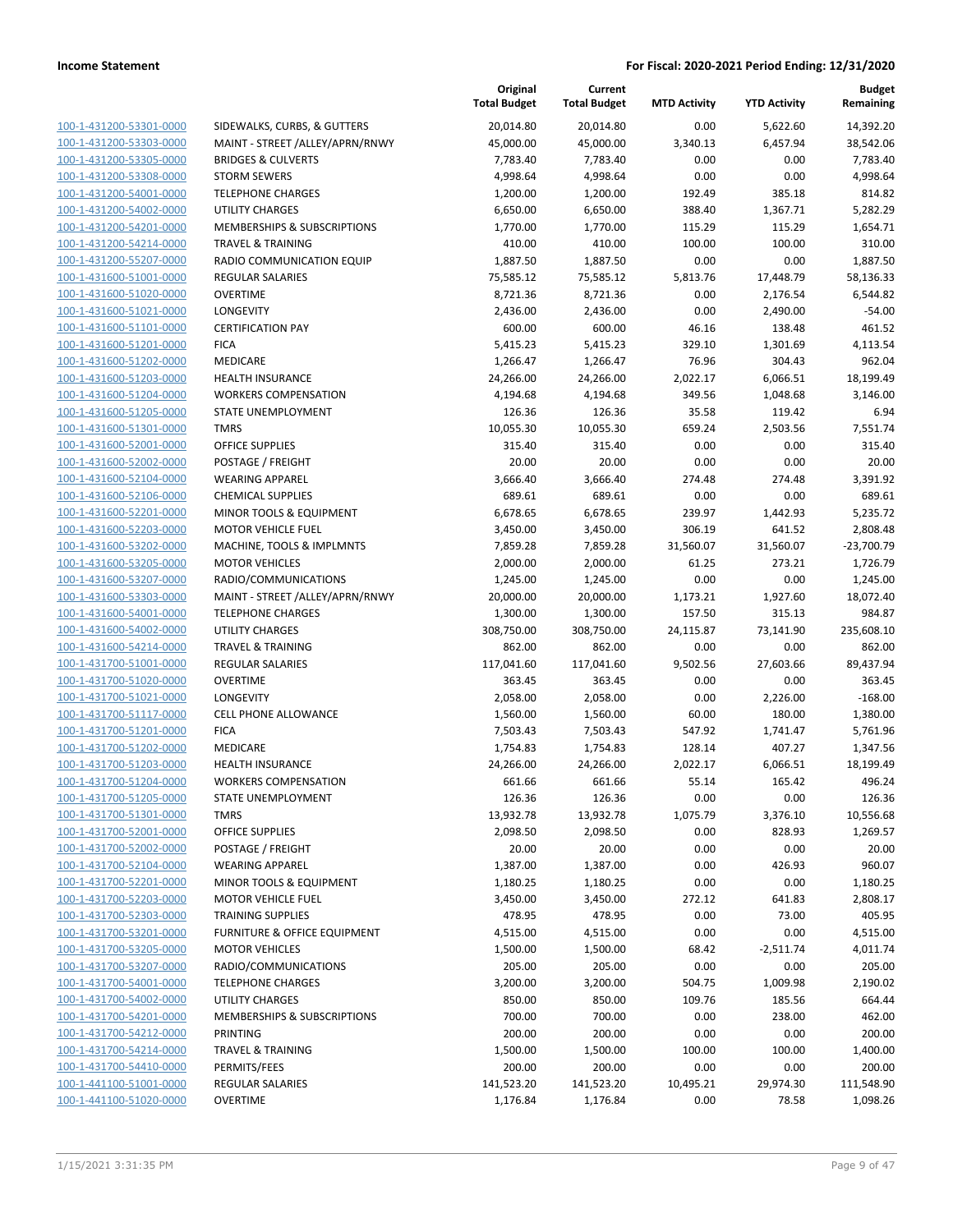| 100-1-441100-51021-0000        |
|--------------------------------|
| 100-1-441100-51102-0000        |
| 100-1-441100-51117-0000        |
| 100-1-441100-51201-0000        |
| 100-1-441100-51202-0000        |
| <u>100-1-441100-51203-0000</u> |
| 100-1-441100-51204-0000        |
| 100-1-441100-51205-0000        |
| 100-1-441100-51301-0000        |
| 100-1-441100-52001-0000        |
| 100-1-441100-52002-0000        |
| 100-1-441100-52005-0000        |
| 100-1-441100-54001-0000        |
| 100-1-441100-54002-0000        |
| 100-1-441100-54214-0000        |
| 100-1-441200-51001-0000        |
| 100-1-441200-51021-0000        |
| 100-1-441200-51101-0000        |
| 100-1-441200-51117-0000        |
| 100-1-441200-51201-0000        |
|                                |
| 100-1-441200-51202-0000        |
| 100-1-441200-51203-0000        |
| 100-1-441200-51204-0000        |
| 100-1-441200-51205-0000        |
| 100-1-441200-51301-0000        |
| 100-1-441200-52104-0000        |
| 100-1-441200-54201-0000        |
| 100-1-441200-54214-0000        |
| 100-1-441300-51001-0000        |
| 100-1-441300-51021-0000        |
| 100-1-441300-51101-0000        |
| 100-1-441300-51116-0000        |
| 100-1-441300-51117-0000        |
| 100-1-441300-51201-0000        |
| <u>100-1-441300-51202-0000</u> |
| <u>100-1-441300-51203-0000</u> |
| 100-1-441300-51204-0000        |
| 100-1-441300-51205-0000        |
| 100-1-441300-51301-0000        |
| 100-1-441300-52002-0000        |
| 100-1-441300-52005-0000        |
| <u>100-1-441300-52104-0000</u> |
| <u>100-1-441300-52201-0000</u> |
| 100-1-441300-52203-0000        |
| 100-1-441300-53205-0000        |
| <u>100-1-441300-54001-0000</u> |
|                                |
| <u>100-1-441300-54002-0000</u> |
| 100-1-441300-54120-0000        |
| 100-1-441300-54201-0000        |
| 100-1-441300-54214-0000        |
| <u>100-1-441300-54410-0000</u> |
| <u>100-1-442200-53205-0000</u> |
| <u>100-1-443200-51001-0000</u> |
| 100-1-443200-51020-0000        |
| <u>100-1-443200-51021-0000</u> |
| <u>100-1-443200-51102-0000</u> |
| <u>100-1-443200-51117-0000</u> |
| <u>100-1-443200-51201-0000</u> |
| 100-1-443200-51202-0000        |
|                                |

|                                                    |                                      | Original<br><b>Total Budget</b> | Current<br><b>Total Budget</b> | <b>MTD Activity</b> | <b>YTD Activity</b> | <b>Budget</b><br>Remaining |
|----------------------------------------------------|--------------------------------------|---------------------------------|--------------------------------|---------------------|---------------------|----------------------------|
| 100-1-441100-51021-0000                            | LONGEVITY                            | 966.00                          | 966.00                         | 0.00                | 750.00              | 216.00                     |
| 100-1-441100-51102-0000                            | <b>BILINGUAL PAY</b>                 | 1,200.00                        | 1,200.00                       | 46.16               | 184.64              | 1,015.36                   |
| 100-1-441100-51117-0000                            | <b>CELL PHONE ALLOWANCE</b>          | 960.00                          | 960.00                         | 73.84               | 221.52              | 738.48                     |
| 100-1-441100-51201-0000                            | <b>FICA</b>                          | 9,041.21                        | 9,041.21                       | 634.72              | 1,867.89            | 7,173.32                   |
| 100-1-441100-51202-0000                            | <b>MEDICARE</b>                      | 2,114.48                        | 2,114.48                       | 148.44              | 436.84              | 1,677.64                   |
| 100-1-441100-51203-0000                            | <b>HEALTH INSURANCE</b>              | 36,399.00                       | 36,399.00                      | 3,033.25            | 9,099.75            | 27,299.25                  |
| 100-1-441100-51204-0000                            | <b>WORKERS COMPENSATION</b>          | 655.41                          | 655.41                         | 54.62               | 163.86              | 491.55                     |
| 100-1-441100-51205-0000                            | <b>STATE UNEMPLOYMENT</b>            | 189.54                          | 189.54                         | 0.00                | 0.00                | 189.54                     |
| 100-1-441100-51301-0000                            | <b>TMRS</b>                          | 16,788.22                       | 16,788.22                      | 1,194.22            | 3,511.04            | 13,277.18                  |
| 100-1-441100-52001-0000                            | <b>OFFICE SUPPLIES</b>               | 3,252.89                        | 3,252.89                       | 115.90              | 258.25              | 2,994.64                   |
| 100-1-441100-52002-0000                            | POSTAGE / FREIGHT                    | 1,000.00                        | 1,000.00                       | 50.47               | 78.81               | 921.19                     |
| 100-1-441100-52005-0000                            | PRINTED MATERIALS                    | 710.44                          | 710.44                         | 0.00                | 0.00                | 710.44                     |
| 100-1-441100-54001-0000                            | <b>TELEPHONE CHARGES</b>             | 3,100.00                        | 3,100.00                       | 168.40              | 475.21              | 2,624.79                   |
| 100-1-441100-54002-0000                            | <b>UTILITY CHARGES</b>               | 850.00                          | 850.00                         | 109.76              | 185.56              | 664.44                     |
| 100-1-441100-54214-0000                            | <b>TRAVEL &amp; TRAINING</b>         | 1,000.00                        | 1,000.00                       | 0.00                | 0.00                | 1,000.00                   |
| 100-1-441200-51001-0000                            | REGULAR SALARIES                     | 55,619.20                       | 55,619.20                      | 4,278.40            | 12,875.96           | 42,743.24                  |
| 100-1-441200-51021-0000                            | <b>LONGEVITY</b>                     | 366.00                          | 366.00                         | 0.00                | 438.00              | $-72.00$                   |
| 100-1-441200-51101-0000                            | <b>CERTIFICATION PAY</b>             | 1,200.00                        | 1,200.00                       | 0.00                | 0.00                | 1,200.00                   |
| 100-1-441200-51117-0000                            | <b>CELL PHONE ALLOWANCE</b>          | 432.00                          | 432.00                         | 0.00                | 0.00                | 432.00                     |
| 100-1-441200-51201-0000                            | <b>FICA</b>                          | 3,572.27                        | 3,572.27                       | 240.00              | 755.91              | 2,816.36                   |
| 100-1-441200-51202-0000                            | <b>MEDICARE</b>                      | 835.45                          | 835.45                         | 56.12               | 176.76              | 658.69                     |
| 100-1-441200-51203-0000                            | <b>HEALTH INSURANCE</b>              | 12,133.00                       | 12,133.00                      | 1,011.08            | 3,033.24            | 9,099.76                   |
| 100-1-441200-51204-0000                            | <b>WORKERS COMPENSATION</b>          | 315.00                          | 315.00                         | 26.25               | 78.75               | 236.25                     |
| 100-1-441200-51205-0000                            | STATE UNEMPLOYMENT                   | 63.18                           | 63.18                          | 0.00                | 0.00                | 63.18                      |
| 100-1-441200-51301-0000                            | <b>TMRS</b>                          | 6,633.18                        | 6,633.18                       | 481.32              | 1,493.24            | 5,139.94                   |
| 100-1-441200-52104-0000                            | <b>WEARING APPAREL</b>               | 500.04                          | 500.04                         | 0.00                | 0.00                | 500.04                     |
| 100-1-441200-54201-0000                            | MEMBERSHIPS & SUBSCRIPTIONS          | 250.00                          | 250.00                         | 55.00               | 55.00               | 195.00                     |
| 100-1-441200-54214-0000                            | <b>TRAVEL &amp; TRAINING</b>         | 1,000.00                        | 1,000.00                       | 0.00                | 0.00                | 1,000.00                   |
| 100-1-441300-51001-0000<br>100-1-441300-51021-0000 | <b>REGULAR SALARIES</b><br>LONGEVITY | 323,274.00                      | 323,274.00                     | 24,868.00           | 74,725.62           | 248,548.38                 |
|                                                    | <b>CERTIFICATION PAY</b>             | 3,024.00                        | 3,024.00                       | 0.00<br>184.62      | 3,408.00            | $-384.00$                  |
| 100-1-441300-51101-0000<br>100-1-441300-51116-0000 | CAR ALLOWANCE                        | 2,400.00<br>4,200.00            | 2,400.00<br>4,200.00           | 323.08              | 553.86<br>969.24    | 1,846.14<br>3,230.76       |
| 100-1-441300-51117-0000                            | <b>CELL PHONE ALLOWANCE</b>          | 3,132.00                        | 3,132.00                       | 253.84              | 761.52              | 2,370.48                   |
| 100-1-441300-51201-0000                            | <b>FICA</b>                          | 20,573.44                       | 20,573.44                      | 1,543.74            | 4,869.06            | 15,704.38                  |
| 100-1-441300-51202-0000                            | <b>MEDICARE</b>                      | 4,811.53                        | 4,811.53                       | 361.04              | 1,138.75            | 3,672.78                   |
| 100-1-441300-51203-0000                            | <b>HEALTH INSURANCE</b>              | 72,799.00                       | 72,799.00                      | 6,066.58            | 18,199.74           | 54,599.26                  |
| 100-1-441300-51204-0000                            | <b>WORKERS COMPENSATION</b>          | 1,862.44                        | 1,862.44                       | 155.20              | 465.60              | 1,396.84                   |
| 100-1-441300-51205-0000                            | STATE UNEMPLOYMENT                   | 379.08                          | 379.08                         | 0.00                | 0.00                | 379.08                     |
| 100-1-441300-51301-0000                            | <b>TMRS</b>                          | 38,201.88                       | 38,201.88                      | 2,883.32            | 9,046.21            | 29,155.67                  |
| 100-1-441300-52002-0000                            | POSTAGE / FREIGHT                    | 6,000.00                        | 6,000.00                       | 431.37              | 1,268.34            | 4,731.66                   |
| 100-1-441300-52005-0000                            | PRINTED MATERIALS                    | 1,490.40                        | 1,490.40                       | 424.60              | 448.60              | 1,041.80                   |
| 100-1-441300-52104-0000                            | <b>WEARING APPAREL</b>               | 2,800.00                        | 2,800.00                       | 0.00                | 170.00              | 2,630.00                   |
| 100-1-441300-52201-0000                            | <b>MINOR TOOLS &amp; EQUIPMENT</b>   | 500.00                          | 500.00                         | 0.00                | 0.00                | 500.00                     |
| 100-1-441300-52203-0000                            | <b>MOTOR VEHICLE FUEL</b>            | 3,200.00                        | 3,200.00                       | 337.46              | 742.54              | 2,457.46                   |
| 100-1-441300-53205-0000                            | <b>MOTOR VEHICLES</b>                | 1,000.00                        | 1,000.00                       | 76.30               | 208.90              | 791.10                     |
| 100-1-441300-54001-0000                            | <b>TELEPHONE CHARGES</b>             | 5,400.00                        | 5,400.00                       | 649.41              | 1,255.09            | 4,144.91                   |
| 100-1-441300-54002-0000                            | <b>UTILITY CHARGES</b>               | 850.00                          | 850.00                         | 109.76              | 185.56              | 664.44                     |
| 100-1-441300-54120-0000                            | <b>TITLE SEARCHES</b>                | 0.00                            | 0.00                           | 450.00              | 450.00              | -450.00                    |
| 100-1-441300-54201-0000                            | MEMBERSHIPS & SUBSCRIPTIONS          | 750.00                          | 750.00                         | 110.00              | 286.00              | 464.00                     |
| 100-1-441300-54214-0000                            | <b>TRAVEL &amp; TRAINING</b>         | 4,000.00                        | 4,000.00                       | 0.00                | 0.00                | 4,000.00                   |
| 100-1-441300-54410-0000                            | PERMITS/FEES                         | 16,000.00                       | 16,000.00                      | 6,335.46            | 10,625.34           | 5,374.66                   |
| 100-1-442200-53205-0000                            | <b>MOTOR VEHICLES</b>                | 200.00                          | 200.00                         | 0.00                | 0.00                | 200.00                     |
| 100-1-443200-51001-0000                            | <b>REGULAR SALARIES</b>              | 210,600.00                      | 210,600.00                     | 17,131.74           | 51,834.52           | 158,765.48                 |
| 100-1-443200-51020-0000                            | <b>OVERTIME</b>                      | 7,949.67                        | 7,949.67                       | 835.99              | 2,146.70            | 5,802.97                   |
| 100-1-443200-51021-0000                            | LONGEVITY                            | 5,698.00                        | 5,698.00                       | 0.00                | 6,184.00            | $-486.00$                  |
| 100-1-443200-51102-0000                            | <b>BILINGUAL PAY</b>                 | 600.00                          | 600.00                         | 92.32               | 276.96              | 323.04                     |
| 100-1-443200-51117-0000                            | CELL PHONE ALLOWANCE                 | 1,170.00                        | 1,170.00                       | 90.00               | 270.00              | 900.00                     |
| 100-1-443200-51201-0000                            | <b>FICA</b>                          | 14,013.10                       | 14,013.10                      | 1,007.14            | 3,468.75            | 10,544.35                  |
| 100-1-443200-51202-0000                            | MEDICARE                             | 3,277.26                        | 3,277.26                       | 235.54              | 811.24              | 2,466.02                   |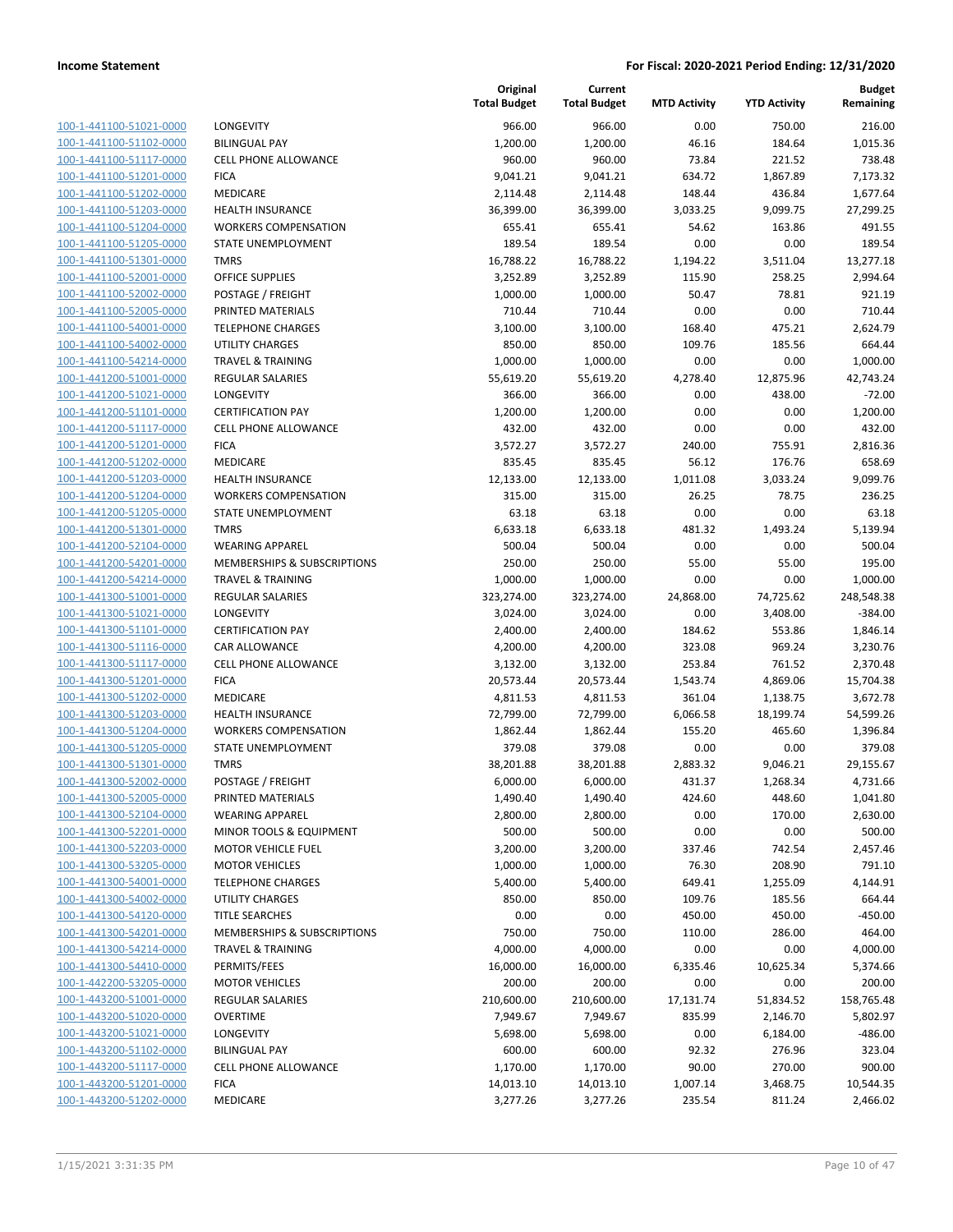| 100-1-443200-51203-0000        |
|--------------------------------|
| 100-1-443200-51204-0000        |
| 100-1-443200-51205-0000        |
| 100-1-443200-51301-0000        |
| 100-1-443200-52001-0000        |
| 100-1-443200-52002-0000        |
| 100-1-443200-52101-0000        |
| 100-1-443200-52104-0000        |
| 100-1-443200-52106-0000        |
| 100-1-443200-52108-0000        |
|                                |
| 100-1-443200-52201-0000        |
| 100-1-443200-52203-0000        |
| 100-1-443200-53202-0000        |
| 100-1-443200-53205-0000        |
| 100-1-443200-54001-0000        |
| 100-1-443200-54002-0000        |
| 100-1-443200-54107-0000        |
| 100-1-443200-54108-0000        |
| 100-1-443200-54214-0000        |
| 100-1-451100-45310-0000        |
| 100-1-451100-51001-0000        |
| 100-1-451100-51020-0000        |
| 100-1-451100-51021-0000        |
|                                |
| 100-1-451100-51101-0000        |
| 100-1-451100-51102-0000        |
| 100-1-451100-51116-0000        |
| 100-1-451100-51117-0000        |
| 100-1-451100-51201-0000        |
| 100-1-451100-51202-0000        |
| 100-1-451100-51203-0000        |
| 100-1-451100-51204-0000        |
| 100-1-451100-51205-0000        |
| 100-1-451100-51301-0000        |
| 100-1-451100-51401-0000        |
| 100-1-451100-52001-0000        |
| 100-1-451100-52002-0000        |
| 100-1-451100-52101-0000        |
| 100-1-451100-52104-0000        |
| 100-1-451100-52106-0000        |
| 100-1-451100-52107-0000        |
| 100-1-451100-52201-0000        |
|                                |
| 100-1-451100-52203-0000        |
| 100-1-451100-52401-0000        |
| <u>100-1-451100-53202-0000</u> |
| 100-1-451100-53205-0000        |
| 100-1-451100-53207-0000        |
| 100-1-451100-53402-0000        |
| 100-1-451100-53707-0000        |
| <u>100-1-451100-53708-0000</u> |
| 100-1-451100-53710-0000        |
| 100-1-451100-54001-0000        |
| 100-1-451100-54002-0000        |
| 100-1-451100-54101-0000        |
| <u>100-1-451100-54201-0000</u> |
|                                |
| 100-1-451100-54211-0000        |
| 100-1-451100-54212-0000        |
| 100-1-451100-54214-0000        |
| <u>100-1-451100-54301-0000</u> |
| <u>100-1-451100-54409-0000</u> |

| <b>HEALTH INSURANCE</b>                                |
|--------------------------------------------------------|
| <b>WORKERS COMPENSATION</b>                            |
| STATE UNEMPLOYMENT                                     |
| <b>TMRS</b>                                            |
| OFFICE SUPPLIES                                        |
| POSTAGE / FREIGHT                                      |
| <b>JANITORIAL SUPPLIES</b>                             |
| <b>WEARING APPAREL</b>                                 |
| <b>CHEMICAL SUPPLIES</b>                               |
| <b>MENAGERIE SUPPLIES</b>                              |
| <b>MINOR TOOLS &amp; EQUIPMENT</b>                     |
| <b>MOTOR VEHICLE FUEL</b>                              |
| MACHINE, TOOLS & IMPLMNTS                              |
| <b>MOTOR VEHICLES</b>                                  |
| <b>TELEPHONE CHARGES</b>                               |
| <b>UTILITY CHARGES</b>                                 |
| MEDICAL                                                |
| <b>VETERINARY SERVICES</b>                             |
| <b>TRAVEL &amp; TRAINING</b>                           |
| <b>REECY DAVIS SUPPLIES</b>                            |
| <b>REGULAR SALARIES</b>                                |
| OVERTIME                                               |
| <b>LONGEVITY</b>                                       |
| <b>CERTIFICATION PAY</b>                               |
| <b>BILINGUAL PAY</b>                                   |
| <b>CAR ALLOWANCE</b>                                   |
| <b>CELL PHONE ALLOWANCE</b>                            |
| <b>FICA</b>                                            |
|                                                        |
| MEDICARE                                               |
| <b>HEALTH INSURANCE</b><br><b>WORKERS COMPENSATION</b> |
|                                                        |
| STATE UNEMPLOYMENT                                     |
| <b>TMRS</b>                                            |
| <b>CONTRA - SALARIES</b>                               |
| OFFICE SUPPLIES                                        |
| POSTAGE / FREIGHT                                      |
| <b>JANITORIAL SUPPLIES</b>                             |
| <b>WEARING APPAREL</b>                                 |
| <b>SPLASH PAD SUPPLIES</b>                             |
| <b>BOTANICAL SUPPLIES</b>                              |
| <b>REPAIR &amp; MAINTENANCE</b>                        |
| <b>MOTOR VEHICLE FUEL</b>                              |
| RECREATIONAL SUPPLIES                                  |
| MACHINE, TOOLS & IMPLMNTS                              |
| <b>MOTOR VEHICLES</b>                                  |
| RADIO/COMMUNICATIONS                                   |
| <b>BUILDING MAINTENANCE</b>                            |
| <b>MAINT - GROUNDS</b>                                 |
| <b>ATHLETIC FIELDS</b>                                 |
| <b>PARK IMPROVEMENTS</b>                               |
| <b>TELEPHONE CHARGES</b>                               |
| UTILITY CHARGES                                        |
| PROFESSIONAL SERVICES                                  |
| <b>MEMBERSHIPS &amp; SUBSCRIPTIONS</b>                 |
| <b>ADVERTISING</b>                                     |
| PRINTING                                               |
| <b>TRAVEL &amp; TRAINING</b>                           |
| <b>SPECIAL EVENTS</b>                                  |
| <b>CEMETERY MAINTENANCE</b>                            |

|                         |                                 | Original<br><b>Total Budget</b> | Current<br><b>Total Budget</b> | <b>MTD Activity</b> | <b>YTD Activity</b> | <b>Budget</b><br>Remaining |
|-------------------------|---------------------------------|---------------------------------|--------------------------------|---------------------|---------------------|----------------------------|
| 100-1-443200-51203-0000 | <b>HEALTH INSURANCE</b>         | 72,799.00                       | 72,799.00                      | 6,066.58            | 18,199.74           | 54,599.26                  |
| 100-1-443200-51204-0000 | <b>WORKERS COMPENSATION</b>     | 7,571.59                        | 7,571.59                       | 630.97              | 1,892.91            | 5,678.68                   |
| 100-1-443200-51205-0000 | STATE UNEMPLOYMENT              | 379.08                          | 379.08                         | 0.00                | 0.00                | 379.08                     |
| 100-1-443200-51301-0000 | <b>TMRS</b>                     | 26,020.28                       | 26,020.28                      | 2,041.87            | 6,830.08            | 19,190.20                  |
| 100-1-443200-52001-0000 | <b>OFFICE SUPPLIES</b>          | 1,200.00                        | 1,200.00                       | 103.85              | 382.67              | 817.33                     |
| 100-1-443200-52002-0000 | POSTAGE / FREIGHT               | 40.00                           | 40.00                          | 0.00                | 0.79                | 39.21                      |
| 100-1-443200-52101-0000 | <b>JANITORIAL SUPPLIES</b>      | 2,500.00                        | 2,500.00                       | 74.03               | 181.11              | 2,318.89                   |
| 100-1-443200-52104-0000 | <b>WEARING APPAREL</b>          | 1,800.00                        | 1,800.00                       | 0.00                | 163.24              | 1,636.76                   |
| 100-1-443200-52106-0000 | <b>CHEMICAL SUPPLIES</b>        | 12,000.00                       | 12,000.00                      | 169.55              | 1,255.13            | 10,744.87                  |
| 100-1-443200-52108-0000 | <b>MENAGERIE SUPPLIES</b>       | 7,500.00                        | 7,500.00                       | 506.66              | 2,036.97            | 5,463.03                   |
| 100-1-443200-52201-0000 | MINOR TOOLS & EQUIPMENT         | 1,400.00                        | 1,400.00                       | 50.98               | 311.96              | 1,088.04                   |
| 100-1-443200-52203-0000 | <b>MOTOR VEHICLE FUEL</b>       | 4,200.00                        | 4,200.00                       | 472.35              | 1,032.14            | 3,167.86                   |
| 100-1-443200-53202-0000 | MACHINE, TOOLS & IMPLMNTS       | 2,500.00                        | 2,500.00                       | 0.00                | 0.00                | 2,500.00                   |
| 100-1-443200-53205-0000 | <b>MOTOR VEHICLES</b>           | 1,000.00                        | 1,000.00                       | 34.80               | 104.40              | 895.60                     |
| 100-1-443200-54001-0000 | <b>TELEPHONE CHARGES</b>        | 1,900.00                        | 1,900.00                       | 320.42              | 641.17              | 1,258.83                   |
| 100-1-443200-54002-0000 | UTILITY CHARGES                 | 25,745.00                       | 25,745.00                      | 1,943.67            | 5,498.61            | 20,246.39                  |
| 100-1-443200-54107-0000 | MEDICAL                         | 14,000.00                       | 14,000.00                      | 548.05              | 1,812.81            | 12,187.19                  |
| 100-1-443200-54108-0000 | <b>VETERINARY SERVICES</b>      | 7,800.00                        | 7,800.00                       | 747.00              | $-1,499.00$         | 9,299.00                   |
| 100-1-443200-54214-0000 | <b>TRAVEL &amp; TRAINING</b>    | 1,000.00                        | 1,000.00                       | 0.00                | 0.00                | 1,000.00                   |
| 100-1-451100-45310-0000 | <b>REECY DAVIS SUPPLIES</b>     | 17,693.96                       | 17,693.96                      | 2,266.04            | 3,434.29            | 14,259.67                  |
| 100-1-451100-51001-0000 | <b>REGULAR SALARIES</b>         | 672,233.00                      | 672,233.00                     | 48,674.31           | 149,684.67          | 522,548.33                 |
| 100-1-451100-51020-0000 | <b>OVERTIME</b>                 | 26,200.00                       | 26,200.00                      | 2,373.86            | 8,194.62            | 18,005.38                  |
| 100-1-451100-51021-0000 | <b>LONGEVITY</b>                | 3,162.00                        | 3,162.00                       | 0.00                | 3,960.00            | $-798.00$                  |
| 100-1-451100-51101-0000 | <b>CERTIFICATION PAY</b>        | 3,000.00                        | 3,000.00                       | 230.80              | 692.40              | 2,307.60                   |
| 100-1-451100-51102-0000 | <b>BILINGUAL PAY</b>            | 600.08                          | 600.08                         | 92.32               | 276.96              | 323.12                     |
| 100-1-451100-51116-0000 | CAR ALLOWANCE                   | 4,200.00                        | 4,200.00                       | 323.08              | 969.24              | 3,230.76                   |
| 100-1-451100-51117-0000 | <b>CELL PHONE ALLOWANCE</b>     | 7,800.00                        | 7,800.00                       | 750.00              | 2,340.00            | 5,460.00                   |
| 100-1-451100-51201-0000 | <b>FICA</b>                     | 44,381.00                       | 44,381.00                      | 3,110.26            | 9,973.24            | 34,407.76                  |
| 100-1-451100-51202-0000 | MEDICARE                        | 10,380.00                       | 10,380.00                      | 727.40              | 2,332.45            | 8,047.55                   |
| 100-1-451100-51203-0000 | <b>HEALTH INSURANCE</b>         | 218,397.00                      | 218,397.00                     | 18,199.75           | 54,599.25           | 163,797.75                 |
| 100-1-451100-51204-0000 | <b>WORKERS COMPENSATION</b>     | 12,634.00                       | 12,634.00                      | 944.60              | 2,833.80            | 9,800.20                   |
| 100-1-451100-51205-0000 | STATE UNEMPLOYMENT              | 1,169.00                        | 1,169.00                       | 30.52               | 233.33              | 935.67                     |
| 100-1-451100-51301-0000 | <b>TMRS</b>                     | 82,410.00                       | 82,410.00                      | 5,693.91            | 18,203.49           | 64,206.51                  |
| 100-1-451100-51401-0000 | <b>CONTRA - SALARIES</b>        | 0.00                            | 0.00                           | $-3,374.56$         | $-3,374.56$         | 3,374.56                   |
| 100-1-451100-52001-0000 | <b>OFFICE SUPPLIES</b>          | 600.00                          | 600.00                         | 26.68               | 198.59              | 401.41                     |
| 100-1-451100-52002-0000 | POSTAGE / FREIGHT               | 250.00                          | 250.00                         | 0.86                | 23.89               | 226.11                     |
| 100-1-451100-52101-0000 | <b>JANITORIAL SUPPLIES</b>      | 6,485.00                        | 6,485.00                       | 1,029.65            | 1,814.98            | 4,670.02                   |
| 100-1-451100-52104-0000 | <b>WEARING APPAREL</b>          | 7,772.00                        | 7,772.00                       | 0.00                | 2,387.90            | 5,384.10                   |
| 100-1-451100-52106-0000 | SPLASH PAD SUPPLIES             | 7,755.00                        | 7,755.00                       | 369.74              | 369.74              | 7,385.26                   |
| 100-1-451100-52107-0000 | <b>BOTANICAL SUPPLIES</b>       | 11,250.00                       | 11,250.00                      | 1,020.00            | 735.04              | 10,514.96                  |
| 100-1-451100-52201-0000 | <b>REPAIR &amp; MAINTENANCE</b> | 12,800.00                       | 12,800.00                      | 818.29              | 3,757.65            | 9,042.35                   |
| 100-1-451100-52203-0000 | <b>MOTOR VEHICLE FUEL</b>       | 12,800.00                       | 12,800.00                      | 1,090.08            | 3,879.90            | 8,920.10                   |
| 100-1-451100-52401-0000 | RECREATIONAL SUPPLIES           | 500.00                          | 500.00                         | 0.00                | 6.24                | 493.76                     |
| 100-1-451100-53202-0000 | MACHINE, TOOLS & IMPLMNTS       | 10,937.58                       | 10,937.58                      | 0.00                | 663.73              | 10,273.85                  |
| 100-1-451100-53205-0000 | <b>MOTOR VEHICLES</b>           | 6,000.00                        | 6,000.00                       | 2,416.75            | 3,699.97            | 2,300.03                   |
| 100-1-451100-53207-0000 | RADIO/COMMUNICATIONS            | 1,380.00                        | 1,380.00                       | 0.00                | 0.00                | 1,380.00                   |
| 100-1-451100-53402-0000 | <b>BUILDING MAINTENANCE</b>     | 1,200.00                        | 1,200.00                       | 0.00                | 0.00                | 1,200.00                   |
| 100-1-451100-53707-0000 | <b>MAINT - GROUNDS</b>          | 14,230.00                       | 14,230.00                      | 219.88              | 1,118.34            | 13,111.66                  |
| 100-1-451100-53708-0000 | <b>ATHLETIC FIELDS</b>          | 16,200.00                       | 16,200.00                      | $-13.19$            | 272.25              | 15,927.75                  |
| 100-1-451100-53710-0000 | PARK IMPROVEMENTS               | 10,800.00                       | 10,800.00                      | 220.00              | 220.00              | 10,580.00                  |
| 100-1-451100-54001-0000 | <b>TELEPHONE CHARGES</b>        | 8,250.00                        | 8,250.00                       | 782.18              | 1,704.94            | 6,545.06                   |
| 100-1-451100-54002-0000 | UTILITY CHARGES                 | 115,000.00                      | 115,000.00                     | 11,354.58           | 33,334.01           | 81,665.99                  |
| 100-1-451100-54101-0000 | PROFESSIONAL SERVICES           | 10,000.00                       | 10,000.00                      | 0.00                | 0.00                | 10,000.00                  |
| 100-1-451100-54201-0000 | MEMBERSHIPS & SUBSCRIPTIONS     | 1,510.00                        | 1,510.00                       | 400.22              | 410.87              | 1,099.13                   |
| 100-1-451100-54211-0000 | ADVERTISING                     | 5,750.00                        | 5,750.00                       | 180.00              | 270.63              | 5,479.37                   |
| 100-1-451100-54212-0000 | PRINTING                        | 0.00                            | 0.00                           | 0.00                | 216.00              | $-216.00$                  |
| 100-1-451100-54214-0000 | <b>TRAVEL &amp; TRAINING</b>    | 2,461.58                        | 2,461.58                       | 859.82              | 1,509.19            | 952.39                     |
| 100-1-451100-54301-0000 | <b>SPECIAL EVENTS</b>           | 63,150.00                       | 63,150.00                      | 3,554.89            | 6,624.96            | 56,525.04                  |
| 100-1-451100-54409-0000 | <b>CEMETERY MAINTENANCE</b>     | 80,700.00                       | 80,700.00                      | 13,450.00           | 28,175.00           | 52,525.00                  |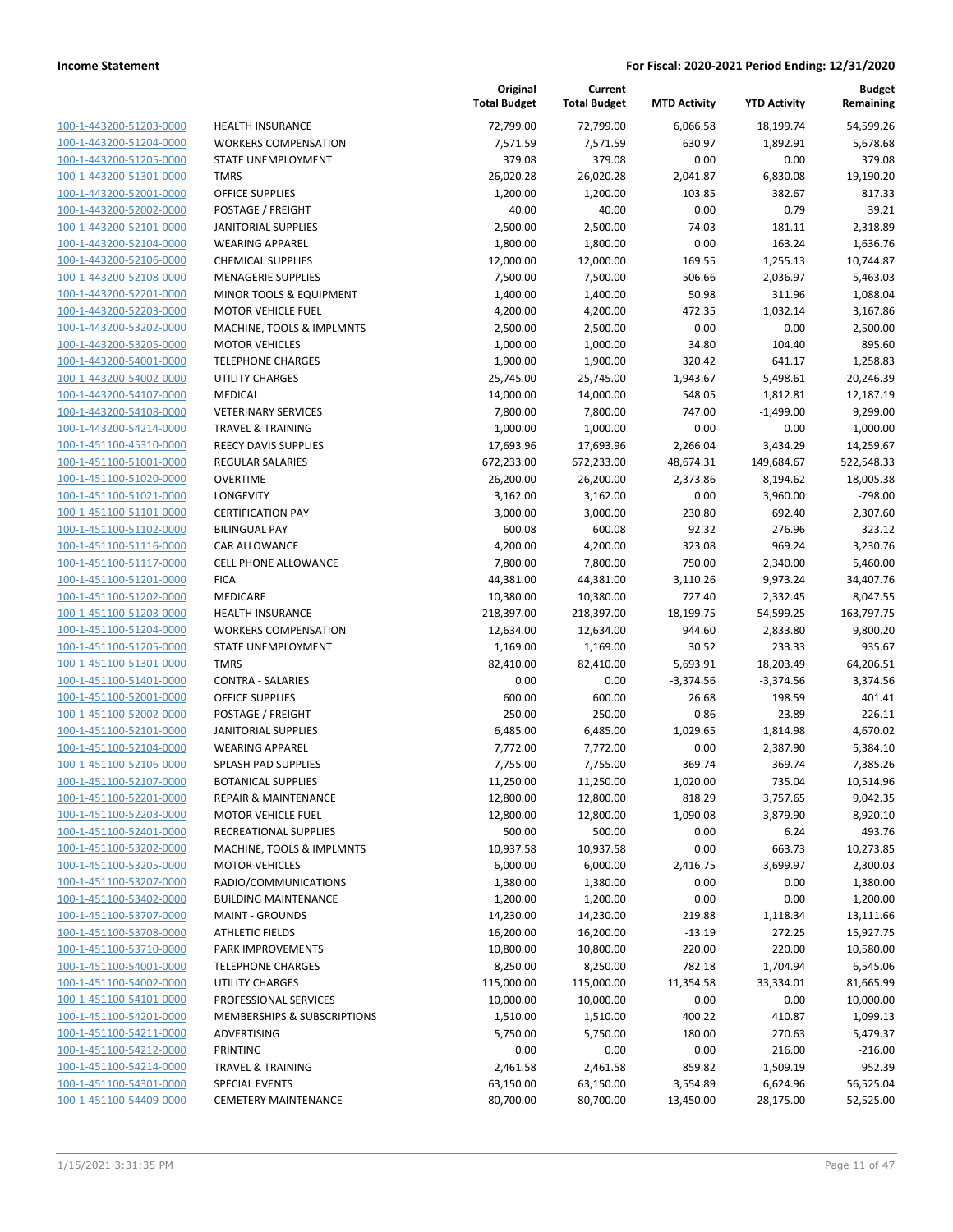**Budget Remaining**

| 100-1-455100-51001-0000        |
|--------------------------------|
| 100-1-455100-51021-0000        |
| 100-1-455100-51102-0000        |
| 100-1-455100-51116-0000        |
| 100-1-455100-51117-0000        |
| 100-1-455100-51201-0000        |
| 100-1-455100-51202-0000        |
| 100-1-455100-51203-0000        |
| 100-1-455100-51204-0000        |
| 100-1-455100-51205-0000        |
| 100-1-455100-51301-0000        |
| 100-1-455100-52001-0000        |
| 100-1-455100-52002-0000        |
| 100-1-455100-52004-0000        |
| 100-1-455100-52005-0000        |
| 100-1-455100-52115-0000        |
| 100-1-455100-52201-0000        |
|                                |
| 100-1-455100-52402-0000        |
| 100-1-455100-53201-0000        |
| 100-1-455100-54001-0000        |
| 100-1-455100-54002-0000        |
| 100-1-455100-54101-0000        |
| 100-1-455100-54201-0000        |
| 100-1-455100-54202-0000        |
| 100-1-455100-54211-0000        |
| 100-1-455100-54214-0000        |
| 100-1-455100-55203-0000        |
| 100-1-455100-55211-0000        |
| 100-1-456100-51001-0000        |
| 100-1-456100-51021-0000        |
| 100-1-456100-51116-0000        |
| 100-1-456100-51117-0000        |
| 100-1-456100-51201-0000        |
| 100-1-456100-51202-0000        |
| 100-1-456100-51203-0000        |
| 100-1-456100-51204-0000        |
| 100-1-456100-51205-0000        |
| 100-1-456100-51301-0000        |
| 100-1-456100-52001-0000        |
| 100-1-456100-52002-0000        |
|                                |
| 100-1-456100-52103-0000        |
| <u>100-1-456100-54001-0000</u> |
| 100-1-456100-54201-0000        |
| <u>100-1-456100-54205-0000</u> |
| <u>100-1-456100-54214-0000</u> |
| <u>100-1-456100-54301-0000</u> |
| <u>100-1-456100-54523-0000</u> |
| <u>100-1-480000-52003-0000</u> |
| <u>100-1-480000-52006-0000</u> |
| <u>100-1-480000-54002-0000</u> |
| <u>100-1-480000-54105-0000</u> |
| 100-1-480000-54201-0000        |
| 100-1-480000-54904-0000        |
| 100-1-480000-56309-0000        |
| <u>100-1-480000-56309-0001</u> |
| <u>100-1-480000-57005-0000</u> |
| 100-1-480000-57007-0000        |
| <u>100-1-480000-57008-0000</u> |
| <u>100-1-480000-57015-0000</u> |
|                                |

|                         |                                         | Original<br><b>Total Budget</b> | Current<br><b>Total Budget</b> | <b>MTD Activity</b> | <b>YTD Activity</b> | <b>Budget</b><br>Remaining |
|-------------------------|-----------------------------------------|---------------------------------|--------------------------------|---------------------|---------------------|----------------------------|
| 100-1-455100-51001-0000 | <b>REGULAR SALARIES</b>                 | 322,894.00                      | 322,894.00                     | 23,367.07           | 69,360.60           | 253,533.40                 |
| 100-1-455100-51021-0000 | LONGEVITY                               | 3,840.00                        | 3,840.00                       | 0.00                | 3,996.00            | $-156.00$                  |
| 100-1-455100-51102-0000 | <b>BILINGUAL PAY</b>                    | 600.00                          | 600.00                         | 46.16               | 138.48              | 461.52                     |
| 100-1-455100-51116-0000 | <b>CAR ALLOWANCE</b>                    | 4,200.00                        | 4,200.00                       | 323.08              | 969.24              | 3,230.76                   |
| 100-1-455100-51117-0000 | <b>CELL PHONE ALLOWANCE</b>             | 1,170.00                        | 1,170.00                       | 90.00               | 270.00              | 900.00                     |
| 100-1-455100-51201-0000 | <b>FICA</b>                             | 20,627.00                       | 20,627.00                      | 1,441.49            | 4,535.41            | 16,091.59                  |
| 100-1-455100-51202-0000 | MEDICARE                                | 4,824.00                        | 4,824.00                       | 337.12              | 1,060.69            | 3,763.31                   |
| 100-1-455100-51203-0000 | <b>HEALTH INSURANCE</b>                 | 48,533.00                       | 48,533.00                      | 4,044.42            | 12,133.26           | 36,399.74                  |
| 100-1-455100-51204-0000 | <b>WORKERS COMPENSATION</b>             | 980.00                          | 980.00                         | 81.67               | 245.01              | 734.99                     |
| 100-1-455100-51205-0000 | <b>STATE UNEMPLOYMENT</b>               | 759.00                          | 759.00                         | 18.00               | 64.37               | 694.63                     |
| 100-1-455100-51301-0000 | <b>TMRS</b>                             | 28,408.15                       | 28,408.15                      | 2,269.29            | 7,052.55            | 21,355.60                  |
| 100-1-455100-52001-0000 | <b>OFFICE SUPPLIES</b>                  | 2,650.00                        | 2,650.00                       | 314.64              | 808.87              | 1,841.13                   |
| 100-1-455100-52002-0000 | POSTAGE / FREIGHT                       | 60.00                           | 60.00                          | 0.00                | 0.00                | 60.00                      |
| 100-1-455100-52004-0000 | <b>COMPUTER SUPPLIES</b>                | 75.00                           | 75.00                          | 0.00                | 0.00                | 75.00                      |
| 100-1-455100-52005-0000 | PRINTED MATERIALS                       | 72.00                           | 72.00                          | 0.00                | 0.00                | 72.00                      |
| 100-1-455100-52115-0000 | <b>CATALOGING SUPPLIES</b>              | 1,500.00                        | 1,500.00                       | 520.39              | 601.81              | 898.19                     |
| 100-1-455100-52201-0000 | MINOR TOOLS & EQUIPMENT                 | 75.00                           | 75.00                          | 0.00                | 0.00                | 75.00                      |
| 100-1-455100-52402-0000 | <b>BASIC PROGRAM EXPENSE</b>            | 4,000.00                        | 4,000.00                       | 167.97              | 972.63              | 3,027.37                   |
| 100-1-455100-53201-0000 | <b>FURNITURE &amp; OFFICE EQUIPMENT</b> | 669.00                          | 669.00                         | 0.00                | 0.00                | 669.00                     |
| 100-1-455100-54001-0000 | <b>TELEPHONE CHARGES</b>                | 4,700.00                        | 4,700.00                       | 784.50              | 1,569.79            | 3,130.21                   |
| 100-1-455100-54002-0000 | <b>UTILITY CHARGES</b>                  | 26,600.00                       | 26,600.00                      | 1,868.48            | 7,102.23            | 19,497.77                  |
| 100-1-455100-54101-0000 | PROFESSIONAL SERVICES                   | 0.00                            | 0.00                           | 0.00                | 350.00              | $-350.00$                  |
| 100-1-455100-54201-0000 | MEMBERSHIPS & SUBSCRIPTIONS             | 12,883.00                       | 12,883.00                      | 1,031.56            | 8,614.88            | 4,268.12                   |
| 100-1-455100-54202-0000 | <b>LIBRARY PERIODICALS</b>              | 650.00                          | 650.00                         | 0.00                | 0.00                | 650.00                     |
| 100-1-455100-54211-0000 | ADVERTISING                             | 1,500.00                        | 1,500.00                       | 261.15              | 261.15              | 1,238.85                   |
| 100-1-455100-54214-0000 | <b>TRAVEL &amp; TRAINING</b>            | 1,900.00                        | 1,900.00                       | 586.00              | 1,074.00            | 826.00                     |
| 100-1-455100-55203-0000 | FURNITURE/OFFICE EQUIP                  | 2,217.52                        | 2,217.52                       | 0.00                | 549.90              | 1,667.62                   |
| 100-1-455100-55211-0000 | <b>BOOKS</b>                            | 44,000.00                       | 44,000.00                      | 2,130.41            | 9,479.50            | 34,520.50                  |
| 100-1-456100-51001-0000 | <b>REGULAR SALARIES</b>                 | 66,976.00                       | 66,976.00                      | 5,151.20            | 15,520.61           | 51,455.39                  |
| 100-1-456100-51021-0000 | <b>LONGEVITY</b>                        | 1,680.00                        | 1,680.00                       | 0.00                | 1,776.00            | $-96.00$                   |
| 100-1-456100-51116-0000 | <b>CAR ALLOWANCE</b>                    | 4,200.00                        | 4,200.00                       | 323.08              | 969.24              | 3,230.76                   |
| 100-1-456100-51117-0000 | CELL PHONE ALLOWANCE                    | 1,170.00                        | 1,170.00                       | 90.00               | 270.00              | 900.00                     |
| 100-1-456100-51201-0000 | <b>FICA</b>                             | 4,552.41                        | 4,552.41                       | 307.66              | 1,056.55            | 3,495.86                   |
| 100-1-456100-51202-0000 | MEDICARE                                | 1,064.68                        | 1,064.68                       | 71.96               | 247.11              | 817.57                     |
| 100-1-456100-51203-0000 | <b>HEALTH INSURANCE</b>                 | 12,133.00                       | 12,133.00                      | 1,011.08            | 3,033.24            | 9.099.76                   |
| 100-1-456100-51204-0000 | <b>WORKERS COMPENSATION</b>             | 177.10                          | 177.10                         | 14.76               | 44.28               | 132.82                     |
| 100-1-456100-51205-0000 | STATE UNEMPLOYMENT                      | 63.18                           | 63.18                          | 0.00                | 0.00                | 63.18                      |
| 100-1-456100-51301-0000 | <b>TMRS</b>                             | 8,453.17                        | 8,453.17                       | 625.98              | 2,085.28            | 6,367.89                   |
| 100-1-456100-52001-0000 | <b>OFFICE SUPPLIES</b>                  | 50.00                           | 50.00                          | 0.00                | 0.00                | 50.00                      |
| 100-1-456100-52002-0000 | POSTAGE / FREIGHT                       | 25.00                           | 25.00                          | 0.00                | 0.00                | 25.00                      |
| 100-1-456100-52103-0000 | <b>MEETING SUPPLIES</b>                 | 25.00                           | 25.00                          | 0.00                | 0.00                | 25.00                      |
| 100-1-456100-54001-0000 | <b>TELEPHONE CHARGES</b>                | 480.00                          | 480.00                         | 80.47               | 161.02              | 318.98                     |
| 100-1-456100-54201-0000 | MEMBERSHIPS & SUBSCRIPTIONS             | 1,255.00                        | 1,255.00                       | 0.00                | 0.00                | 1,255.00                   |
| 100-1-456100-54205-0000 | <b>BUSINESS MEALS</b>                   | 25.00                           | 25.00                          | 0.00                | 0.00                | 25.00                      |
| 100-1-456100-54214-0000 | TRAVEL & TRAINING                       | 700.00                          | 700.00                         | 0.00                | 0.00                | 700.00                     |
| 100-1-456100-54301-0000 | SPECIAL EVENTS                          | 9,300.00                        | 9,300.00                       | 497.18              | 1,823.51            | 7,476.49                   |
| 100-1-456100-54523-0000 | PROPOSED EVENTS                         | 50,000.00                       | 50,000.00                      | 0.00                | 15,000.00           | 35,000.00                  |
| 100-1-480000-52003-0000 | <b>COPIER CHARGES</b>                   | 60,000.00                       | 60,000.00                      | 7,710.27            | 11,632.95           | 48,367.05                  |
| 100-1-480000-52006-0000 | <b>COPIER PAPER</b>                     | 4,000.00                        | 4,000.00                       | 62.70               | 943.90              | 3,056.10                   |
| 100-1-480000-54002-0000 | <b>UTILITY CHARGES</b>                  | 575.00                          | 575.00                         | 48.57               | 145.61              | 429.39                     |
| 100-1-480000-54105-0000 | <b>MARKETING</b>                        | 7,000.00                        | 7,000.00                       | 0.00                | 3,500.00            | 3,500.00                   |
| 100-1-480000-54201-0000 | MEMBERSHIPS & SUBSCRIPTIONS             | 8,601.00                        | 8,601.00                       | 0.00                | 0.00                | 8,601.00                   |
| 100-1-480000-54904-0000 | POSTAGE METER RENTAL                    | 0.00                            | 0.00                           | $-177.85$           | $-533.55$           | 533.55                     |
| 100-1-480000-56309-0000 | PAYOUT ARRANGEMENT LOCAL SALES TAX      | 178,096.00                      | 178,096.00                     | 0.00                | 0.00                | 178,096.00                 |
| 100-1-480000-56309-0001 | PAYOUT ARRANGEMENT - 380 AGREEMENT      | 100,000.00                      | 100,000.00                     | 0.00                | 0.00                | 100,000.00                 |
| 100-1-480000-57005-0000 | <b>ACCRUED VAC &amp; SICK PAY</b>       | 210,000.00                      | 210,000.00                     | 60,428.94           | 137,154.01          | 72,845.99                  |
| 100-1-480000-57007-0000 | <b>COMMUNITY SERVICES</b>               | 32,000.00                       | 32,000.00                      | 0.00                | 0.00                | 32,000.00                  |
| 100-1-480000-57008-0000 | <b>BANK CHARGES</b>                     | 8,000.00                        | 8,000.00                       | 1,010.26            | 2,863.17            | 5,136.83                   |
| 100-1-480000-57015-0000 | <b>CONTINGENCY EXPENSE</b>              | 50,000.00                       | 50,000.00                      | 0.00                | 0.00                | 50,000.00                  |

**Original**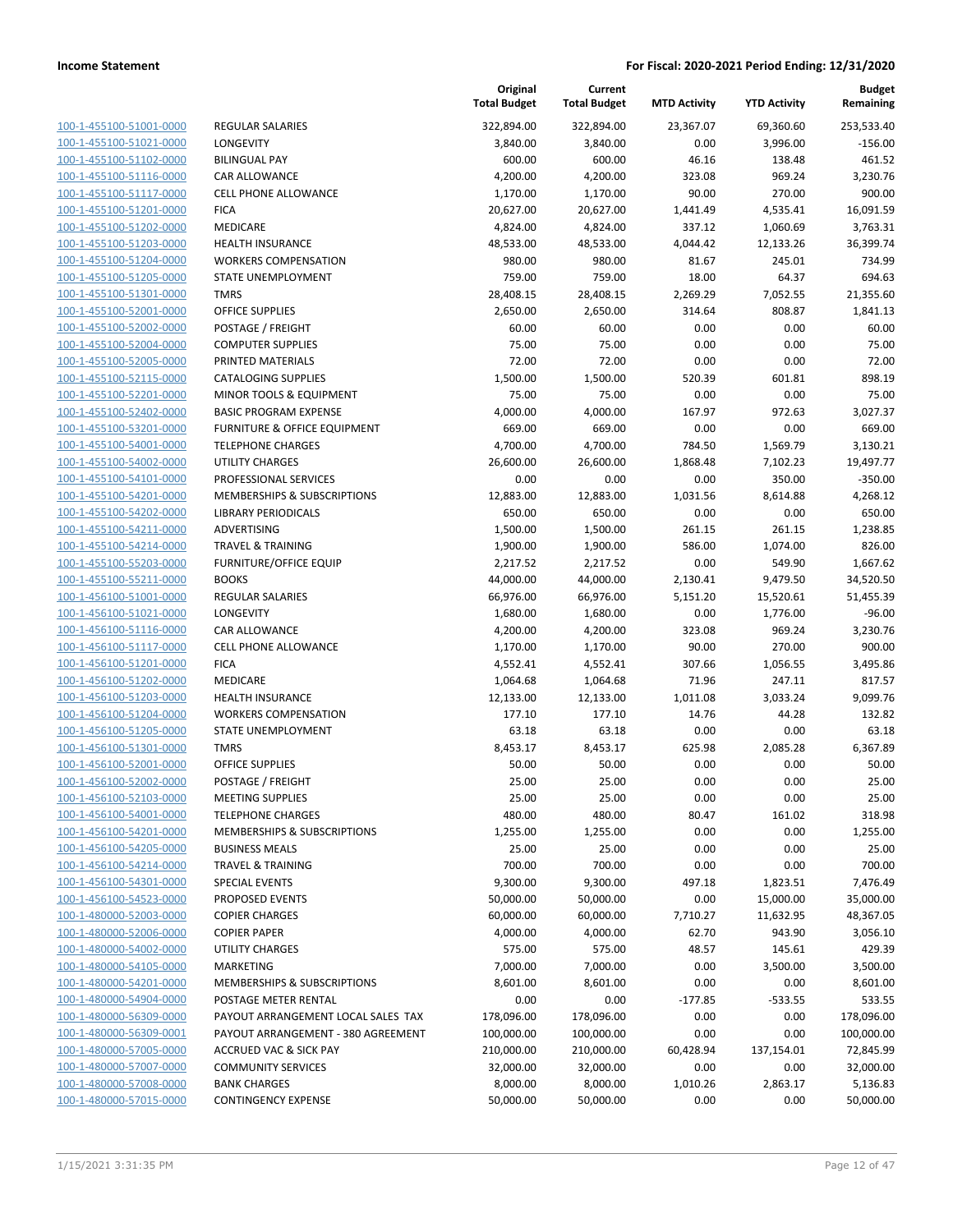|                                                      |                                                                       | Original<br><b>Total Budget</b> | Current<br><b>Total Budget</b> | <b>MTD Activity</b> | <b>YTD Activity</b> | <b>Budget</b><br>Remaining |
|------------------------------------------------------|-----------------------------------------------------------------------|---------------------------------|--------------------------------|---------------------|---------------------|----------------------------|
| 100-1-491000-58040-0000                              | <b>XFR - GENERAL CIP</b>                                              | 2,321,998.00                    | 2,321,998.00                   | 193,499.83          | 580,499.49          | 1,741,498.51               |
| 100-1-491000-58204-0000                              | XFR - VEHICLE/EQUIP RPLCMNT                                           | 658,178.00                      | 658,178.00                     | 54,848.16           | 164,544.48          | 493,633.52                 |
| 100-1-495000-58702-0000                              | CA - GEN GOV TO CENTRAL SERVICE FUND                                  | 2,984.00                        | 2,984.00                       | 248.67              | 746.01              | 2,237.99                   |
| 100-1-495000-58703-0000                              | CA - PUBLIC WORKS TO CENTRAL SERVICE FU                               | 93,007.00                       | 93,007.00                      | 7,750.58            | 23,251.74           | 69,755.26                  |
| 100-1-495000-58704-0000                              | CA - PUBLIC SAFETY TO CENTRAL SERVICE FU                              | 258,976.00                      | 258,976.00                     | 21,581.33           | 64,743.99           | 194,232.01                 |
| 100-1-495000-58705-0000                              | CA - COM DEV TO CENTRAL SERVICE FUND                                  | 57,355.00                       | 57,355.00                      | 4,779.58            | 14,338.74           | 43,016.26                  |
| 100-1-495000-58706-0000                              | CA - PARKS & REC TO CENTRAL SERVICE FUND                              | 209,581.00                      | 209,581.00                     | 17,465.08           | 52,395.24           | 157,185.76                 |
| 100-1-495000-58712-0000                              | CA - GEN GOV TO INSURANCE FUND                                        | 2,322.00                        | 2,322.00                       | 193.50              | 580.50              | 1,741.50                   |
| 100-1-495000-58713-0000                              | CA - PUBLIC WORKS TO INSURANCE FUND                                   | 33,789.00                       | 33,789.00                      | 2,815.75            | 8,447.25            | 25,341.75                  |
| 100-1-495000-58714-0000                              | CA - PUBLIC SAFETY TO INSURANCE FUND                                  | 117,137.00                      | 117,137.00                     | 9,761.42            | 29,284.26           | 87,852.74                  |
| 100-1-495000-58715-0000                              | CA - COM DEV TO INSURANCE FUND                                        | 17,671.00                       | 17,671.00                      | 1,472.58            | 4,417.74            | 13,253.26                  |
| 100-1-495000-58716-0000                              | CA - PARKS & REC TO INSURANCE FUND                                    | 51,332.00                       | 51,332.00                      | 4,277.67            | 12,833.01           | 38,498.99                  |
| 100-1-495000-58722-0000                              | CA - GEN GOVERNMENT TO MIS FUND                                       | 38,698.00                       | 38,698.00                      | 3,224.83            | 9,674.49            | 29,023.51                  |
| 100-1-495000-58723-0000                              | CA - PUBLIC WORKS TO MIS FUND                                         | 20,569.00                       | 20,569.00                      | 1,714.08            | 5,142.24            | 15,426.76                  |
| 100-1-495000-58724-0000                              | CA - PUBLIC SAFETY TO MIS FUND                                        | 244,018.00                      | 244,018.00                     | 20,334.83           | 61,004.49           | 183,013.51                 |
| 100-1-495000-58725-0000                              | CA - COM DEV TO MIS FUND                                              | 114,886.00                      | 114,886.00                     | 9,573.83            | 28,721.49           | 86,164.51                  |
| 100-1-495000-58726-0000                              | CA - PARKS & REC TO MIS FUND                                          | 152,134.00                      | 152,134.00                     | 12,677.83           | 38,033.49           | 114,100.51                 |
|                                                      | <b>Expense Total:</b>                                                 | 27,648,157.04                   | 27,648,157.04                  | 2,228,231.64        | 6,733,414.15        | 20,914,742.89              |
|                                                      | Fund: 100 - GENERAL FUND Surplus (Deficit):                           | $-1,474,062.04$                 | $-1,474,062.04$                | 1,785,753.93        | 1,369,535.97        |                            |
| Fund: 101 - MUNICIPAL COURT BUILDING SECURITY FEES   |                                                                       |                                 |                                |                     |                     |                            |
| Revenue                                              |                                                                       |                                 |                                |                     |                     |                            |
| 101-1-318001-44101-0000                              | MUNICIPAL COURT COST/FEES                                             | 0.00                            | 0.00                           | 19.42               | 99.15               | $-99.15$                   |
| 101-1-318001-44101-0001                              | LOCAL MUNICIPAL COURT COST/FEES                                       | 0.00                            | 0.00                           | 441.30              | 1,303.81            | $-1,303.81$                |
| 101-1-319001-45401-0000                              | <b>INTEREST REVENUES</b>                                              | 0.00                            | 0.00                           | 0.00                | $-0.82$             | 0.82                       |
| <b>Expense</b>                                       | <b>Revenue Total:</b>                                                 | 0.00                            | 0.00                           | 460.72              | 1,402.14            | $-1,402.14$                |
| 101-1-480000-57008-0000                              | <b>BANK CHARGES</b>                                                   | 0.00                            | 0.00                           | 1.59                | 1.59                | $-1.59$                    |
|                                                      | <b>Expense Total:</b>                                                 | 0.00                            | 0.00                           | 1.59                | 1.59                | $-1.59$                    |
|                                                      | Fund: 101 - MUNICIPAL COURT BUILDING SECURITY FEES Surplus (Deficit): | 0.00                            | 0.00                           | 459.13              | 1,400.55            |                            |
|                                                      |                                                                       |                                 |                                |                     |                     |                            |
| Fund: 102 - MUNICIPAL COURT TECH FUND<br>Revenue     |                                                                       |                                 |                                |                     |                     |                            |
| 102-1-318001-44101-0000                              | MUNICIPAL COURT COST/FEES                                             | 0.00                            | 0.00                           | 25.88               | 130.27              | $-130.27$                  |
| 102-1-318001-44101-0001                              | LOCAL MUNICIPAL COURT COST/FEES                                       | 0.00                            | 0.00                           | 350.74              | 1,052.86            | $-1,052.86$                |
| 102-1-319001-45401-0000                              | <b>INTEREST REVENUES</b>                                              | 0.00                            | 0.00                           | 0.00                | $-0.65$             | 0.65                       |
|                                                      | <b>Revenue Total:</b>                                                 | 0.00                            | 0.00                           | 376.62              | 1,182.48            | $-1,182.48$                |
| <b>Expense</b>                                       |                                                                       |                                 |                                |                     |                     |                            |
| 102-1-480000-57008-0000                              | <b>BANK CHARGES</b>                                                   | 0.00                            | 0.00                           | 1.11                | 1.11                | $-1.11$                    |
|                                                      | <b>Expense Total:</b>                                                 | 0.00                            | 0.00                           | 1.11                | 1.11                | $-1.11$                    |
|                                                      |                                                                       |                                 |                                |                     |                     |                            |
|                                                      | Fund: 102 - MUNICIPAL COURT TECH FUND Surplus (Deficit):              | 0.00                            | 0.00                           | 375.51              | 1,181.37            |                            |
| <b>Fund: 103 - MUNICIPAL COURT CHILD SAFETY FUND</b> |                                                                       |                                 |                                |                     |                     |                            |
| Revenue                                              |                                                                       |                                 |                                |                     |                     |                            |
| 103-1-318001-44101-0000                              | MUNICIPAL COURT COST/FEES                                             | 350.00                          | 350.00                         | 0.00                | 50.00               | 300.00                     |
| 103-1-318001-44110-0000                              | OPTIONAL COUNTY FEE - CHILD SAFETY                                    | 29,987.00                       | 29,987.00                      | 0.00                | 0.00                | 29,987.00                  |
| 103-1-319001-45401-0000                              | <b>INTEREST REVENUES</b><br><b>Revenue Total:</b>                     | 550.00<br>30,887.00             | 550.00<br>30,887.00            | 0.00<br>0.00        | 0.88<br>50.88       | 549.12<br>30,836.12        |
| <b>Expense</b>                                       |                                                                       |                                 |                                |                     |                     |                            |
| 103-1-480000-57007-0000                              | <b>COMMUNITY SERVICES</b>                                             | 25,000.00                       | 25,000.00                      | 0.00                | 0.00                | 25,000.00                  |
| 103-1-480000-57008-0000                              | <b>BANK CHARGES</b>                                                   | 50.00                           | 50.00                          | 0.20                | 0.20                | 49.80                      |
|                                                      | <b>Expense Total:</b>                                                 | 25,050.00                       | 25,050.00                      | 0.20                | 0.20                | 25,049.80                  |
|                                                      | Fund: 103 - MUNICIPAL COURT CHILD SAFETY FUND Surplus (Deficit):      | 5,837.00                        | 5,837.00                       | $-0.20$             | 50.68               |                            |
| Fund: 111 - RECREATION ACTIVITIES FUND               |                                                                       |                                 |                                |                     |                     |                            |
| Revenue                                              |                                                                       |                                 |                                |                     |                     |                            |
| 111-1-319010-45306-0000                              | PARK CONCESSIONS                                                      | 25,950.00                       | 25,950.00                      | $-1,966.60$         | $-844.54$           | 26,794.54                  |
| 111-1-319010-45306-0001                              | SPLASH KINGDOM SEASON PASSES                                          | 0.00                            | 0.00                           | 1,040.60            | 1,040.60            | $-1,040.60$                |
| 111-1-319011-44507-0000                              | ADULT RECREATION FEES                                                 | 28,775.00                       | 28,775.00                      | 588.62              | 2,937.83            | 25,837.17                  |
| 111-1-319011-44508-0000                              | YOUTH RECREATION FEES                                                 | 103,000.00                      | 103,000.00                     | 3,282.49            | 14,336.82           | 88,663.18                  |
|                                                      |                                                                       |                                 |                                |                     |                     |                            |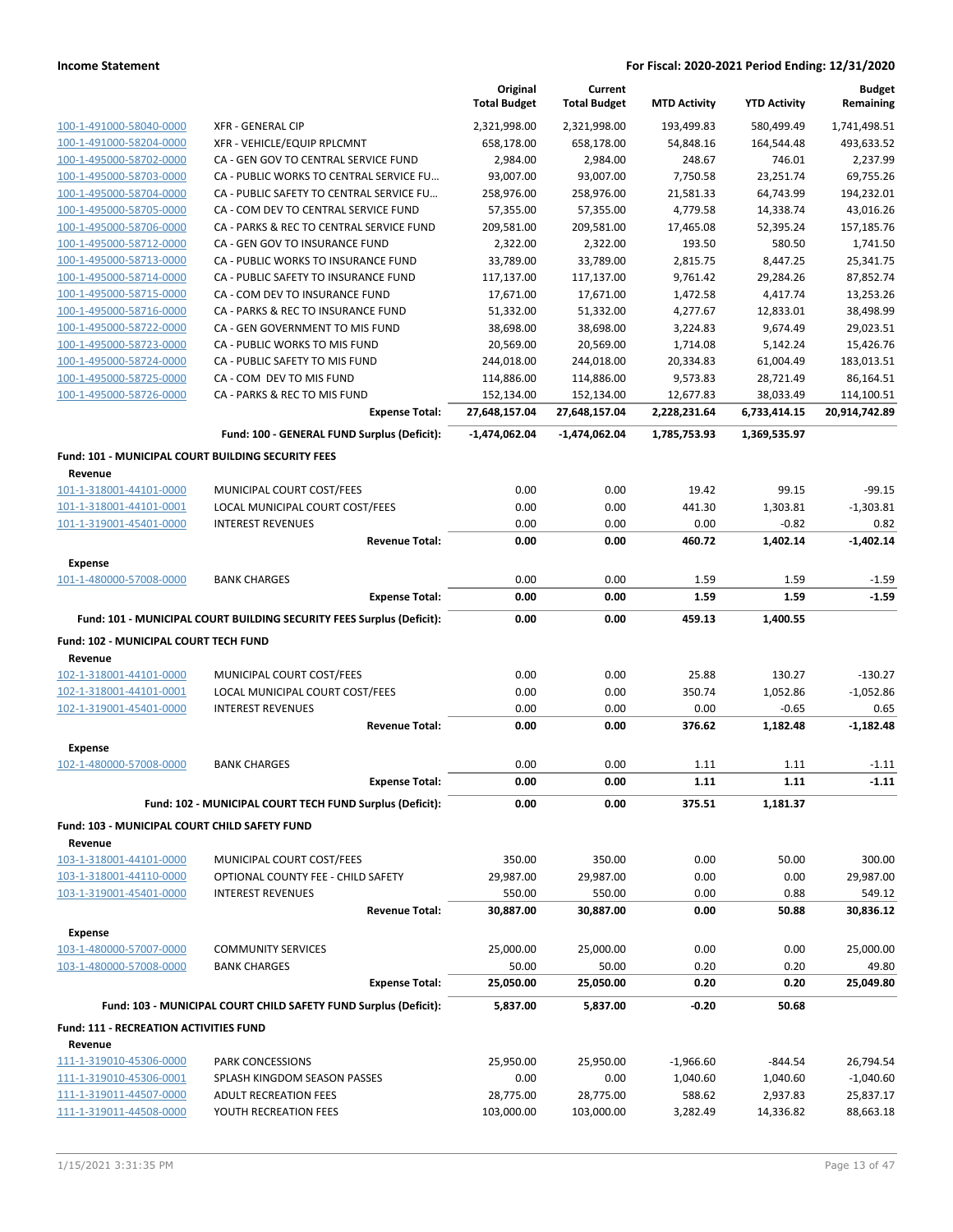|                                                    |                                                           |                       | Original<br><b>Total Budget</b> | Current<br><b>Total Budget</b> | <b>MTD Activity</b> | <b>YTD Activity</b> | <b>Budget</b><br>Remaining |
|----------------------------------------------------|-----------------------------------------------------------|-----------------------|---------------------------------|--------------------------------|---------------------|---------------------|----------------------------|
| 111-1-319011-44511-0000                            | REECY DAVIS MEMBERSHIPS                                   |                       | 33,780.00                       | 33,780.00                      | 1,284.63            | 2,630.46            | 31,149.54                  |
| 111-1-319012-44509-0000                            | SPECIAL EVENT FUNDING                                     |                       | 32,200.00                       | 32,200.00                      | 0.00                | 1,780.00            | 30,420.00                  |
| 111-1-319012-45504-0000                            | RECREATION FACILTY RENTAL                                 |                       | 14,225.00                       | 14,225.00                      | 5,780.14            | 6,745.75            | 7,479.25                   |
|                                                    |                                                           | <b>Revenue Total:</b> | 237,930.00                      | 237,930.00                     | 10,009.88           | 28,626.92           | 209,303.08                 |
| <b>Expense</b>                                     |                                                           |                       |                                 |                                |                     |                     |                            |
| 111-1-451200-51001-0000                            | REGULAR SALARIES / PART TIME TEMPORARY                    |                       | 69,864.00                       | 81,594.00                      | 2,440.00            | 6,190.00            | 75,404.00                  |
| 111-1-451200-51201-0000                            | <b>FICA</b>                                               |                       | 4,331.57                        | 4,331.57                       | 151.28              | 383.79              | 3,947.78                   |
| 111-1-451200-51202-0000                            | MEDICARE                                                  |                       | 1,013.03                        | 1,013.03                       | 35.38               | 89.76               | 923.27                     |
| 111-1-451200-51204-0000                            | <b>WORKERS COMPENSATION</b>                               |                       | 497.32                          | 497.32                         | 41.44               | 124.32              | 373.00                     |
| 111-1-451200-51205-0000                            | STATE UNEMPLOYMENT                                        |                       | 313.37                          | 313.37                         | 22.91               | 74.12               | 239.25                     |
| 111-1-451200-51301-0000                            | <b>TMRS</b>                                               |                       | 6,053.73                        | 6,053.73                       | 113.40              | 168.08              | 5,885.65                   |
| 111-1-451200-52101-0000                            | <b>JANITORIAL SUPPLIES</b>                                |                       | 750.00                          | 750.00                         | 0.00                | 0.00                | 750.00                     |
| 111-1-451200-52401-0000                            | YOUTH SPORT SUPPLIES                                      |                       | 52,730.00                       | 52,730.00                      | 328.85              | 7,934.81            | 44,795.19                  |
| 111-1-451200-52403-0000                            | <b>RESALE ITEMS</b>                                       |                       | 19,160.00                       | 19,160.00                      | 765.98              | 1,118.55            | 18,041.45                  |
| 111-1-451200-52412-0000                            | <b>ADULT SPORT SUPPLIES</b>                               |                       | 11,450.00                       | 11,450.00                      | 171.93              | 2,757.81            | 8,692.19                   |
| 111-1-451200-54301-0000<br>111-1-451200-54303-0000 | <b>SPECIAL EVENTS</b>                                     |                       | 32,200.00                       | 20,470.00                      | 0.00                | 0.00                | 20,470.00                  |
|                                                    | ADULT OFFICIALS / INSTRUCTORS                             |                       | 13,696.00                       | 13,696.00                      | 263.25              | 663.25              | 13,032.75                  |
| 111-1-451200-54305-0000                            | YOUTH OFFICALS/INSTRUCTORS                                |                       | 29,557.00                       | 29,557.00                      | 1,203.00            | 3,167.00            | 26,390.00                  |
| 111-1-480000-52003-0000                            | <b>COPIER CHARGES</b>                                     |                       | 2,600.00                        | 2,600.00                       | 100.91              | 167.14              | 2,432.86                   |
| 111-1-480000-57005-0000                            | <b>ACCRUED VACATION SICK</b>                              |                       | 1,000.00                        | 1,000.00                       | 0.00                | 0.00                | 1,000.00                   |
| 111-1-480000-57008-0000<br>111-1-495000-58501-0000 | <b>BANK CHARGES</b>                                       |                       | 2,800.00<br>973.00              | 2,800.00<br>973.00             | 291.79              | 892.43<br>243.24    | 1,907.57<br>729.76         |
| 111-1-495000-58701-0000                            | CA - GENERAL FUND                                         |                       |                                 |                                | 81.08               |                     |                            |
|                                                    | CA - CENTRAL SERVICE FUND<br><b>CA - INSURANCE FUND</b>   |                       | 75.00<br>103.00                 | 75.00<br>103.00                | 6.25<br>8.58        | 18.75<br>25.74      | 56.25<br>77.26             |
| 111-1-495000-58710-0000<br>111-1-495000-58720-0000 | CA - MIS FUN                                              |                       | 27.00                           | 27.00                          | 2.25                | 6.75                | 20.25                      |
|                                                    |                                                           | <b>Expense Total:</b> | 249,194.02                      | 249,194.02                     | 6,028.28            | 24,025.54           | 225,168.48                 |
|                                                    | Fund: 111 - RECREATION ACTIVITIES FUND Surplus (Deficit): |                       | -11,264.02                      | -11,264.02                     | 3,981.60            | 4,601.38            |                            |
|                                                    |                                                           |                       |                                 |                                |                     |                     |                            |
| <b>Fund: 112 - GUN RANGE FUND</b>                  |                                                           |                       |                                 |                                |                     |                     |                            |
| Revenue                                            |                                                           |                       |                                 |                                |                     |                     |                            |
| 112-1-319001-45401-0000                            | <b>INTEREST REVENUES</b>                                  |                       | 50.00                           | 50.00                          | 0.00                | $-0.10$             | 50.10                      |
| 112-1-319001-45601-0000                            | MISCELLANEOUS REVENUES                                    | <b>Revenue Total:</b> | 1,266.00<br>1,316.00            | 1,266.00<br>1,316.00           | 420.00<br>420.00    | 420.00<br>419.90    | 846.00<br>896.10           |
|                                                    |                                                           |                       |                                 |                                |                     |                     |                            |
| <b>Expense</b><br>112-1-421700-54501-0000          | SPECIAL SERVICES                                          |                       |                                 |                                | 216.50              | 216.50              | 1,083.50                   |
|                                                    |                                                           |                       | 1,300.00                        | 1,300.00                       |                     |                     | $-0.02$                    |
| 112-1-480000-57008-0000                            | <b>BANK CHARGES</b>                                       | <b>Expense Total:</b> | 0.00<br>1,300.00                | 0.00<br>1,300.00               | 0.02<br>216.52      | 0.02<br>216.52      | 1,083.48                   |
|                                                    | Fund: 112 - GUN RANGE FUND Surplus (Deficit):             |                       |                                 |                                |                     |                     |                            |
|                                                    |                                                           |                       | 16.00                           | 16.00                          | 203.48              | 203.38              |                            |
| Fund: 113 - HOTEL / MOTEL OCCUPANCY TAX FUND       |                                                           |                       |                                 |                                |                     |                     |                            |
| Revenue<br>113-1-313005-41402-0000                 | HOTEL/MOTEL OCCUPANCY TAX                                 |                       | 485,250.00                      | 485,250.00                     | 43,682.21           | 138,472.18          | 346,777.82                 |
| 113-1-319001-45401-0000                            | <b>INTEREST REVENUES</b>                                  |                       | 4,857.00                        | 4,857.00                       | 0.00                | $-4.68$             | 4,861.68                   |
|                                                    |                                                           | <b>Revenue Total:</b> | 490,107.00                      | 490,107.00                     | 43,682.21           | 138,467.50          | 351,639.50                 |
|                                                    |                                                           |                       |                                 |                                |                     |                     |                            |
| <b>Expense</b>                                     |                                                           |                       |                                 |                                |                     |                     |                            |
| 113-1-442200-51021-0000                            | <b>LONGEVITY</b>                                          |                       | 0.00                            | 0.00                           | 225.34              | 225.34              | $-225.34$                  |
| 113-1-457100-54205-0000                            | <b>BUSINESS MEALS</b>                                     |                       | 250.00                          | 250.00                         | 0.00                | 0.00                | 250.00                     |
| 113-1-458100-51001-0000                            | <b>REGULAR</b>                                            |                       | 44,262.40                       | 44,262.40                      | 2,036.56            | 6,113.43            | 38,148.97                  |
| 113-1-458100-51020-0000                            | OVERTIME                                                  |                       | 25.65                           | 25.65                          | 0.00                | 0.00                | 25.65                      |
| 113-1-458100-51021-0000                            | <b>LONGEVITY</b>                                          |                       | 360.00                          | 360.00                         | 0.00                | 195.00              | 165.00                     |
| 113-1-458100-51116-0000                            | <b>CAR ALLOWANCE</b>                                      |                       | 1,200.00                        | 1,200.00                       | 161.54              | 484.62              | 715.38                     |
| 113-1-458100-51117-0000                            | <b>CELL PHONE ALLOWANCE</b>                               |                       | 585.00                          | 585.00                         | 45.00               | 135.00              | 450.00                     |
| 113-1-458100-51201-0000                            | <b>FICA</b>                                               |                       | 2,878.85                        | 2,878.85                       | 129.06              | 399.50              | 2,479.35                   |
| 113-1-458100-51202-0000                            | MEDICARE                                                  |                       | 673.28                          | 673.28                         | 30.18               | 93.43               | 579.85                     |
| 113-1-458100-51203-0000                            | <b>HEALTH INSURANCE</b>                                   |                       | 12,133.00                       | 12,133.00                      | 1,011.08            | 3,033.24            | 9,099.76                   |
| 113-1-458100-51204-0000                            | <b>WORKERS COMPENSATION</b>                               |                       | 655.84                          | 655.84                         | 54.65               | 163.95              | 491.89                     |
| 113-1-458100-51205-0000                            | <b>UNEMPLOYMENT</b>                                       |                       | 63.18                           | 63.18                          | 0.00                | 0.00                | 63.18                      |
| 113-1-458100-51301-0000                            | <b>TMRS</b>                                               |                       | 5,345.60                        | 5,345.60                       | 234.18              | 724.90              | 4,620.70                   |
| 113-1-458100-52001-0000                            | <b>OFFICE SUPPLIES</b>                                    |                       | 300.00                          | 300.00                         | 0.00                | 0.00                | 300.00                     |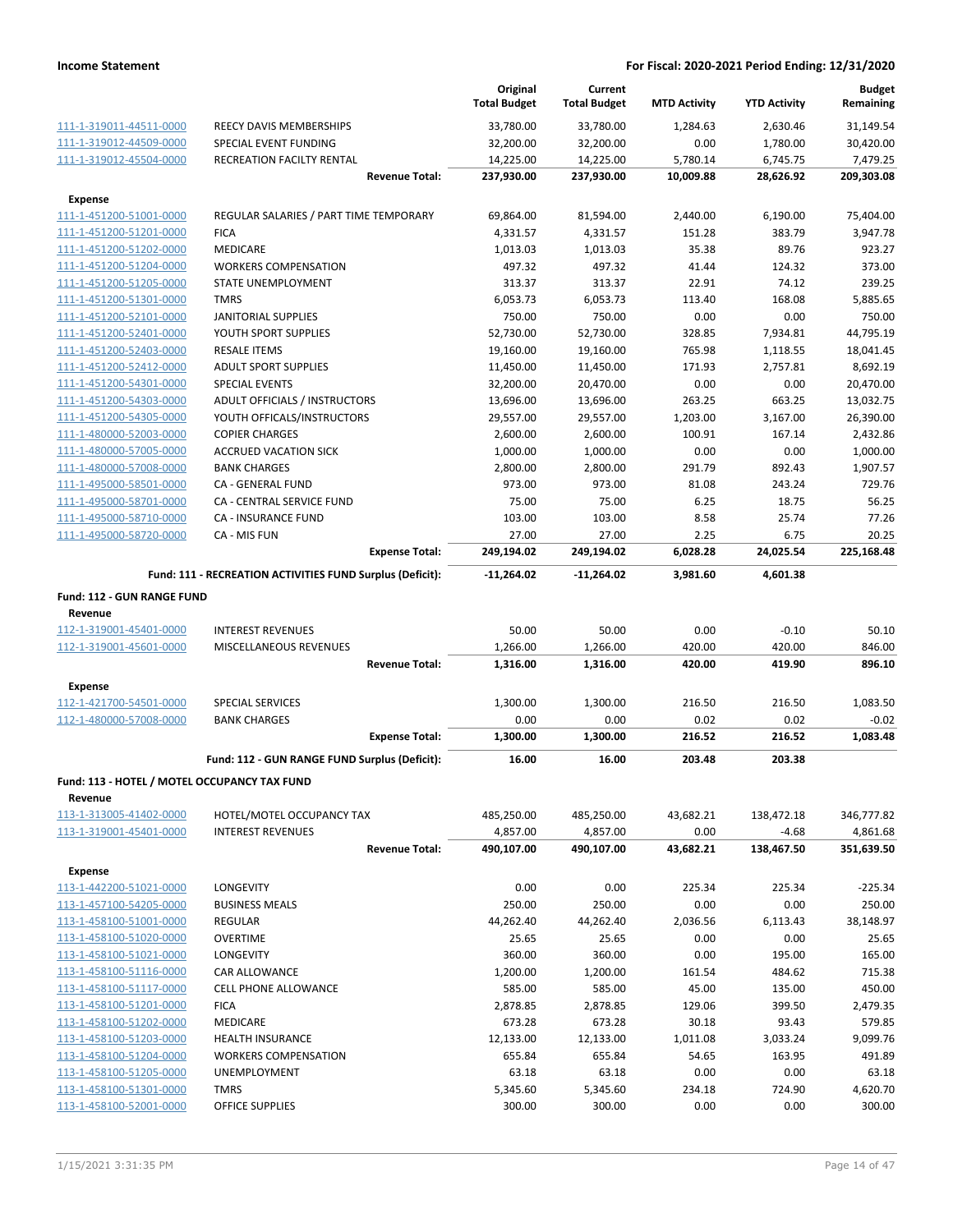|                                                    |                                                                 | Original<br><b>Total Budget</b> | Current<br><b>Total Budget</b> | <b>MTD Activity</b> | <b>YTD Activity</b> | <b>Budget</b><br>Remaining |
|----------------------------------------------------|-----------------------------------------------------------------|---------------------------------|--------------------------------|---------------------|---------------------|----------------------------|
| 113-1-458100-52002-0000                            | POSTAGE / FREIGHT                                               | 750.00                          | 750.00                         | 69.98               | 237.17              | 512.83                     |
| 113-1-458100-54101-0000                            | PROFESSIONAL SERVICES                                           | 16,000.00                       | 16,000.00                      | 1,500.00            | 1,500.00            | 14,500.00                  |
| 113-1-458100-54105-0000                            | <b>MARKETING</b>                                                | 10,000.00                       | 10,000.00                      | 0.00                | 1,800.00            | 8,200.00                   |
| 113-1-458100-54201-0000                            | MEMBERSHIPS & SUBSCRIPTIONS                                     | 1,500.00                        | 1,500.00                       | 0.00                | 540.00              | 960.00                     |
| 113-1-458100-54211-0000                            | ADVERTISING                                                     | 55,000.00                       | 55,000.00                      | 5,546.23            | 10,515.52           | 44,484.48                  |
| 113-1-458100-54212-0000                            | <b>PRINTING</b>                                                 | 5,000.00                        | 5,000.00                       | 0.00                | 0.00                | 5,000.00                   |
| 113-1-458100-54214-0000                            | TRAVEL/TRAINING EXPENSE                                         | 2,500.00                        | 2,500.00                       | 0.00                | 0.00                | 2,500.00                   |
| 113-1-458100-54301-0000                            | <b>SPECIAL EVENTS</b>                                           | 15,500.00                       | 15,500.00                      | 0.00                | 0.00                | 15,500.00                  |
| 113-1-458100-55203-0000                            | <b>FURNITURE/OFFICE EQUIP</b>                                   | 400.00                          | 400.00                         | 0.00                | 0.00                | 400.00                     |
| 113-1-480000-57008-0000                            | <b>BANK CHARGES</b>                                             | 0.00                            | 0.00                           | 9.91                | 9.91                | $-9.91$                    |
| 113-1-491000-58001-0000                            | <b>XFR - GENERAL FUND</b>                                       | 98,000.00                       | 98,000.00                      | 8,166.67            | 24,500.01           | 73,499.99                  |
| 113-1-491000-58040-0000                            | XFR - GENERAL CIP FUND                                          | 203,000.00                      | 203,000.00                     | 16,916.67           | 50,750.01           | 152,249.99                 |
| 113-1-491000-58101-0000                            | <b>XFR - UTILITY FUND</b>                                       | 45,000.00                       | 45,000.00                      | 3,750.00            | 11,250.00           | 33,750.00                  |
|                                                    | <b>Expense Total:</b>                                           | 521,382.80                      | 521,382.80                     | 39,887.05           | 112,671.03          | 408,711.77                 |
|                                                    | Fund: 113 - HOTEL / MOTEL OCCUPANCY TAX FUND Surplus (Deficit): | $-31,275.80$                    | $-31,275.80$                   | 3,795.16            | 25,796.47           |                            |
| Fund: 114 - VENUE MANAGEMENT FUND                  |                                                                 |                                 |                                |                     |                     |                            |
| Revenue                                            |                                                                 |                                 |                                |                     |                     |                            |
| 114-1-319010-45306-0000                            | <b>CONCESSIONS</b>                                              | 1,198.00                        | 1,198.00                       | 0.00                | 0.00                | 1,198.00                   |
| 114-1-319030-45506-0000                            | <b>AUDITORIUM RENTALS</b>                                       | 24,495.00                       | 24,495.00                      | 6,150.00            | 7,225.00            | 17,270.00                  |
| 114-1-319031-45505-0000                            | <b>CIVIC CENTER RENTALS</b>                                     | 39,319.00                       | 39,319.00                      | 2,450.00            | 6,680.00            | 32,639.00                  |
| 114-1-319032-44509-0000<br>114-1-319033-45307-0000 | SPECIAL EVENTS/SPONSORS                                         | 4,444.00                        | 4,444.00                       | 0.00                | 500.00              | 3,944.00                   |
|                                                    | <b>TICKET SALES</b><br><b>Revenue Total:</b>                    | 46,561.00<br>116,017.00         | 46,561.00<br>116,017.00        | 0.00<br>8,600.00    | 54.12<br>14,459.12  | 46,506.88<br>101,557.88    |
| Expense                                            |                                                                 |                                 |                                |                     |                     |                            |
| 114-1-457100-51001-0000                            | <b>REGULAR SALARIES</b>                                         | 26,478.40                       | 26,478.40                      | 3,404.55            | 10,237.08           | 16,241.32                  |
| 114-1-457100-51020-0000                            | <b>OVERTIME</b>                                                 | 11,000.00                       | 11,000.00                      | 0.00                | 0.00                | 11,000.00                  |
| 114-1-457100-51021-0000                            | LONGEVITY                                                       | 318.00                          | 318.00                         | 0.00                | 408.00              | $-90.00$                   |
| 114-1-457100-51116-0000                            | CAR ALLOWANCE                                                   | 1,200.00                        | 1,200.00                       | 161.54              | 484.62              | 715.38                     |
| 114-1-457100-51117-0000                            | CELL PHONE ALLOWANCE                                            | 585.00                          | 585.00                         | 45.00               | 135.00              | 450.00                     |
| 114-1-457100-51201-0000                            | <b>FICA</b>                                                     | 1,772.05                        | 1,772.05                       | 230.47              | 720.00              | 1,052.05                   |
| 114-1-457100-51202-0000                            | MEDICARE                                                        | 414.43                          | 414.43                         | 53.90               | 168.38              | 246.05                     |
| 114-1-457100-51203-0000                            | <b>HEALTH INSURANCE</b>                                         | 6,067.00                        | 6,067.00                       | 505.58              | 1,516.74            | 4,550.26                   |
| 114-1-457100-51204-0000                            | <b>WORKERS COMPENSATION</b>                                     | 612.79                          | 612.79                         | 51.07               | 153.21              | 459.58                     |
| 114-1-457100-51205-0000                            | STATE UNEMPLOYMENT                                              | 31.59                           | 31.59                          | 0.00                | 0.00                | 31.59                      |
| 114-1-457100-51301-0000                            | <b>TMRS</b>                                                     | 3,290.43                        | 3,290.43                       | 424.42              | 1,321.79            | 1,968.64                   |
| 114-1-457100-52001-0000                            | OFFICE SUPPLIES                                                 | 250.00                          | 250.00                         | 0.00                | 13.78               | 236.22                     |
| 114-1-457100-52002-0000                            | POSTAGE / FREIGHT                                               | 5,000.00                        | 5,000.00                       | 0.00                | 0.00                | 5,000.00                   |
| 114-1-457100-52201-0000                            | MINOR TOOLS & EQUIPMENT                                         | 2,500.00                        | 2,500.00                       | 20.99               | 634.79              | 1,865.21                   |
| 114-1-457100-52403-0000                            | RESALE ITEMS                                                    | 1,500.00                        | 1,500.00                       | 0.00                | 0.00                | 1,500.00                   |
| 114-1-457100-53702-0000                            | AUDTIORIUM MAINTENANCE                                          | 10,000.00                       | 10,000.00                      | 15.83               | 2,312.75            | 7,687.25                   |
| 114-1-457100-53704-0000                            | <b>CIVIC CENTER</b>                                             | 6,000.00                        | 6,000.00                       | 115.48              | 944.47              | 5,055.53                   |
| 114-1-457100-54001-0000                            | <b>TELEPHONE CHARGES</b>                                        | 200.00                          | 200.00                         | 0.00                | 0.00                | 200.00                     |
| 114-1-457100-54005-0000                            | <b>CIVIC CENTER UTILITY CHARGES</b>                             | 0.00                            | 0.00                           | 1,817.79            | 5,781.39            | $-5,781.39$                |
| 114-1-457100-54101-0000                            | PROFESSIONAL SERVICES                                           | 7,500.00                        | 7,500.00                       | 0.00                | 0.00                | 7,500.00                   |
| 114-1-457100-54105-0000                            | <b>MARKETING</b>                                                | 5,500.00                        | 5,500.00                       | 0.00                | 0.00                | 5,500.00                   |
| 114-1-457100-54201-0000                            | <b>MEMBERSHIPS &amp; SUBSCRIPTIONS</b>                          | 2,000.00                        | 2,000.00                       | 0.00                | 220.83              | 1,779.17                   |
| 114-1-457100-54205-0000                            | <b>BUSINESS MEALS</b>                                           | 100.00                          | 100.00                         | 0.00                | 0.00                | 100.00                     |
| 114-1-457100-54211-0000                            | <b>ADVERTISING</b>                                              | 25,000.00                       | 25,000.00                      | 3,299.50            | 3,650.40            | 21,349.60                  |
| 114-1-457100-54214-0000                            | <b>TRAVEL &amp; TRAINING</b>                                    | 500.00                          | 500.00                         | 0.00                | 0.00                | 500.00                     |
| 114-1-457100-54301-0000                            | <b>SPECIAL EVENTS</b>                                           | 75,000.00                       | 75,000.00                      | 2,328.94            | 12,277.94           | 62,722.06                  |
| 114-1-480000-52003-0000                            | <b>COPIER CHARGES</b>                                           | 1,000.00                        | 1,000.00                       | 100.91              | 236.50              | 763.50                     |
| 114-1-480000-57008-0000                            | <b>BANK CHARGES</b>                                             | 0.00                            | 0.00                           | 195.74              | 614.91              | $-614.91$                  |
| 114-1-495000-58501-0000                            | CA - GENERAL FUND                                               | 4,129.00                        | 4,129.00                       | 344.08              | 1,032.24            | 3,096.76                   |
| 114-1-495000-58701-0000                            | CA - CENTRAL SERVICE FUND                                       | 308.00                          | 308.00                         | 25.67               | 77.01               | 230.99                     |
| 114-1-495000-58710-0000                            | CA - INSURANCE FUND                                             | 260.00                          | 260.00                         | 21.67               | 65.01               | 194.99                     |
| 114-1-495000-58720-0000                            | CA - MIS FUN                                                    | 1,750.00                        | 1,750.00                       | 145.83              | 437.49              | 1,312.51                   |
|                                                    | <b>Expense Total:</b>                                           | 200,266.69                      | 200,266.69                     | 13,308.96           | 43,444.33           | 156,822.36                 |
|                                                    | Fund: 114 - VENUE MANAGEMENT FUND Surplus (Deficit):            | $-84,249.69$                    | $-84,249.69$                   | -4,708.96           | $-28,985.21$        |                            |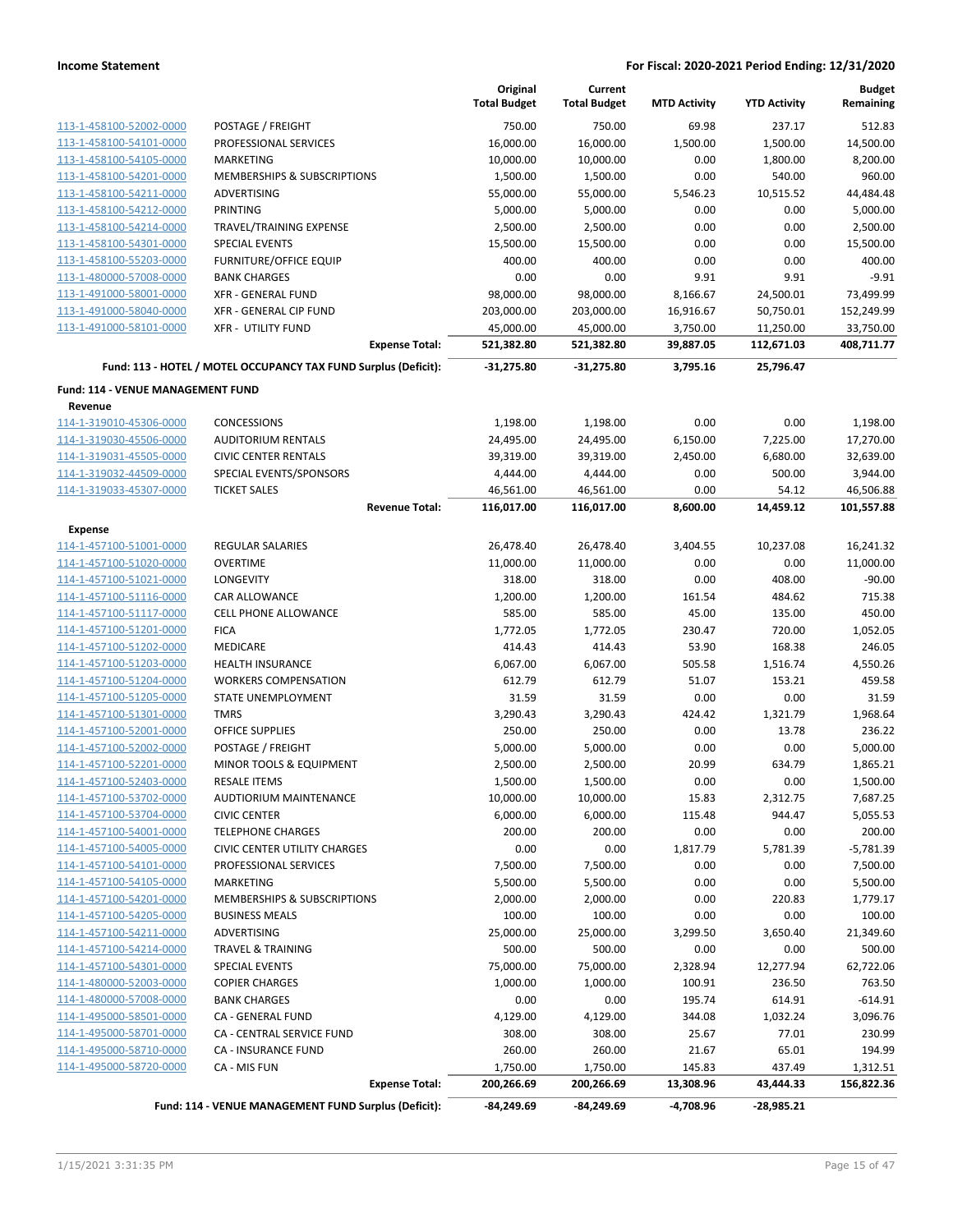|                                                    |                                                                           | Original<br><b>Total Budget</b> | Current<br><b>Total Budget</b> | <b>MTD Activity</b> | <b>YTD Activity</b> | <b>Budget</b><br>Remaining |
|----------------------------------------------------|---------------------------------------------------------------------------|---------------------------------|--------------------------------|---------------------|---------------------|----------------------------|
| Revenue                                            | <b>Fund: 123 - PTRAIN - POLICE REIMBURSEMENT GRANTS &amp; CONT EDUCAT</b> |                                 |                                |                     |                     |                            |
| 123-1-310001-43104-0000                            | <b>GRANTS / LEOSE</b>                                                     | 0.00                            | 0.00                           | 0.00                | $-150.00$           | 150.00                     |
| 123-1-319001-45401-0000                            | <b>INTEREST REVENUES</b>                                                  | 0.00                            | 0.00                           | 0.00                | $-0.08$             | 0.08                       |
|                                                    | <b>Revenue Total:</b>                                                     | 0.00                            | 0.00                           | 0.00                | $-150.08$           | 150.08                     |
| <b>Expense</b>                                     |                                                                           |                                 |                                |                     |                     |                            |
| 123-1-421230-54214-0000                            | <b>TRAVEL &amp; TRAINING</b>                                              | 0.00                            | 0.00                           | 749.00              | 749.00              | $-749.00$                  |
| 123-1-480000-57008-0000                            | <b>BANK CHARGES</b>                                                       | 0.00                            | 0.00                           | 0.16                | 0.16                | $-0.16$                    |
|                                                    | <b>Expense Total:</b>                                                     | 0.00                            | 0.00                           | 749.16              | 749.16              | $-749.16$                  |
|                                                    | Fund: 123 - PTRAIN - POLICE REIMBURSEMENT GRANTS & CONT EDUCAT Sur        | 0.00                            | 0.00                           | -749.16             | -899.24             |                            |
| Fund: 124 - FIRE HAZMAT GRANT                      |                                                                           |                                 |                                |                     |                     |                            |
| <b>Expense</b>                                     |                                                                           |                                 |                                |                     |                     |                            |
| 124-1-480000-57008-0000                            | <b>BANK CHARGES</b>                                                       | 0.00<br>0.00                    | 0.00<br>0.00                   | 0.02<br>0.02        | 0.02<br>0.02        | $-0.02$                    |
|                                                    | <b>Expense Total:</b>                                                     |                                 |                                |                     |                     | $-0.02$                    |
|                                                    | Fund: 124 - FIRE HAZMAT GRANT Total:                                      | 0.00                            | 0.00                           | 0.02                | 0.02                |                            |
| Fund: 140 - DEBT SERVICE FUND                      |                                                                           |                                 |                                |                     |                     |                            |
| Revenue                                            |                                                                           |                                 |                                |                     |                     |                            |
| 140-1-311001-41101-0000                            | <b>REAL PROPERTY TAXES</b>                                                | 5,209,360.00                    | 5,209,360.00                   | 1,347,767.01        | 2,396,506.19        | 2,812,853.81               |
| 140-1-311002-41102-0000<br>140-1-319001-45401-0000 | <b>DELINQUENT TAXES</b><br><b>INTEREST REVENUES</b>                       | 68,517.00<br>22,102.00          | 68,517.00<br>22,102.00         | 4,150.82<br>0.00    | 13,920.82<br>121.90 | 54,596.18<br>21,980.10     |
| 140-1-323001-46100-0000                            | <b>XFR - UTILITY FUND</b>                                                 | 1,476,165.00                    | 1,476,165.00                   | 123,013.75          | 369,041.25          | 1,107,123.75               |
|                                                    | <b>Revenue Total:</b>                                                     | 6,776,144.00                    | 6,776,144.00                   | 1,474,931.58        | 2,779,590.16        | 3,996,553.84               |
| Expense                                            |                                                                           |                                 |                                |                     |                     |                            |
| 140-1-471100-56106-0000                            | 2013 CO PRINCIPAL                                                         | 270,000.00                      | 270,000.00                     | 0.00                | 0.00                | 270,000.00                 |
| 140-1-471100-56308-0000                            | 2011 GO REFUND PRINCIPAL                                                  | 1,160,000.00                    | 1,160,000.00                   | 0.00                | 0.00                | 1,160,000.00               |
| 140-1-471100-56310-0000                            | 2014 GO REFUND PRINCIPAL                                                  | 188,000.00                      | 188,000.00                     | 0.00                | 0.00                | 188,000.00                 |
| 140-1-471100-56311-0000                            | 2014 GENERAL OBLIGATIONS PRINCIPAL                                        | 320,000.00                      | 320,000.00                     | 0.00                | 0.00                | 320,000.00                 |
| 140-1-471100-56312-0000                            | 2015 GENERAL OBLIGATIONS PRINCIPAL                                        | 481,000.00                      | 481,000.00                     | 0.00                | 0.00                | 481,000.00                 |
| 140-1-471100-56313-0000                            | 2017 GO REFUND PRINCIPAL                                                  | 1,875,000.00                    | 1,875,000.00                   | 0.00                | 0.00                | 1,875,000.00               |
| 140-1-471100-56314-0000                            | 2019 GO AND REFUNDING PRINCIPAL                                           | 1,160,000.00                    | 1,160,000.00                   | 0.00                | 0.00                | 1,160,000.00               |
| 140-1-471200-56206-0000                            | 2013 CO INTEREST                                                          | 12,282.00                       | 12,282.00                      | 0.00                | 0.00                | 12,282.00                  |
| 140-1-471200-56408-0000                            | 2011 GO REFUND INTEREST                                                   | 56,135.00                       | 56,135.00                      | 0.00                | 0.00                | 56,135.00                  |
| 140-1-471200-56409-0000                            | 2014 GENERAL OBLIGATIONS - INTEREST                                       | 86,652.00                       | 86,652.00                      | 0.00                | 0.00                | 86,652.00                  |
| 140-1-471200-56410-0000                            | 2015 GO - INTEREST                                                        | 120,915.00                      | 120,915.00                     | 0.00                | 0.00                | 120,915.00                 |
| 140-1-471200-56411-0000                            | 2014 GO REFUND INTEREST                                                   | 17,760.00                       | 17,760.00                      | 0.00                | 0.00                | 17,760.00                  |
| 140-1-471200-56413-0000                            | 2017 GO REFUND INTEREST                                                   | 145,625.00                      | 145,625.00                     | 0.00                | 0.00                | 145,625.00                 |
| 140-1-471200-56414-0000                            | 2019 GO AND REFUNDING INTEREST                                            | 792,156.00                      | 792,156.00                     | 0.00                | 0.00                | 792,156.00                 |
| 140-1-475100-56002-0000                            | <b>AGENT FEE</b>                                                          | 1,500.00                        | 1,500.00                       | 0.00                | 0.00                | 1,500.00                   |
| 140-1-475100-56005-0000                            | ARBITRAGE                                                                 | 6,100.00                        | 6,100.00                       | 0.00                | 0.00                | 6,100.00                   |
| 140-1-480000-57008-0000                            | <b>BANK CHARGES</b>                                                       | 450.00                          | 450.00                         | 34.93               | 34.93               | 415.07                     |
| 140-1-491000-58001-0000                            | XFR - GENERAL FUND                                                        | 118,309.00                      | 118,309.00                     | 9,859.08            | 29,577.24           | 88,731.76                  |
|                                                    | <b>Expense Total:</b>                                                     | 6,811,884.00                    | 6,811,884.00                   | 9,894.01            | 29,612.17           | 6,782,271.83               |
|                                                    | Fund: 140 - DEBT SERVICE FUND Surplus (Deficit):                          | -35,740.00                      | -35,740.00                     | 1,465,037.57        | 2,749,977.99        |                            |
| Fund: 160 - GENERAL CAPITAL IMPROVEMENT FUND       |                                                                           |                                 |                                |                     |                     |                            |
| Revenue                                            |                                                                           |                                 |                                |                     |                     |                            |
| 160-1-314004-41808-0000                            | FRANCHISE FEES/CABLE-SICFA                                                | 41,774.00                       | 41,774.00                      | 0.00                | 0.00                | 41,774.00                  |
| 160-1-319001-45401-0000                            | <b>INTEREST REVENUES</b>                                                  | 49,234.00                       | 49,234.00                      | 0.00                | 1,589.93            | 47,644.07                  |
| 160-1-323001-46001-0000                            | <b>XFR - GENERAL FUND</b>                                                 | 2,321,998.00                    | 2,321,998.00                   | 193,499.83          | 580,499.49          | 1,741,498.51               |
| 160-1-323001-46008-0000                            | <b>XFR - TOURISM FUND</b>                                                 | 203,000.00                      | 203,000.00                     | 16,916.67           | 50,750.01           | 152,249.99                 |
|                                                    | <b>Revenue Total:</b>                                                     | 2,616,006.00                    | 2,616,006.00                   | 210,416.50          | 632,839.43          | 1,983,166.57               |
| <b>Expense</b>                                     |                                                                           |                                 |                                |                     |                     |                            |
| 160-1-000000-55098-0000                            | GBOD INDUSTRIAL PROJECT - TRACKING ONLY                                   | 0.00                            | 0.00                           | 219,545.06          | 234,250.06          | $-234,250.06$              |
| 160-1-421240-55207-0000                            | RADIO COMMUNICATION EQUIP                                                 | 0.00                            | 0.00                           | 19,366.86           | 35,914.54           | $-35,914.54$               |
| 160-1-422200-55003-0000                            | <b>BUILDING IMPROVEMENTS</b>                                              | 48,500.00                       | 48,500.00                      | 0.00                | 0.00                | 48,500.00                  |
| 160-1-431200-53304-0000                            | STREET IMPROV PROGRAM                                                     | 2,000,000.00                    | 2,000,000.00                   | 995,198.09          | 1,104,247.53        | 895,752.47                 |
| 160-1-431200-55002-0000                            | <b>IMPROVEMENTS</b>                                                       | 175,000.00                      | 175,000.00                     | 0.00                | 0.00                | 175,000.00                 |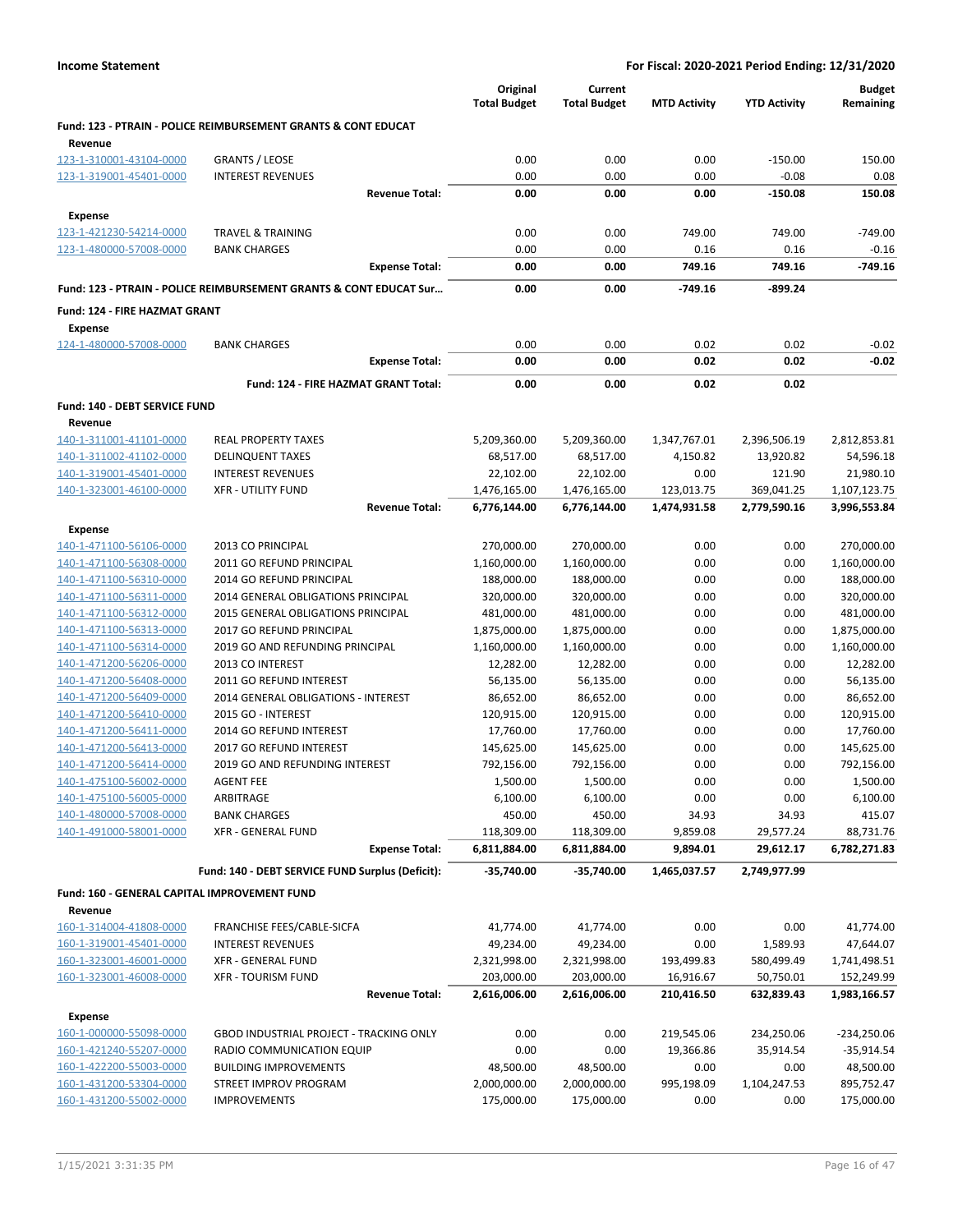|                                                 |                                                                 | Original<br><b>Total Budget</b> | Current<br><b>Total Budget</b> | <b>MTD Activity</b> | <b>YTD Activity</b> | <b>Budget</b><br>Remaining |
|-------------------------------------------------|-----------------------------------------------------------------|---------------------------------|--------------------------------|---------------------|---------------------|----------------------------|
| 160-1-431600-55102-0000                         | <b>STREETS</b>                                                  | 0.00                            | 0.00                           | 782,214.16          | 1,321,251.10        | $-1,321,251.10$            |
| 160-1-443200-55201-0000                         | <b>EQUIPMENT PURCHASES</b>                                      | 7,600.00                        | 7,600.00                       | 0.00                | 2,384.40            | 5,215.60                   |
| 160-1-451100-55201-0000                         | <b>EQUIPMENT PURCHASES</b>                                      | 60,898.00                       | 60,898.00                      | 0.00                | 0.00                | 60,898.00                  |
| 160-1-456100-55204-0000                         | <b>OLD TOWN GREENVILLE</b>                                      | 0.00                            | 0.00                           | 4,118.64            | 4,118.64            | $-4,118.64$                |
| 160-1-457100-55003-0000                         | <b>BUILDING IMPROVEMENTS</b>                                    | 160,000.00                      | 160,000.00                     | 0.00                | 0.00                | 160,000.00                 |
| 160-1-480000-54101-0000                         | PROFESSIONAL SERVICES                                           | 0.00                            | 0.00                           | 7,352.83            | 8,889.13            | $-8,889.13$                |
| 160-1-480000-55002-0000                         | <b>IMPROVEMENTS</b>                                             | 43,000.00                       | 43,000.00                      | 0.00                | 0.00                | 43,000.00                  |
| 160-1-480000-55201-0000                         | <b>EQUIPMENT PURCHASES</b>                                      | 30,000.00                       | 30,000.00                      | 11,233.50           | 25,205.33           | 4,794.67                   |
| 160-1-480000-57008-0000                         | <b>BANK CHARGES</b>                                             | 1,000.00                        | 1,000.00                       | 80.13               | 80.13               | 919.87                     |
|                                                 | <b>Expense Total:</b>                                           | 2,525,998.00                    | 2,525,998.00                   | 2,039,109.27        | 2,736,340.86        | $-210,342.86$              |
|                                                 | Fund: 160 - GENERAL CAPITAL IMPROVEMENT FUND Surplus (Deficit): | 90,008.00                       | 90,008.00                      | $-1,828,692.77$     | -2,103,501.43       |                            |
| Fund: 161 - STREET CONSTRUCTION FUND<br>Revenue |                                                                 |                                 |                                |                     |                     |                            |
| 161-1-319001-45401-0000                         | <b>INTEREST REVENUES</b>                                        | 10,000.00                       | 10,000.00                      | 0.00                | 4.04                | 9,995.96                   |
|                                                 | <b>Revenue Total:</b>                                           | 10,000.00                       | 10,000.00                      | 0.00                | 4.04                | 9,995.96                   |
|                                                 |                                                                 |                                 |                                |                     |                     |                            |
| <b>Expense</b>                                  |                                                                 |                                 |                                |                     |                     |                            |
| 161-1-431200-55007-0000                         | ENG/ARCHITECTS/MGMT                                             | 0.00                            | 0.00                           | 341.00              | 334,306.43          | -334,306.43                |
| 161-1-480000-57008-0000                         | <b>BANK CHARGES</b><br><b>Expense Total:</b>                    | 400.00<br>400.00                | 400.00<br>400.00               | 8.72<br>349.72      | 8.72<br>334,315.15  | 391.28<br>$-333,915.15$    |
|                                                 |                                                                 |                                 |                                |                     |                     |                            |
|                                                 | Fund: 161 - STREET CONSTRUCTION FUND Surplus (Deficit):         | 9,600.00                        | 9,600.00                       | -349.72             | -334,311.11         |                            |
| Fund: 164 - 2013 CO CAPITAL FUND<br>Revenue     |                                                                 |                                 |                                |                     |                     |                            |
| 164-1-319001-45401-0000                         | <b>INTEREST REVENUES</b>                                        | 275.00                          | 275.00                         | 0.00                | 0.20                | 274.80                     |
|                                                 | <b>Revenue Total:</b>                                           | 275.00                          | 275.00                         | 0.00                | 0.20                | 274.80                     |
| <b>Expense</b>                                  |                                                                 |                                 |                                |                     |                     |                            |
| 164-1-480000-57008-0000                         | <b>BANK CHARGES</b>                                             | 15.00                           | 15.00                          | 0.74                | 0.74                | 14.26                      |
|                                                 | <b>Expense Total:</b>                                           | 15.00                           | 15.00                          | 0.74                | 0.74                | 14.26                      |
|                                                 | Fund: 164 - 2013 CO CAPITAL FUND Surplus (Deficit):             | 260.00                          | 260.00                         | -0.74               | $-0.54$             |                            |
| Fund: 165 - 2014 GO FUND<br>Revenue             |                                                                 |                                 |                                |                     |                     |                            |
| 165-1-319001-45401-0000                         | <b>INTEREST REVENUES</b>                                        | 10,000.00                       | 10,000.00                      | 0.00                | 146.67              | 9,853.33                   |
|                                                 | <b>Revenue Total:</b>                                           | 10,000.00                       | 10,000.00                      | 0.00                | 146.67              | 9,853.33                   |
|                                                 | Fund: 165 - 2014 GO FUND Total:                                 | 10,000.00                       | 10,000.00                      | 0.00                | 146.67              |                            |
| <b>Fund: 171 - MAIN STREET SPECIAL REVENUE</b>  |                                                                 |                                 |                                |                     |                     |                            |
| Revenue<br><u>171-1-310001-43101-0000</u>       | <b>GRANT REVENUE - FEDERAL</b>                                  | 0.00                            | 0.00                           | 19,840.83           | 39,388.10           | -39,388.10                 |
|                                                 | <b>Revenue Total:</b>                                           | 0.00                            | 0.00                           | 19,840.83           | 39,388.10           | $-39,388.10$               |
| <b>Expense</b>                                  |                                                                 |                                 |                                |                     |                     |                            |
| 171-1-456100-54111-0000                         | <b>GRANT MANAGEMENT</b>                                         | 0.00                            | 0.00                           | 1,000.00            | 1,000.00            | $-1,000.00$                |
| 171-1-456100-54501-0000                         | SPECIAL SERVICES                                                | 0.00                            | 0.00                           | 10,000.00           | 25,863.75           | $-25,863.75$               |
| 171-1-456100-55012-0000                         | CONSTRUCTION                                                    | 0.00                            | 0.00                           | 23,978.03           | 48,481.82           | $-48,481.82$               |
|                                                 | <b>Expense Total:</b>                                           | 0.00                            | 0.00                           | 34,978.03           | 75,345.57           | $-75,345.57$               |
|                                                 | Fund: 171 - MAIN STREET SPECIAL REVENUE Surplus (Deficit):      | 0.00                            | 0.00                           | -15,137.20          | -35,957.47          |                            |
| Fund: 200 - WATER / WASTEWATER FUND             |                                                                 |                                 |                                |                     |                     |                            |
| Revenue                                         |                                                                 |                                 |                                |                     |                     |                            |
| 200-2-318003-42304-0000                         | <b>BACKFLOW INSPECTION FEES</b>                                 | 8,487.00                        | 8,487.00                       | 0.00                | 0.00                | 8,487.00                   |
| 200-2-318003-44302-0000                         | WATER REVENUES / SERVICE CHARGES                                | 187,446.00                      | 187,446.00                     | 42,597.58           | 79,234.59           | 108,211.41                 |
| 200-2-318003-44304-0000                         | NEW SERVICES - WATER                                            | 67,507.00                       | 67,507.00                      | 0.00                | 0.00                | 67,507.00                  |
| 200-2-318003-44305-0000                         | LATE CHARGES - WATER                                            | 41,970.00                       | 41,970.00                      | 11.27               | 48.38               | 41,921.62                  |
| 200-2-318003-44306-0000                         | WATER REVENUES / WATER REREAD                                   | 0.00                            | 0.00                           | 0.00                | 5.00                | $-5.00$                    |
| 200-2-318003-44312-0000                         | METER TAMPERING                                                 | 1,236.00                        | 1,236.00                       | 0.00                | 250.00              | 986.00                     |
| 200-2-318003-45103-0000                         | <b>GEUS RAW WATER CONSUMPTN</b>                                 | 105,000.00                      | 105,000.00                     | 0.00                | 0.00                | 105,000.00                 |
| 200-2-318004-42303-0000                         | <b>WASTE HAULER PERMITS</b>                                     | 5,000.00                        | 5,000.00                       | 100.00              | 1,600.00            | 3,400.00                   |
| 200-2-318004-44307-0000                         | NEW SERVICES - SEWER                                            | 2,493.00                        | 2,493.00                       | 0.00                | 0.00                | 2,493.00                   |
| 200-2-318004-44309-0000                         | SEWER REVENUES / SERVICE CHARGES                                | 35,666.00                       | 35,666.00                      | 1,599.77            | 5,422.81            | 30,243.19                  |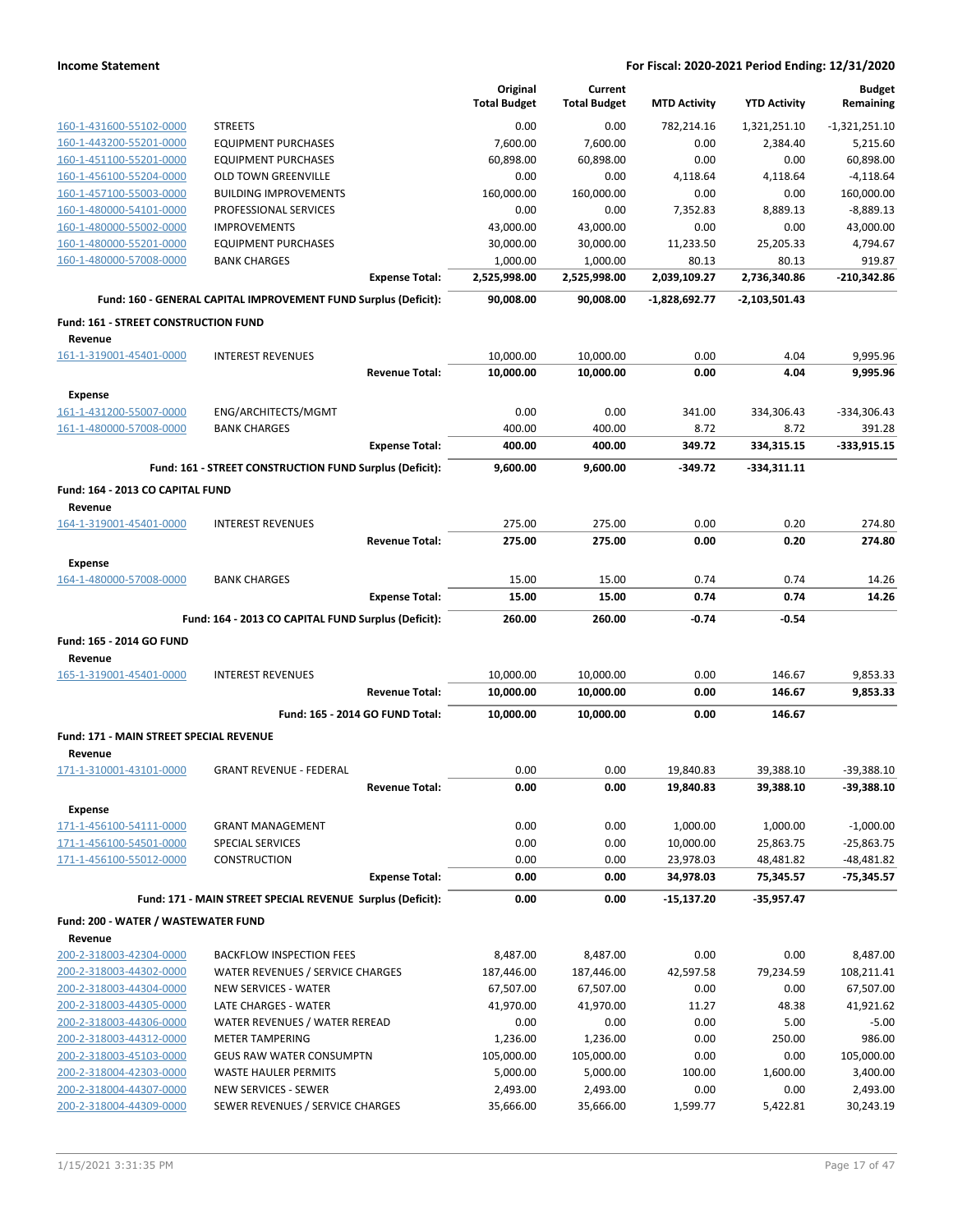|                         |                                    | Original<br><b>Total Budget</b> | Current<br><b>Total Budget</b> | <b>MTD Activity</b> | <b>YTD Activity</b> | <b>Budget</b><br>Remaining |
|-------------------------|------------------------------------|---------------------------------|--------------------------------|---------------------|---------------------|----------------------------|
| 200-2-318004-44310-0000 | LATE CHARGES - SEWER               | 37,427.00                       | 37,427.00                      | 12.60               | 31.43               | 37,395.57                  |
| 200-2-318004-44318-0000 | LATE CHARGES - WASTEHAULERS        | 5,787.00                        | 5,787.00                       | 244.47              | 244.47              | 5,542.53                   |
| 200-2-318004-45106-0000 | L-3 COMM COD DISCHARGE             | 126,360.00                      | 126,360.00                     | 10,530.00           | 31,590.00           | 94,770.00                  |
| 200-2-318004-45201-0000 | SEWER REV/ SEWER HAULER FEES       | 400,000.00                      | 400,000.00                     | 0.00                | 0.00                | 400,000.00                 |
| 200-2-319003-45101-0000 | WATER REVENUES / METERED SALES     | 7,035,000.00                    | 7,035,000.00                   | 554,404.82          | 1,685,828.16        | 5,349,171.84               |
| 200-2-319004-45104-0000 | <b>SEWER COLLECTION FEES</b>       | 6,314,917.00                    | 6,314,917.00                   | 505,811.65          | 1,510,386.63        | 4,804,530.37               |
| 200-2-319004-45105-0000 | SEWER REVENUES / EPA REVENUE       | 0.00                            | 0.00                           | 0.00                | 74.93               | $-74.93$                   |
| 200-2-320003-45401-0000 | <b>INTEREST REVENUES</b>           | 35,000.00                       | 35,000.00                      | 0.00                | $-0.59$             | 35,000.59                  |
| 200-2-320003-45601-0000 | <b>MISCELLANEOUS REVENUES</b>      | 1,000.00                        | 1,000.00                       | 0.00                | 0.00                | 1,000.00                   |
| 200-2-323001-58013-0000 | <b>XFR - TOURISM FUND</b>          | 45,000.00                       | 45,000.00                      | 3,750.00            | 11,250.00           | 33,750.00                  |
|                         | <b>Revenue Total:</b>              | 14,455,296.00                   | 14,455,296.00                  | 1,119,062.16        | 3,325,965.81        | 11,129,330.19              |
| Expense                 |                                    |                                 |                                |                     |                     |                            |
| 200-2-436100-51001-0000 | <b>REGULAR SALARIES</b>            | 76,752.00                       | 76,752.00                      | 5,839.20            | 17,634.91           | 59,117.09                  |
| 200-2-436100-51020-0000 | <b>OVERTIME</b>                    | 307.50                          | 307.50                         | 146.27              | 267.78              | 39.72                      |
| 200-2-436100-51021-0000 | <b>LONGEVITY</b>                   | 2,248.00                        | 2,248.00                       | 0.00                | 804.00              | 1,444.00                   |
| 200-2-436100-51101-0000 | <b>CERTIFICATION PAY</b>           | 600.00                          | 600.00                         | 92.32               | 276.96              | 323.04                     |
| 200-2-436100-51102-0000 | <b>BILINGUAL PAY</b>               | 0.00                            | 0.00                           | 46.16               | 92.32               | $-92.32$                   |
| 200-2-436100-51117-0000 | <b>CELL PHONE ALLOWANCE</b>        | 780.00                          | 780.00                         | 60.00               | 180.00              | 600.00                     |
| 200-2-436100-51201-0000 | <b>FICA</b>                        | 5,002.63                        | 5,002.63                       | 354.80              | 1,134.55            | 3,868.08                   |
| 200-2-436100-51202-0000 | MEDICARE                           | 1,169.97                        | 1,169.97                       | 82.98               | 265.35              | 904.62                     |
| 200-2-436100-51203-0000 | <b>HEALTH INSURANCE</b>            | 24,266.00                       | 24,266.00                      | 2,022.17            | 6,066.51            | 18,199.49                  |
| 200-2-436100-51204-0000 | <b>WORKERS COMPENSATION</b>        | 1,090.18                        | 1,090.18                       | 90.85               | 272.55              | 817.63                     |
| 200-2-436100-51205-0000 | <b>STATE UNEMPLOYMENT</b>          | 126.36                          | 126.36                         | 0.00                | 0.00                | 126.36                     |
| 200-2-436100-51301-0000 | <b>TMRS</b>                        | 9,287.98                        | 9,287.98                       | 695.68              | 2,166.27            | 7,121.71                   |
| 200-2-436100-52001-0000 | OFFICE SUPPLIES                    | 500.00                          | 500.00                         | 274.97              | 274.97              | 225.03                     |
| 200-2-436100-52002-0000 | POSTAGE / FREIGHT                  | 7,000.00                        | 7,000.00                       | 111.78              | 111.78              | 6,888.22                   |
| 200-2-436100-52201-0000 | MINOR TOOLS & EQUIPMENT            | 698.26                          | 698.26                         | 0.00                | 0.00                | 698.26                     |
| 200-2-436100-52305-0000 | PUBLIC EDUCATION                   | 7,000.00                        | 7,000.00                       | 0.00                | 0.00                | 7,000.00                   |
| 200-2-436100-53402-0000 | <b>BUILDING MAINTENANCE</b>        | 0.00                            | 0.00                           | 272.04              | 1,139.81            | $-1,139.81$                |
| 200-2-436100-54001-0000 | <b>TELEPHONE CHARGES</b>           | 950.00                          | 950.00                         | 160.39              | 320.94              | 629.06                     |
| 200-2-436100-54002-0000 | <b>UTILITY CHARGES</b>             | 35,000.00                       | 35,000.00                      | 2,801.53            | 6,452.55            | 28,547.45                  |
| 200-2-436100-54214-0000 | <b>TRAVEL &amp; TRAINING</b>       | 0.00                            | 0.00                           | 100.00              | 100.00              | $-100.00$                  |
| 200-2-436200-51001-0000 | REGULAR SALARIES                   | 390,061.00                      | 390,061.00                     | 22,988.72           | 76,631.43           | 313,429.57                 |
| 200-2-436200-51020-0000 | <b>OVERTIME</b>                    | 17,804.00                       | 17,804.00                      | 3,530.36            | 9,247.10            | 8,556.90                   |
| 200-2-436200-51021-0000 | LONGEVITY                          | 3,792.00                        | 3,792.00                       | 0.00                | 3,564.00            | 228.00                     |
| 200-2-436200-51101-0000 | <b>CERTIFICATION PAY</b>           | 3,000.00                        | 3,000.00                       | 138.48              | 507.74              | 2,492.26                   |
| 200-2-436200-51117-0000 | <b>CELL PHONE ALLOWANCE</b>        | 780.00                          | 780.00                         | 0.00                | 60.00               | 720.00                     |
| 200-2-436200-51201-0000 | <b>FICA</b>                        | 25,757.00                       | 25,757.00                      | 1,597.28            | 5,913.84            | 19,843.16                  |
| 200-2-436200-51202-0000 | <b>MEDICARE</b>                    | 6,024.00                        | 6,024.00                       | 373.56              | 1,383.07            | 4,640.93                   |
| 200-2-436200-51203-0000 | <b>HEALTH INSURANCE</b>            | 109,199.00                      | 109,199.00                     | 8,088.75            | 24,266.25           | 84,932.75                  |
| 200-2-436200-51204-0000 | <b>WORKERS COMPENSATION</b>        | 11,401.00                       | 11,401.00                      | 885.13              | 2,655.39            | 8,745.61                   |
| 200-2-436200-51205-0000 | STATE UNEMPLOYMENT                 | 631.80                          | 631.80                         | 25.81               | 106.37              | 525.43                     |
| 200-2-436200-51301-0000 | <b>TMRS</b>                        | 46,685.00                       | 46,685.00                      | 3,069.13            | 11,186.70           | 35,498.30                  |
| 200-2-436200-52001-0000 | <b>OFFICE SUPPLIES</b>             | 538.00                          | 538.00                         | 119.72              | 182.28              | 355.72                     |
| 200-2-436200-52002-0000 | POSTAGE / FREIGHT                  | 2,302.00                        | 2,302.00                       | 1.40                | 9.75                | 2,292.25                   |
| 200-2-436200-52101-0000 | <b>JANITORIAL SUPPLIES</b>         | 956.00                          | 956.00                         | 625.78              | 1,614.50            | $-658.50$                  |
| 200-2-436200-52104-0000 | <b>WEARING APPAREL</b>             | 6,278.00                        | 6,278.00                       | 233.49              | 1,426.72            | 4,851.28                   |
| 200-2-436200-52105-0000 | <b>LABORATORY</b>                  | 14,107.00                       | 14,107.00                      | 15.45               | 2,031.66            | 12,075.34                  |
| 200-2-436200-52106-0000 | <b>CHEMICAL SUPPLIES</b>           | 320,950.00                      | 320,950.00                     | 17,139.60           | 54,241.95           | 266,708.05                 |
| 200-2-436200-52201-0000 | MINOR TOOLS & EQUIPMENT            | 1,490.00                        | 1,490.00                       | 1,082.06            | 1,253.96            | 236.04                     |
| 200-2-436200-52202-0000 | <b>MECHANICAL SUPPLIES</b>         | 1,552.00                        | 1,552.00                       | 35.27               | 372.77              | 1,179.23                   |
| 200-2-436200-52203-0000 | <b>MOTOR VEHICLE FUEL</b>          | 3,900.00                        | 3,900.00                       | 291.37              | 714.21              | 3,185.79                   |
| 200-2-436200-52301-0000 | <b>SAFETY SUPPLIES</b>             | 2,135.00                        | 2,135.00                       | 0.00                | 222.22              | 1,912.78                   |
| 200-2-436200-53201-0000 | FURNITURE & OFFICE EQUIPMENT       | 250.00                          | 250.00                         | 0.00                | 0.00                | 250.00                     |
| 200-2-436200-53202-0000 | MACHINE, TOOLS & IMPLMNTS          | 5,236.00                        | 5,236.00                       | 426.90              | 724.80              | 4,511.20                   |
| 200-2-436200-53203-0000 | <b>INSTRUMENTS &amp; APPARATUS</b> | 6,553.00                        | 6,553.00                       | 0.00                | 0.00                | 6,553.00                   |
| 200-2-436200-53205-0000 | <b>MOTOR VEHICLES</b>              | 1,500.00                        | 1,500.00                       | 129.87              | 239.07              | 1,260.93                   |
| 200-2-436200-53310-0000 | RESVRS/STRG TANKS/ST PIPE          | 20,140.00                       | 20,140.00                      | 0.00                | 50.00               | 20,090.00                  |
| 200-2-436200-53402-0000 | <b>BUILDING MAINTENANCE</b>        | 1,410.00                        | 1,410.00                       | 154.53              | 811.71              | 598.29                     |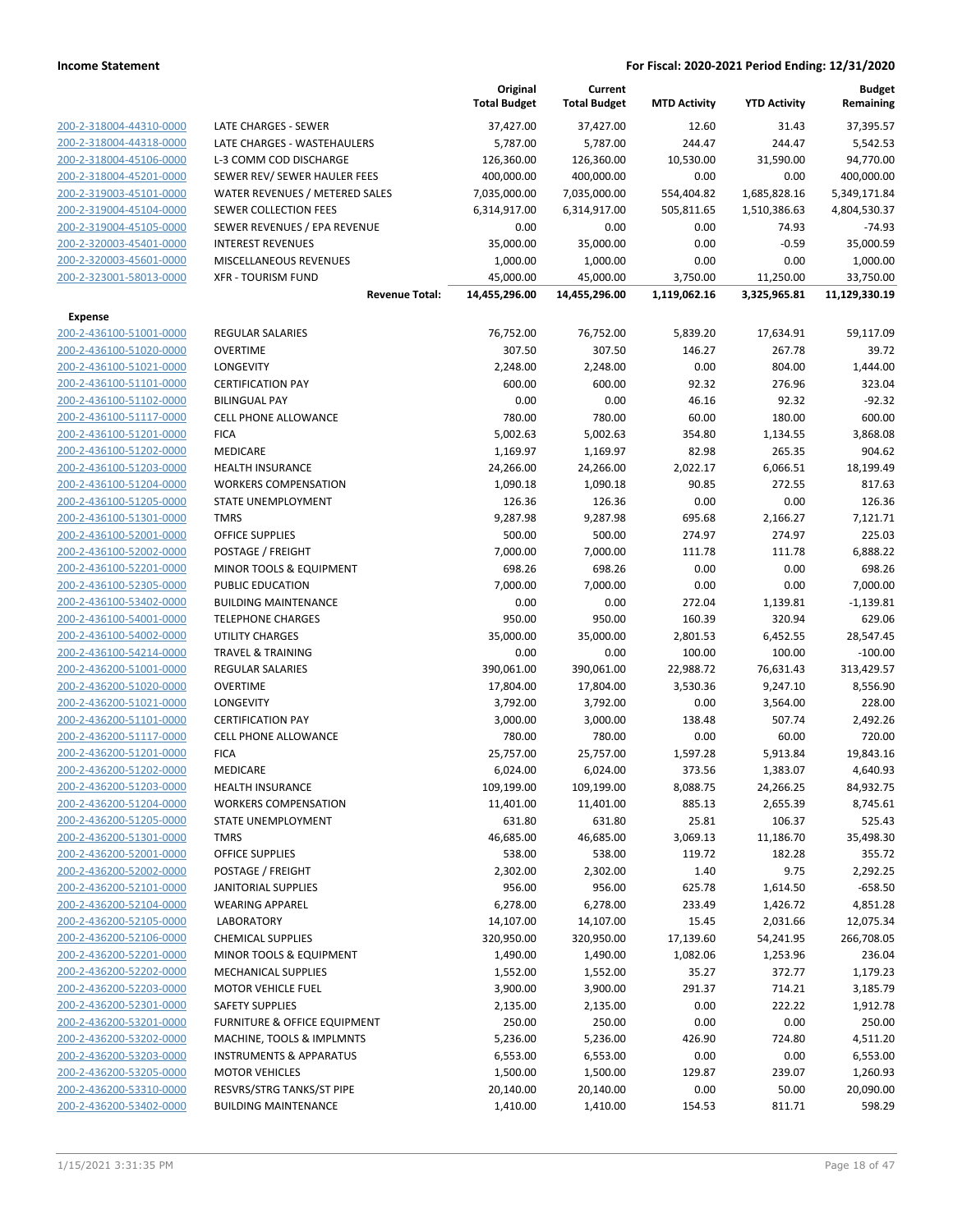|                                                    |                                        | Original<br><b>Total Budget</b> | Current<br><b>Total Budget</b> | <b>MTD Activity</b> | <b>YTD Activity</b>   | <b>Budget</b><br>Remaining |
|----------------------------------------------------|----------------------------------------|---------------------------------|--------------------------------|---------------------|-----------------------|----------------------------|
| 200-2-436200-53403-0000                            | <b>HEATING &amp; COOLING SYSTEMS</b>   | 3,381.00                        | 3,381.00                       | 0.00                | 0.00                  | 3,381.00                   |
| 200-2-436200-53404-0000                            | STRUCTURES / EXTERIOR STRUCTURES       | 500.00                          | 500.00                         | 0.00                | 0.00                  | 500.00                     |
| 200-2-436200-53605-0000                            | STRUCTURES / FILTRATION PLANT          | 33,825.00                       | 33,825.00                      | 0.00                | 17,182.54             | 16,642.46                  |
| 200-2-436200-53606-0000                            | <b>MAINT - GROUNDS</b>                 | 340.00                          | 340.00                         | 0.00                | 0.00                  | 340.00                     |
| 200-2-436200-54001-0000                            | <b>TELEPHONE CHARGES</b>               | 7,000.00                        | 7,000.00                       | 773.46              | 1,548.32              | 5,451.68                   |
| 200-2-436200-54002-0000                            | <b>UTILITY CHARGES</b>                 | 325,000.00                      | 325,000.00                     | 48,666.51           | 120,763.52            | 204,236.48                 |
| 200-2-436200-54201-0000                            | MEMBERSHIPS & SUBSCRIPTIONS            | 1,261.00                        | 1,261.00                       | 0.00                | 525.00                | 736.00                     |
| 200-2-436200-54208-0000                            | <b>LABORATORY WORK</b>                 | 51,471.00                       | 51,471.00                      | 554.88              | 1,983.88              | 49,487.12                  |
| 200-2-436200-54212-0000                            | <b>PRINTING</b>                        | 850.00                          | 850.00                         | 0.00                | 0.00                  | 850.00                     |
| 200-2-436200-54214-0000                            | <b>TRAVEL &amp; TRAINING</b>           | 5,602.00                        | 5,602.00                       | 100.00              | 100.00                | 5,502.00                   |
| 200-2-436200-54219-0000                            | SABINE RIVER AUTHORITY                 | 1,049,386.00                    | 1,049,386.00                   | 72,818.50           | 145,637.00            | 903,749.00                 |
| 200-2-436200-54410-0000                            | PERMITS/FEES                           | 26,000.00                       | 26,000.00                      | 0.00                | 0.00                  | 26,000.00                  |
| 200-2-436300-51001-0000                            | REGULAR SALARIES                       | 562,434.08                      | 562,434.08                     | 48,964.22           | 150,261.21            | 412,172.87                 |
| 200-2-436300-51020-0000                            | <b>OVERTIME</b>                        | 59,909.10                       | 59,909.10                      | 8,329.92            | 26,172.46             | 33,736.64                  |
| 200-2-436300-51021-0000                            | LONGEVITY                              | 4,814.00                        | 4,814.00                       | 0.00                | 5,849.00              | $-1,035.00$                |
| 200-2-436300-51101-0000                            | <b>CERTIFICATION PAY</b>               | 600.00                          | 600.00                         | 46.16               | 138.48                | 461.52                     |
| 200-2-436300-51117-0000                            | <b>CELL PHONE ALLOWANCE</b>            | 2,130.00                        | 2,130.00                       | 90.00               | 270.00                | 1,860.00                   |
| 200-2-436300-51201-0000                            | <b>FICA</b>                            | 39,053.19                       | 39,053.19                      | 3,272.99            | 10,591.43             | 28,461.76                  |
| 200-2-436300-51202-0000                            | MEDICARE                               | 9,133.41                        | 9,133.41                       | 765.46              | 2,477.02              | 6,656.39                   |
| 200-2-436300-51203-0000                            | HEALTH INSURANCE                       | 206,263.00                      | 206,263.00                     | 17,188.58           | 51,565.74             | 154,697.26                 |
| 200-2-436300-51204-0000                            | <b>WORKERS COMPENSATION</b>            | 16,977.93                       | 16,977.93                      | 1,414.82            | 4,244.46              | 12,733.47                  |
| 200-2-436300-51205-0000                            | STATE UNEMPLOYMENT                     | 1,105.65                        | 1,105.65                       | 67.26               | 181.67                | 923.98                     |
| 200-2-436300-51301-0000                            | <b>TMRS</b>                            | 72,516.11                       | 72,516.11                      | 6,410.50            | 20,501.58             | 52,014.53                  |
| 200-2-436300-52001-0000                            | <b>OFFICE SUPPLIES</b>                 | 300.00<br>50.00                 | 300.00<br>50.00                | 476.50              | 476.50                | $-176.50$<br>50.00         |
| 200-2-436300-52002-0000<br>200-2-436300-52005-0000 | POSTAGE / FREIGHT<br>PRINTED MATERIALS | 100.00                          | 100.00                         | 0.00<br>0.00        | 0.00<br>0.00          | 100.00                     |
| 200-2-436300-52104-0000                            | <b>WEARING APPAREL</b>                 | 15,000.00                       | 15,000.00                      | 590.52              | 1,861.90              | 13,138.10                  |
| 200-2-436300-52106-0000                            | <b>CHEMICAL SUPPLIES</b>               | 500.00                          | 500.00                         | 0.00                | 0.00                  | 500.00                     |
| 200-2-436300-52201-0000                            | MINOR TOOLS & EQUIPMENT                | 11,926.00                       | 11,926.00                      | 1,236.48            | 10,174.30             | 1,751.70                   |
| 200-2-436300-52203-0000                            | <b>MOTOR VEHICLE FUEL</b>              | 32,000.00                       | 32,000.00                      | 4,669.61            | 9,131.54              | 22,868.46                  |
| 200-2-436300-52303-0000                            | <b>TRAINING SUPPLIES</b>               | 300.00                          | 300.00                         | 0.00                | 0.00                  | 300.00                     |
| 200-2-436300-53201-0000                            | FURNITURE & OFFICE EQUIPMENT           | 96.00                           | 96.00                          | 0.00                | 343.91                | $-247.91$                  |
| 200-2-436300-53202-0000                            | MACHINE, TOOLS & IMPLMNTS              | 4,598.00                        | 4,598.00                       | 0.00                | 6.00                  | 4,592.00                   |
| 200-2-436300-53205-0000                            | <b>MOTOR VEHICLES</b>                  | 25,000.00                       | 25,000.00                      | 5,209.53            | 6,787.15              | 18,212.85                  |
| 200-2-436300-53207-0000                            | RADIO/COMMUNICATIONS                   | 4,484.00                        | 4,484.00                       | 0.00                | 0.00                  | 4,484.00                   |
| 200-2-436300-53210-0000                            | <b>FIRE HYDRANTS</b>                   | 8,000.00                        | 8,000.00                       | 0.00                | 7,047.92              | 952.08                     |
| 200-2-436300-53211-0000                            | <b>METERS &amp; SETTINGS</b>           | 81,696.00                       | 81,696.00                      | 4,537.05            | 16,488.27             | 65,207.73                  |
| 200-2-436300-53306-0000                            | <b>WATER MAINS</b>                     | 390,598.20                      | 390,598.20                     | 83,722.24           | 125,930.09            | 264,668.11                 |
| 200-2-436300-53306-0001                            | <b>UTILITY TAPS</b>                    | 0.00                            | 0.00                           | 38,856.00           | 102,556.00            | $-102,556.00$              |
| 200-2-436300-54001-0000                            | <b>TELEPHONE CHARGES</b>               | 1,400.00                        | 1,400.00                       | 109.53              | 253.70                | 1,146.30                   |
| 200-2-436300-54214-0000                            | <b>TRAVEL &amp; TRAINING</b>           | 3,985.00                        | 3,985.00                       | 0.00                | 601.00                | 3,384.00                   |
| 200-2-436300-55201-0000                            | <b>EQUIPMENT PURCHASES</b>             | 0.00                            | 0.00                           | 0.00                | 11.75                 | $-11.75$                   |
| 200-2-437200-51001-0000                            | <b>REGULAR SALARIES</b>                | 392,444.00                      | 392,444.00                     | 26,670.65           | 80,261.84             | 312,182.16                 |
| 200-2-437200-51020-0000                            | <b>OVERTIME</b>                        | 60,093.45                       | 60,093.45                      | 3,090.50            | 13,078.21             | 47,015.24                  |
| 200-2-437200-51021-0000                            | LONGEVITY                              | 15,190.00                       | 15,190.00                      | 0.00                | 13,225.00             | 1,965.00                   |
| 200-2-437200-51101-0000                            | <b>CERTIFICATION PAY</b>               | 1,200.00                        | 1,200.00                       | 92.30               | 276.90                | 923.10                     |
| 200-2-437200-51117-0000                            | CELL PHONE ALLOWANCE                   | 780.00                          | 780.00                         | 150.00              | 450.00                | 330.00                     |
| 200-2-437200-51201-0000<br>200-2-437200-51202-0000 | <b>FICA</b><br>MEDICARE                | 29,121.86                       | 29,121.86                      | 1,746.26            | 6,355.91              | 22,765.95<br>5,324.30      |
| 200-2-437200-51203-0000                            | <b>HEALTH INSURANCE</b>                | 6,810.76<br>133,465.00          | 6,810.76<br>133,465.00         | 408.40<br>11,122.08 | 1,486.46<br>33,366.24 | 100,098.76                 |
| 200-2-437200-51204-0000                            | <b>WORKERS COMPENSATION</b>            | 9,011.87                        | 9,011.87                       | 750.99              | 2,252.97              | 6,758.90                   |
| 200-2-437200-51205-0000                            | STATE UNEMPLOYMENT                     | 663.39                          | 663.39                         | 34.08               | 112.74                | 550.65                     |
| 200-2-437200-51301-0000                            | <b>TMRS</b>                            | 54,075.07                       | 54,075.07                      | 3,375.39            | 12,070.33             | 42,004.74                  |
| 200-2-437200-52103-0000                            | <b>MEETING SUPPLIES</b>                | 0.00                            | 0.00                           | 74.00               | 74.00                 | $-74.00$                   |
| 200-2-437200-52104-0000                            | <b>WEARING APPAREL</b>                 | 15,000.00                       | 15,000.00                      | 5,769.40            | 6,730.51              | 8,269.49                   |
| 200-2-437200-52106-0000                            | <b>CHEMICAL SUPPLIES</b>               | 2,400.00                        | 2,400.00                       | 0.00                | 0.00                  | 2,400.00                   |
| 200-2-437200-52107-0000                            | <b>BOTANICAL SUPPLIES</b>              | 390.00                          | 390.00                         | 0.00                | 0.00                  | 390.00                     |
| 200-2-437200-52201-0000                            | MINOR TOOLS & EQUIPMENT                | 10,995.00                       | 10,995.00                      | 4,923.00            | 5,308.97              | 5,686.03                   |
| 200-2-437200-52203-0000                            | <b>MOTOR VEHICLE FUEL</b>              | 14,000.00                       | 14,000.00                      | 1,999.47            | 4,344.44              | 9,655.56                   |
|                                                    |                                        |                                 |                                |                     |                       |                            |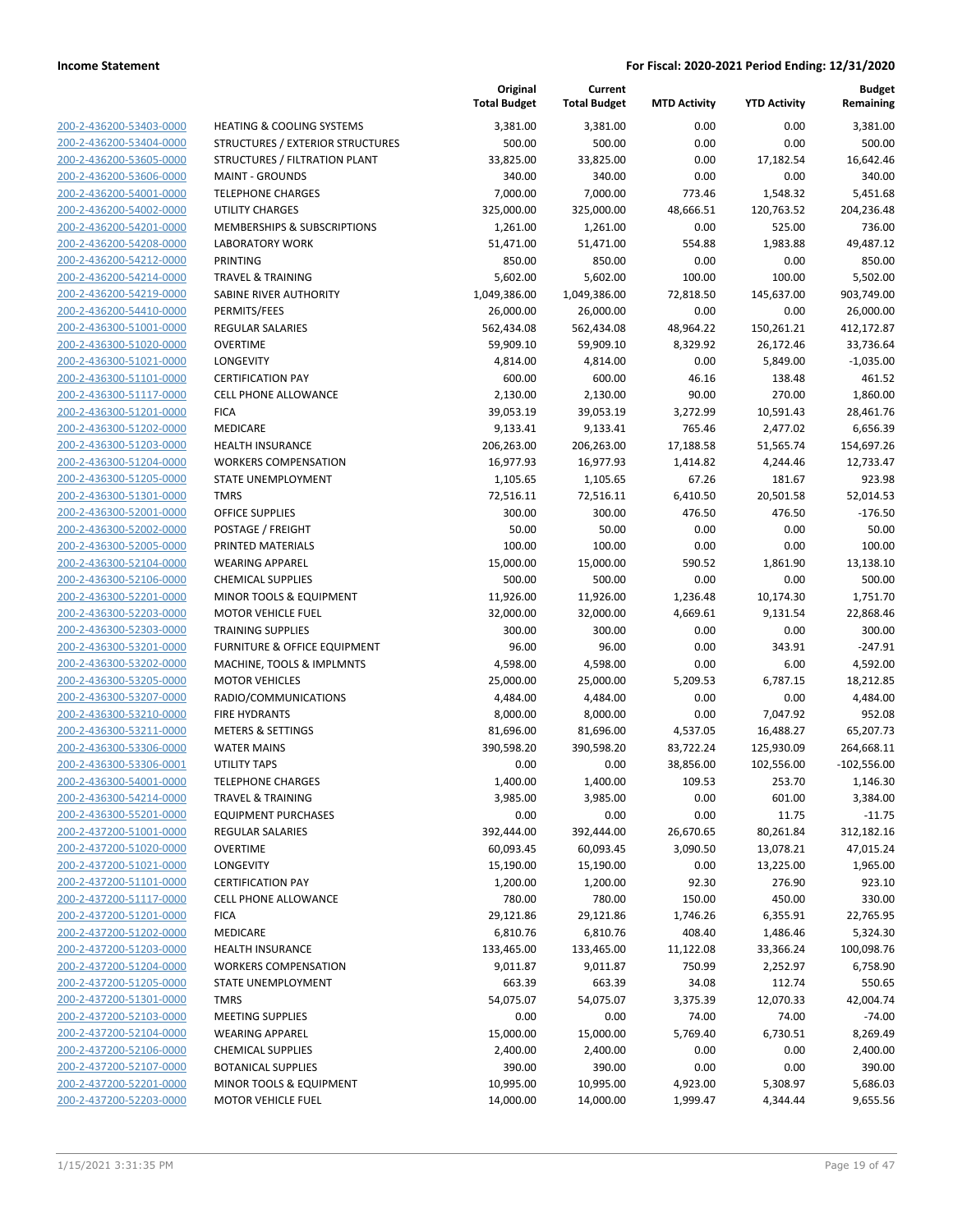**Current**

**Original**

**Budget Remaining**

| 200-2-437200-52303-0000                                          |
|------------------------------------------------------------------|
| 200-2-437200-53202-0000                                          |
| 200-2-437200-53205-0000                                          |
| 200-2-437200-53207-0000                                          |
| 200-2-437200-53309-0000                                          |
| 200-2-437200-53311-0000                                          |
| 200-2-437200-54001-0000                                          |
| 200-2-437200-54002-0000                                          |
| 200-2-437200-54214-0000                                          |
| 200-2-437300-51001-0000                                          |
| 200-2-437300-51020-0000                                          |
| 200-2-437300-51021-0000                                          |
| 200-2-437300-51101-0000                                          |
| 200-2-437300-51117-0000                                          |
| 200-2-437300-51201-0000                                          |
| 200-2-437300-51202-0000                                          |
| 200-2-437300-51203-0000                                          |
| 200-2-437300-51204-0000                                          |
| 200-2-437300-51205-0000                                          |
| 200-2-437300-51301-0000                                          |
|                                                                  |
| 200-2-437300-52001-0000                                          |
| 200-2-437300-52002-0000                                          |
| 200-2-437300-52005-0000                                          |
| 200-2-437300-52101-0000                                          |
| 200-2-437300-52102-0000                                          |
| 200-2-437300-52104-0000                                          |
| 200-2-437300-52105-0000                                          |
| 200-2-437300-52106-0000                                          |
| 200-2-437300-52107-0000                                          |
| 200-2-437300-52201-0000                                          |
| 200-2-437300-52202-0000                                          |
| 200-2-437300-52203-0000                                          |
| 200-2-437300-52301-0000                                          |
| 200-2-437300-53202-0000                                          |
| 200-2-437300-53203-0000                                          |
| 200-2-437300-53205-0000                                          |
| 200-2-437300-53402-0000                                          |
| 200-2-437300-54001-0000                                          |
| 200-2-437300-54002-0000                                          |
| 200-2-437300-54103-0000                                          |
| 200-2-437300-54201-0000                                          |
| 200-2-437300-54208-0000                                          |
| 200-2-437300-54214-0000                                          |
| 200-2-437300-54410-0000                                          |
| <u>200-2-471100-56507-0000</u>                                   |
| 200-2-471100-56508-0000                                          |
| 200-2-471100-56510-0000                                          |
| 200-2-471200-56607-0000                                          |
| <u>200-2-471200-56611-0000</u>                                   |
| <u>200-2-480000-52003-0000</u>                                   |
| 200-2-480000-52006-0000                                          |
| 200-2-480000-54002-0000                                          |
| 200-2-480000-54226-0000                                          |
| <u>200-2-480000-57002-0000</u>                                   |
|                                                                  |
|                                                                  |
| <u>200-2-480000-57005-0000</u>                                   |
| 200-2-480000-57008-0000                                          |
| 200-2-480000-57015-0000                                          |
| <u>200-2-491000-58001-0000</u><br><u>200-2-491000-58037-0000</u> |

|                                                    |                                          | <b>Total Budget</b>     | <b>Total Budget</b>     | <b>MTD Activity</b> | <b>YTD Activity</b> | Remaining              |
|----------------------------------------------------|------------------------------------------|-------------------------|-------------------------|---------------------|---------------------|------------------------|
| 200-2-437200-52303-0000                            | <b>TRAINING SUPPLIES</b>                 | 275.00                  | 275.00                  | 0.00                | 0.00                | 275.00                 |
| 200-2-437200-53202-0000                            | MACHINE, TOOLS & IMPLMNTS                | 4,963.00                | 4,963.00                | 91.44               | 167.05              | 4,795.95               |
| 200-2-437200-53205-0000                            | <b>MOTOR VEHICLES</b>                    | 13,000.00               | 13,000.00               | 40.00               | 960.33              | 12,039.67              |
| 200-2-437200-53207-0000                            | RADIO/COMMUNICATIONS                     | 3,000.00                | 3,000.00                | 0.00                | 0.00                | 3,000.00               |
| 200-2-437200-53309-0000                            | SANITARY SEWER & TCEQ SSO                | 97,750.09               | 97,750.09               | 2,015.10            | 10,023.45           | 87,726.64              |
| 200-2-437200-53311-0000                            | <b>LIFT STATIONS</b>                     | 22,490.00               | 22,490.00               | 475.00              | 475.00              | 22,015.00              |
| 200-2-437200-54001-0000                            | <b>TELEPHONE CHARGES</b>                 | 4,000.00                | 4,000.00                | 488.08              | 979.77              | 3,020.23               |
| 200-2-437200-54002-0000                            | <b>UTILITY CHARGES</b>                   | 35,000.00               | 35,000.00               | 2,289.82            | 8,436.87            | 26,563.13              |
| 200-2-437200-54214-0000                            | <b>TRAVEL &amp; TRAINING</b>             | 2,800.00                | 2,800.00                | 1,050.00            | 1,974.75            | 825.25                 |
| 200-2-437300-51001-0000                            | <b>REGULAR SALARIES</b>                  | 518,606.40              | 518,606.40              | 40,831.09           | 123,302.79          | 395,303.61             |
| 200-2-437300-51020-0000                            | <b>OVERTIME</b>                          | 42,624.84               | 42,624.84               | 3,400.00            | 8,335.41            | 34,289.43              |
| 200-2-437300-51021-0000                            | <b>LONGEVITY</b>                         | 12,838.00               | 12,838.00               | 0.00                | 13,894.00           | $-1,056.00$            |
| 200-2-437300-51101-0000                            | <b>CERTIFICATION PAY</b>                 | 6,600.00                | 6,600.00                | 553.86              | 1,661.58            | 4,938.42               |
| 200-2-437300-51117-0000                            | <b>CELL PHONE ALLOWANCE</b>              | 1,644.00                | 1,644.00                | 180.00              | 300.00              | 1,344.00               |
| 200-2-437300-51201-0000                            | <b>FICA</b>                              | 36,103.42               | 36,103.42               | 2,614.67            | 8,702.54            | 27,400.88              |
| 200-2-437300-51202-0000                            | MEDICARE                                 | 8,443.54                | 8,443.54                | 611.49              | 2,035.27            | 6,408.27               |
| 200-2-437300-51203-0000                            | <b>HEALTH INSURANCE</b>                  | 145,598.00              | 145,598.00              | 12,133.17           | 36,399.51           | 109,198.49             |
| 200-2-437300-51204-0000                            | <b>WORKERS COMPENSATION</b>              | 11,111.47               | 11,111.47               | 925.96              | 2,777.88            | 8,333.59               |
| 200-2-437300-51205-0000                            | STATE UNEMPLOYMENT                       | 758.16                  | 758.16                  | 0.00                | 0.00                | 758.16                 |
| 200-2-437300-51301-0000                            | <b>TMRS</b>                              | 67,038.81               | 67,038.81               | 5,058.56            | 16,593.07           | 50,445.74              |
| 200-2-437300-52001-0000                            | <b>OFFICE SUPPLIES</b>                   | 600.00                  | 600.00                  | 0.00                | 376.78              | 223.22                 |
| 200-2-437300-52002-0000                            | POSTAGE / FREIGHT                        | 600.00                  | 600.00                  | 36.17               | 151.00              | 449.00                 |
| 200-2-437300-52005-0000                            | PRINTED MATERIALS                        | 1,200.00                | 1,200.00                | 0.00                | 0.00                | 1,200.00               |
| 200-2-437300-52101-0000                            | <b>JANITORIAL SUPPLIES</b>               | 1,650.00                | 1,650.00                | 308.78              | 482.15              | 1,167.85               |
| 200-2-437300-52102-0000                            | REFERENCE SUPPLIES                       | 500.00                  | 500.00                  | 0.00                | 0.00                | 500.00                 |
| 200-2-437300-52104-0000                            | <b>WEARING APPAREL</b>                   | 11,720.00               | 11,720.00               | 0.00                | 247.48              | 11,472.52              |
| 200-2-437300-52105-0000                            | <b>LABORATORY</b>                        | 15,000.00               | 15,000.00               | 3,694.10            | 7,176.97            | 7,823.03               |
| 200-2-437300-52106-0000                            | <b>CHEMICAL SUPPLIES</b>                 | 55,650.40               | 55,650.40               | 0.00                | 0.00                | 55,650.40              |
| 200-2-437300-52107-0000                            | <b>BOTANICAL SUPPLIES</b>                | 900.00                  | 900.00                  | 0.00                | 0.00                | 900.00                 |
| 200-2-437300-52201-0000                            | MINOR TOOLS & EQUIPMENT                  | 6,300.00                | 6,300.00                | 1,228.85            | 3,784.91            | 2,515.09               |
| 200-2-437300-52202-0000                            | MECHANICAL SUPPLIES                      | 18,400.00               | 18,400.00               | 391.99              | 5,509.17            | 12,890.83              |
| 200-2-437300-52203-0000                            | <b>MOTOR VEHICLE FUEL</b>                | 5,000.00                | 5,000.00                | 235.52              | 579.12              | 4,420.88               |
| 200-2-437300-52301-0000                            | <b>SAFETY SUPPLIES</b>                   | 2,300.00                | 2,300.00                | 93.48               | 113.46              | 2,186.54               |
| 200-2-437300-53202-0000                            | MACHINE, TOOLS & IMPLMNTS                | 70,000.00               | 70,000.00               | 8,521.60            | 11,493.35           | 58,506.65              |
| 200-2-437300-53203-0000                            | <b>INSTRUMENTS &amp; APPARATUS</b>       | 6,000.00                | 6,000.00                | 0.00                | 0.00                | 6,000.00               |
| 200-2-437300-53205-0000                            | <b>MOTOR VEHICLES</b>                    | 3,000.00                | 3,000.00                | 127.02              | 186.31              | 2,813.69               |
| 200-2-437300-53402-0000                            | <b>BUILDING MAINTENANCE</b>              | 6,500.00                | 6,500.00                | 2,425.49            | 2,474.99            | 4,025.01               |
| 200-2-437300-54001-0000                            | <b>TELEPHONE CHARGES</b>                 | 4,300.00                | 4,300.00                | 769.98              | 1,540.35            | 2,759.65               |
| 200-2-437300-54002-0000                            | UTILITY CHARGES                          | 350,000.00              | 350,000.00              | 29,586.26           | 83,674.32           | 266,325.68             |
| 200-2-437300-54103-0000                            | CONSULTING                               | 250,000.00              | 250,000.00              | 0.00                | 0.00                | 250,000.00             |
| 200-2-437300-54201-0000                            | MEMBERSHIPS & SUBSCRIPTIONS              | 12,500.00               | 12,500.00               | 0.00                | 6,179.80            | 6,320.20               |
| 200-2-437300-54208-0000<br>200-2-437300-54214-0000 | <b>LABORATORY WORK</b>                   | 12,400.00               | 12,400.00               | 1,898.50            | 2,716.50            | 9,683.50               |
| 200-2-437300-54410-0000                            | <b>TRAVEL &amp; TRAINING</b>             | 4,500.00                | 4,500.00                | 100.00              | 100.00<br>37,403.32 | 4,400.00               |
| 200-2-471100-56507-0000                            | PERMITS/FEES<br>08 REV BONDS - PRINCIPAL | 44,459.00<br>995,000.00 | 44,459.00<br>995,000.00 | 0.00<br>0.00        | 0.00                | 7,055.68<br>995,000.00 |
| 200-2-471100-56508-0000                            | 09 TWDP REV BOND - PRINC                 |                         |                         | 0.00                | 0.00                | 15,000.00              |
| 200-2-471100-56510-0000                            | 2019 REVENUE BONDS PRINCIPAL             | 15,000.00<br>370,000.00 | 15,000.00<br>370,000.00 | 0.00                | 0.00                | 370,000.00             |
| 200-2-471200-56607-0000                            | 08 REV BONDS - INTEREST                  | 262,583.75              | 262,583.75              | 0.00                | 0.00                | 262,583.75             |
| 200-2-471200-56611-0000                            | 2019 REVENUE BONDS INTEREST              | 724,962.50              | 724,962.50              | 0.00                | 0.00                | 724,962.50             |
| 200-2-480000-52003-0000                            | <b>COPIER CHARGES</b>                    | 7,500.00                | 7,500.00                | 900.79              | 1,430.90            | 6,069.10               |
| 200-2-480000-52006-0000                            | <b>COPIER PAPER</b>                      | 250.00                  | 250.00                  | 125.42              | 188.13              | 61.87                  |
| 200-2-480000-54002-0000                            | UTILITY CHARGES                          | 13,500.00               | 13,500.00               | 1,064.44            | 3,764.79            | 9,735.21               |
| 200-2-480000-54226-0000                            | <b>INSURANCE EXPENSE</b>                 | 75,000.00               | 75,000.00               | 0.00                | 74,869.24           | 130.76                 |
| 200-2-480000-57002-0000                            | <b>BAD DEBT EXPENSE</b>                  | 20,000.00               | 20,000.00               | 0.00                | 0.00                | 20,000.00              |
| 200-2-480000-57005-0000                            | <b>ACCRUED VAC &amp; SICK PAY</b>        | 26,000.00               | 26,000.00               | 623.51              | 14,036.29           | 11,963.71              |
| 200-2-480000-57008-0000                            | <b>BANK CHARGES</b>                      | 20,000.00               | 20,000.00               | 3,460.76            | 6,301.52            | 13,698.48              |
| 200-2-480000-57015-0000                            | <b>CONTINGENCY EXPENSE</b>               | 50,000.00               | 50,000.00               | 0.00                | 0.00                | 50,000.00              |
| 200-2-491000-58001-0000                            | <b>XFR - GENERAL FUND</b>                | 1,300,000.00            | 1,300,000.00            | 58,484.77           | 175,454.31          | 1,124,545.69           |
| 200-2-491000-58037-0000                            | <b>XFR - DEBT SERVICE FUND</b>           | 1,476,165.00            | 1,476,165.00            | 123,013.75          | 369,041.25          | 1,107,123.75           |
|                                                    |                                          |                         |                         |                     |                     |                        |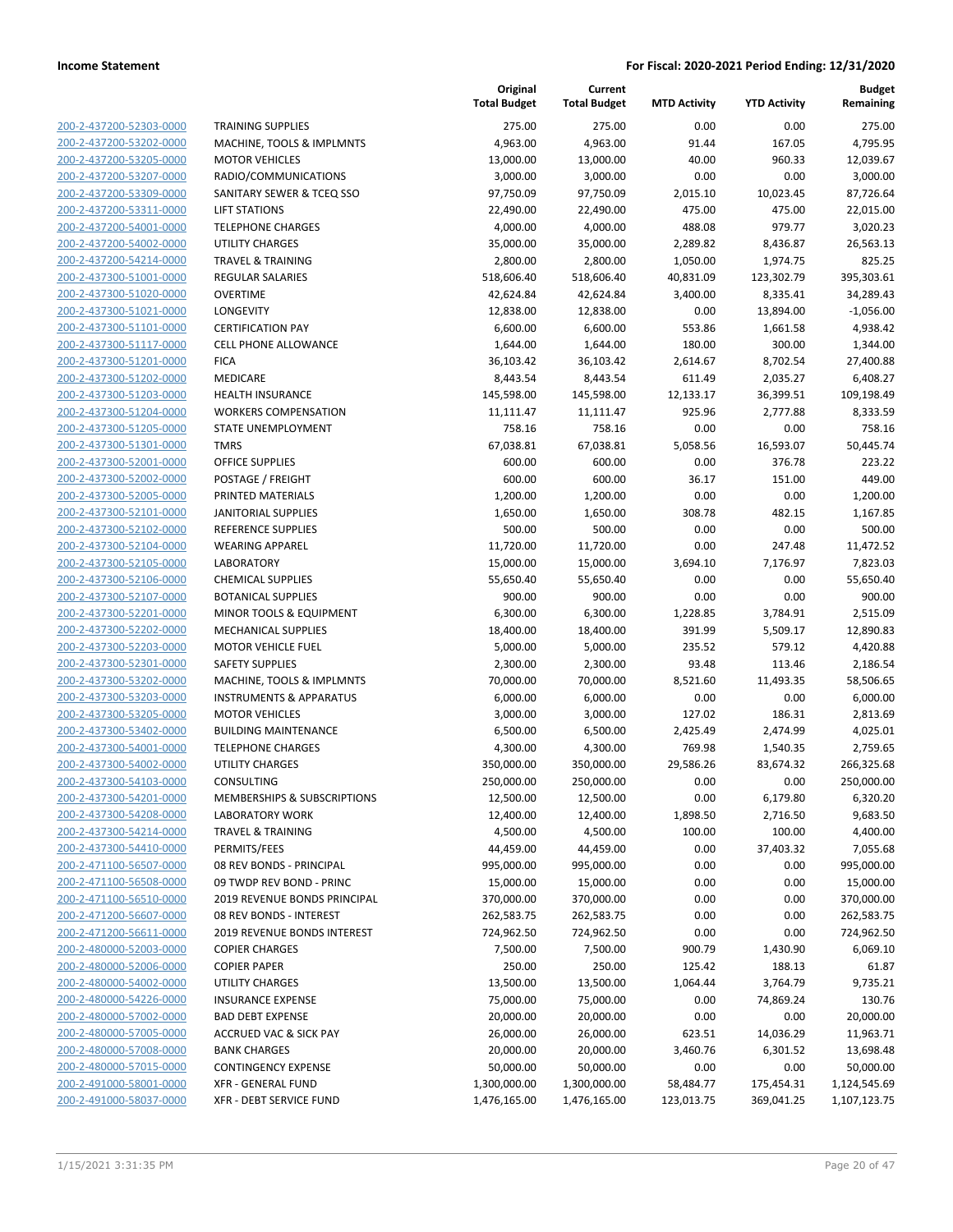|                                                    |                                                         | Original<br><b>Total Budget</b> | Current<br><b>Total Budget</b> | <b>MTD Activity</b>    | <b>YTD Activity</b>      | <b>Budget</b><br>Remaining |
|----------------------------------------------------|---------------------------------------------------------|---------------------------------|--------------------------------|------------------------|--------------------------|----------------------------|
| 200-2-491000-58120-0000                            | <b>XFR - UTILITY CIP FUND</b>                           | 508,867.00                      | 508,867.00                     | 42,405.58              | 127,216.74               | 381,650.26                 |
| 200-2-495000-58580-0000                            | CA - GENERAL FUND - GENERAL GOVERNMENT                  | 366,411.00                      | 366,411.00                     | 30,534.25              | 91,602.75                | 274,808.25                 |
| 200-2-495000-58581-0000                            | CA - GENERAL FUND - PUBLIC WORKS                        | 159,224.00                      | 159,224.00                     | 13,268.67              | 39,806.01                | 119,417.99                 |
| 200-2-495000-58701-0000                            | <b>CA - CENTRAL SERVICE FUND</b>                        | 213,071.00                      | 213,071.00                     | 17,755.92              | 53,267.76                | 159,803.24                 |
| 200-2-495000-58710-0000                            | CA - INSURANCE FUND                                     | 99,678.00                       | 99,678.00                      | 8,306.50               | 24,919.50                | 74,758.50                  |
| 200-2-495000-58720-0000                            | CA - MIS FUN                                            | 87,361.00                       | 87,361.00                      | 7,280.08               | 21,840.24                | 65,520.76                  |
| 200-2-495000-58900-0000                            | <b>CA - ELECTRIC FUND</b>                               | 563,523.00                      | 563,523.00                     | 46,960.25              | 140,880.75               | 422,642.25                 |
|                                                    | <b>Expense Total:</b>                                   | 14,254,657.13                   | 14,254,657.13                  | 959,541.71             | 2,803,866.03             | 11,450,791.10              |
|                                                    | Fund: 200 - WATER / WASTEWATER FUND Surplus (Deficit):  | 200,638.87                      | 200,638.87                     | 159,520.45             | 522,099.78               |                            |
| Fund: 216 - UTILIITY CIP FUND                      |                                                         |                                 |                                |                        |                          |                            |
| Revenue                                            |                                                         |                                 |                                |                        |                          |                            |
| 216-2-319001-45401-0000                            | <b>INTEREST REVENUES</b>                                | 160,000.00                      | 160,000.00                     | 0.00                   | 4,447.74                 | 155,552.26                 |
| 216-2-323001-46100-0000                            | <b>XFR - UTILITY FUND</b><br><b>Revenue Total:</b>      | 446,649.00<br>606,649.00        | 446,649.00<br>606,649.00       | 37,220.75<br>37,220.75 | 111,662.25<br>116,109.99 | 334,986.75<br>490,539.01   |
|                                                    |                                                         |                                 |                                |                        |                          |                            |
| <b>Expense</b>                                     |                                                         |                                 |                                |                        |                          |                            |
| 216-2-436200-53310-0000                            | RESVRS/STRG TANKS/ST PIPE<br><b>IMPROVEMENTS</b>        | 0.00                            | 0.00                           | 2,897.49               | 2,897.49<br>5,528.00     | $-2,897.49$                |
| 216-2-436200-55002-0000<br>216-2-436200-55201-0000 | <b>EQUIPMENT PURCHASES</b>                              | 250,000.00<br>0.00              | 250,000.00<br>0.00             | 5,528.00               |                          | 244,472.00                 |
| 216-2-436300-55105-0000                            | <b>WATER MAINS</b>                                      | 30,670.00                       | 30,670.00                      | 1,388.43<br>0.00       | 1,388.43<br>5,153.94     | $-1,388.43$<br>25,516.06   |
| 216-2-436300-55201-0000                            | <b>EQUIPMENT PURCHASES</b>                              | 105,979.00                      | 105,979.00                     | 39,999.79              | 39,999.79                | 65,979.21                  |
| 216-2-437300-53605-0000                            | STRUCTURES / FILTRATION PLANT                           | 60,000.00                       | 60,000.00                      | 0.00                   | 0.00                     | 60,000.00                  |
| 216-2-480000-57008-0000                            | <b>BANK CHARGES</b>                                     | 0.00                            | 0.00                           | 256.58                 | 256.58                   | $-256.58$                  |
|                                                    | <b>Expense Total:</b>                                   | 446,649.00                      | 446,649.00                     | 50,070.29              | 55,224.23                | 391.424.77                 |
|                                                    | Fund: 216 - UTILIITY CIP FUND Surplus (Deficit):        | 160,000.00                      | 160,000.00                     | $-12,849.54$           | 60,885.76                |                            |
| <b>Fund: 217 - WASTEWATER RECLAMATION FUND</b>     |                                                         |                                 |                                |                        |                          |                            |
| Revenue                                            |                                                         |                                 |                                |                        |                          |                            |
| 217-2-319001-45401-0000                            | <b>INTEREST REVENUES</b>                                | 7,950.00                        | 7,950.00                       | 0.00                   | 142.28                   | 7,807.72                   |
|                                                    | <b>Revenue Total:</b>                                   | 7,950.00                        | 7,950.00                       | 0.00                   | 142.28                   | 7,807.72                   |
|                                                    |                                                         |                                 |                                |                        |                          |                            |
|                                                    | Fund: 217 - WASTEWATER RECLAMATION FUND Total:          | 7,950.00                        | 7,950.00                       | 0.00                   | 142.28                   |                            |
| Fund: 300 - AIRPORT FUND                           |                                                         |                                 |                                |                        |                          |                            |
| Revenue                                            |                                                         |                                 |                                |                        |                          |                            |
| 300-2-319001-44315-0000                            | <b>AIRPORT FUEL FEES</b>                                | 925.00                          | 925.00                         | 0.00                   | 0.00                     | 925.00                     |
| 300-2-319001-45401-0000                            | <b>INTEREST REVENUES</b>                                | 17,000.00                       | 17,000.00                      | 0.00                   | 762.01                   | 16,237.99                  |
| 300-2-321001-45507-0000                            | L-3 COMM LEASE                                          | 639,217.00                      | 639,217.00                     | 106,536.16             | 213,072.32               | 426,144.68                 |
| 300-2-321001-45508-0000                            | AIR EVAC HANGAR FEES                                    | 8,101.00                        | 8,101.00                       | 1,350.18               | 2,025.27                 | 6,075.73                   |
| 300-2-321001-45509-0000                            | BLUE SKY T-HANGAR & LA ND LEASES                        | 4,768.00                        | 4,768.00                       | 0.00                   | 0.00                     | 4,768.00                   |
| 300-2-321001-45510-0000                            | ARKOMA - HORIZONS AHEAD LEASE                           | 48,096.00                       | 48,096.00                      | 0.00                   | 8,016.00                 | 40,080.00                  |
| 300-2-321001-45513-0000                            | MAJORS FLYING CLUB LAND LEASE                           | 1,396.00                        | 1,396.00                       | 116.33                 | 348.99                   | 1,047.01                   |
| 300-2-321001-45515-0000                            | TEXSAN AVIATION LAND LEASE                              | 1,080.00                        | 1,080.00                       | 0.00                   | 0.00                     | 1,080.00                   |
| 300-2-324001-46108-0000                            | XFR - AIRPORT TXDOT GRANT FUND<br><b>Revenue Total:</b> | 0.00<br>720,583.00              | 0.00<br>720,583.00             | 0.00<br>108,002.67     | 5,676.74<br>229,901.33   | $-5,676.74$<br>490,681.67  |
| <b>Expense</b>                                     |                                                         |                                 |                                |                        |                          |                            |
| 300-2-438100-51001-0000                            | REGULAR SALARIES                                        | 61,464.00                       | 61,464.00                      | 4,727.20               | 14,181.60                | 47,282.40                  |
| 300-2-438100-51021-0000                            | LONGEVITY                                               | 294.00                          | 294.00                         | 0.00                   | 366.00                   | $-72.00$                   |
| 300-2-438100-51117-0000                            | <b>CELL PHONE ALLOWANCE</b>                             | 1,170.00                        | 1,170.00                       | 90.00                  | 270.00                   | 900.00                     |
| 300-2-438100-51201-0000                            | <b>FICA</b>                                             | 3,901.54                        | 3,901.54                       | 298.82                 | 919.15                   | 2,982.39                   |
| 300-2-438100-51202-0000                            | <b>MEDICARE</b>                                         | 912.46                          | 912.46                         | 69.88                  | 214.95                   | 697.51                     |
| 300-2-438100-51203-0000                            | <b>HEALTH INSURANCE</b>                                 | 12,133.00                       | 12,133.00                      | 1,011.08               | 3,033.24                 | 9.099.76                   |
| 300-2-438100-51204-0000                            | <b>WORKERS COMPENSATION</b>                             | 1,123.19                        | 1,123.19                       | 93.60                  | 280.80                   | 842.39                     |
| 300-2-438100-51205-0000                            | STATE UNEMPLOYMENT                                      | 126.36                          | 126.36                         | 0.00                   | 0.00                     | 126.36                     |
| 300-2-438100-51301-0000                            | <b>TMRS</b>                                             | 7,244.59                        | 7,244.59                       | 541.94                 | 1,667.00                 | 5,577.59                   |
| 300-2-438100-52001-0000                            | <b>OFFICE SUPPLIES</b>                                  | 200.00                          | 200.00                         | 0.00                   | 9.63                     | 190.37                     |
| 300-2-438100-52002-0000                            | POSTAGE / FREIGHT                                       | 100.00                          | 100.00                         | 0.00                   | 0.00                     | 100.00                     |
| 300-2-438100-52201-0000                            | MINOR TOOLS & EQUIPMENT                                 | 500.00                          | 500.00                         | 0.00                   | 0.00                     | 500.00                     |
| 300-2-438100-53202-0000                            | MACHINE, TOOLS & IMPLMNTS                               | 16,470.00                       | 16,470.00                      | 10,490.00              | 10,490.00                | 5,980.00                   |
| 300-2-438100-53205-0000                            | <b>MOTOR VEHICLES</b>                                   | 500.00                          | 500.00                         | 0.00                   | 0.00                     | 500.00                     |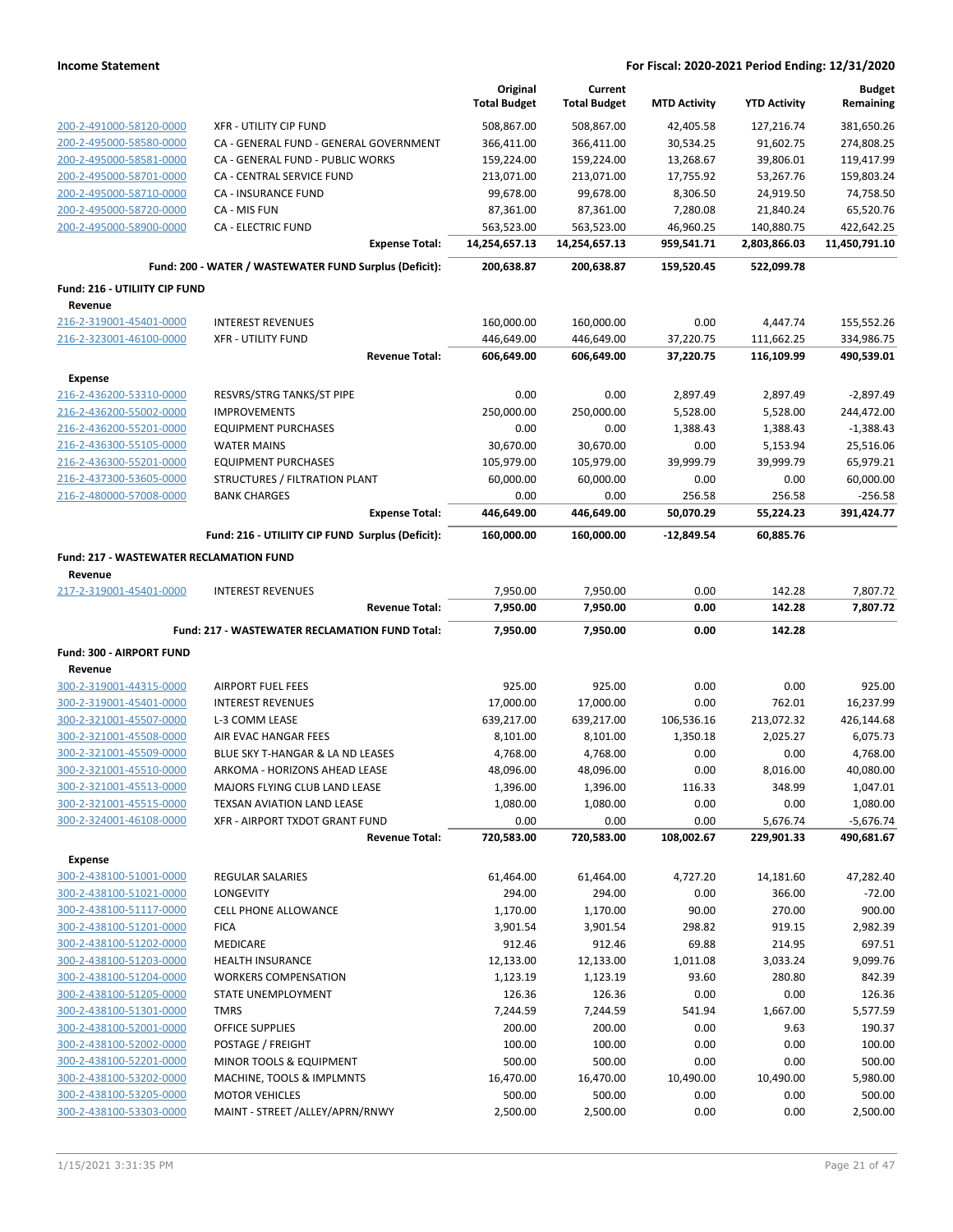|                                                   |                                                     | Original<br><b>Total Budget</b> | Current<br><b>Total Budget</b> | <b>MTD Activity</b>   | <b>YTD Activity</b>   | <b>Budget</b><br>Remaining |
|---------------------------------------------------|-----------------------------------------------------|---------------------------------|--------------------------------|-----------------------|-----------------------|----------------------------|
| 300-2-438100-53402-0000                           | <b>BUILDING MAINTENANCE</b>                         | 15,000.00                       | 15,000.00                      | 127.98                | 240.72                | 14,759.28                  |
| 300-2-438100-54001-0000                           | <b>TELEPHONE CHARGES</b>                            | 1,800.00                        | 1,800.00                       | 264.88                | 530.59                | 1,269.41                   |
| 300-2-438100-54002-0000                           | <b>UTILITY CHARGES</b>                              | 13,500.00                       | 13,500.00                      | 1,099.01              | 2,870.20              | 10,629.80                  |
| 300-2-438100-54105-0000                           | <b>MARKETING</b>                                    | 18,950.00                       | 18,950.00                      | 0.00                  | 0.00                  | 18,950.00                  |
| 300-2-438100-54110-0000                           | <b>AUDIT</b>                                        | 10,000.00                       | 10,000.00                      | 0.00                  | 0.00                  | 10,000.00                  |
| 300-2-438100-54201-0000                           | MEMBERSHIPS & SUBSCRIPTIONS                         | 465.00                          | 465.00                         | 0.00                  | 0.00                  | 465.00                     |
| 300-2-438100-54214-0000                           | <b>TRAVEL &amp; TRAINING</b>                        | 2,504.00                        | 2,504.00                       | 0.00                  | 0.00                  | 2,504.00                   |
| 300-2-438100-54408-0000                           | OTHER / INSURANCE EXPENSE                           | 0.00                            | 0.00                           | 0.00                  | 8,050.44              | $-8,050.44$                |
| 300-2-438100-54410-0000                           | PERMITS/FEES                                        | 1,376.00                        | 1,376.00                       | 0.00                  | 0.00                  | 1,376.00                   |
| 300-2-480000-52003-0000                           | <b>COPIER CHARGES</b>                               | 0.00                            | 0.00                           | 151.03                | 277.50                | $-277.50$                  |
| 300-2-480000-57008-0000                           | <b>BANK CHARGES</b>                                 | 0.00                            | 0.00                           | 8.55                  | 8.55                  | $-8.55$                    |
| 300-2-491000-58127-0000                           | <b>AIRPORT CIP FUND</b>                             | 1,500,000.00                    | 1,500,000.00                   | 125,000.00            | 375,000.00            | 1,125,000.00               |
|                                                   | <b>Expense Total:</b>                               | 1,672,234.14                    | 1,672,234.14                   | 143,973.97            | 418,410.37            | 1,253,823.77               |
|                                                   | Fund: 300 - AIRPORT FUND Surplus (Deficit):         | $-951,651.14$                   | $-951,651.14$                  | $-35,971.30$          | $-188,509.04$         |                            |
| <b>Fund: 320 - AIRPORT TXDOT GRANT</b><br>Revenue |                                                     |                                 |                                |                       |                       |                            |
| 320-2-310001-43109-0000                           | <b>GRANT MATCH / L-3 MATCHING FUNDS</b>             | 0.00                            | 0.00                           | 200,000.00            | 200,000.00            | $-200,000.00$              |
|                                                   | <b>Revenue Total:</b>                               | 0.00                            | 0.00                           | 200,000.00            | 200,000.00            | $-200,000.00$              |
|                                                   | Fund: 320 - AIRPORT TXDOT GRANT Total:              | 0.00                            | 0.00                           | 200,000.00            | 200,000.00            |                            |
| Fund: 360 - AIRPORT CAPITAL FUND                  |                                                     |                                 |                                |                       |                       |                            |
| Revenue                                           |                                                     |                                 |                                |                       |                       |                            |
| 360-2-319001-45401-0000                           | <b>INTEREST REVENUES</b>                            | 95,850.00                       | 95,850.00                      | 0.00                  | $-41.67$              | 95,891.67                  |
| 360-2-323001-46107-0000                           | <b>XFR - AIRPORT FUND</b>                           | 1,500,000.00                    | 1,500,000.00                   | 125,000.00            | 375,000.00            | 1,125,000.00               |
|                                                   | <b>Revenue Total:</b>                               | 1,595,850.00                    | 1,595,850.00                   | 125,000.00            | 374,958.33            | 1,220,891.67               |
| <b>Expense</b>                                    |                                                     |                                 |                                |                       |                       |                            |
| 360-2-438100-55012-0000                           | <b>CONSTRUCTION</b>                                 | 2,212,038.00                    | 2,212,038.00                   | 0.00                  | 0.00                  | 2,212,038.00               |
| 360-2-438100-55017-0000                           | CAP PROJETS / MAINT & REPAIRS                       | 6,114.00                        | 6,114.00                       | 0.00                  | 0.00                  | 6,114.00                   |
| 360-2-480000-57008-0000                           | <b>BANK CHARGES</b>                                 | 2,500.00                        | 2,500.00                       | 180.36                | 180.36                | 2,319.64                   |
|                                                   | <b>Expense Total:</b>                               | 2,220,652.00                    | 2,220,652.00                   | 180.36                | 180.36                | 2,220,471.64               |
|                                                   | Fund: 360 - AIRPORT CAPITAL FUND Surplus (Deficit): | $-624,802.00$                   | -624,802.00                    | 124,819.64            | 374,777.97            |                            |
| Fund: 362 - AIRPORT FBO FUEL<br>Revenue           |                                                     |                                 |                                |                       |                       |                            |
| 362-2-319001-44315-0000                           | <b>AIRPORT - FUEL FEES</b>                          | 400,000.00                      | 400,000.00                     | 27,350.69             | 86,217.81             | 313,782.19                 |
| 362-2-319001-44316-0000                           | AIRPORT - PARKING, TIE DOWNS, & RAMP FE             | 2,500.00                        | 2,500.00                       | 195.80                | 644.24                | 1,855.76                   |
| 362-2-319001-44320-0000                           | AIRPORT - OIL                                       | 4,000.00                        | 4,000.00                       | 177.30                | 656.33                | 3,343.67                   |
| 362-2-319001-44322-0000                           | <b>AIRPORT - PILOT SUPPLIES</b>                     | 150.00                          | 150.00                         | 29.25                 | 48.75                 | 101.25                     |
| 362-2-319001-45401-0000                           | <b>INTEREST REVENUES</b>                            | 3,000.00                        | 3,000.00                       | 0.00                  | 13.52                 | 2,986.48                   |
|                                                   | <b>Revenue Total:</b>                               | 409,650.00                      | 409,650.00                     | 27,753.04             | 87,580.65             | 322,069.35                 |
| <b>Expense</b>                                    |                                                     |                                 |                                |                       |                       |                            |
| 362-2-438100-52221-0000                           | AIRPORT - FUEL FEES                                 | 0.00                            | 0.00                           | 13,658.74             | 23,137.85             | $-23,137.85$               |
| 362-2-438100-52222-0000                           | AIRPORT - OIL                                       | 0.00                            | 0.00                           | 0.00                  | 1,828.30              | $-1,828.30$                |
| 362-2-438100-52422-0000                           | AIRPORT - PILOT SUPPLIES                            | 0.00                            | 0.00                           | 0.00                  | 54.00                 | $-54.00$                   |
| 362-2-438100-57003-0000                           | <b>CREDIT CARD FEES</b>                             | 0.00                            | 0.00                           | 861.57                | 2,878.96              | $-2,878.96$                |
| 362-2-480000-57008-0000                           | <b>BANK CHARGES</b>                                 | 0.00                            | 0.00                           | 5.51                  | 5.51                  | $-5.51$                    |
|                                                   | <b>Expense Total:</b>                               | 0.00                            | 0.00                           | 14,525.82             | 27,904.62             | $-27,904.62$               |
|                                                   | Fund: 362 - AIRPORT FBO FUEL Surplus (Deficit):     | 409,650.00                      | 409,650.00                     | 13,227.22             | 59,676.03             |                            |
| Fund: 400 - GOLF FUND                             |                                                     |                                 |                                |                       |                       |                            |
| Revenue                                           |                                                     |                                 |                                |                       |                       |                            |
| 400-2-319001-45604-0000                           | OTHER REVENUE / OVER/SHORT                          | 0.00                            | 0.00                           | 0.00                  | $-12.75$              | 12.75                      |
| 400-2-319005-44510-0000                           | <b>GREENS FEES</b>                                  | 81,514.00                       | 81,514.00                      | 6,777.65              | 26,524.07             | 54,989.93                  |
| 400-2-319006-45308-0000                           | PRO SHOP CONCESSIONS                                | 9,841.00                        | 9,841.00                       | 162.73                | 682.56                | 9,158.44                   |
| 400-2-319007-45309-0000                           | <b>MERCHANDISE SALES</b>                            | 5,590.00                        | 5,590.00                       | 706.29                | 1,223.88              | 4,366.12                   |
| 400-2-319008-45511-0000                           | <b>CART RENTALS</b>                                 | 45,000.00                       | 45,000.00                      | 5,140.26              | 16,894.59             | 28,105.41                  |
| 400-2-319009-45512-0000                           | GOLF LEASES / MEMBERSHIPS<br><b>Revenue Total:</b>  | 49,643.00<br>191,588.00         | 49,643.00<br>191,588.00        | 2,336.81<br>15,123.74 | 6,979.67<br>52,292.02 | 42,663.33<br>139,295.98    |
|                                                   |                                                     |                                 |                                |                       |                       |                            |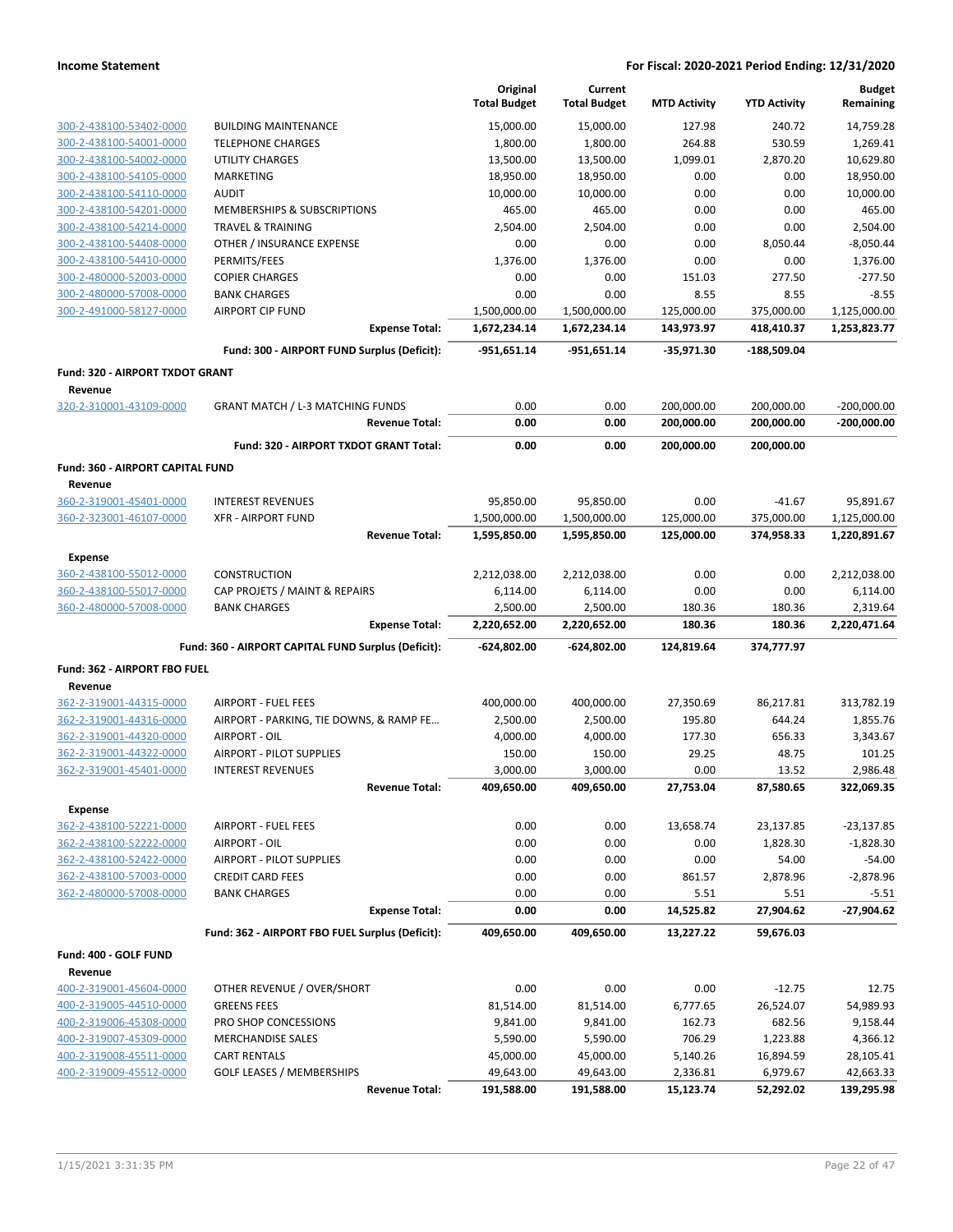|                                    |                                          | Original<br><b>Total Budget</b> | Current<br><b>Total Budget</b> | <b>MTD Activity</b> | <b>YTD Activity</b> | <b>Budget</b><br>Remaining |
|------------------------------------|------------------------------------------|---------------------------------|--------------------------------|---------------------|---------------------|----------------------------|
| <b>Expense</b>                     |                                          |                                 |                                |                     |                     |                            |
| 400-2-451250-51001-0000            | REGULAR SALARIES                         | 111,526.00                      | 111,526.00                     | 8,316.66            | 24,745.72           | 86,780.28                  |
| 400-2-451250-51020-0000            | <b>OVERTIME</b>                          | 5,481.50                        | 5,481.50                       | 567.29              | 1,612.27            | 3,869.23                   |
| 400-2-451250-51021-0000            | LONGEVITY                                | 6,656.00                        | 6,656.00                       | 0.00                | 6,184.00            | 472.00                     |
| 400-2-451250-51101-0000            | <b>CERTIFICATION PAY</b>                 | 600.00                          | 600.00                         | 46.16               | 138.48              | 461.52                     |
| 400-2-451250-51117-0000            | <b>CELL PHONE ALLOWANCE</b>              | 780.00                          | 780.00                         | 60.00               | 180.00              | 600.00                     |
| 400-2-451250-51201-0000            | <b>FICA</b>                              | 7,752.70                        | 7,752.70                       | 541.02              | 1,997.31            | 5,755.39                   |
| 400-2-451250-51202-0000            | <b>MEDICARE</b>                          | 1,813.13                        | 1,813.13                       | 126.52              | 467.11              | 1,346.02                   |
| 400-2-451250-51203-0000            | <b>HEALTH INSURANCE</b>                  | 12,133.00                       | 12,133.00                      | 1,011.08            | 3,033.24            | 9,099.76                   |
| 400-2-451250-51204-0000            | <b>WORKERS COMPENSATION</b>              | 3,002.64                        | 3,002.64                       | 250.22              | 750.66              | 2,251.98                   |
| 400-2-451250-51205-0000            | STATE UNEMPLOYMENT                       | 357.16                          | 357.16                         | 40.51               | 135.77              | 221.39                     |
| 400-2-451250-51301-0000            | <b>TMRS</b>                              | 11,646.68                       | 11,646.68                      | 726.52              | 2,742.08            | 8,904.60                   |
| 400-2-451250-52001-0000            | <b>OFFICE SUPPLIES</b>                   | 350.00                          | 350.00                         | 0.00                | 0.00                | 350.00                     |
| 400-2-451250-52101-0000            | <b>JANITORIAL SUPPLIES</b>               | 500.00                          | 500.00                         | 0.00                | 30.62               | 469.38                     |
| 400-2-451250-52104-0000            | <b>WEARING APPAREL</b>                   | 450.00                          | 450.00                         | 0.00                | 0.00                | 450.00                     |
| 400-2-451250-52107-0000            | <b>BOTANICAL SUPPLIES</b>                | 9,600.00                        | 9,600.00                       | 180.00              | 1,570.00            | 8,030.00                   |
| 400-2-451250-52201-0000            | MINOR TOOLS & EQUIPMENT                  | 500.00                          | 500.00                         | 312.70              | 312.70              | 187.30                     |
| 400-2-451250-52203-0000            | <b>MOTOR VEHICLE FUEL</b>                | 750.00                          | 750.00                         | 75.48               | 226.49              | 523.51                     |
| 400-2-451250-52401-0000            | RECREATIONAL SUPPLIES                    | 500.00                          | 500.00                         | 0.00                | 0.00                | 500.00                     |
| 400-2-451250-52403-0000            | <b>RESALE ITEMS</b>                      | 15,000.00                       | 15,000.00                      | 1,294.39            | 1,294.39            | 13.705.61                  |
| 400-2-451250-53202-0000            | MACHINE, TOOLS & IMPLMNTS                | 3,500.00                        | 3,500.00                       | 0.00                | 0.00                | 3,500.00                   |
| 400-2-451250-53205-0000            | <b>MOTOR VEHICLES</b>                    | 200.00                          | 200.00                         | 0.00                | 19.95               | 180.05                     |
| 400-2-451250-53307-0000            | <b>IRRIGATION</b>                        | 1,500.00                        | 1,500.00                       | 1,050.60            | 1,050.60            | 449.40                     |
| 400-2-451250-53402-0000            | <b>BUILDING MAINTENANCE</b>              | 1,000.00                        | 1,000.00                       | 0.00                | 0.00                | 1,000.00                   |
| 400-2-451250-54001-0000            | <b>TELEPHONE CHARGES</b>                 | 750.00                          | 750.00                         | 128.47              | 257.07              | 492.93                     |
| 400-2-451250-54002-0000            | <b>UTILITY CHARGES</b>                   | 10,000.00                       | 10,000.00                      | 664.42              | 1,946.09            | 8,053.91                   |
| 400-2-451250-54201-0000            | MEMBERSHIPS & SUBSCRIPTIONS              | 785.00                          | 785.00                         | 128.07              | 128.07              | 656.93                     |
| 400-2-451250-54214-0000            | <b>TRAVEL &amp; TRAINING</b>             | 1,100.00                        | 1,100.00                       | 0.00                | 0.00                | 1,100.00                   |
| 400-2-451250-54226-0000            | <b>INSURANCE EXPENSE</b>                 | 3,000.00                        | 3,000.00                       | 0.00                | 3,220.18            | $-220.18$                  |
| 400-2-451250-54909-0000            | <b>GOLF CART LEASE EXPENSE</b>           | 31,000.00                       | 31,000.00                      | 4,250.00            | 6,750.00            | 24,250.00                  |
| 400-2-480000-52003-0000            | <b>COPIER CHARGES</b>                    | 1,235.00                        | 1,235.00                       | 130.26              | 254.82              | 980.18                     |
| 400-2-480000-57005-0000            | <b>ACCRUED VAC &amp; SICK PAY</b>        | 1,600.00                        | 1,600.00                       | 0.00                | 0.00                | 1,600.00                   |
| 400-2-480000-57008-0000            | <b>BANK CHARGES</b>                      | 1,000.00                        | 1,000.00                       | 0.00                | 0.00                | 1,000.00                   |
|                                    | <b>Expense Total:</b>                    | 246,068.81                      | 246,068.81                     | 19,900.37           | 59,047.62           | 187,021.19                 |
|                                    | Fund: 400 - GOLF FUND Surplus (Deficit): | -54,480.81                      | -54,480.81                     | -4,776.63           | -6,755.60           |                            |
| <b>Fund: 500 - SANITATION FUND</b> |                                          |                                 |                                |                     |                     |                            |
| Revenue                            |                                          |                                 |                                |                     |                     |                            |
| 500-2-318001-44314-0000            | <b>LATE CHARGES</b>                      | 87,500.00                       | 87,500.00                      | 2,988.98            | 10,085.22           | 77,414.78                  |
| 500-2-319001-45401-0000            | <b>INTEREST REVENUES</b>                 | 22,500.00                       | 22,500.00                      | 0.00                | 3.82                | 22,496.18                  |
| 500-2-319020-44313-0000            | <b>FUEL SURCHARGE</b>                    | 76,888.00                       | 76,888.00                      | 6,748.31            | 20,031.50           | 56,856.50                  |
| 500-2-319020-45107-0000            | <b>COLLECTION CHARGES</b>                | 4,250,000.00                    | 4,250,000.00                   | 360,039.00          | 1,076,755.40        | 3,173,244.60               |
| 500-2-319021-45108-0000            | <b>DISPOSAL CHARGES</b>                  | 380,000.00                      | 380,000.00                     | 29,997.41           | 91,839.07           | 288,160.93                 |
| 500-2-319022-45612-0000            | REG HH HAZ WASTE COL CTR                 | 15,757.00                       | 15,757.00                      | 0.00                | 0.00                | 15,757.00                  |
| 500-2-324001-46612-0000            | CA - SANITATION FD COL & FUEL            | 147,850.00                      | 147,850.00                     | 15,282.80           | 45,699.44           | 102,150.56                 |
|                                    | <b>Revenue Total:</b>                    | 4,980,495.00                    | 4,980,495.00                   | 415,056.50          | 1,244,414.45        | 3,736,080.55               |
| <b>Expense</b>                     |                                          |                                 |                                |                     |                     |                            |
| 500-2-432300-54412-0000            | <b>COLLECTION CHARGES</b>                | 4,559,104.00                    | 4,651,056.00                   | 735,074.89          | 1,100,040.85        | 3,551,015.15               |
| 500-2-432500-54002-0000            | <b>UTILITY CHARGES</b>                   | 2,400.00                        | 2,400.00                       | 196.01              | 578.69              | 1,821.31                   |
| 500-2-432500-54403-0000            | <b>DISPOSAL CHARGES</b>                  | 24,500.00                       | 24,500.00                      | 2,750.00            | 8,555.00            | 15,945.00                  |
| 500-2-442200-51001-0000            | <b>REGULAR SALARIES</b>                  | 141,215.36                      | 141,215.36                     | 8,343.62            | 26,858.41           | 114,356.95                 |
| 500-2-442200-51021-0000            | <b>LONGEVITY</b>                         | 3,242.00                        | 3,242.00                       | $-264.00$           | 2,832.00            | 410.00                     |
| 500-2-442200-51101-0000            | <b>CERTIFICATION PAY</b>                 | 1,200.00                        | 1,200.00                       | 92.30               | 276.90              | 923.10                     |
| 500-2-442200-51201-0000            | <b>FICA</b>                              | 9,030.76                        | 9,030.76                       | 506.21              |                     | 7,145.88                   |
| 500-2-442200-51202-0000            | MEDICARE                                 | 2,112.03                        | 2,112.03                       | 118.39              | 1,884.88<br>440.81  | 1,671.22                   |
| 500-2-442200-51203-0000            | <b>HEALTH INSURANCE</b>                  |                                 |                                |                     |                     | 9,099.76                   |
|                                    |                                          | 12,133.00                       | 12,133.00                      | 1,011.08            | 3,033.24            |                            |
| 500-2-442200-51204-0000            | <b>WORKERS COMPENSATION</b>              | 3,122.89                        | 3,122.89                       | 260.24              | 780.72              | 2,342.17                   |
| 500-2-442200-51205-0000            | STATE UNEMPLOYMENT                       | 505.44                          | 505.44                         | 0.00                | 24.61               | 480.83                     |
| 500-2-442200-51301-0000            | <b>TMRS</b>                              | 16,768.80                       | 16,768.80                      | 919.32              | 3,422.12            | 13,346.68                  |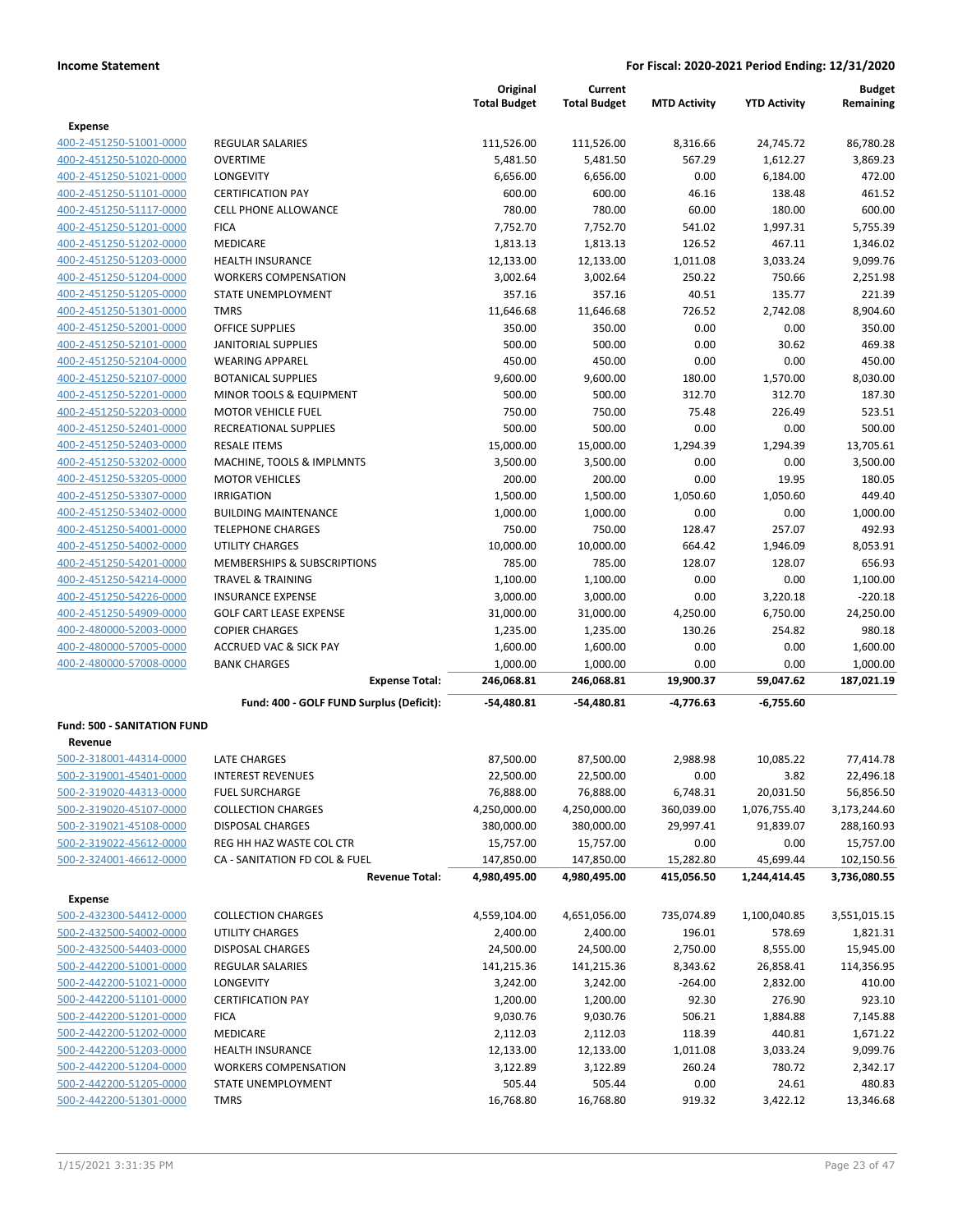|                                  |                                                | Original<br><b>Total Budget</b> | Current<br><b>Total Budget</b> | <b>MTD Activity</b>   | <b>YTD Activity</b>    | <b>Budget</b><br>Remaining |
|----------------------------------|------------------------------------------------|---------------------------------|--------------------------------|-----------------------|------------------------|----------------------------|
| 500-2-442200-52104-0000          | <b>WEARING APPAREL</b>                         | 1,854.00                        | 1,854.00                       | 0.00                  | 0.00                   | 1,854.00                   |
| 500-2-442200-52203-0000          | <b>MOTOR VEHICLE FUEL</b>                      | 5,050.00                        | 5,050.00                       | 477.77                | 1,423.98               | 3,626.02                   |
| 500-2-442200-53202-0000          | MACHINE, TOOLS & IMPLMNTS                      | 9,668.80                        | 9,668.80                       | 994.31                | 1,144.95               | 8,523.85                   |
| 500-2-442200-53205-0000          | <b>MOTOR VEHICLES</b>                          | 500.00                          | 500.00                         | 10.00                 | 411.51                 | 88.49                      |
| 500-2-442200-55201-0000          | <b>EQUIPMENT PURCHASES</b>                     | 710.00                          | 710.00                         | 0.00                  | 0.00                   | 710.00                     |
| 500-2-480000-54413-0000          | <b>BULK WASTE PICK-UP</b>                      | 40,000.00                       | 40,000.00                      | 0.00                  | 0.00                   | 40,000.00                  |
| 500-2-480000-54901-0000          | <b>RENTALS / LEASES</b>                        | 53,692.00                       | 53,692.00                      | 40,392.13             | 40,392.13              | 13,299.87                  |
| 500-2-480000-57005-0000          | <b>ACCRUED VAC &amp; SICK PAY</b>              | 300.00                          | 300.00                         | 0.00                  | 451.91                 | $-151.91$                  |
| 500-2-480000-57007-0000          | <b>COMMUNITY SERVICES</b>                      | 38,000.00                       | 38,000.00                      | 0.00                  | 7,599.12               | 30,400.88                  |
| 500-2-480000-57008-0000          | <b>BANK CHARGES</b>                            | 10,000.00                       | 10,000.00                      | 1,348.52              | 2,447.76               | 7,552.24                   |
| 500-2-491000-58001-0000          | <b>XFR - GENERAL FUND</b>                      | 437,000.00                      | 437,000.00                     | 63,739.79             | 190,995.93             | 246,004.07                 |
| 500-2-495000-58501-0000          | CA - GENERAL FUND                              | 40,166.00                       | 40,166.00                      | 3,347.17              | 10,041.51              | 30,124.49                  |
| 500-2-495000-58701-0000          | CA - CENTRAL SERVICE FUND                      | 2,803.00                        | 2,803.00                       | 233.58                | 700.74                 | 2,102.26                   |
| 500-2-495000-58710-0000          | CA - INSURANCE FUND                            | 521.00                          | 521.00                         | 43.42                 | 130.26                 | 390.74                     |
| 500-2-495000-58720-0000          | CA - MIS FUN                                   | 6,632.00                        | 6,632.00                       | 552.67                | 1,658.01               | 4,973.99                   |
| 500-2-495000-58900-0000          | <b>CA - ELECTRIC FUND</b>                      | 105,160.00                      | 105,160.00                     | 8,763.33              | 26,289.99              | 78,870.01                  |
|                                  | <b>Expense Total:</b>                          | 5,527,391.08                    | 5,619,343.08                   | 868,910.75            | 1,432,416.03           | 4,186,927.05               |
|                                  | Fund: 500 - SANITATION FUND Surplus (Deficit): | -546,896.08                     | -638,848.08                    | -453,854.25           | -188,001.58            |                            |
| Fund: 601 - CENTRAL SERVICE FUND |                                                |                                 |                                |                       |                        |                            |
| Revenue                          |                                                |                                 |                                |                       |                        |                            |
| 601-2-324001-46501-0000          | CA - GENERAL FUND                              | 621,903.00                      | 621,903.00                     | 51,825.24             | 155,475.72             | 466,427.28                 |
| 601-2-324001-46506-0000          | CA - RECREATION FUND                           | 75.00                           | 75.00                          | 6.25                  | 18.75                  | 56.25                      |
| 601-2-324001-46509-0000          | CA - VENUE MGMT FUND                           | 308.00                          | 308.00                         | 25.67                 | 77.01                  | 230.99                     |
| 601-2-324001-46611-0000          | <b>CA - UTILITY FUND</b>                       | 213,071.00                      | 213,071.00                     | 17,755.92             | 53,267.76              | 159,803.24                 |
| 601-2-324001-46614-0000          | CA - SANITATION FUND COLLECTION                | 2,803.00                        | 2,803.00                       | 233.58                | 700.74                 | 2,102.26                   |
| 601-2-324009-46901-0000          | CA - ELECTRIC UTILITY                          | 88,804.00                       | 88,804.00                      | 7,400.33              | 22,200.99              | 66,603.01                  |
| 601-2-324009-46906-0000          | CA - CABLE UTILITY<br><b>Revenue Total:</b>    | 13,450.00<br>940,414.00         | 13,450.00<br>940,414.00        | 1,120.83<br>78,367.82 | 3,362.49<br>235,103.46 | 10,087.51<br>705,310.54    |
| <b>Expense</b>                   |                                                |                                 |                                |                       |                        |                            |
| 601-2-461100-51001-0000          | <b>REGULAR SALARIES</b>                        | 272,791.82                      | 272,791.82                     | 21,412.94             | 63,324.18              | 209,467.64                 |
| 601-2-461100-51020-0000          | <b>OVERTIME</b>                                | 11,286.02                       | 11,286.02                      | 1,744.16              | 5,672.28               | 5,613.74                   |
| 601-2-461100-51021-0000          | LONGEVITY                                      | 5,780.00                        | 5,780.00                       | 0.00                  | 6,212.00               | $-432.00$                  |
| 601-2-461100-51101-0000          | <b>CERTIFICATION PAY</b>                       | 1,200.00                        | 1,200.00                       | 92.32                 | 276.96                 | 923.04                     |
| 601-2-461100-51117-0000          | <b>CELL PHONE ALLOWANCE</b>                    | 780.00                          | 780.00                         | 60.00                 | 180.00                 | 600.00                     |
| 601-2-461100-51201-0000          | <b>FICA</b>                                    | 18,093.95                       | 18,093.95                      | 1,349.07              | 4,441.48               | 13,652.47                  |
| 601-2-461100-51202-0000          | MEDICARE                                       | 4,231.65                        | 4,231.65                       | 315.51                | 1,038.73               | 3,192.92                   |
| 601-2-461100-51203-0000          | HEALTH INSURANCE                               | 103,132.00                      | 103,132.00                     | 8,594.33              | 25,782.99              | 77,349.01                  |
| 601-2-461100-51204-0000          | <b>WORKERS COMPENSATION</b>                    | 8,239.85                        | 8,239.85                       | 686.65                | 2,059.95               | 6,179.90                   |
| 601-2-461100-51205-0000          | STATE UNEMPLOYMENT                             | 600.21                          | 600.21                         | 0.00                  | 0.00                   | 600.21                     |
| 601-2-461100-51301-0000          | <b>TMRS</b>                                    | 32,141.06                       | 32,141.06                      | 2,511.66              | 8,160.57               | 23,980.49                  |
| 601-2-461100-51401-0000          | <b>CONTRA - SALARIES</b>                       | $-2,500.00$                     | $-2,500.00$                    | 0.00                  | 0.00                   | $-2,500.00$                |
| 601-2-461100-52001-0000          | OFFICE SUPPLIES                                | 100.00                          | 100.00                         | 7.98                  | 7.98                   | 92.02                      |
| 601-2-461100-52002-0000          | POSTAGE / FREIGHT                              | 25.00                           | 25.00                          | 12.99                 | 25.98                  | $-0.98$                    |
| 601-2-461100-52101-0000          | JANITORIAL/CLEANING                            | 22,000.00                       | 22,000.00                      | 1,170.06              | 3,762.50               | 18,237.50                  |
| 601-2-461100-52104-0000          | <b>WEARING APPAREL</b>                         | 4,000.00                        | 4,000.00                       | 179.98                | 179.98                 | 3,820.02                   |
| 601-2-461100-52201-0000          | MINOR TOOLS & EQUIPMENT                        | 1,500.00                        | 1,500.00                       | 114.57                | 240.96                 | 1,259.04                   |
| 601-2-461100-52203-0000          | MOTOR VEHICLE FUEL                             | 3,450.00                        | 3,450.00                       | 357.94                | 716.48                 | 2,733.52                   |
| 601-2-461100-53205-0000          | <b>MOTOR VEHICLES</b>                          | 1,100.00                        | 1,100.00                       | 73.27                 | 213.53                 | 886.47                     |
| 601-2-461100-53302-0000          | <b>WALKS &amp; PARKING LOTS</b>                | 9,100.00                        | 9,100.00                       | 1,275.00              | 1,275.00               | 7,825.00                   |
| 601-2-461100-53406-0000          | <b>CITY HALL</b>                               | 33,000.00                       | 33,000.00                      | 3,032.87              | 4,674.35               | 28,325.65                  |
| 601-2-461100-53407-0000          | ANIMAL SHELTER                                 | 5,000.00                        | 5,000.00                       | 4,984.27              | 5,923.71               | $-923.71$                  |
| 601-2-461100-53408-0000          | FLEET MAINTENANCE                              | 2,000.00                        | 2,000.00                       | 0.00                  | 0.00                   | 2,000.00                   |
| 601-2-461100-53501-0000          | POLICE & COURTS BLDG                           | 30,000.00                       | 30,000.00                      | 2,237.94              | 4,105.23               | 25,894.77                  |
| 601-2-461100-53503-0000          | FIRE ADMINISTRATION                            | 750.00                          | 750.00                         | 34.95                 | 69.90                  | 680.10                     |
| 601-2-461100-53504-0000          | <b>FIRE STATION 1</b>                          | 2,500.00                        | 2,500.00                       | 1,229.95              | 1,264.90               | 1,235.10                   |
| 601-2-461100-53505-0000          | FIRE STATION 2                                 | 2,500.00                        | 2,500.00                       | 92.55                 | 264.20                 | 2,235.80                   |
| 601-2-461100-53506-0000          | FIRE STATION 3                                 | 2,800.00                        | 2,800.00                       | 546.33                | 11,750.74              | $-8,950.74$                |
| 601-2-461100-53507-0000          | <b>FIRE STATION 4</b>                          | 2,500.00                        | 2,500.00                       | 34.95                 | 114.49                 | 2,385.51                   |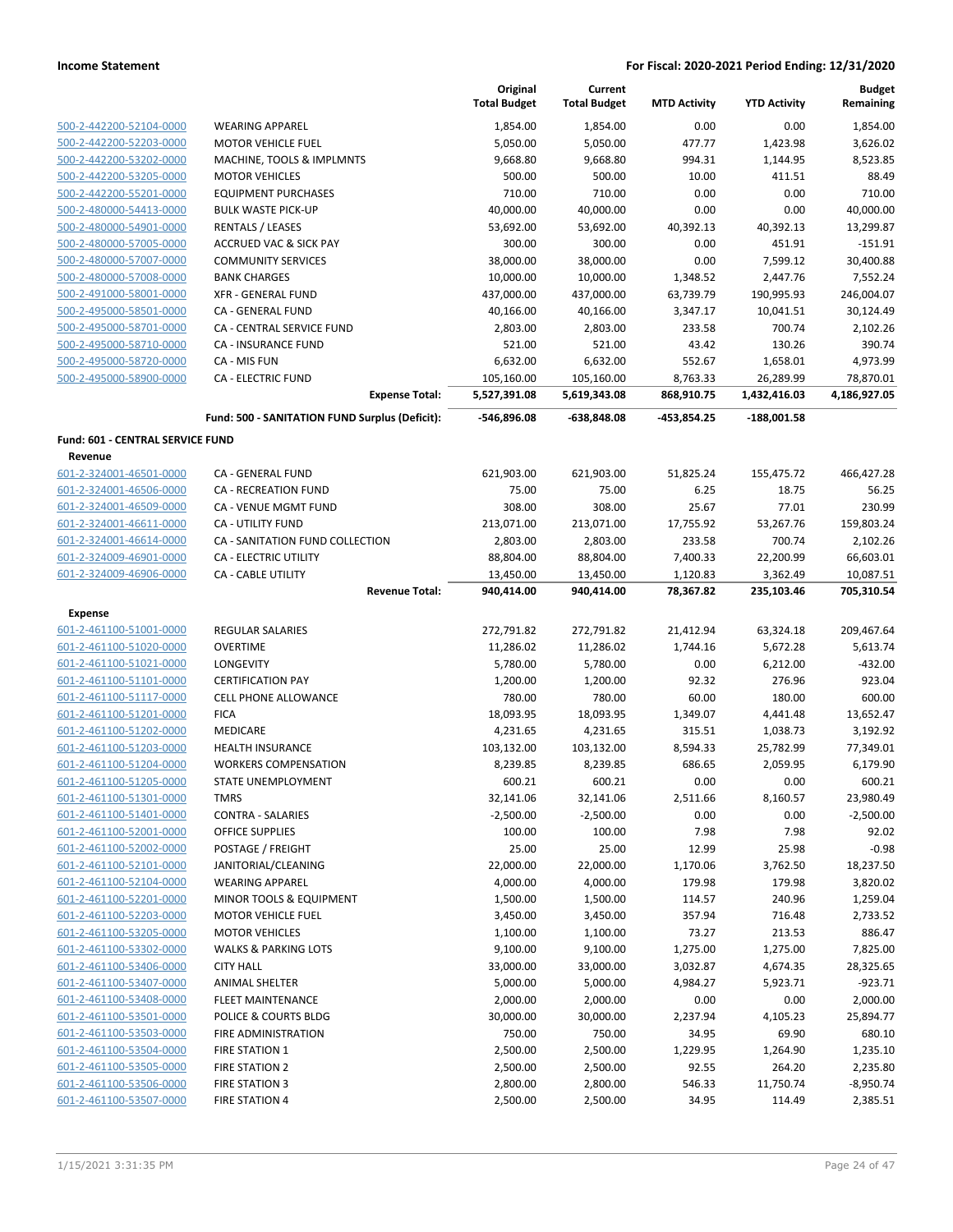|                                   |                                                     | Original<br><b>Total Budget</b> | Current<br><b>Total Budget</b> | <b>MTD Activity</b> | <b>YTD Activity</b> | <b>Budget</b><br>Remaining |
|-----------------------------------|-----------------------------------------------------|---------------------------------|--------------------------------|---------------------|---------------------|----------------------------|
| 601-2-461100-53601-0000           | ANNEX                                               | 3,000.00                        | 3,000.00                       | 220.60              | 611.30              | 2,388.70                   |
| 601-2-461100-53602-0000           | <b>SERVICE CENTER</b>                               | 6,000.00                        | 6,000.00                       | 5,499.32            | 5,850.17            | 149.83                     |
| 601-2-461100-53603-0000           | <b>WATER TREATMENT BLDG</b>                         | 500.00                          | 500.00                         | 0.00                | 0.00                | 500.00                     |
| 601-2-461100-53604-0000           | <b>WASTEWATER TRTMNT BLDG</b>                       | 300.00                          | 300.00                         | 0.00                | 0.00                | 300.00                     |
| 601-2-461100-53701-0000           | <b>LIBRARY</b>                                      | 8,000.00                        | 8,000.00                       | 1,569.80            | 1,604.75            | 6,395.25                   |
| 601-2-461100-53703-0000           | <b>REECY DAVIS REC CENTER</b>                       | 17,000.00                       | 17,000.00                      | 426.00              | 1,512.45            | 15,487.55                  |
| 601-2-461100-53704-0000           | <b>CIVIC CENTER</b>                                 | 10,000.00                       | 10,000.00                      | 0.00                | 919.76              | 9,080.24                   |
| 601-2-461100-53706-0000           | SPORTSPARK                                          | 15,375.00                       | 15,375.00                      | 9,503.50            | 9,503.50            | 5,871.50                   |
| 601-2-461100-54001-0000           | <b>TELEPHONE CHARGES</b>                            | 3,800.00                        | 3,800.00                       | 517.00              | 1,035.71            | 2,764.29                   |
| 601-2-461100-54002-0000           | <b>UTILITY CHARGES</b>                              | 100,100.00                      | 100,100.00                     | 7,842.21            | 18,995.66           | 81,104.34                  |
| 601-2-461100-54112-0000           | <b>ALARM MONITOR SERVICE</b>                        | 0.00                            | 0.00                           | 0.00                | 500.00              | $-500.00$                  |
| 601-2-461200-51001-0000           | <b>REGULAR SALARIES</b>                             | 154,377.60                      | 154,377.60                     | 11,875.20           | 35,716.16           | 118,661.44                 |
| 601-2-461200-51020-0000           | <b>OVERTIME</b>                                     | 6,679.80                        | 6,679.80                       | 230.18              | 1,651.82            | 5,027.98                   |
| 601-2-461200-51021-0000           | LONGEVITY                                           | 2,824.00                        | 2,824.00                       | 0.00                | 3,144.00            | $-320.00$                  |
| 601-2-461200-51101-0000           | <b>CERTIFICATION PAY</b>                            | 1,800.00                        | 1,800.00                       | 184.64              | 553.92              | 1,246.08                   |
| 601-2-461200-51117-0000           | <b>CELL PHONE ALLOWANCE</b>                         | 2,520.00                        | 2,520.00                       | 193.84              | 581.52              | 1,938.48                   |
| 601-2-461200-51201-0000           | <b>FICA</b>                                         | 10,428.49                       | 10,428.49                      | 714.93              | 2,426.45            | 8,002.04                   |
| 601-2-461200-51202-0000           | MEDICARE                                            | 2,438.92                        | 2,438.92                       | 167.20              | 567.47              | 1,871.45                   |
| 601-2-461200-51203-0000           | <b>HEALTH INSURANCE</b>                             | 48,533.00                       | 48,533.00                      | 4,044.42            | 12,133.26           | 36,399.74                  |
| 601-2-461200-51204-0000           | <b>WORKERS COMPENSATION</b>                         | 7,131.34                        | 7,131.34                       | 594.28              | 1,782.84            | 5,348.50                   |
| 601-2-461200-51205-0000           | STATE UNEMPLOYMENT                                  | 252.72                          | 252.72                         | 0.00                | 0.00                | 252.72                     |
| 601-2-461200-51301-0000           | <b>TMRS</b>                                         | 19,364.19                       | 19,364.19                      | 1,404.45            | 4,685.35            | 14,678.84                  |
| 601-2-461200-52001-0000           | <b>OFFICE SUPPLIES</b>                              | 100.00                          | 100.00                         | 0.00                | 0.00                | 100.00                     |
| 601-2-461200-52002-0000           | POSTAGE / FREIGHT                                   | 50.00                           | 50.00                          | 0.00                | 0.00                | 50.00                      |
| 601-2-461200-52104-0000           | <b>WEARING APPAREL</b>                              | 4,200.00                        | 4,200.00                       | 0.00                | 1,246.24            | 2,953.76                   |
| 601-2-461200-52106-0000           | <b>CHEMICAL SUPPLIES</b>                            | 0.00                            | 0.00                           | 342.51              | 342.51              | $-342.51$                  |
| 601-2-461200-52201-0000           | MINOR TOOLS & EQUIPMENT                             | 3,000.00                        | 3,000.00                       | 279.00              | 850.80              | 2,149.20                   |
| 601-2-461200-52202-0000           | <b>MECHANICAL SUPPLIES</b>                          | 12,000.00                       | 12,000.00                      | 1,878.64            | 3,692.30            | 8,307.70                   |
| 601-2-461200-52203-0000           | <b>MOTOR VEHICLE FUEL</b>                           | 5,200.00                        | 5,200.00                       | 77.39               | 272.20              | 4,927.80                   |
| 601-2-461200-53202-0000           | MACHINE, TOOLS & IMPLMNTS                           | 1,000.00                        | 1,000.00                       | 0.00                | 0.00                | 1,000.00                   |
| 601-2-461200-53205-0000           | <b>MOTOR VEHICLES</b>                               | 500.00                          | 500.00                         | 0.00                | 343.43              | 156.57                     |
| 601-2-461200-53402-0000           | <b>BUILDING MAINTENANCE</b>                         | 250.00                          | 250.00                         | 0.00                | 0.00                | 250.00                     |
| 601-2-461200-54001-0000           | <b>TELEPHONE CHARGES</b>                            | 1,400.00                        | 1,400.00                       | 225.62              | 451.82              | 948.18                     |
| 601-2-461200-54002-0000           | <b>UTILITY CHARGES</b>                              | 11,500.00                       | 11,500.00                      | 1,058.35            | 2,449.06            | 9,050.94                   |
| 601-2-461200-54201-0000           | MEMBERSHIPS & SUBSCRIPTIONS                         | 1,500.00                        | 1,500.00                       | 0.00                | 0.00                | 1,500.00                   |
| 601-2-461200-54214-0000           | <b>TRAVEL &amp; TRAINING</b>                        | 1,000.00                        | 1,000.00                       | 83.94               | 83.94               | 916.06                     |
| 601-2-480000-52006-0000           | <b>COPIER PAPER</b>                                 | 0.00                            | 0.00                           | 31.35               | 31.35               | $-31.35$                   |
| 601-2-480000-57004-0000           | <b>INVENTORY LOSS/GAIN</b>                          | 0.00                            | 0.00                           | 0.00                | $-2,849.51$         | 2,849.51                   |
|                                   | <b>Expense Total:</b>                               | 1,040,226.62                    | 1,040,226.62                   | 101,116.61          | 262,429.30          | 777,797.32                 |
|                                   | Fund: 601 - CENTRAL SERVICE FUND Surplus (Deficit): | -99,812.62                      | -99,812.62                     | $-22,748.79$        | -27,325.84          |                            |
| <b>Fund: 602 - INSURANCE FUND</b> |                                                     |                                 |                                |                     |                     |                            |
| Revenue                           |                                                     |                                 |                                |                     |                     |                            |
| 602-2-319001-45401-0000           | <b>INTEREST REVENUES</b>                            | 3,560.00                        | 3,560.00                       | 0.00                | $-22.71$            | 3,582.71                   |
| 602-2-322001-43201-0000           | <b>EMPLOYEE PORTION</b>                             | 500,000.00                      | 500,000.00                     | 45,790.06           | 114,151.35          | 385,848.65                 |
| 602-2-322001-43202-0000           | <b>CITY PORTION-HEALTH</b>                          | 3,313,254.00                    | 3,313,254.00                   | 276,104.50          | 831,992.70          | 2,481,261.30               |
| 602-2-322001-43203-0000           | <b>CITY PORTION-WORK COMP</b>                       | 346,681.00                      | 346,681.00                     | 28,890.12           | 86,792.48           | 259,888.52                 |
| 602-2-322001-43204-0000           | <b>CITY PORTION-TWC FUTA</b>                        | 250.00                          | 250.00                         | 0.00                | 38.52               | 211.48                     |
| 602-2-322001-43205-0000           | <b>GEUS EMPLOYEE PORTION</b>                        | 265,980.00                      | 265,980.00                     | 22,526.24           | 56,500.37           | 209,479.63                 |
| 602-2-322001-43206-0000           | <b>GEUS PORTION-HEALTH</b>                          | 1,489,258.00                    | 1,489,258.00                   | 124,104.83          | 372,314.49          | 1,116,943.51               |
| 602-2-322001-43207-0000           | <b>GEUS PORTION-WORK COMP</b>                       | 154,423.00                      | 154,423.00                     | 12,868.58           | 38,605.74           | 115,817.26                 |
| 602-2-322001-48610-0000           | OTHER REV / CITY EMPL-DEPENDENT CARE                | 24,000.00                       | 24,000.00                      | 0.00                | 4,240.72            | 19,759.28                  |
| 602-2-324001-46501-0000           | CA - GENERAL FUND                                   | 222,251.00                      | 222,251.00                     | 18,520.92           | 55,562.76           | 166,688.24                 |
| 602-2-324001-46506-0000           | CA - RECREATION FUND                                | 103.00                          | 103.00                         | 8.58                | 25.74               | 77.26                      |
| 602-2-324001-46509-0000           | CA - VENUE MGMT FUND                                | 260.00                          | 260.00                         | 21.67               | 65.01               | 194.99                     |
| 602-2-324001-46611-0000           | CA - UTILITY FUND                                   | 99,678.00                       | 99,678.00                      | 8,306.50            | 24,919.50           | 74,758.50                  |
| 602-2-324001-46614-0000           | CA - SANITATION FUND COLLECTION                     | 521.00                          | 521.00                         | 43.42               | 130.26              | 390.74                     |
| 602-2-324009-46612-0000           | CA - ELECTRIC UTILITY                               | 20,231.00                       | 20,231.00                      | 1,685.92            | 5,057.76            | 15,173.24                  |
|                                   |                                                     |                                 |                                |                     |                     |                            |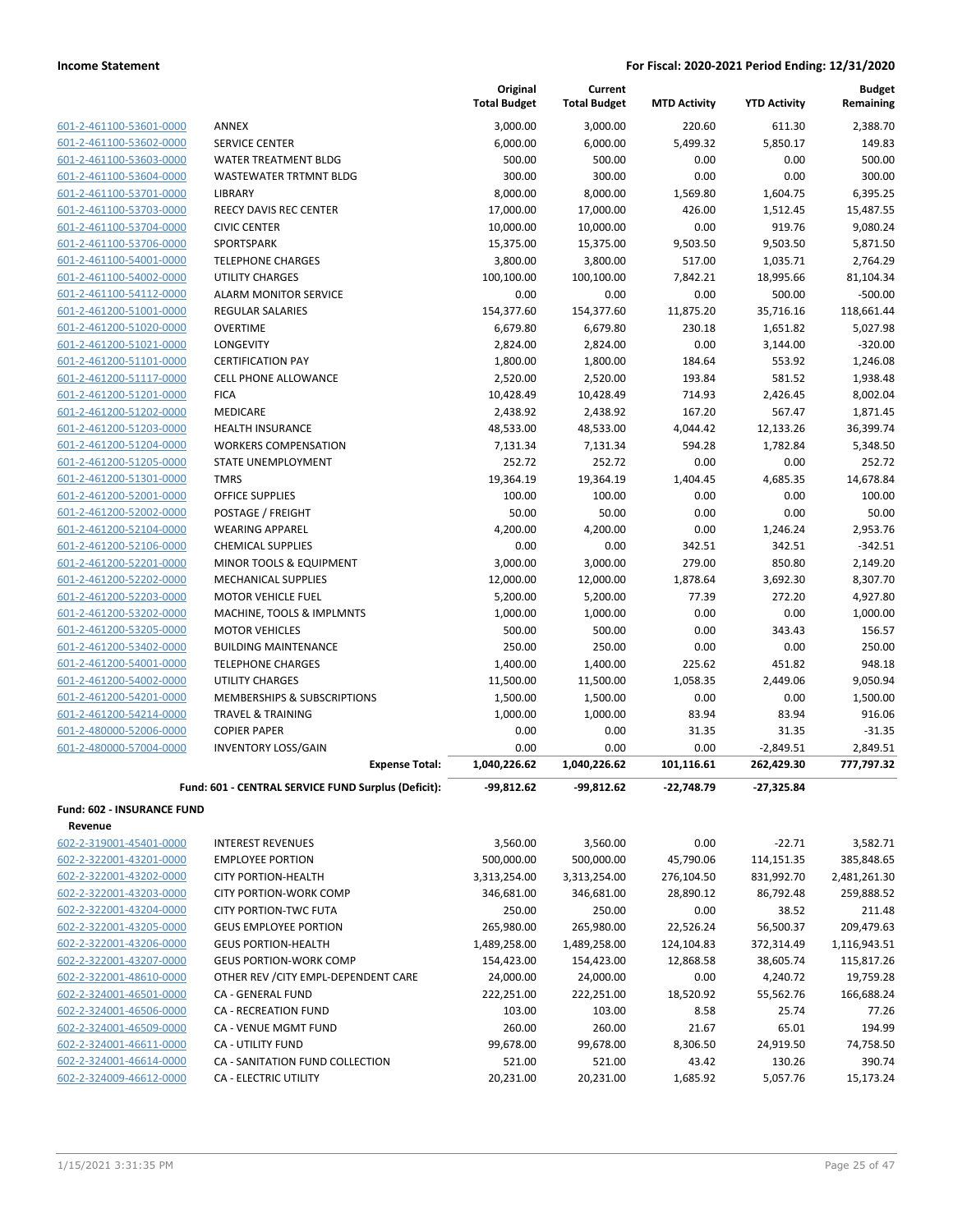|                         |                                               | Original<br><b>Total Budget</b> | Current<br><b>Total Budget</b> | <b>MTD Activity</b> | <b>YTD Activity</b> | <b>Budget</b><br>Remaining |
|-------------------------|-----------------------------------------------|---------------------------------|--------------------------------|---------------------|---------------------|----------------------------|
| 602-2-324009-46613-0000 | <b>CA - CABLE UTILITY</b>                     | 3,047.00                        | 3,047.00                       | 253.92              | 761.76              | 2,285.24                   |
|                         | <b>Revenue Total:</b>                         | 6,443,497.00                    | 6,443,497.00                   | 539,125.26          | 1,591,136.45        | 4,852,360.55               |
| <b>Expense</b>          |                                               |                                 |                                |                     |                     |                            |
| 602-2-462100-54101-0000 | PROFESSIONAL SERVICES                         | 25,000.00                       | 25,000.00                      | 800.00              | 1,976.00            | 23,024.00                  |
| 602-2-462100-54801-0000 | <b>WELLNESS PROGRAM</b>                       | 10,000.00                       | 10,000.00                      | 0.00                | 0.00                | 10,000.00                  |
| 602-2-462100-54809-0000 | HEALTH AND DENTAL / PREMIUMS                  | 5,362,479.00                    | 5,362,479.00                   | 437,272.09          | 1,322,938.99        | 4,039,540.01               |
| 602-2-462100-54810-0000 | RETIREE INSURANCE PREMIUM                     | 50,000.00                       | 50,000.00                      | 3,091.00            | 7,650.20            | 42,349.80                  |
| 602-2-462100-54812-0000 | LONG TERM DISABILITY                          | 50,000.00                       | 50,000.00                      | 5,016.00            | 9,894.88            | 40,105.12                  |
| 602-2-462100-54813-0000 | LIFE / AD & D INSURANCE                       | 20,000.00                       | 20,000.00                      | 1,835.22            | 3,650.76            | 16,349.24                  |
| 602-2-462100-54820-0000 | AIR EVAC PREMIUMS                             | 21,000.00                       | 21,000.00                      | 352.00              | 21,558.00           | $-558.00$                  |
| 602-2-462100-54821-0000 | <b>WORKERS' COMPENSATION</b>                  | 450,000.00                      | 450,000.00                     | 0.00                | 395,006.20          | 54,993.80                  |
| 602-2-462100-54822-0000 | STATE UNEMPLOYMENT INS.                       | 0.00                            | 0.00                           | 0.09                | 0.00                | 0.00                       |
| 602-2-462100-54823-0000 | HEALTH CARE-125 FLEX PLAN & HSA               | 25,000.00                       | 25,000.00                      | 0.00                | 3,355.38            | 21,644.62                  |
| 602-2-480000-54101-0000 | PROFESSIONAL SERVICES                         | 120,000.00                      | 120,000.00                     | 15,415.99           | 20,581.77           | 99,418.23                  |
| 602-2-480000-54226-0000 | PROP INSURANCE EXP                            | 350,000.00                      | 350,000.00                     | 1,666.00            | 362,462.32          | $-12,462.32$               |
| 602-2-480000-57008-0000 | <b>BANK CHARGES</b>                           | 175.00                          | 175.00                         | 12.04               | 12.04               | 162.96                     |
|                         | <b>Expense Total:</b>                         | 6,483,654.00                    | 6,483,654.00                   | 465,460.43          | 2,149,086.54        | 4,334,567.46               |
|                         | Fund: 602 - INSURANCE FUND Surplus (Deficit): | -40,157.00                      | $-40,157.00$                   | 73,664.83           | -557,950.09         |                            |
| Fund: 604 - MIS FUND    |                                               |                                 |                                |                     |                     |                            |
| Revenue                 |                                               |                                 |                                |                     |                     |                            |
| 604-2-324001-46501-0000 | CA - GENERAL FUND                             | 570,305.00                      | 570,305.00                     | 47,525.40           | 142,576.20          | 427,728.80                 |
| 604-2-324001-46506-0000 | <b>CA - RECREATION FUND</b>                   | 27.00                           | 27.00                          | 2.25                | 6.75                | 20.25                      |
| 604-2-324001-46509-0000 | CA - VENUE MGMT FUND                          | 1,750.00                        | 1,750.00                       | 145.83              | 437.49              | 1,312.51                   |
| 604-2-324001-46611-0000 | CA - UTILITY FUND                             | 87,361.00                       | 87,361.00                      | 7,280.08            | 21,840.24           | 65,520.76                  |
| 604-2-324001-46614-0000 | CA - SANITATION FUND COLLECTION               | 6,632.00                        | 6,632.00                       | 552.67              | 1,658.01            | 4,973.99                   |
| 604-2-324009-46901-0000 | CA - ELECTRIC UTILITY                         | 80,139.00                       | 80,139.00                      | 13,356.50           | 40,069.50           | 40,069.50                  |
| 604-2-324009-46906-0000 | <b>CA - CABLE UTILITY</b>                     | 12,161.00                       | 12,161.00                      | 2,026.83            | 6,080.49            | 6,080.51                   |
|                         | <b>Revenue Total:</b>                         | 758,375.00                      | 758,375.00                     | 70,889.56           | 212,668.68          | 545,706.32                 |
| Expense                 |                                               |                                 |                                |                     |                     |                            |
| 604-2-441400-54001-0000 | <b>TELEPHONE CHARGES</b>                      | 430.00                          | 430.00                         | 72.47               | 145.01              | 284.99                     |
| 604-2-441400-54002-0000 | UTILITY CHARGES                               | 850.00                          | 850.00                         | 109.73              | 185.52              | 664.48                     |
| 604-2-465100-51001-0000 | REGULAR SALARIES                              | 302,190.00                      | 302,190.00                     | 19,607.67           | 55,344.43           | 246,845.57                 |
| 604-2-465100-51020-0000 | <b>OVERTIME</b>                               | 8,268.75                        | 8,268.75                       | 570.81              | 2,338.58            | 5,930.17                   |
| 604-2-465100-51021-0000 | LONGEVITY                                     | 4,654.00                        | 4,654.00                       | 0.00                | 4,870.00            | $-216.00$                  |
| 604-2-465100-51116-0000 | <b>CAR ALLOWANCE</b>                          | 1,800.00                        | 1,800.00                       | 276.92              | 830.76              | 969.24                     |
| 604-2-465100-51117-0000 | <b>CELL PHONE ALLOWANCE</b>                   | 1,920.00                        | 1,920.00                       | 295.36              | 812.24              | 1,107.76                   |
| 604-2-465100-51201-0000 | <b>FICA</b>                                   | 20,011.00                       | 20,011.00                      | 1,209.18            | 3,780.56            | 16,230.44                  |
| 604-2-465100-51202-0000 | <b>MEDICARE</b>                               | 4,680.05                        | 4,680.05                       | 282.79              | 884.16              | 3,795.89                   |
| 604-2-465100-51203-0000 | <b>HEALTH INSURANCE</b>                       | 49,438.00                       | 49,438.00                      | 4,119.83            | 12,359.49           | 37,078.51                  |
| 604-2-465100-51204-0000 | <b>WORKERS COMPENSATION</b>                   | 778.50                          | 778.50                         | 64.88               | 194.64              | 583.86                     |
| 604-2-465100-51205-0000 | STATE UNEMPLOYMENT                            | 126.35                          | 126.35                         | 46.21               | 82.56               | 43.79                      |
| 604-2-465100-51301-0000 | <b>TMRS</b>                                   | 37,157.97                       | 37,157.97                      | 2,334.46            | 7,222.04            | 29,935.93                  |
| 604-2-465100-52001-0000 | <b>OFFICE SUPPLIES</b>                        | 150.00                          | 150.00                         | 78.41               | 78.41               | 71.59                      |
| 604-2-465100-52002-0000 | POSTAGE / FREIGHT                             | 25.00                           | 25.00                          | 0.00                | 0.00                | 25.00                      |
| 604-2-465100-52004-0000 | <b>COMPUTER SUPPLIES</b>                      | 1,000.00                        | 0.00                           | 0.00                | 0.00                | 0.00                       |
| 604-2-465100-52203-0000 | <b>MOTOR VEHICLE FUEL</b>                     | 125.00                          | 125.00                         | 0.00                | 36.15               | 88.85                      |
| 604-2-465100-53205-0000 | <b>MOTOR VEHICLES</b>                         | 400.00                          | 400.00                         | 33.15               | 99.45               | 300.55                     |
| 604-2-465100-53209-0000 | HARDWARE/SOFTWARE                             | 509,196.00                      | 509,196.00                     | -197,793.86         | $-116,555.10$       | 625,751.10                 |
| 604-2-465100-54001-0000 | <b>TELEPHONE CHARGES</b>                      | 12,000.00                       | 12,000.00                      | 1,379.71            | 2,317.64            | 9,682.36                   |
| 604-2-465100-54101-0000 | PROFESSIONAL SERVICES                         | 2,500.00                        | 4,798.87                       | 2,504.00            | 3,261.00            | 1,537.87                   |
| 604-2-465100-54214-0000 | <b>TRAVEL &amp; TRAINING</b>                  | 5,000.00                        | 5,000.00                       | 0.00                | 0.00                | 5,000.00                   |
| 604-2-465100-54901-0000 | <b>RENTALS / LEASES</b>                       | 25,000.00                       | 25,000.00                      | 1,783.93            | 5,351.79            | 19,648.21                  |
| 604-2-465100-54908-0000 | LEASE PURCHASE PAYMENTS                       | 25,000.00                       | 23,701.13                      | 23,701.13           | 23,701.13           | 0.00                       |
| 604-2-465100-55205-0000 | COMPUTER EQUIPMENT / SOFTWARE                 | 8,250.00                        | 8,250.00                       | 0.00                | 0.00                | 8,250.00                   |
| 604-2-480000-55205-0000 | <b>COMPUTER EQUIPMENT</b>                     | 50,000.00                       | 50,000.00                      | 0.00                | 1,254.74            | 48,745.26                  |
|                         | <b>Expense Total:</b>                         | 1,070,950.62                    | 1,070,950.62                   | $-139,323.22$       | 8,595.20            | 1,062,355.42               |
|                         | Fund: 604 - MIS FUND Surplus (Deficit):       | -312,575.62                     | $-312,575.62$                  | 210,212.78          | 204,073.48          |                            |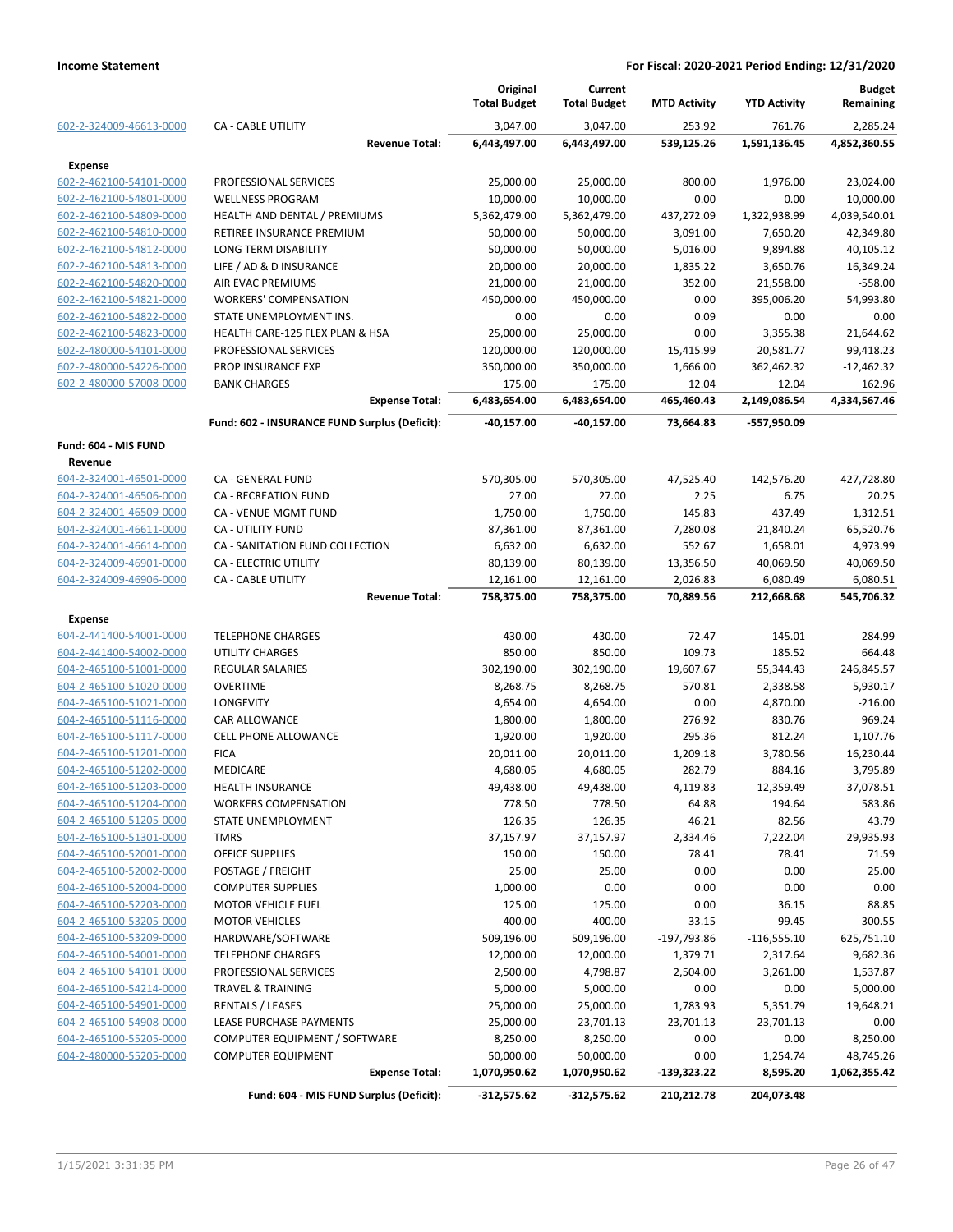|                                                    |                                                         |                       | Original<br><b>Total Budget</b> | Current<br><b>Total Budget</b> | <b>MTD Activity</b>   | <b>YTD Activity</b>     | <b>Budget</b><br>Remaining |
|----------------------------------------------------|---------------------------------------------------------|-----------------------|---------------------------------|--------------------------------|-----------------------|-------------------------|----------------------------|
| Fund: 660 - VEHICLE REPLACEMENT FUND               |                                                         |                       |                                 |                                |                       |                         |                            |
| Revenue                                            |                                                         |                       |                                 |                                |                       |                         |                            |
| 660-2-319001-45401-0000                            | <b>INTEREST REVENUES</b><br><b>XFR - GENERAL FUND</b>   |                       | 10,000.00                       | 10,000.00                      | 0.00                  | 165.55                  | 9,834.45                   |
| 660-2-323001-46001-0000<br>660-2-323001-46105-0000 | <b>XFR - UTILITY CIP FUND</b>                           |                       | 658,178.00<br>62,218.00         | 658,178.00<br>62,218.00        | 54,848.16<br>5,184.83 | 164,544.48<br>15,554.49 | 493,633.52<br>46,663.51    |
|                                                    |                                                         | <b>Revenue Total:</b> | 730,396.00                      | 730,396.00                     | 60,032.99             | 180,264.52              | 550,131.48                 |
|                                                    |                                                         |                       |                                 |                                |                       |                         |                            |
| <b>Expense</b>                                     |                                                         |                       |                                 |                                |                       | 1,278.15                |                            |
| 660-2-421210-55202-0000<br>660-2-421230-55202-0000 | <b>VEHICLES</b><br><b>VEHICLES</b>                      |                       | 47,708.00<br>116,178.00         | 47,708.00                      | 2,455.66              |                         | 46,429.85                  |
| 660-2-422200-55202-0000                            | <b>VEHICLES</b>                                         |                       | 262,278.00                      | 116,178.00<br>262,278.00       | 2,545.09<br>53,807.95 | 1,062.91<br>53,807.95   | 115,115.09<br>208,470.05   |
| 660-2-422300-55202-0000                            | <b>VEHICLES</b>                                         |                       | 95,557.00                       | 95,557.00                      | 0.00                  | 0.00                    | 95,557.00                  |
| 660-2-431200-55201-0000                            | <b>EQUIPMENT PURCHASES</b>                              |                       | 25,639.00                       | 25,639.00                      | 766.74                | 2,300.22                | 23,338.78                  |
| 660-2-431600-55202-0000                            | <b>VEHICLES</b>                                         |                       | 0.00                            | 0.00                           | 1,267.92              | 3,803.76                | $-3,803.76$                |
| 660-2-431700-55202-0000                            | <b>VEHICLES</b>                                         |                       | 13,471.00                       | 13,471.00                      | 1,054.18              | 3,162.54                | 10,308.46                  |
| 660-2-436200-55202-0000                            | <b>VEHICLES</b>                                         |                       | 14,817.00                       | 14,817.00                      | 0.00                  | 0.00                    | 14,817.00                  |
| 660-2-436300-55202-0000                            | <b>VEHICLES</b>                                         |                       | 23,050.00                       | 23,050.00                      | 0.00                  | 0.00                    | 23,050.00                  |
| 660-2-437200-55202-0000                            | <b>VEHICLES</b>                                         |                       |                                 |                                |                       | 0.00                    |                            |
| 660-2-441300-55202-0000                            | <b>VEHICLES</b>                                         |                       | 24,351.00                       | 24,351.00                      | 0.00<br>866.00        | 2,598.00                | 24,351.00<br>8,590.00      |
|                                                    | <b>VEHICLES</b>                                         |                       | 11,188.00                       | 11,188.00                      |                       |                         |                            |
| 660-2-443200-55202-0000                            |                                                         |                       | 16,026.00                       | 16,026.00                      | 659.01                | 1,977.03                | 14,048.97                  |
| 660-2-451100-55202-0000                            | <b>VEHICLES</b>                                         |                       | 41,835.00                       | 41,835.00                      | 3,269.37              | 9,817.81                | 32,017.19                  |
| 660-2-461100-55201-0000                            | <b>EQUIPMENT PURCHASES</b>                              |                       | 19,614.00                       | 19,614.00                      | 1,531.21              | 4,593.63                | 15,020.37                  |
| 660-2-461200-55201-0000                            | <b>EQUIPMENT PURCHASES</b>                              | <b>Expense Total:</b> | 8,685.00                        | 8,685.00                       | 723.76                | 2,226.03                | 6,458.97<br>633,768.97     |
|                                                    |                                                         |                       | 720,397.00                      | 720,397.00                     | 68,946.89             | 86,628.03               |                            |
|                                                    | Fund: 660 - VEHICLE REPLACEMENT FUND Surplus (Deficit): |                       | 9,999.00                        | 9,999.00                       | -8,913.90             | 93,636.49               |                            |
| Fund: 800 - SPENCE FUND                            |                                                         |                       |                                 |                                |                       |                         |                            |
| Revenue                                            |                                                         |                       |                                 |                                |                       |                         |                            |
| 800-3-319001-45401-0000                            | <b>INTEREST REVENUES</b>                                |                       | 6,000.00                        | 6,000.00                       | 0.00                  | 110.14                  | 5,889.86                   |
|                                                    |                                                         | <b>Revenue Total:</b> | 6,000.00                        | 6,000.00                       | 0.00                  | 110.14                  | 5,889.86                   |
| <b>Expense</b>                                     |                                                         |                       |                                 |                                |                       |                         |                            |
| 800-3-495000-58501-0000                            | CA - GENERAL FUND                                       |                       | 600.00                          | 600.00                         | 50.00                 | 150.00                  | 450.00                     |
|                                                    |                                                         | <b>Expense Total:</b> | 600.00                          | 600.00                         | 50.00                 | 150.00                  | 450.00                     |
|                                                    | Fund: 800 - SPENCE FUND Surplus (Deficit):              |                       | 5,400.00                        | 5,400.00                       | $-50.00$              | $-39.86$                |                            |
| Fund: 801 - JONES LIBRARY TRUST                    |                                                         |                       |                                 |                                |                       |                         |                            |
| Revenue                                            |                                                         |                       |                                 |                                |                       |                         |                            |
| 801-3-319001-45401-0000                            | <b>INTEREST REVENUES</b>                                |                       | 0.00                            | 0.00                           | 0.00                  | $-0.09$                 | 0.09                       |
|                                                    |                                                         | <b>Revenue Total:</b> | 0.00                            | 0.00                           | 0.00                  | $-0.09$                 | 0.09                       |
|                                                    |                                                         |                       |                                 |                                |                       |                         |                            |
| Expense                                            |                                                         |                       |                                 |                                |                       |                         |                            |
| 801-3-480000-57008-0000                            | <b>BANK CHARGES</b>                                     |                       | 0.00                            | 0.00                           | 0.36                  | 0.36                    | $-0.36$                    |
|                                                    |                                                         | <b>Expense Total:</b> | 0.00                            | 0.00                           | 0.36                  | 0.36                    | $-0.36$                    |
|                                                    | Fund: 801 - JONES LIBRARY TRUST Surplus (Deficit):      |                       | 0.00                            | 0.00                           | $-0.36$               | $-0.45$                 |                            |
| Fund: 809 - GREENVILLE IDC (L-3)<br>Revenue        |                                                         |                       |                                 |                                |                       |                         |                            |
| 809-3-319001-45609-0000                            | INTERGOVERNMENTAL / IDC GREENVILLE                      |                       | 0.00                            | 0.00                           | 0.00                  | 124,521.10              | $-124,521.10$              |
|                                                    |                                                         | <b>Revenue Total:</b> | 0.00                            | 0.00                           | 0.00                  | 124,521.10              | $-124,521.10$              |
|                                                    |                                                         |                       |                                 |                                |                       |                         |                            |
| <b>Expense</b>                                     |                                                         |                       |                                 |                                |                       |                         |                            |
| 809-3-438100-55320-0000                            | <b>CONSTRUCTION PROJECTS</b>                            |                       | 0.00                            | 0.00                           | 0.00                  | 124,521.10              | $-124,521.10$              |
|                                                    |                                                         | <b>Expense Total:</b> | 0.00                            | 0.00                           | 0.00                  | 124,521.10              | $-124,521.10$              |
|                                                    | Fund: 809 - GREENVILLE IDC (L-3) Surplus (Deficit):     |                       | 0.00                            | 0.00                           | 0.00                  | 0.00                    |                            |
| Fund: 810 - SEIZURE FUNDS - STATE RULES            |                                                         |                       |                                 |                                |                       |                         |                            |
| Revenue                                            |                                                         |                       |                                 |                                |                       |                         |                            |
| 810-3-319001-45401-0000                            | <b>INTEREST REVENUES</b>                                |                       | 3,000.00                        | 3,000.00                       | 0.00                  | $-1.39$                 | 3,001.39                   |
|                                                    |                                                         | <b>Revenue Total:</b> | 3,000.00                        | 3,000.00                       | 0.00                  | $-1.39$                 | 3,001.39                   |
| <b>Expense</b>                                     |                                                         |                       |                                 |                                |                       |                         |                            |
| 810-3-421230-55201-0000                            | <b>EQUIPMENT PURCHASES</b>                              |                       | 0.00                            | 0.00                           | 0.00                  | 0.00                    | 0.00                       |
| 810-3-421600-55201-0000                            | <b>EQUIPMENT PURCHASES</b>                              |                       | 0.00                            | 0.00                           | 17,573.95             | 17,573.95               | $-17,573.95$               |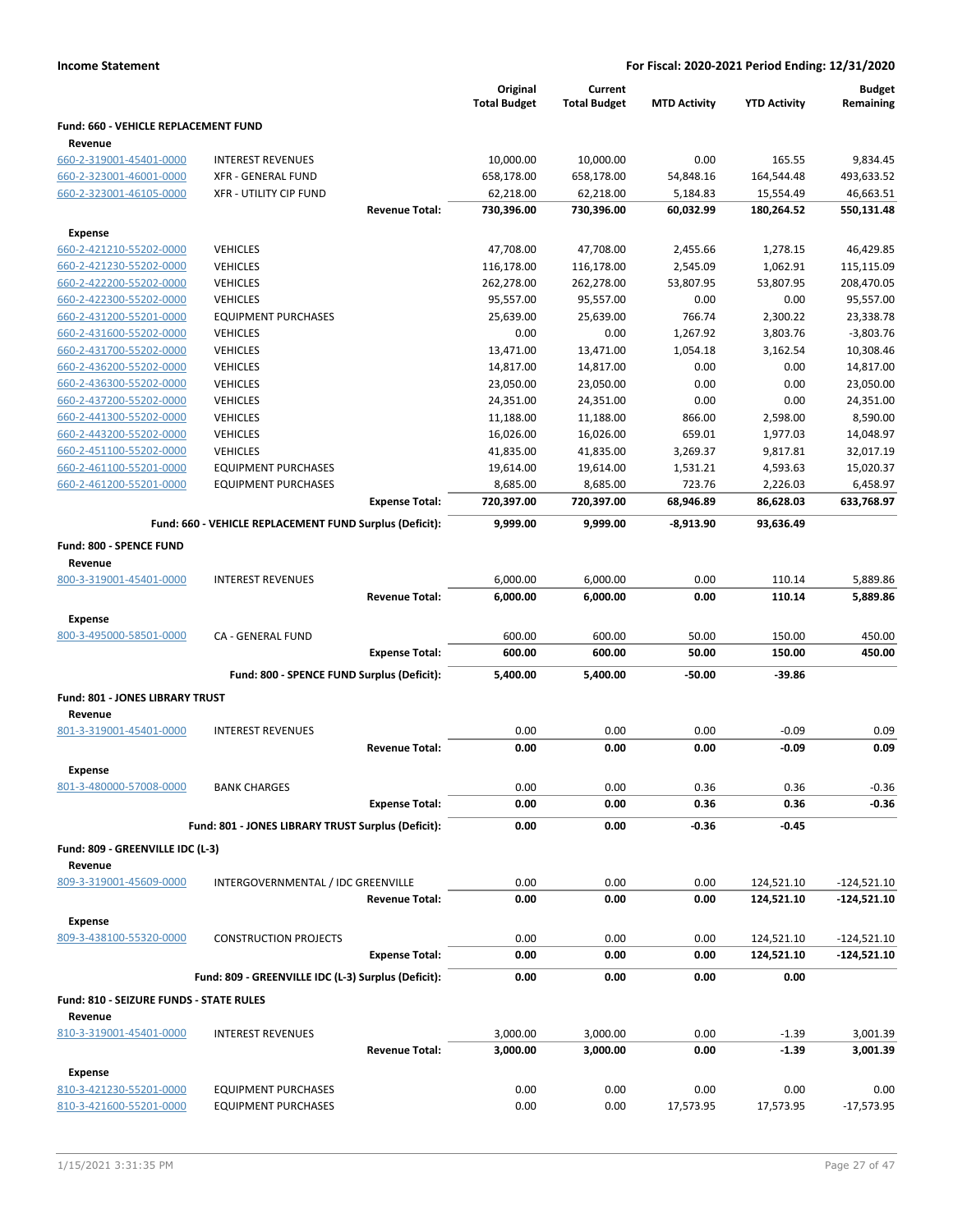|                                                    |                                                                            | Original<br><b>Total Budget</b> | Current<br><b>Total Budget</b> | <b>MTD Activity</b> | <b>YTD Activity</b> | <b>Budget</b><br>Remaining |
|----------------------------------------------------|----------------------------------------------------------------------------|---------------------------------|--------------------------------|---------------------|---------------------|----------------------------|
| 810-3-480000-57008-0000                            | <b>BANK CHARGES</b>                                                        | 100.00                          | 100.00                         | 5.08                | 5.08                | 94.92                      |
|                                                    | <b>Expense Total:</b>                                                      | 100.00                          | 100.00                         | 17,579.03           | 17,579.03           | -17,479.03                 |
|                                                    | Fund: 810 - SEIZURE FUNDS - STATE RULES Surplus (Deficit):                 | 2,900.00                        | 2,900.00                       | -17,579.03          | -17,580.42          |                            |
| Fund: 811 - SEIZURE FUNDS - FED RULES              |                                                                            |                                 |                                |                     |                     |                            |
| Revenue                                            |                                                                            |                                 |                                |                     |                     |                            |
| 811-3-319001-45401-0000                            | <b>INTEREST REVENUES</b>                                                   | 2,500.00                        | 2,500.00                       | 0.00                | $-1.18$             | 2,501.18                   |
|                                                    | <b>Revenue Total:</b>                                                      | 2,500.00                        | 2,500.00                       | 0.00                | $-1.18$             | 2.501.18                   |
| <b>Expense</b>                                     |                                                                            |                                 |                                |                     |                     |                            |
| 811-3-480000-57008-0000                            | <b>BANK CHARGES</b>                                                        | 100.00<br>100.00                | 100.00<br>100.00               | 4.98<br>4.98        | 4.98<br>4.98        | 95.02<br>95.02             |
|                                                    | <b>Expense Total:</b>                                                      |                                 |                                |                     |                     |                            |
|                                                    | Fund: 811 - SEIZURE FUNDS - FED RULES Surplus (Deficit):                   | 2,400.00                        | 2,400.00                       | -4.98               | -6.16               |                            |
|                                                    | Fund: 820 - TIRZ FUND (Tax Increment Reinvestment Zone)                    |                                 |                                |                     |                     |                            |
| Revenue                                            |                                                                            |                                 |                                |                     |                     |                            |
| 820-3-311001-41101-0000<br>820-3-311001-41111-0000 | REAL PROPERTY TAXES - CITY<br><b>REAL PROPERTY TAXES - COUNTY</b>          | 469,027.00<br>193,907.00        | 469,027.00<br>193,907.00       | 25,449.45<br>0.00   | 38,509.57<br>0.00   | 430,517.43<br>193,907.00   |
| 820-3-311001-41112-0000                            | REAL PROPERTY TAXES - HOSPITAL                                             | 87,704.00                       | 87,704.00                      | 0.00                | 0.00                | 87,704.00                  |
| 820-3-311002-41102-0000                            | <b>DELINQUENT TAXES</b>                                                    | 1,000.00                        | 1,000.00                       | 133.41              | 1,546.83            | $-546.83$                  |
| 820-3-319001-45401-0000                            | <b>INTEREST REVENUES</b>                                                   | 0.00                            | 0.00                           | 0.00                | $-46.04$            | 46.04                      |
|                                                    | <b>Revenue Total:</b>                                                      | 751,638.00                      | 751,638.00                     | 25,582.86           | 40,010.36           | 711,627.64                 |
| <b>Expense</b>                                     |                                                                            |                                 |                                |                     |                     |                            |
| 820-3-416100-54101-0000                            | PROFESSIONAL SERVICES                                                      | 25,000.00                       | 25,000.00                      | 34.00               | 3,078.00            | 21,922.00                  |
| 820-3-416100-55002-0000                            | <b>IMPROVEMENTS</b>                                                        | 135,000.00                      | 135,000.00                     | 0.00                | 0.00                | 135,000.00                 |
| 820-3-480000-57008-0000                            | <b>BANK CHARGES</b>                                                        | 725.00                          | 725.00                         | 67.33               | 67.33               | 657.67                     |
|                                                    | <b>Expense Total:</b>                                                      | 160,725.00                      | 160,725.00                     | 101.33              | 3,145.33            | 157,579.67                 |
|                                                    | Fund: 820 - TIRZ FUND (Tax Increment Reinvestment Zone) Surplus (Deficit): | 590,913.00                      | 590,913.00                     | 25,481.53           | 36,865.03           |                            |
| Fund: 899 - POOLED CASH                            |                                                                            |                                 |                                |                     |                     |                            |
| Revenue                                            |                                                                            |                                 |                                |                     |                     |                            |
| 899-8-319001-45401-0000                            | <b>INTEREST REVENUES</b>                                                   | 0.00                            | 0.00                           | 0.00                | $-0.01$             | 0.01                       |
|                                                    | <b>Revenue Total:</b>                                                      | 0.00                            | 0.00                           | 0.00                | $-0.01$             | 0.01                       |
|                                                    | Fund: 899 - POOLED CASH Total:                                             | 0.00                            | 0.00                           | 0.00                | -0.01               |                            |
| Fund: 910 - ELECTRIC OPERATING FUND                |                                                                            |                                 |                                |                     |                     |                            |
| Revenue                                            |                                                                            |                                 |                                |                     |                     |                            |
| 910-9-000000-49001-4400                            | METERED SALES - RESIDENTIAL                                                | 12,417,255.00                   | 12,417,255.00                  | 840,025.03          | 2,511,189.10        | 9,906,065.90               |
| 910-9-000000-49010-4421                            | METERED SALES - GS-NO DEMAND                                               | 708,154.00                      | 708,154.00                     | 62,260.97           | 193,494.78          | 514,659.22                 |
| 910-9-000000-49020-4422                            | METERED SALES - GS-DEMAND                                                  | 16,659,767.00                   | 16,659,767.00                  | 1,141,726.66        | 3,650,968.66        | 13,008,798.34              |
| 910-9-000000-49030-4424                            | METERED SALES - GS-PRIMARY                                                 | 1,203,209.00                    | 1,203,209.00                   | 22,707.83           | 71,555.03           | 1,131,653.97               |
| 910-9-000000-49040-4440                            | <b>METERED SALES - STREET LIGHTS</b>                                       | 216,161.00                      | 216,161.00                     | 18,462.66           | 55,387.98           | 160,773.02                 |
| 910-9-000000-49050-4400                            | <b>FUEL ADJUSTMENT</b>                                                     | 19,240,422.00                   | 19,240,422.00                  | 746,318.45          | 2,579,715.61        | 16,660,706.39              |
| 910-9-000000-49057-4490                            | POWER COST RECOVERY                                                        | 0.00                            | 0.00                           | 0.00                | 9.33                | $-9.33$                    |
| 910-9-000000-49058-4400                            | <b>REGULATORY CHARGE</b>                                                   | 3,166,493.00                    | 3,166,493.00                   | 53,886.87           | 164,876.47          | 3,001,616.53               |
| 910-9-000000-49140-4490                            | <b>VAPOR LIGHT REVENUES</b>                                                | 147,775.00                      | 147,775.00                     | 12,355.04           | 37,256.27           | 110,518.73                 |
| 910-9-000000-49201-4510                            | LATE CHARGES                                                               | 240,969.00                      | 240,969.00                     | 24.33               | 99.90               | 240,869.10                 |
| 910-9-000000-49209-4511                            | SERVICE CHARGES - CLEARING                                                 | 0.00                            | 0.00                           | $-30.00$            | 30.00               | $-30.00$                   |
| 910-9-000000-49210-4511                            | <b>ELECTRIC SERVICE CHARGES</b>                                            | 83,779.00                       | 83,779.00                      | 2,448.31            | 8,632.47            | 75,146.53                  |
| 910-9-000000-49211-4511                            | VAPOR LIGHT SERVICE CHARGES                                                | 430.00                          | 430.00                         | 187.19              | 209.00              | 221.00                     |
| 910-9-000000-49212-4511                            | <b>SAW POLES SERVICE CHARGES</b>                                           | 1,398.00                        | 1,398.00                       | 80.00               | 180.00              | 1,218.00                   |
| 910-9-000000-49213-4511                            | AMPY SERVICE CHARGES                                                       | 0.00                            | 0.00                           | 50.40               | 2,225.14            | $-2,225.14$                |
| 910-9-000000-49220-4512                            | <b>RE-READ CHARGES</b>                                                     | 52.00                           | 52.00                          | 0.00                | 0.00                | 52.00                      |
| 910-9-000000-49301-4490                            | METERED SALES - 5% XFER to GENERAL FUND                                    | 2,690,834.00                    | 2,690,834.00                   | 145,499.08          | 464,970.57          | 2,225,863.43               |
| 910-9-000000-49307-4490                            | METERED SALES - 1% XFER to GBOD                                            | 538,167.00                      | 538,167.00                     | 29,097.01           | 92,983.88           | 445,183.12                 |
| 910-9-000000-49410-4564                            | <b>CUSTOMER AID TO CONSTRUCTION</b>                                        | 131,916.00                      | 131,916.00                     | 0.00                | 5,067.68            | 126,848.32                 |
| 910-9-000000-49420-4564                            | UNDERGROUND SERVICE                                                        | 24,371.00                       | 24,371.00                      | 6,584.15            | 17,290.57           | 7,080.43                   |
| 910-9-000000-49430-4564                            | RELOCATION OF SERVICE                                                      | 7,585.00                        | 7,585.00                       | 0.00                | 0.00                | 7,585.00                   |
| 910-9-000000-49450-4564                            | <b>ACCIDENTS</b>                                                           | 12,688.00                       | 12,688.00                      | 3,233.25            | 10,647.13           | 2,040.87                   |
| 910-9-000000-49455-4564                            | <b>INSURANCE REIMBURSEMENTS</b>                                            | 5,000.00                        | 5,000.00                       | 0.00                | 2,169.73            | 2,830.27                   |
| 910-9-000000-49460-4564                            | <b>METER DAMAGE</b>                                                        | 199.00                          | 199.00                         | 23.27               | 69.81               | 129.19                     |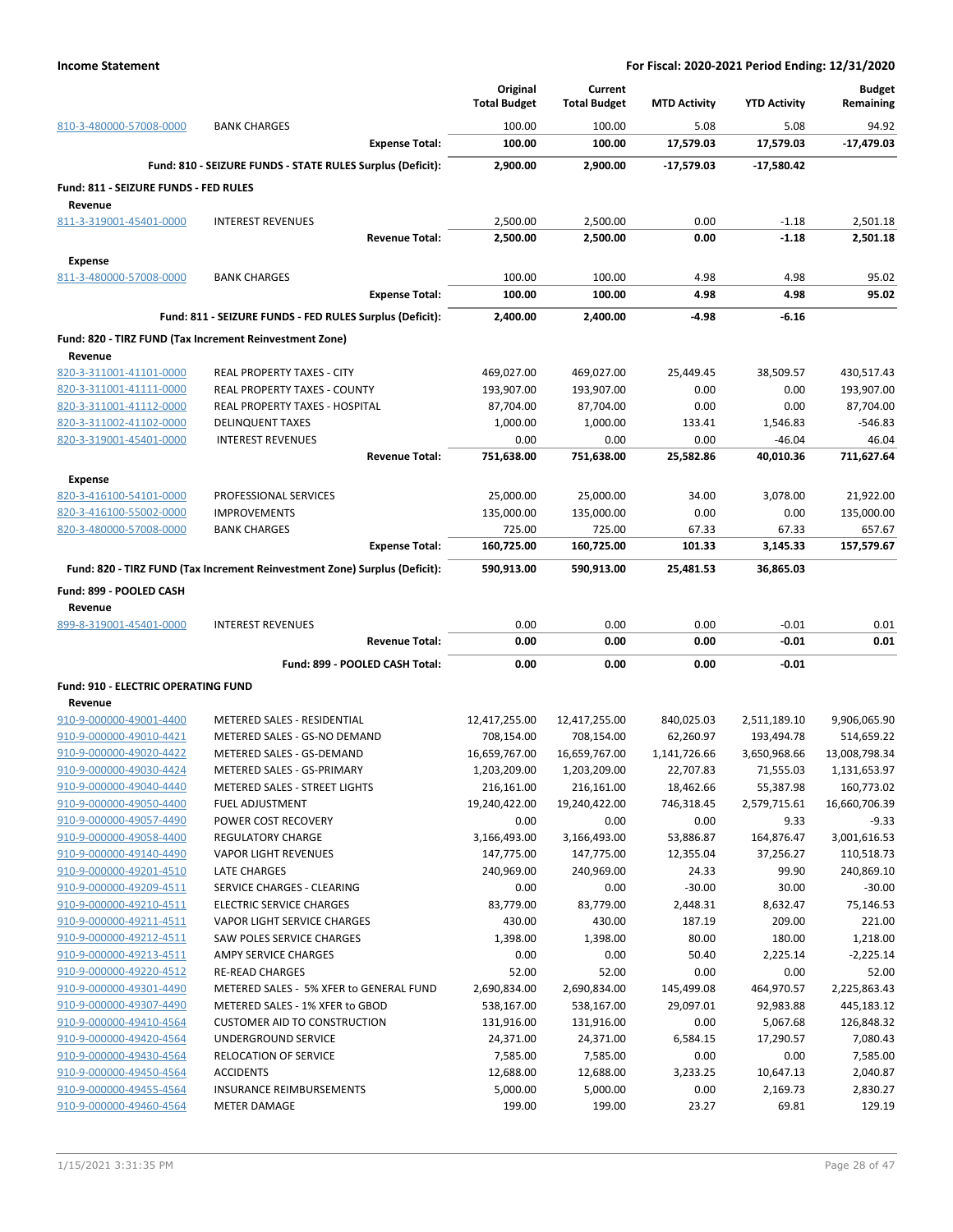|                         |                                           | Original<br><b>Total Budget</b> | Current<br><b>Total Budget</b> | <b>MTD Activity</b> | <b>YTD Activity</b> | <b>Budget</b><br>Remaining |
|-------------------------|-------------------------------------------|---------------------------------|--------------------------------|---------------------|---------------------|----------------------------|
| 910-9-000000-49470-4564 | OTHER REIMBURSEMENTS                      | 8,407.00                        | 8,407.00                       | $-2,214.42$         | 5,212.45            | 3,194.55                   |
| 910-9-000000-49480-4564 | <b>METER BASES</b>                        | 4,277.00                        | 4,277.00                       | 0.00                | 0.00                | 4,277.00                   |
| 910-9-000000-49490-4564 | <b>MATERIAL SALES</b>                     | 15,425.00                       | 15,425.00                      | 0.00                | 0.00                | 15,425.00                  |
| 910-9-000000-49520-4470 | <b>ENERGY SALES</b>                       | 5,455,381.00                    | 5,455,381.00                   | 698,838.49          | 2,763,985.73        | 2,691,395.27               |
| 910-9-000000-49521-4470 | <b>RUC REVENUES</b>                       | 730.00                          | 730.00                         | 0.00                | 0.00                | 730.00                     |
| 910-9-000000-49523-4470 | RENEWABLE ENERGY CREDITS                  | 25,500.00                       | 25,500.00                      | 0.00                | 226,630.40          | $-201,130.40$              |
| 910-9-000000-49530-4572 | <b>TCR AUCTION PROCEEDS</b>               | 690,023.00                      | 690,023.00                     | 48,066.02           | 140,303.94          | 549,719.06                 |
| 910-9-000000-49560-4571 | <b>TCOS REVENUES</b>                      | 426,482.00                      | 426,482.00                     | 14,475.16           | 50,869.28           | 375,612.72                 |
| 910-9-000000-49601-4540 | POLE USE REVENUES                         | 50,926.00                       | 50,926.00                      | 175.00              | 175.00              | 50,751.00                  |
| 910-9-000000-49602-4118 | EPA ALLOWANCE SALES                       | 1.00                            | 1.00                           | 0.00                | 0.00                | 1.00                       |
| 910-9-000000-49670-4116 | <b>ROUNDUP PROGRAM</b>                    | 0.00                            | 0.00                           | 2.43                | 7.05                | $-7.05$                    |
| 910-9-000000-49699-4116 | OTHER GAINS/LOSSES                        | 19,663.00                       | 19,663.00                      | 0.00                | 0.00                | 19,663.00                  |
| 910-9-000000-49701-4567 | XFER FROM COG - GEN FUND                  | 668,683.00                      | 668,683.00                     | 55,723.58           | 167,170.74          | 501,512.26                 |
| 910-9-000000-49754-4994 | XFER FROM 950 - BILLING                   | 52,407.00                       | 52,407.00                      | 4,367.25            | 13,101.75           | 39,305.25                  |
| 910-9-000000-49755-4995 | XFER FROM 950 - CASHIERS                  | 78,121.00                       | 78,121.00                      | 6,510.08            | 19,530.24           | 58,590.76                  |
| 910-9-000000-49759-4545 | XFER FROM 950 FOR POLE USE                | 30,000.00                       | 30,000.00                      | 0.00                | 0.00                | 30,000.00                  |
| 910-9-000000-49801-4190 | <b>INTEREST INCOME</b>                    | 94,859.00                       | 94,859.00                      | 0.00                | 316.54              | 94,542.46                  |
| 910-9-000000-49809-4190 | <b>INTEREST ON ERCOT COLLATERAL</b>       | 62.00                           | 62.00                          | 0.00                | 0.00                | 62.00                      |
| 910-9-000000-49900-4171 | <b>ENERGY EFFICIENCY CREDITS</b>          | 0.00                            | 0.00                           | $-348.99$           | $-483.99$           | 483.99                     |
|                         | <b>Revenue Total:</b>                     | 65,117,571.00                   | 65,117,571.00                  | 3,910,535.10        | 13,255,848.24       | 51,861,722.76              |
| <b>Expense</b>          |                                           |                                 |                                |                     |                     |                            |
| 910-9-901000-51001-5000 | REGULAR SALARIES                          | 434,110.00                      | 434,110.00                     | 33,750.47           | 98,138.24           | 335,971.76                 |
| 910-9-901000-51020-5000 | <b>OVERTIME</b>                           | 55,045.00                       | 55,045.00                      | 5,615.76            | 13,977.42           | 41,067.58                  |
| 910-9-901000-51115-5000 | <b>CLOTHING ALLOWANCE</b>                 | 3,717.00                        | 3,717.00                       | 160.60              | 160.60              | 3,556.40                   |
| 910-9-901000-51116-5000 | <b>CAR ALLOWANCE</b>                      | 975.00                          | 975.00                         | 150.00              | 450.00              | 525.00                     |
| 910-9-901000-51117-5000 | <b>CELL PHONE ALLOWANCE</b>               | 623.00                          | 623.00                         | 47.92               | 143.76              | 479.24                     |
| 910-9-901000-51201-5000 | <b>FICA</b>                               | 30,429.00                       | 30,429.00                      | 2,151.97            | 7,070.10            | 23,358.90                  |
| 910-9-901000-51202-5000 | MEDICARE                                  | 7,119.00                        | 7,119.00                       | 503.29              | 1,653.49            | 5,465.51                   |
| 910-9-901000-51203-5000 | <b>HEALTH INSURANCE</b>                   | 70,377.00                       | 70,377.00                      | 6,259.17            | 18,777.51           | 51,599.49                  |
| 910-9-901000-51204-5000 | <b>WORKERS COMPENSATION</b>               | 9,133.00                        | 9,133.00                       | 761.08              | 2,283.24            | 6,849.76                   |
| 910-9-901000-51205-5000 | <b>UNEMPLOYMENT</b>                       | 1,044.00                        | 1,044.00                       | 0.00                | 0.00                | 1,044.00                   |
| 910-9-901000-51301-5000 | <b>TMRS</b>                               | 56,501.00                       | 56,501.00                      | 4,450.98            | 14,187.94           | 42,313.06                  |
| 910-9-901001-59020-5010 | <b>NATURAL GAS</b>                        | 373,121.00                      | 373,121.00                     | 172.35              | 49,147.55           | 323,973.45                 |
| 910-9-901008-59110-5080 | <b>GEUS OPERATIONS</b>                    | 24,750.00                       | 24,750.00                      | 1,966.79            | 4,591.24            | 20,158.76                  |
| 910-9-901008-59112-5080 | <b>SAFETY</b>                             | 8,750.00                        | 8,750.00                       | 511.75              | 511.75              | 8,238.25                   |
| 910-9-901008-59121-5080 | MECHANICAL SUPPLIES                       | 15,000.00                       | 15,000.00                      | 123.98              | 2,023.67            | 12,976.33                  |
| 910-9-901008-59122-5080 | <b>ELECTRICAL SUPPLIES</b>                | 11,750.00                       | 11,750.00                      | 0.00                | 770.85              | 10,979.15                  |
| 910-9-901008-59125-5080 | <b>CHEMICAL &amp; LABORATORY SUPPLIES</b> | 45,500.00                       | 45,500.00                      | 1,631.80            | 11,024.69           | 34,475.31                  |
| 910-9-901008-59141-5080 | <b>UTILITY BILLS</b>                      | 250,000.00                      | 250,000.00                     | 3,770.19            | 16,927.08           | 233,072.92                 |
| 910-9-901008-59144-5080 | MISCELLANEOUS SERVICES                    | 60,250.00                       | 60,250.00                      | 28,338.00           | 28,630.00           | 31,620.00                  |
| 910-9-901008-59145-5080 | <b>ENVIRONMENTAL SERVICES</b>             | 159,400.00                      | 159,400.00                     | 10,725.39           | 37,968.43           | 121,431.57                 |
| 910-9-901008-59146-5080 | TRAINING AND/OR TRAVEL                    | 26,000.00                       | 26,000.00                      | 0.00                | 0.00                | 26,000.00                  |
| 910-9-901008-59148-5080 | <b>FUEL</b>                               | 1,500.00                        | 1,500.00                       | 107.20              | 228.48              | 1,271.52                   |
| 910-9-901015-51001-5150 | REGULAR SALARIES                          | 244,589.00                      | 244,589.00                     | 18,878.61           | 56,816.29           | 187,772.71                 |
| 910-9-901015-51010-5150 | PART TIME REGULAR                         | 21,548.00                       | 21,548.00                      | 0.00                | 0.00                | 21,548.00                  |
| 910-9-901015-51020-5150 | <b>OVERTIME</b>                           | 34,963.00                       | 34,963.00                      | 1,875.95            | 5,607.84            | 29,355.16                  |
| 910-9-901015-51115-5150 | <b>CLOTHING ALLOWANCE</b>                 | 3,431.00                        | 3,431.00                       | 160.60              | 160.60              | 3,270.40                   |
| 910-9-901015-51116-5150 | CAR ALLOWANCE                             | 0.00                            | 0.00                           | 150.00              | 300.00              | $-300.00$                  |
| 910-9-901015-51117-5150 | <b>CELL PHONE ALLOWANCE</b>               | 0.00                            | 0.00                           | 16.62               | 33.24               | $-33.24$                   |
| 910-9-901015-51201-5150 | <b>FICA</b>                               | 18,671.00                       | 18,671.00                      | 1,108.92            | 3,472.96            | 15,198.04                  |
| 910-9-901015-51202-5150 | MEDICARE                                  | 4,368.00                        | 4,368.00                       | 259.34              | 812.22              | 3,555.78                   |
| 910-9-901015-51203-5150 | HEALTH INSURANCE                          | 42,469.00                       | 42,469.00                      | 3,777.08            | 11,331.24           | 31,137.76                  |
| 910-9-901015-51204-5150 | <b>WORKERS COMPENSATION</b>               | 5,604.00                        | 5,604.00                       | 467.00              | 1,401.00            | 4,203.00                   |
| 910-9-901015-51205-5150 | <b>UNEMPLOYMENT</b>                       | 720.00                          | 720.00                         | 0.00                | 30.74               | 689.26                     |
| 910-9-901015-51301-5150 | <b>TMRS</b>                               | 32,185.00                       | 32,185.00                      | 2,353.65            | 7,060.23            | 25,124.77                  |
| 910-9-901015-59201-5150 | <b>BUILDING MAINTENANCE</b>               | 26,500.00                       | 26,500.00                      | 2,714.09            | 5,559.17            | 20,940.83                  |
| 910-9-901015-59205-5150 | <b>EQUIPMENT MAINTENANCE</b>              | 7,100.00                        | 7,100.00                       | 0.00                | 183.18              | 6,916.82                   |
| 910-9-901015-59290-5150 | GENERAL PLANT EQUIPMENT MAINTENANCE       | 27,500.00                       | 27,500.00                      | 0.00                | 541.50              | 26,958.50                  |
| 910-9-901015-59291-5150 | UNIT 1 MAINTENANCE                        | 233,100.00                      | 233,100.00                     | 865.98              | 7,251.07            | 225,848.93                 |
|                         |                                           |                                 |                                |                     |                     |                            |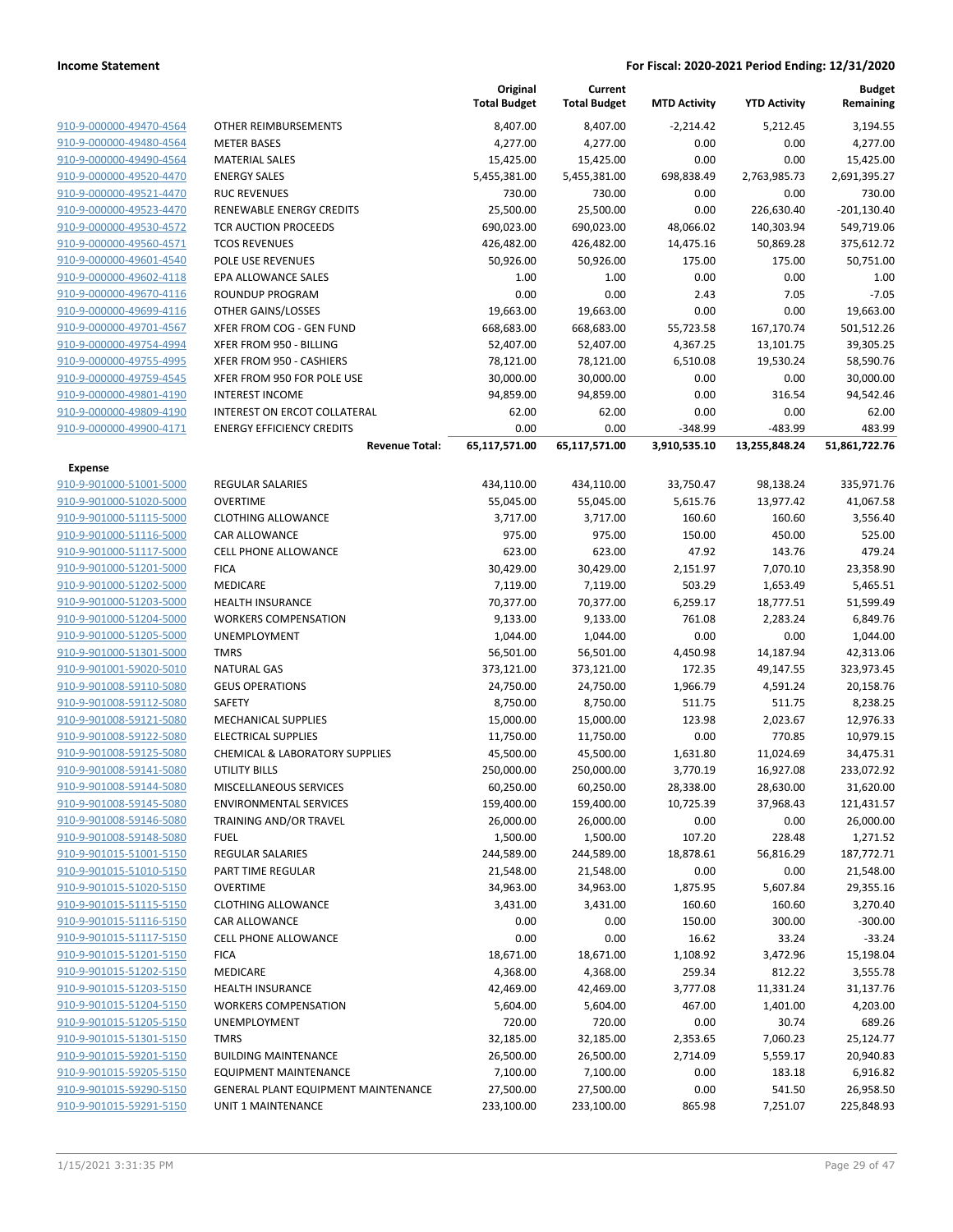|                         |                                            | Original<br><b>Total Budget</b> | Current<br><b>Total Budget</b> | <b>MTD Activity</b> | <b>YTD Activity</b> | <b>Budget</b><br>Remaining |
|-------------------------|--------------------------------------------|---------------------------------|--------------------------------|---------------------|---------------------|----------------------------|
| 910-9-901015-59292-5150 | UNIT 2 MAINTENANCE                         | 208,100.00                      | 208,100.00                     | 10,075.22           | 16.459.43           | 191,640.57                 |
| 910-9-901015-59293-5150 | <b>UNIT 3 MAINTENANCE</b>                  | 253,600.00                      | 253,600.00                     | 2,770.55            | 12,429.49           | 241,170.51                 |
| 910-9-901090-59311-9900 | STEAM PLANT STRUCTURES                     | 32,300.00                       | 32,300.00                      | 0.00                | 0.00                | 32,300.00                  |
| 910-9-901090-59312-9900 | <b>BOILER PLANT EQUIPMENT</b>              | 683,500.00                      | 683,500.00                     | 2,325.78            | 3,300.90            | 680,199.10                 |
| 910-9-901090-59314-9900 | <b>GENERATORS</b>                          | 250,000.00                      | 250,000.00                     | 0.00                | 0.00                | 250,000.00                 |
| 910-9-901090-59315-9900 | ACCESSORY ELECTRIC EQUIPMENT               | 20,000.00                       | 20,000.00                      | 0.00                | 0.00                | 20,000.00                  |
| 910-9-901090-59316-9900 | MISC POWER PLANT EQUIP                     | 5,000.00                        | 5,000.00                       | 0.00                | 0.00                | 5,000.00                   |
| 910-9-901146-51001-5460 | REGULAR SALARIES                           | 434,110.00                      | 434,110.00                     | 33,750.45           | 98,138.19           | 335,971.81                 |
| 910-9-901146-51020-5460 | <b>OVERTIME</b>                            | 55,045.00                       | 55,045.00                      | 5,615.75            | 13,977.36           | 41,067.64                  |
| 910-9-901146-51115-5460 | <b>CLOTHING ALLOWANCE</b>                  | 3,717.00                        | 3,717.00                       | 160.60              | 160.60              | 3,556.40                   |
| 910-9-901146-51116-5460 | <b>CAR ALLOWANCE</b>                       | 975.00                          | 975.00                         | 0.00                | 0.00                | 975.00                     |
| 910-9-901146-51117-5460 | <b>CELL PHONE ALLOWANCE</b>                | 623.00                          | 623.00                         | 47.88               | 143.64              | 479.36                     |
| 910-9-901146-51201-5460 | <b>FICA</b>                                | 30,429.00                       | 30,429.00                      | 2,443.67            | 6,960.07            | 23,468.93                  |
| 910-9-901146-51202-5460 | <b>MEDICARE</b>                            | 7,120.00                        | 7,120.00                       | 571.51              | 1,627.76            | 5,492.24                   |
| 910-9-901146-51203-5460 | HEALTH INSURANCE                           | 70,371.00                       | 70,371.00                      | 6,259.17            | 18,777.51           | 51,593.49                  |
| 910-9-901146-51204-5460 | <b>WORKERS COMPENSATION</b>                | 9,133.00                        | 9,133.00                       | 761.08              | 2,283.24            | 6,849.76                   |
| 910-9-901146-51205-5460 | UNEMPLOYMENT                               | 1,044.00                        | 1,044.00                       | 0.00                | 0.00                | 1,044.00                   |
| 910-9-901146-51301-5460 | <b>TMRS</b>                                | 56,501.00                       | 56,501.00                      | 4,434.10            | 12,629.23           | 43,871.77                  |
| 910-9-901147-59020-5470 | <b>NATURAL GAS</b>                         | 829,858.00                      | 829,858.00                     | 15,866.76           | 171,751.90          | 658,106.10                 |
| 910-9-901151-59110-5501 | <b>GEUS OPERATIONS</b>                     | 7,300.00                        | 7,300.00                       | 616.04              | 916.04              | 6,383.96                   |
| 910-9-901151-59112-5501 | <b>SAFETY PROGRAM</b>                      | 2,850.00                        | 2,850.00                       | 511.75              | 872.75              | 1,977.25                   |
| 910-9-901151-59121-5501 | <b>MECHANICAL SUPPLIES</b>                 | 10,000.00                       | 10,000.00                      | 0.00                | 0.00                | 10,000.00                  |
| 910-9-901151-59122-5501 | <b>ELECTRICAL SUPPLIES</b>                 | 5,000.00                        | 5,000.00                       | 30.94               | 88.62               | 4,911.38                   |
| 910-9-901151-59125-5501 | <b>CHEMICAL &amp; LABORATORY</b>           | 17,500.00                       | 17,500.00                      | 0.00                | 0.00                | 17,500.00                  |
| 910-9-901151-59141-5501 | <b>UTILITY BILLS</b>                       | 200.00                          | 200.00                         | 10.41               | 20.84               | 179.16                     |
| 910-9-901151-59144-5501 | MISCELLANEOUS SERVICES                     | 9,250.00                        | 9,250.00                       | 0.00                | 412.00              | 8,838.00                   |
| 910-9-901151-59145-5501 | <b>ENVIRONMENTAL SERVICES</b>              | 29,500.00                       | 29,500.00                      | 7.10                | 7.10                | 29,492.90                  |
| 910-9-901151-59146-5501 | TRAINING AND/OR TRAVEL                     | 28,000.00                       | 28,000.00                      | 0.00                | 0.00                | 28,000.00                  |
| 910-9-901154-51001-5541 | <b>REGULAR SALARIES</b>                    | 244,589.00                      | 244,589.00                     | 18,878.55           | 56,816.15           | 187,772.85                 |
| 910-9-901154-51010-5541 | PART TIME REGULAR                          | 21,548.00                       | 21,548.00                      | 0.00                | 0.00                | 21,548.00                  |
| 910-9-901154-51020-5541 | <b>OVERTIME</b>                            | 34,963.00                       | 34,963.00                      | 1,875.96            | 5,607.81            | 29,355.19                  |
| 910-9-901154-51115-5541 | <b>CLOTHING ALLOWANCE</b>                  | 3,431.00                        | 3,431.00                       | 160.61              | 160.61              | 3,270.39                   |
| 910-9-901154-51117-5541 | <b>CELL PHONE ALLOWANCE</b>                | 0.00                            | 0.00                           | 16.60               | 33.20               | $-33.20$                   |
| 910-9-901154-51201-5541 | <b>FICA</b>                                | 18,671.00                       | 18,671.00                      | 1,287.81            | 3,937.83            | 14,733.17                  |
| 910-9-901154-51202-5541 | MEDICARE                                   | 4,368.00                        | 4,368.00                       | 301.18              | 920.95              | 3,447.05                   |
| 910-9-901154-51203-5541 | <b>HEALTH INSURANCE</b>                    | 42,465.00                       | 42,465.00                      | 3,777.08            | 11,331.24           | 31,133.76                  |
| 910-9-901154-51204-5541 | <b>WORKERS COMPENSATION</b>                | 5,604.00                        | 5,604.00                       | 467.00              | 1,401.00            | 4,203.00                   |
| 910-9-901154-51205-5541 | UNEMPLOYMENT                               | 720.00                          | 720.00                         | 0.00                | 20.17               | 699.83                     |
| 910-9-901154-51301-5541 | <b>TMRS</b>                                | 32,185.00                       | 32,185.00                      | 2,336.77            | 7,026.44            | 25,158.56                  |
| 910-9-901154-59201-5541 | <b>BUILDINGS MAINTENANCE</b>               | 42,600.00                       | 42,600.00                      | 2,400.81            | 4,183.89            | 38,416.11                  |
| 910-9-901154-59205-5541 | <b>EQUIPMENT MAINTENANCE</b>               | 11,100.00                       | 11,100.00                      | 0.00                | 0.00                | 11,100.00                  |
| 910-9-901154-59206-5541 | <b>GENERATOR MAINTENANCE</b>               | 12,500.00                       | 12,500.00                      | 0.00                | 0.00                | 12,500.00                  |
| 910-9-901154-59290-5541 | <b>GENERAL PLANT EQUIPMENT MAINTENANCE</b> | 45,500.00                       | 45,500.00                      | 17,016.94           | 17,016.94           | 28,483.06                  |
| 910-9-901154-59291-5541 | UNIT 1 MAINTENANCE                         | 107,500.00                      | 107,500.00                     | 288.30              | 548.20              | 106,951.80                 |
| 910-9-901154-59292-5541 | UNIT 2 MAINTENANCE                         | 107,500.00                      | 107,500.00                     | 2,912.05            | 5,912.05            | 101,587.95                 |
| 910-9-901154-59293-5541 | <b>UNIT 3 MAINTENANCE</b>                  | 107,500.00                      | 107,500.00                     | 1,848.79            | 5,158.79            | 102,341.21                 |
| 910-9-901190-59344-9900 | <b>ENGINE PLANT GENERATORS</b>             | 92,000.00                       | 92,000.00                      | 0.00                | 0.00                | 92,000.00                  |
| 910-9-901500-59040-5550 | TMPA FIXED COST                            | 2,410,919.28                    | 2,410,919.28                   | 202,613.42          | 606,845.75          | 1,804,073.53               |
| 910-9-901500-59050-5550 | DUKE WIND ENERGY                           | 3,129,447.00                    | 3,129,447.00                   | 285,955.38          | 671,211.91          | 2,458,235.09               |
| 910-9-901500-59051-5550 | <b>SOLAR ENERGY</b>                        | 1,321,375.00                    | 1,321,375.00                   | 78,352.49           | 282,029.44          | 1,039,345.56               |
| 910-9-901500-59052-5550 | OFF-SYSTEM NET PURCHASES                   | 11,980,592.00                   | 11,980,592.00                  | 778,071.88          | 2,309,848.20        | 9,670,743.80               |
| 910-9-901500-59053-5550 | <b>ERCOT BALANCING ENERGY</b>              | 4,321,383.00                    | 4,321,383.00                   | 841,476.31          | 2,632,484.18        | 1,688,898.82               |
| 910-9-901500-59054-5550 | <b>ANCILLARY SERVICES</b>                  | 388,549.00                      | 388,549.00                     | 8,191.48            | 53,719.03           | 334,829.97                 |
| 910-9-901500-59055-5550 | <b>CONTROL CENTER COSTS</b>                | 237,000.00                      | 237,000.00                     | 19,750.00           | 59,250.00           | 177,750.00                 |
| 910-9-901500-59057-5550 | <b>ERCOT UPLIFT</b>                        | 198,404.00                      | 198,404.00                     | 29,649.41           | 94,521.97           | 103,882.03                 |
| 910-9-901500-59059-5550 | <b>EILS</b>                                | 80,000.00                       | 80,000.00                      | 0.00                | 0.00                | 80,000.00                  |
| 910-9-901500-59063-5550 | <b>ERCOT CONGESTION RIGHTS</b>             | 86,120.00                       | 86,120.00                      | -4,660.33           | $-2,166.90$         | 88,286.90                  |
| 910-9-901500-59099-5550 | GARLAND CLEARING ACCOUNT                   | 0.00                            | 0.00                           | $-169,610.45$       | $-203,790.22$       | 203,790.22                 |
| 910-9-901600-51001-5750 | REGULAR SALARIES                           | 204,000.00                      | 204,000.00                     | 15,692.80           | 47,078.40           | 156,921.60                 |
|                         |                                            |                                 |                                |                     |                     |                            |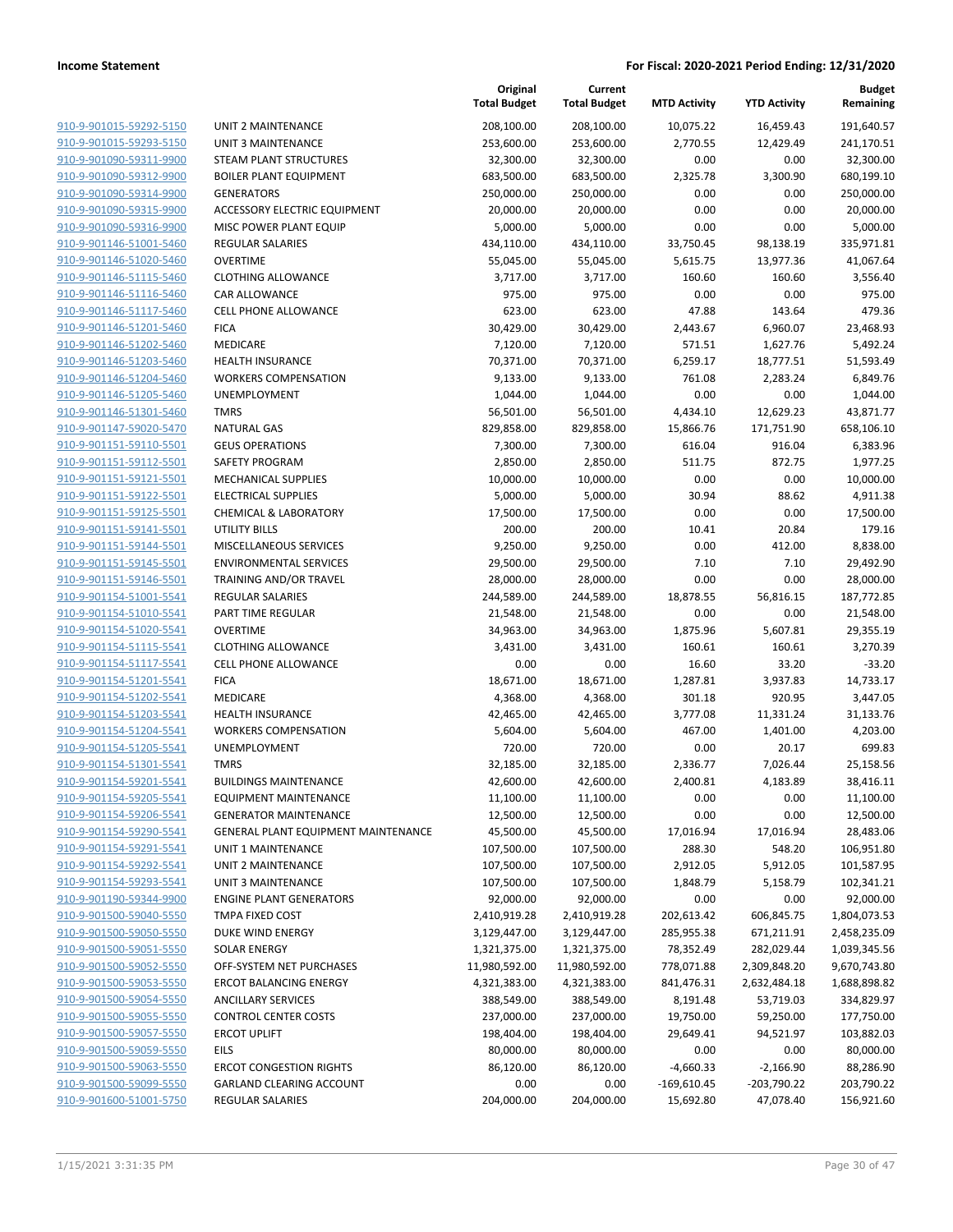| 910-9-901600-51116-5750                            | CAR ALLC                       |
|----------------------------------------------------|--------------------------------|
| 910-9-901600-51117-5750                            | <b>CELL PHO</b>                |
| 910-9-901600-51201-5750                            | <b>FICA</b>                    |
| 910-9-901600-51202-5750                            | <b>MEDICAR</b>                 |
| 910-9-901600-51203-5750                            | <b>HEALTH I</b>                |
| 910-9-901600-51204-5750                            | <b>WORKER</b>                  |
| 910-9-901600-51205-5750                            | <b>UNEMPLO</b>                 |
| 910-9-901600-51301-5750                            | <b>TMRS</b>                    |
| 910-9-901600-59110-5750                            | <b>GEUS OPI</b>                |
| 910-9-901600-59146-5750                            | <b>TRAINING</b>                |
| 910-9-901690-59303-9900                            | MISC INT.                      |
| 910-9-910120-51001-9200                            | <b>REGULAR</b>                 |
| 910-9-910120-51115-9200                            | <b>CLOTHIN</b>                 |
| 910-9-910120-51116-9200                            | CAR ALLC                       |
| 910-9-910120-51117-9200                            | <b>CELL PHO</b>                |
| 910-9-910120-51201-9200                            | <b>FICA</b>                    |
| 910-9-910120-51202-9200                            | MEDICAR                        |
| 910-9-910120-51203-9200                            | <b>HEALTH I</b>                |
| 910-9-910120-51204-9200                            | <b>WORKER</b>                  |
| 910-9-910120-51205-9200                            | <b>UNEMPLO</b>                 |
| 910-9-910120-51301-9200                            | <b>TMRS</b>                    |
| 910-9-910121-59110-9210                            | <b>GEUS OPI</b>                |
| 910-9-910121-59116-9210                            | <b>BUILDING</b>                |
| 910-9-910121-59141-9210                            | UTILITY B                      |
| 910-9-910121-59143-9210                            | <b>PROFESSI</b>                |
| 910-9-910121-59144-9210<br>910-9-910121-59148-9210 | <b>MISCELLA</b>                |
| 910-9-910121-59193-9210                            | <b>FUEL</b><br><b>GEUS INT</b> |
| 910-9-910121-59198-9210                            | COLOCAT                        |
| 910-9-910132-59110-9302                            | <b>GEUS OPI</b>                |
| 910-9-910132-59142-9302                            | MEMBER                         |
| 910-9-910132-59146-9302                            | <b>TRAINING</b>                |
| 910-9-910135-59200-9350                            | LANDSCA                        |
| 910-9-910135-59201-9350                            | <b>BUILDING</b>                |
| 910-9-910135-59205-9350                            | <b>EQUIPME</b>                 |
| 910-9-910190-59390-9900                            | STRUCTU                        |
| 910-9-910190-59391-9900                            | <b>FURNITUI</b>                |
| 910-9-911120-51001-9201                            | <b>REGULAR</b>                 |
| 910-9-911120-51020-9201                            | OVERTIM                        |
| 910-9-911120-51102-9201                            | <b>BILINGUA</b>                |
| 910-9-911120-51115-9201                            | CLOTHIN                        |
| 910-9-911120-51116-9201                            | CAR ALLC                       |
| 910-9-911120-51117-9201                            | <b>CELL PHO</b>                |
| 910-9-911120-51201-9201                            | <b>FICA</b>                    |
| 910-9-911120-51202-9201                            | <b>MEDICAR</b>                 |
| 910-9-911120-51203-9201                            | <b>HEALTH I</b>                |
| 910-9-911120-51204-9201                            | WORKER!                        |
| 910-9-911120-51205-9201                            | <b>UNEMPLO</b>                 |
| 910-9-911120-51301-9201                            | <b>TMRS</b>                    |
| 910-9-911121-59110-9211                            | <b>GEUS OPI</b>                |
| 910-9-911121-59142-9211                            | MEMBER                         |
| 910-9-911121-59146-9211                            | <b>TRAINING</b>                |
| 910-9-911121-59148-9211                            | <b>FUEL</b>                    |
| 910-9-911135-59205-9351                            | <b>EQUIPME</b>                 |
| 910-9-913101-51001-9301                            | <b>REGULAR</b>                 |
| 910-9-913101-51020-9301                            | OVERTIM                        |
| 910-9-913101-51115-9301                            | <b>CLOTHIN</b>                 |
| 910-9-913101-51117-9301<br>910-9-913101-51201-9301 | <b>CELL PHO</b>                |
|                                                    | <b>FICA</b>                    |
|                                                    |                                |

|                                                    |                                                   | Original<br><b>Total Budget</b> | Current<br><b>Total Budget</b> | <b>MTD Activity</b> | <b>YTD Activity</b>  | <b>Budget</b><br>Remaining |
|----------------------------------------------------|---------------------------------------------------|---------------------------------|--------------------------------|---------------------|----------------------|----------------------------|
| 910-9-901600-51116-5750                            | <b>CAR ALLOWANCE</b>                              | 1,950.00                        | 1,950.00                       | 150.00              | 450.00               | 1,500.00                   |
| 910-9-901600-51117-5750                            | <b>CELL PHONE ALLOWANCE</b>                       | 1,272.00                        | 1,272.00                       | 97.84               | 293.52               | 978.48                     |
| 910-9-901600-51201-5750                            | <b>FICA</b>                                       | 11,841.00                       | 11,841.00                      | 742.97              | 2,716.01             | 9,124.99                   |
| 910-9-901600-51202-5750                            | MEDICARE                                          | 3,004.00                        | 3,004.00                       | 230.66              | 692.09               | 2,311.91                   |
| 910-9-901600-51203-5750                            | <b>HEALTH INSURANCE</b>                           | 24,266.00                       | 24,266.00                      | 2,158.33            | 6,474.99             | 17,791.01                  |
| 910-9-901600-51204-5750                            | <b>WORKERS COMPENSATION</b>                       | 3,855.00                        | 3,855.00                       | 321.25              | 963.75               | 2,891.25                   |
| 910-9-901600-51205-5750                            | UNEMPLOYMENT                                      | 360.00                          | 360.00                         | 0.00                | 0.00                 | 360.00                     |
| 910-9-901600-51301-5750                            | <b>TMRS</b>                                       | 23,857.00                       | 23,857.00                      | 1,793.32            | 5,379.96             | 18,477.04                  |
| 910-9-901600-59110-5750                            | <b>GEUS OPERATIONS</b>                            | 75,440.00                       | 75,440.00                      | 4,175.00            | 8,505.00             | 66,935.00                  |
| 910-9-901600-59146-5750                            | <b>TRAINING AND/OR TRAVEL</b>                     | 4,000.00                        | 4,000.00                       | 0.00                | 0.00                 | 4,000.00                   |
| 910-9-901690-59303-9900                            | <b>MISC INTANGIBLE</b>                            | 75,000.00                       | 75,000.00                      | 0.00                | 0.00                 | 75,000.00                  |
| 910-9-910120-51001-9200                            | <b>REGULAR SALARIES</b>                           | 276,814.00                      | 276,814.00                     | 20,262.69           | 58,502.41            | 218,311.59                 |
| 910-9-910120-51115-9200                            | <b>CLOTHING ALLOWANCE</b>                         | 485.00                          | 485.00                         | 0.00                | 0.00                 | 485.00                     |
| 910-9-910120-51116-9200                            | <b>CAR ALLOWANCE</b>                              | 5,600.00                        | 5,600.00                       | 538.46              | 1,615.38             | 3,984.62                   |
| 910-9-910120-51117-9200                            | <b>CELL PHONE ALLOWANCE</b>                       | 1,209.00                        | 1,209.00                       | 80.72               | 242.16               | 966.84                     |
| 910-9-910120-51201-9200                            | <b>FICA</b>                                       | 13,818.00                       | 13,818.00                      | 395.56              | 1,210.91             | 12,607.09                  |
| 910-9-910120-51202-9200                            | <b>MEDICARE</b>                                   | 4,112.00                        | 4,112.00                       | 283.41              | 824.18               | 3,287.82                   |
| 910-9-910120-51203-9200                            | <b>HEALTH INSURANCE</b>                           | 35,185.00                       | 35,185.00                      | 3,129.58            | 9,388.74             | 25,796.26                  |
| 910-9-910120-51204-9200                            | <b>WORKERS COMPENSATION</b>                       | 5,277.00                        | 5,277.00                       | 439.75              | 1,319.25             | 3,957.75                   |
| 910-9-910120-51205-9200                            | <b>UNEMPLOYMENT</b>                               | 522.00                          | 522.00                         | 0.00                | 0.00                 | 522.00                     |
| 910-9-910120-51301-9200                            | <b>TMRS</b>                                       | 32,651.00                       | 32,651.00                      | 2,349.21            | 6,790.48             | 25,860.52                  |
| 910-9-910121-59110-9210                            | <b>GEUS OPERATIONS</b>                            | 6,700.00                        | 6,700.00                       | 1,921.99            | 2,369.04             | 4,330.96                   |
| 910-9-910121-59116-9210                            | <b>BUILDING OPERATIONS</b>                        | 4,000.00                        | 4,000.00                       | 548.39              | 1,323.28             | 2,676.72                   |
| 910-9-910121-59141-9210                            | <b>UTILITY BILLS</b>                              | 81,000.00                       | 81,000.00                      | 5,054.66            | 14,961.59            | 66,038.41                  |
| 910-9-910121-59143-9210                            | PROFESSIONAL SERVICES                             | 88,000.00                       | 88,000.00                      | 6,619.50            | 14,609.50            | 73,390.50                  |
| 910-9-910121-59144-9210                            | MISCELLANEOUS SERVICES                            | 17,000.00                       | 17,000.00                      | 70.00               | 704.50               | 16,295.50                  |
| 910-9-910121-59148-9210                            | <b>FUEL</b>                                       | 500.00                          | 500.00                         | 19.15               | 57.76                | 442.24                     |
| 910-9-910121-59193-9210                            | <b>GEUS INTERNET SERVICE</b>                      | 38,000.00                       | 38,000.00                      | 0.00                | 0.00                 | 38,000.00                  |
| 910-9-910121-59198-9210                            | <b>COLOCATION CHARGES</b>                         | 10,189.00                       | 10,189.00                      | 0.00                | 0.00                 | 10,189.00                  |
| 910-9-910132-59110-9302                            | <b>GEUS OPERATIONS</b>                            | 10,000.00                       | 10,000.00                      | 507.66              | 1,229.66             | 8,770.34                   |
| 910-9-910132-59142-9302<br>910-9-910132-59146-9302 | <b>MEMBERSHIP FEES</b>                            | 57,500.00                       | 57,500.00                      | 0.00                | 6,000.00             | 51,500.00                  |
| 910-9-910135-59200-9350                            | TRAINING AND/OR TRAVEL<br>LANDSCAPING MAINTENANCE | 8,000.00                        | 8,000.00                       | 0.00                | 0.00                 | 8,000.00<br>16,900.00      |
| 910-9-910135-59201-9350                            | <b>BUILDING MAINTENANCE</b>                       | 18,500.00<br>33,500.00          | 18,500.00<br>33,500.00         | 800.00<br>584.90    | 1,600.00<br>3,309.80 | 30,190.20                  |
| 910-9-910135-59205-9350                            | <b>EQUIPMENT MAINTENANCE</b>                      | 250.00                          | 250.00                         | $-5.94$             | 3.97                 | 246.03                     |
| 910-9-910190-59390-9900                            | <b>STRUCTURES &amp; IMPROVEMENTS</b>              | 78,134.00                       | 78,134.00                      | 0.00                | 10,000.00            | 68,134.00                  |
| 910-9-910190-59391-9900                            | FURNITURE & OFFICE EQUIPMENT                      | 5,000.00                        | 5,000.00                       | 0.00                | 0.00                 | 5,000.00                   |
| 910-9-911120-51001-9201                            | <b>REGULAR SALARIES</b>                           | 440,471.00                      | 440,471.00                     | 33,130.91           | 94,994.38            | 345,476.62                 |
| 910-9-911120-51020-9201                            | <b>OVERTIME</b>                                   | 0.00                            | 0.00                           | 9.58                | 133.73               | $-133.73$                  |
| 910-9-911120-51102-9201                            | <b>BILINGUAL PAY</b>                              | 600.00                          | 600.00                         | 46.16               | 138.48               | 461.52                     |
| 910-9-911120-51115-9201                            | <b>CLOTHING ALLOWANCE</b>                         | 816.00                          | 816.00                         | 0.00                | 0.00                 | 816.00                     |
| 910-9-911120-51116-9201                            | <b>CAR ALLOWANCE</b>                              | 1,950.00                        | 1,950.00                       | 150.00              | 450.00               | 1,500.00                   |
| 910-9-911120-51117-9201                            | <b>CELL PHONE ALLOWANCE</b>                       | 1,435.00                        | 1,435.00                       | 110.38              | 331.14               | 1,103.86                   |
| 910-9-911120-51201-9201                            | <b>FICA</b>                                       | 26,575.00                       | 26,575.00                      | 1,998.37            | 5,756.56             | 20,818.44                  |
| 910-9-911120-51202-9201                            | MEDICARE                                          | 6,444.00                        | 6,444.00                       | 467.36              | 1,346.29             | 5,097.71                   |
| 910-9-911120-51203-9201                            | <b>HEALTH INSURANCE</b>                           | 75,833.00                       | 75,833.00                      | 6,745.00            | 20,235.00            | 55,598.00                  |
| 910-9-911120-51204-9201                            | <b>WORKERS COMPENSATION</b>                       | 8,271.00                        | 8,271.00                       | 689.25              | 2,067.75             | 6,203.25                   |
| 910-9-911120-51205-9201                            | <b>UNEMPLOYMENT</b>                               | 1,125.00                        | 1,125.00                       | 36.00               | 36.00                | 1,089.00                   |
| 910-9-911120-51301-9201                            | <b>TMRS</b>                                       | 51,169.00                       | 51,169.00                      | 3,762.80            | 10,803.89            | 40,365.11                  |
| 910-9-911121-59110-9211                            | <b>GEUS OPERATIONS</b>                            | 29,282.00                       | 29,282.00                      | 641.20              | 4,973.96             | 24,308.04                  |
| 910-9-911121-59142-9211                            | <b>MEMBERSHIP FEES</b>                            | 17,085.00                       | 17,085.00                      | 280.00              | 280.00               | 16,805.00                  |
| 910-9-911121-59146-9211                            | TRAINING AND/OR TRAVEL                            | 8,500.00                        | 8,500.00                       | 79.00               | 79.00                | 8,421.00                   |
| 910-9-911121-59148-9211                            | <b>FUEL</b>                                       | 500.00                          | 500.00                         | 40.19               | 40.19                | 459.81                     |
| 910-9-911135-59205-9351                            | <b>EQUIPMENT MAINTENANCE</b>                      | 6,500.00                        | 6,500.00                       | 281.47              | 281.47               | 6,218.53                   |
| 910-9-913101-51001-9301                            | <b>REGULAR SALARIES</b>                           | 124,835.00                      | 124,835.00                     | 17,120.00           | 51,418.20            | 73,416.80                  |
| 910-9-913101-51020-9301                            | <b>OVERTIME</b>                                   | 0.00                            | 0.00                           | 0.00                | 14.75                | $-14.75$                   |
| 910-9-913101-51115-9301                            | <b>CLOTHING ALLOWANCE</b>                         | 318.00                          | 318.00                         | 0.00                | 0.00                 | 318.00                     |
| 910-9-913101-51117-9301                            | CELL PHONE ALLOWANCE                              | 636.00                          | 636.00                         | 97.84               | 293.52               | 342.48                     |
| 910-9-913101-51201-9301                            | <b>FICA</b>                                       | 7,779.00                        | 7,779.00                       | 1,028.04            | 3,099.05             | 4,679.95                   |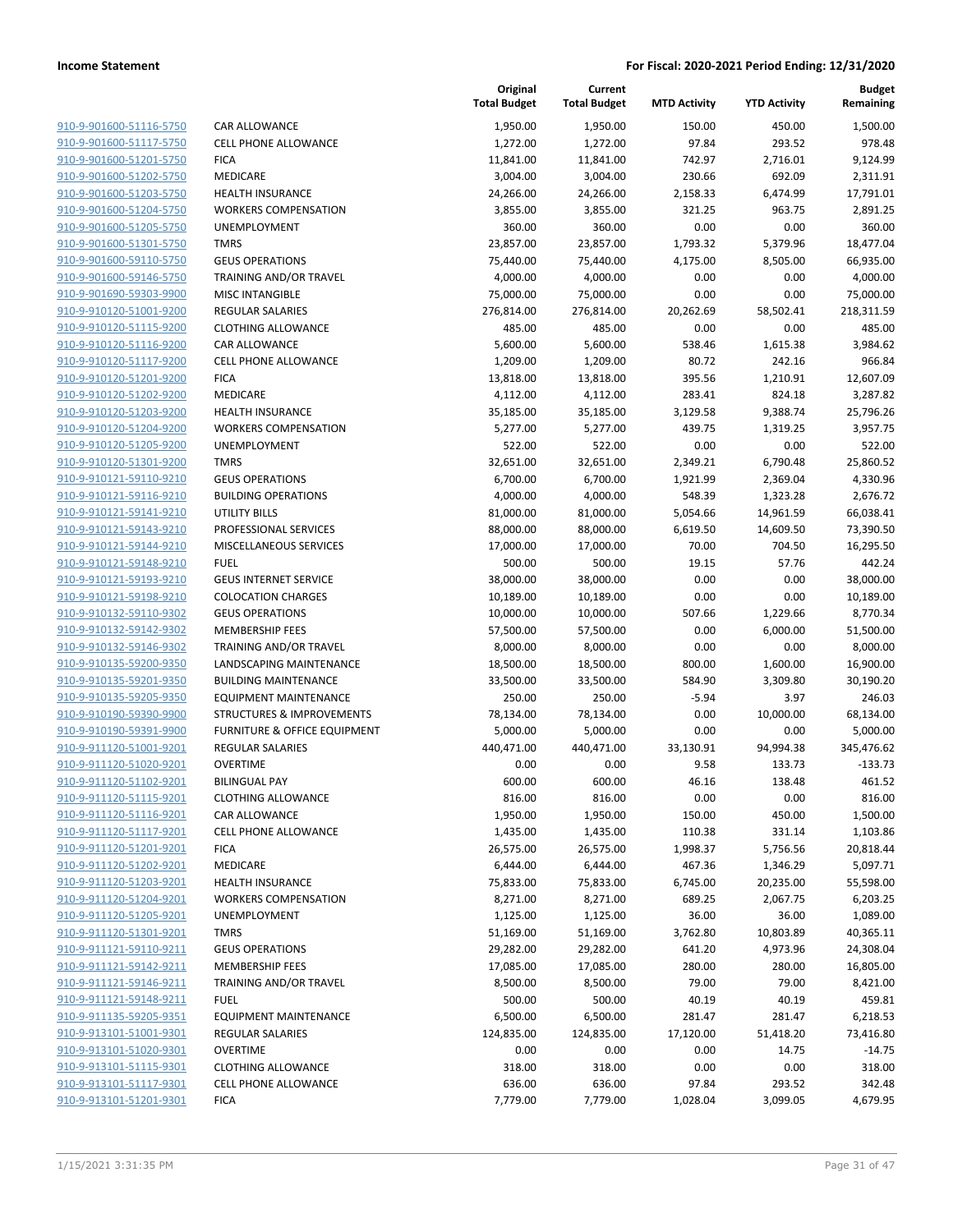|                                                    |                                     | Original<br><b>Total Budget</b> | Current<br><b>Total Budget</b> | <b>MTD Activity</b> | <b>YTD Activity</b> | <b>Budget</b><br>Remaining |
|----------------------------------------------------|-------------------------------------|---------------------------------|--------------------------------|---------------------|---------------------|----------------------------|
| 910-9-913101-51202-9301                            | MEDICARE                            | 1,819.00                        | 1,819.00                       | 240.42              | 724.77              | 1,094.23                   |
| 910-9-913101-51203-9301                            | <b>HEALTH INSURANCE</b>             | 24,266.00                       | 24,266.00                      | 2,158.33            | 6,474.99            | 17,791.01                  |
| 910-9-913101-51204-9301                            | <b>WORKERS COMPENSATION</b>         | 2,334.00                        | 2,334.00                       | 194.50              | 583.50              | 1,750.50                   |
| 910-9-913101-51205-9301                            | UNEMPLOYMENT                        | 360.00                          | 360.00                         | 0.00                | 0.00                | 360.00                     |
| 910-9-913101-51301-9301                            | <b>TMRS</b>                         | 14,445.00                       | 14,445.00                      | 1,937.00            | 5,819.20            | 8,625.80                   |
| 910-9-913101-59110-9301                            | <b>GEUS OPERATIONS</b>              | 8,500.00                        | 8,500.00                       | 150.25              | 822.68              | 7,677.32                   |
| 910-9-913101-59112-9301                            | <b>SAFETY</b>                       | 911.00                          | 911.00                         | 0.00                | 208.00              | 703.00                     |
| 910-9-913101-59131-9301                            | NON-BAD DEBT WRITE OFFS             | 2,000.00                        | 2,000.00                       | 0.00                | 219.18              | 1.780.82                   |
| 910-9-913101-59146-9301                            | TRAINING AND/OR TRAVEL              | 2,500.00                        | 2,500.00                       | 0.00                | 0.00                | 2,500.00                   |
| 910-9-913101-59160-9301                            | ADVERTISING                         | 0.00                            | 0.00                           | 0.00                | 500.00              | $-500.00$                  |
| 910-9-913101-59195-9301                            | PUBLIC SERVICE BY GEUS C/I          | 15,000.00                       | 15,000.00                      | 0.00                | 0.00                | 15,000.00                  |
| 910-9-913102-51001-9020                            | REGULAR SALARIES                    | 265,667.00                      | 265,667.00                     | 21,060.96           | 63,205.69           | 202,461.31                 |
| 910-9-913102-51020-9020                            | <b>OVERTIME</b>                     | 15,353.00                       | 15,353.00                      | 1,849.83            | 6,113.50            | 9,239.50                   |
| 910-9-913102-51115-9020                            | <b>CLOTHING ALLOWANCE</b>           | 3,892.00                        | 3,892.00                       | 0.00                | 0.00                | 3,892.00                   |
| 910-9-913102-51117-9020                            | <b>CELL PHONE ALLOWANCE</b>         | 864.00                          | 864.00                         | 66.44               | 199.32              | 664.68                     |
| 910-9-913102-51201-9020                            | <b>FICA</b>                         | 17,477.00                       | 17,477.00                      | 1,289.62            | 3,971.70            | 13,505.30                  |
| 910-9-913102-51202-9020                            | MEDICARE                            | 4,087.00                        | 4,087.00                       | 301.61              | 928.87              | 3,158.13                   |
| 910-9-913102-51203-9020                            | <b>HEALTH INSURANCE</b>             | 87,357.00                       | 87,357.00                      | 7,770.00            | 23,310.00           | 64,047.00                  |
| 910-9-913102-51204-9020                            | <b>WORKERS COMPENSATION</b>         | 5,244.00                        | 5,244.00                       | 437.00              | 1,311.00            | 3,933.00                   |
| 910-9-913102-51205-9020                            | UNEMPLOYMENT                        | 1,296.00                        | 1,296.00                       | 0.00                | 34.93               | 1,261.07                   |
| 910-9-913102-51301-9020                            | <b>TMRS</b>                         | 32,453.00                       | 32,453.00                      | 2,584.94            | 7,812.03            | 24,640.97                  |
| 910-9-913102-59110-9020                            | <b>GEUS OPERATIONS</b>              | 33,112.00                       | 33,112.00                      | 569.90              | 1,141.43            | 31,970.57                  |
| 910-9-913102-59148-9020                            | <b>FUEL</b>                         | 12,000.00                       | 12,000.00                      | 781.68              | 1,693.98            | 10,306.02                  |
| 910-9-913102-59169-9020                            | PRE PAID METER COSTS                | 0.00                            | 0.00                           | 0.00                | 1,274.36            | $-1,274.36$                |
| 910-9-913103-51001-9303                            | <b>REGULAR SALARIES</b>             | 69,466.00                       | 69,466.00                      | 0.00                | 0.00                | 69,466.00                  |
| 910-9-913103-51020-9303                            | <b>OVERTIME</b>                     | 628.00                          | 628.00                         | 0.00                | 0.00                | 628.00                     |
| 910-9-913103-51115-9303                            | <b>CLOTHING ALLOWANCE</b>           | 200.00                          | 200.00                         | 0.00                | 0.00                | 200.00                     |
| 910-9-913103-51117-9303                            | <b>CELL PHONE ALLOWANCE</b>         | 585.00                          | 585.00                         | 0.00                | 0.00                | 585.00                     |
| 910-9-913103-51201-9303                            | <b>FICA</b>                         | 4,392.00                        | 4,392.00                       | 0.00                | 0.00                | 4,392.00                   |
| 910-9-913103-51202-9303                            | MEDICARE                            | 1,027.00                        | 1,027.00                       | 0.00                | 0.00                | 1,027.00                   |
| 910-9-913103-51203-9303                            | <b>HEALTH INSURANCE</b>             | 12,134.00                       | 12,134.00                      | 1,079.25            | 3,237.75            | 8,896.25                   |
| 910-9-913103-51204-9303<br>910-9-913103-51205-9303 | <b>WORKERS COMPENSATION</b>         | 1,319.00                        | 1,319.00                       | 109.92              | 329.76              | 989.24                     |
| 910-9-913103-51301-9303                            | UNEMPLOYMENT<br><b>TMRS</b>         | 180.00                          | 180.00                         | 0.00<br>0.00        | 0.00                | 180.00<br>8,155.00         |
| 910-9-913103-59110-9303                            | <b>GEUS OPERATIONS</b>              | 8,155.00<br>9,400.00            | 8,155.00<br>9,400.00           | 115.58              | 0.00<br>115.58      | 9,284.42                   |
| 910-9-913103-59112-9303                            | SAFETY                              | 50.00                           | 50.00                          | 0.00                | 39.00               | 11.00                      |
| 910-9-913103-59146-9303                            | TRAINING AND/OR TRAVEL              | 2,700.00                        | 2,700.00                       | 0.00                | 0.00                | 2,700.00                   |
| 910-9-913103-59160-9303                            | ADVERTISING                         | 60,550.00                       | 60,550.00                      | 918.82              | 13,669.50           | 46,880.50                  |
| 910-9-913103-59167-9303                            | <b>ENERGY EFFICIENCY OPERATIONS</b> | 10,000.00                       | 10,000.00                      | 0.00                | 0.00                | 10,000.00                  |
| 910-9-913130-51001-9030                            | <b>REGULAR SALARIES</b>             | 295,662.00                      | 295,662.00                     | 25,240.32           | 75,896.93           | 219,765.07                 |
| 910-9-913130-51010-9030                            | PART TIME REGULAR                   | 29,014.00                       | 29,014.00                      | 0.00                | 0.00                | 29,014.00                  |
| 910-9-913130-51020-9030                            | <b>OVERTIME</b>                     | 1,099.00                        | 1,099.00                       | 83.42               | 225.75              | 873.25                     |
| 910-9-913130-51102-9030                            | <b>BILINGUAL PAY</b>                | 2,400.00                        | 2,400.00                       | 184.64              | 553.92              | 1,846.08                   |
| 910-9-913130-51201-9030                            | <b>FICA</b>                         | 20,348.00                       | 20,348.00                      | 1,498.49            | 4,534.50            | 15,813.50                  |
| 910-9-913130-51202-9030                            | MEDICARE                            | 4,757.00                        | 4,757.00                       | 350.45              | 1,060.49            | 3,696.51                   |
| 910-9-913130-51203-9030                            | <b>HEALTH INSURANCE</b>             | 94,030.00                       | 94,030.00                      | 7,554.17            | 22,662.51           | 71,367.49                  |
| 910-9-913130-51204-9030                            | <b>WORKERS COMPENSATION</b>         | 6,106.00                        | 6,106.00                       | 445.92              | 1,337.76            | 4,768.24                   |
| 910-9-913130-51205-9030                            | UNEMPLOYMENT                        | 1,755.00                        | 1,755.00                       | 46.61               | 166.86              | 1,588.14                   |
| 910-9-913130-51301-9030                            | <b>TMRS</b>                         | 37,781.00                       | 37,781.00                      | 2,869.73            | 8,626.19            | 29,154.81                  |
| 910-9-913130-59110-9030                            | <b>GEUS OPERATIONS</b>              | 24,200.00                       | 24,200.00                      | 1,526.46            | 2,737.86            | 21,462.14                  |
| 910-9-913130-59146-9030                            | TRAINING AND/OR TRAVEL              | 2,500.00                        | 2,500.00                       | 0.00                | 0.00                | 2,500.00                   |
| 910-9-913130-59166-9030                            | LOW INCOME ASSISTANCE               | 15,000.00                       | 15,000.00                      | 0.00                | 0.00                | 15,000.00                  |
| 910-9-913131-51001-9031                            | <b>REGULAR SALARIES</b>             | 45,802.00                       | 45,802.00                      | 3,625.61            | 10,884.32           | 34,917.68                  |
| 910-9-913131-51020-9031                            | <b>OVERTIME</b>                     | 0.00                            | 0.00                           | 0.00                | 42.98               | $-42.98$                   |
| 910-9-913131-51102-9031                            | <b>BILINGUAL PAY</b>                | 600.00                          | 600.00                         | 46.16               | 138.48              | 461.52                     |
| 910-9-913131-51201-9031                            | <b>FICA</b>                         | 2,877.00                        | 2,877.00                       | 218.35              | 662.81              | 2,214.19                   |
| 910-9-913131-51202-9031                            | MEDICARE                            | 673.00                          | 673.00                         | 51.06               | 155.00              | 518.00                     |
| 910-9-913131-51203-9031                            | <b>HEALTH INSURANCE</b>             | 12,133.00                       | 12,133.00                      | 1,079.17            | 3,237.51            | 8,895.49                   |
| 910-9-913131-51204-9031                            | <b>WORKERS COMPENSATION</b>         | 863.00                          | 863.00                         | 71.92               | 215.76              | 647.24                     |
|                                                    |                                     |                                 |                                |                     |                     |                            |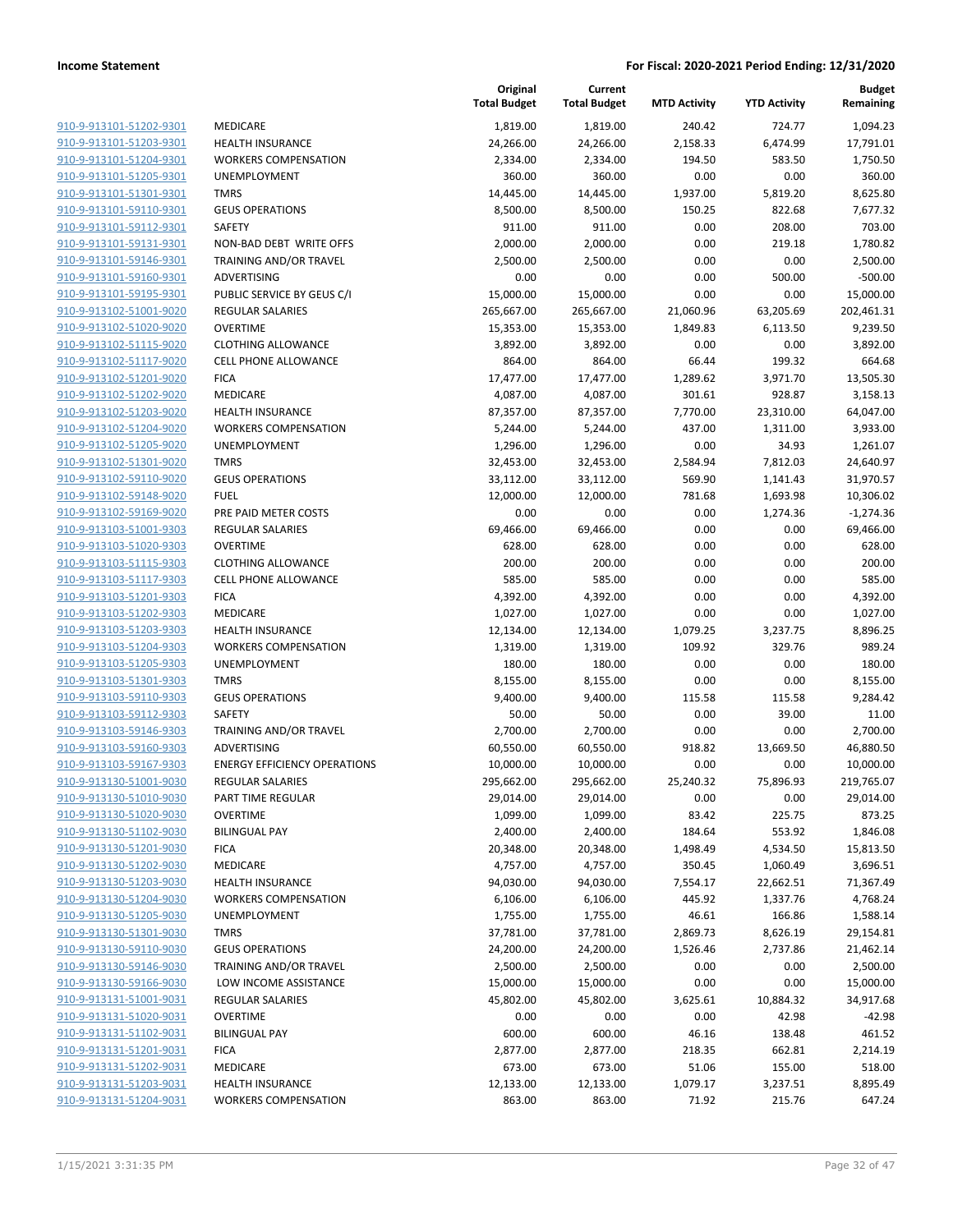| <u>910-9-913131-51205-9031</u>                            |
|-----------------------------------------------------------|
| <u>910-9-913131-51301-9031</u>                            |
| 910-9-913131-59110-9031                                   |
| 910-9-913131-59146-9031                                   |
| 910-9-913134-51001-9034                                   |
| 910-9-913134-51020-9034                                   |
| 910-9-913134-51201-9034                                   |
| 910-9-913134-51202-9034                                   |
| 910-9-913134-51203-9034                                   |
| 910-9-913134-51204-9034                                   |
| 910-9-913134-51205-9034                                   |
| 910-9-913134-51301-9034                                   |
| 910-9-913134-59110-9034                                   |
| 910-9-913134-59146-9034                                   |
| 910-9-913135-51001-9035                                   |
| <u>910-9-913135-51010-9035</u>                            |
| 910-9-913135-51020-9035                                   |
| 910-9-913135-51102-9035                                   |
| 910-9-913135-51201-9035                                   |
| 910-9-913135-51202-9035                                   |
| <u>910-9-913135-51203-9035</u>                            |
| 910-9-913135-51204-9035                                   |
| 910-9-913135-51205-9035                                   |
| 910-9-913135-51301-9035                                   |
| 910-9-913135-59146-9035                                   |
| <u>910-9-913135-59170-9035</u>                            |
| 910-9-913135-59172-9035                                   |
| 910-9-913135-59173-9035                                   |
| 910-9-913135-59174-9035                                   |
| <u>910-9-913135-59175-9035</u>                            |
| <u>910-9-913136-51001-9036</u>                            |
| 910-9-913136-51115-9036                                   |
| 910-9-913136-51201-9036                                   |
| 910-9-913136-51202-9036                                   |
| 910-9-913136-51203-9036                                   |
| <u>910-9-913136-51204-9036</u>                            |
| 910-9-913136-51205-9036                                   |
| 910-9-913136-51301-9036                                   |
| 910-9-913136-59110-9036                                   |
| 910-9-913136-59141-9036                                   |
| 910-9-913139-59780-9240                                   |
|                                                           |
| <u>910-9-913139-59781-9250</u><br>910-9-913139-59902-9301 |
| 910-9-913139-59926-9301                                   |
|                                                           |
| 910-9-913139-59927-9301                                   |
| 910-9-913139-59928-9301                                   |
| 910-9-913159-59200-9353                                   |
| <u>910-9-913159-59201-9353</u>                            |
| 910-9-913159-59205-9353                                   |
| 910-9-913190-59390-9900                                   |
| <u>910-9-930000-59060-5650</u>                            |
| 910-9-930000-59110-5600                                   |
| 910-9-930161-51001-5610                                   |
| 910-9-930161-51020-5610                                   |
| <u>910-9-930161-51115-5610</u>                            |
| <u>910-9-930161-51116-5610</u>                            |
| <u>910-9-930161-51117-5610</u>                            |
| 910-9-930161-51201-5610                                   |
| 910-9-930161-51202-5610                                   |

|                         |                                  | Original<br><b>Total Budget</b> | Current<br><b>Total Budget</b> | <b>MTD Activity</b> | <b>YTD Activity</b> | <b>Budget</b><br>Remaining |
|-------------------------|----------------------------------|---------------------------------|--------------------------------|---------------------|---------------------|----------------------------|
| 910-9-913131-51205-9031 | UNEMPLOYMENT                     | 180.00                          | 180.00                         | 0.00                | 0.00                | 180.00                     |
| 910-9-913131-51301-9031 | <b>TMRS</b>                      | 5,342.00                        | 5,342.00                       | 413.08              | 1,244.91            | 4,097.09                   |
| 910-9-913131-59110-9031 | <b>GEUS OPERATIONS</b>           | 25,700.00                       | 25,700.00                      | 3,332.15            | 4,685.71            | 21,014.29                  |
| 910-9-913131-59146-9031 | TRAINING AND/OR TRAVEL           | 750.00                          | 750.00                         | 0.00                | 0.00                | 750.00                     |
| 910-9-913134-51001-9034 | <b>REGULAR SALARIES</b>          | 151,064.00                      | 151,064.00                     | 9,028.48            | 27,190.99           | 123,873.01                 |
| 910-9-913134-51020-9034 | <b>OVERTIME</b>                  | 2,639.00                        | 2,639.00                       | 251.90              | 623.08              | 2,015.92                   |
| 910-9-913134-51201-9034 | <b>FICA</b>                      | 9,530.00                        | 9,530.00                       | 516.36              | 1,577.05            | 7,952.95                   |
| 910-9-913134-51202-9034 | <b>MEDICARE</b>                  | 2,228.00                        | 2,228.00                       | 120.76              | 368.82              | 1,859.18                   |
| 910-9-913134-51203-9034 | <b>HEALTH INSURANCE</b>          | 46,105.00                       | 46,105.00                      | 4,100.83            | 12,302.49           | 33,802.51                  |
| 910-9-913134-51204-9034 | <b>WORKERS COMPENSATION</b>      | 2,860.00                        | 2,860.00                       | 238.33              | 714.99              | 2,145.01                   |
| 910-9-913134-51205-9034 | <b>UNEMPLOYMENT</b>              | 684.00                          | 684.00                         | 0.00                | 0.00                | 684.00                     |
| 910-9-913134-51301-9034 | <b>TMRS</b>                      | 17,695.00                       | 17,695.00                      | 1,044.04            | 3,123.94            | 14,571.06                  |
| 910-9-913134-59110-9034 | <b>GEUS OPERATIONS</b>           | 241,291.00                      | 241,291.00                     | 403.11              | 473.33              | 240,817.67                 |
| 910-9-913134-59146-9034 | TRAINING AND/OR TRAVEL           | 3,500.00                        | 3,500.00                       | 0.00                | 0.00                | 3,500.00                   |
| 910-9-913135-51001-9035 | <b>REGULAR SALARIES</b>          | 129,314.00                      | 129,314.00                     | 12,861.13           | 38,019.18           | 91,294.82                  |
| 910-9-913135-51010-9035 | PART TIME REGULAR                | 33,202.00                       | 33,202.00                      | 0.00                | 0.00                | 33,202.00                  |
| 910-9-913135-51020-9035 | <b>OVERTIME</b>                  | 3,089.00                        | 3,089.00                       | 1,271.25            | 3,428.99            | $-339.99$                  |
| 910-9-913135-51102-9035 | <b>BILINGUAL PAY</b>             | 600.00                          | 600.00                         | 46.16               | 138.48              | 461.52                     |
| 910-9-913135-51201-9035 | <b>FICA</b>                      | 10,305.00                       | 10,305.00                      | 822.22              | 2,434.55            | 7,870.45                   |
| 910-9-913135-51202-9035 | <b>MEDICARE</b>                  | 2,409.00                        | 2,409.00                       | 192.29              | 569.37              | 1,839.63                   |
| 910-9-913135-51203-9035 | <b>HEALTH INSURANCE</b>          | 36,399.00                       | 36,399.00                      | 3,237.50            | 9,712.50            | 26,686.50                  |
| 910-9-913135-51204-9035 | <b>WORKERS COMPENSATION</b>      | 3,092.00                        | 3,092.00                       | 257.67              | 773.01              | 2,318.99                   |
| 910-9-913135-51205-9035 | UNEMPLOYMENT                     | 900.00                          | 900.00                         | 19.22               | 62.82               | 837.18                     |
| 910-9-913135-51301-9035 | <b>TMRS</b>                      | 19,134.00                       | 19,134.00                      | 1,309.46            | 3,796.66            | 15,337.34                  |
| 910-9-913135-59146-9035 | <b>TRAINING AND/OR TRAVEL</b>    | 1,500.00                        | 1,500.00                       | 0.00                | 0.00                | 1,500.00                   |
| 910-9-913135-59170-9035 | <b>CREDIT CARD FEES</b>          | 113,000.00                      | 113,000.00                     | 7,679.71            | 18,709.06           | 94,290.94                  |
| 910-9-913135-59172-9035 | LOCKBOX OVER/SHORT               | 500.00                          | 500.00                         | 0.00                | 0.00                | 500.00                     |
| 910-9-913135-59173-9035 | <b>ONLINE PAYMENT OVER/SHORT</b> | 500.00                          | 500.00                         | 0.00                | 745.02              | $-245.02$                  |
| 910-9-913135-59174-9035 | <b>BANK RECS OVER/SHORT</b>      | 100.00                          | 100.00                         | 0.00                | 0.00                | 100.00                     |
| 910-9-913135-59175-9035 | <b>CASHIERS OVER/SHORT</b>       | 100.00                          | 100.00                         | $-20.61$            | $-10.11$            | 110.11                     |
| 910-9-913136-51001-9036 | REGULAR SALARIES                 | 32,822.00                       | 32,822.00                      | 2,499.20            | 7,593.58            | 25,228.42                  |
| 910-9-913136-51115-9036 | <b>CLOTHING ALLOWANCE</b>        | 272.00                          | 272.00                         | 0.00                | 0.00                | 272.00                     |
| 910-9-913136-51201-9036 | <b>FICA</b>                      | 2,035.00                        | 2,035.00                       | 122.00              | 387.25              | 1,647.75                   |
| 910-9-913136-51202-9036 | MEDICARE                         | 476.00                          | 476.00                         | 28.54               | 90.58               | 385.42                     |
| 910-9-913136-51203-9036 | <b>HEALTH INSURANCE</b>          | 12,133.00                       | 12,133.00                      | 1,888.58            | 5,665.74            | 6,467.26                   |
| 910-9-913136-51204-9036 | <b>WORKERS COMPENSATION</b>      | 611.00                          | 611.00                         | 113.83              | 341.49              | 269.51                     |
| 910-9-913136-51205-9036 | UNEMPLOYMENT                     | 180.00                          | 180.00                         | 0.00                | 0.00                | 180.00                     |
| 910-9-913136-51301-9036 | <b>TMRS</b>                      | 3,779.00                        | 3,779.00                       | 281.16              | 854.28              | 2,924.72                   |
| 910-9-913136-59110-9036 | <b>GEUS OPERATIONS</b>           | 20,955.00                       | 20,955.00                      | 1,339.94            | 2,163.83            | 18,791.17                  |
| 910-9-913136-59141-9036 | UTILITY BILLS                    | 50,000.00                       | 50,000.00                      | 3,195.30            | 9,683.07            | 40,316.93                  |
| 910-9-913139-59780-9240 | PROPERTY INSURANCE               | 7,793.00                        | 7,793.00                       | 0.00                | 191,555.44          | $-183,762.44$              |
| 910-9-913139-59781-9250 | LIABILITY INSURANCE              | 8,323.00                        | 8,323.00                       | 0.00                | 3,484.19            | 4,838.81                   |
| 910-9-913139-59902-9301 | XFER to COG - ADMIN EXPENSES     | 82,689.00                       | 82,689.00                      | 6,890.75            | 25,587.83           | 57,101.17                  |
| 910-9-913139-59926-9301 | XFER to COG - GARAGE             | 17,224.00                       | 17,224.00                      | 1,435.33            | 4,305.99            | 12,918.01                  |
| 910-9-913139-59927-9301 | XFER to COG - INSURANCE          | 3,924.00                        | 3,924.00                       | 327.00              | 981.00              | 2,943.00                   |
| 910-9-913139-59928-9301 | XFER to COG - IT                 | 125,380.00                      | 125,380.00                     | 10,448.33           | 31,344.99           | 94,035.01                  |
| 910-9-913159-59200-9353 | LANDSCAPING MAINTENANCE          | 3,500.00                        | 3,500.00                       | 192.00              | 384.00              | 3,116.00                   |
| 910-9-913159-59201-9353 | <b>BUILDINGS MAINTENANCE</b>     | 20,300.00                       | 20,300.00                      | 1,937.78            | 2,022.78            | 18,277.22                  |
| 910-9-913159-59205-9353 | <b>EQUIPMENT MAINTENANCE</b>     | 4,000.00                        | 4,000.00                       | 0.00                | 68.95               | 3,931.05                   |
| 910-9-913190-59390-9900 | STRUCTURES & IMPROVEMENTS        | 5,000.00                        | 5,000.00                       | 0.00                | 0.00                | 5,000.00                   |
| 910-9-930000-59060-5650 | <b>TRANSMISSION COSTS</b>        | 3,593,619.00                    | 3,593,619.00                   | 334,593.01          | 946,596.12          | 2,647,022.88               |
| 910-9-930000-59110-5600 | <b>GEUS OPERATIONS</b>           | 108,800.00                      | 108,800.00                     | 35,547.60           | 80,223.91           | 28,576.09                  |
| 910-9-930161-51001-5610 | REGULAR SALARIES                 | 267,462.00                      | 267,462.00                     | 19,754.40           | 59,267.45           | 208,194.55                 |
| 910-9-930161-51020-5610 | <b>OVERTIME</b>                  | 19,429.00                       | 19,429.00                      | 3,538.61            | 7,637.72            | 11,791.28                  |
| 910-9-930161-51115-5610 | <b>CLOTHING ALLOWANCE</b>        | 60.00                           | 60.00                          | 0.00                | 0.00                | 60.00                      |
| 910-9-930161-51116-5610 | CAR ALLOWANCE                    | 1,950.00                        | 1,950.00                       | 150.00              | 450.00              | 1,500.00                   |
| 910-9-930161-51117-5610 | CELL PHONE ALLOWANCE             | 432.00                          | 432.00                         | 33.22               | 99.66               | 332.34                     |
| 910-9-930161-51201-5610 | <b>FICA</b>                      | 17,936.00                       | 17,936.00                      | 1,346.44            | 3,902.18            | 14,033.82                  |
| 910-9-930161-51202-5610 | MEDICARE                         | 4,193.00                        | 4,193.00                       | 314.90              | 912.61              | 3,280.39                   |
|                         |                                  |                                 |                                |                     |                     |                            |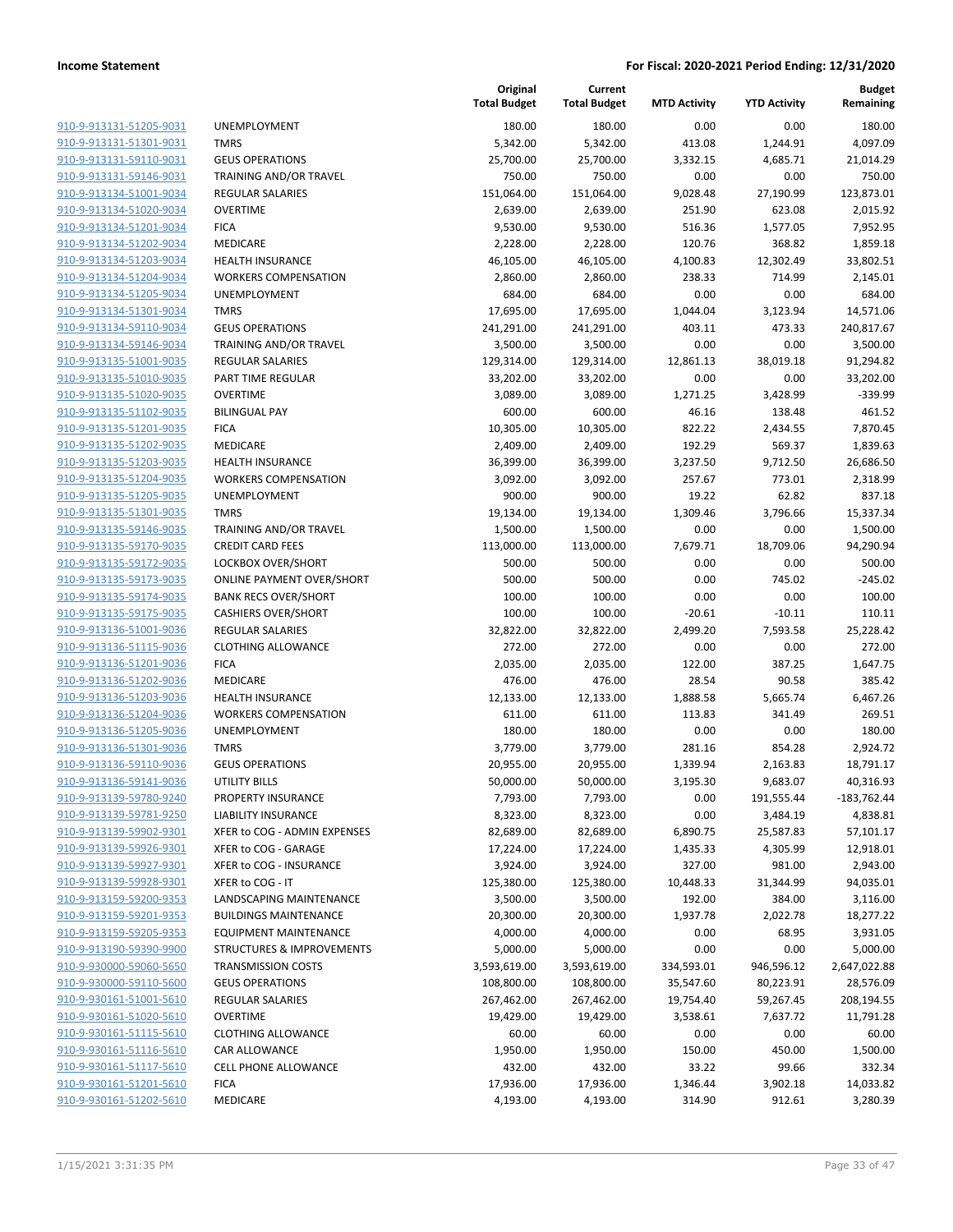| <u>910-9-930161-51203-5610</u>                     |
|----------------------------------------------------|
| 910-9-930161-51204-5610                            |
| 910-9-930161-51205-5610                            |
| 910-9-930161-51301-5610                            |
| <u>910-9-930161-59110-5610</u>                     |
| 910-9-930161-59146-5610                            |
| 910-9-930181-51001-5810                            |
| <u>910-9-930181-51020-5810</u>                     |
| 910-9-930181-51115-5810                            |
| 910-9-930181-51201-5810                            |
| <u>910-9-930181-51202-5810</u>                     |
| 910-9-930181-51203-5810                            |
| 910-9-930181-51204-5810                            |
| 910-9-930181-51205-5810                            |
| 910-9-930181-51301-5810                            |
| 910-9-930181-59110-5810                            |
| 910-9-930190-59390-9900                            |
| <u>910-9-930190-59391-9900</u>                     |
| 910-9-931080-51001-5800                            |
| 910-9-931080-51010-5800                            |
| 910-9-931080-51020-5800                            |
| 910-9-931080-51115-5800                            |
| 910-9-931080-51116-5800                            |
| 910-9-931080-51117-5800                            |
| 910-9-931080-51201-5800                            |
| 910-9-931080-51202-5800                            |
| 910-9-931080-51203-5800                            |
| 910-9-931080-51204-5800                            |
| 910-9-931080-51205-5800<br>910-9-931080-51301-5800 |
| 910-9-931080-59110-5800                            |
| 910-9-931080-59146-5800                            |
| 910-9-931080-59148-5800                            |
| 910-9-931080-59205-5800                            |
| 910-9-931088-51001-5880                            |
| 910-9-931088-51117-5880                            |
| 910-9-931088-51201-5880                            |
| 910-9-931088-51202-5880                            |
| 910-9-931088-51203-5880                            |
| 910-9-931088-51204-5880                            |
| 910-9-931088-51205-5880                            |
| 910-9-931088-51301-5880                            |
| 910-9-931088-59110-5880                            |
| 910-9-931088-59146-5880                            |
| <u>910-9-931092-51001-9202</u>                     |
| 910-9-931092-51116-9202                            |
| 910-9-931092-51117-9202                            |
| 910-9-931092-51201-9202                            |
| 910-9-931092-51202-9202                            |
| 910-9-931092-51203-9202                            |
| 910-9-931092-51204-9202                            |
| 910-9-931092-51205-9202                            |
| 910-9-931092-51301-9202                            |
| <u>910-9-931092-59110-9212</u>                     |
| 910-9-931092-59130-9212                            |
| <u>910-9-931092-59133-9212</u>                     |
| 910-9-931092-59146-9212                            |
| <u>910-9-931093-59205-9352</u>                     |
| <u>910-9-931099-59391-9900</u>                     |
|                                                    |

|                                                    |                                                                | Original<br><b>Total Budget</b> | Current<br><b>Total Budget</b> | <b>MTD Activity</b> | <b>YTD Activity</b> | <b>Budget</b><br>Remaining |
|----------------------------------------------------|----------------------------------------------------------------|---------------------------------|--------------------------------|---------------------|---------------------|----------------------------|
| 910-9-930161-51203-5610                            | <b>HEALTH INSURANCE</b>                                        | 40,948.00                       | 40,948.00                      | 3,642.08            | 10,926.24           | 30,021.76                  |
| 910-9-930161-51204-5610                            | <b>WORKERS COMPENSATION</b>                                    | 5,382.00                        | 5,382.00                       | 448.50              | 1,345.50            | 4,036.50                   |
| 910-9-930161-51205-5610                            | <b>UNEMPLOYMENT</b>                                            | 610.00                          | 610.00                         | 0.00                | 0.00                | 610.00                     |
| 910-9-930161-51301-5610                            | <b>TMRS</b>                                                    | 33,302.00                       | 33,302.00                      | 2,641.09            | 7,588.70            | 25,713.30                  |
| 910-9-930161-59110-5610                            | <b>GEUS OPERATIONS</b>                                         | 17,525.00                       | 17,525.00                      | $-859.19$           | 1,274.75            | 16,250.25                  |
| 910-9-930161-59146-5610                            | TRAINING AND/OR TRAVEL                                         | 35,000.00                       | 35,000.00                      | 1,300.00            | 1,300.00            | 33,700.00                  |
| 910-9-930181-51001-5810                            | <b>REGULAR SALARIES</b>                                        | 164,522.00                      | 164,522.00                     | 11,758.34           | 35,183.20           | 129,338.80                 |
| 910-9-930181-51020-5810                            | <b>OVERTIME</b>                                                | 19,429.00                       | 19,429.00                      | 3,538.65            | 7,637.79            | 11,791.21                  |
| 910-9-930181-51115-5810                            | <b>CLOTHING ALLOWANCE</b>                                      | 843.00                          | 843.00                         | 0.00                | 0.00                | 843.00                     |
| 910-9-930181-51201-5810                            | <b>FICA</b>                                                    | 11,406.00                       | 11,406.00                      | 948.42              | 2,654.91            | 8,751.09                   |
| 910-9-930181-51202-5810                            | <b>MEDICARE</b>                                                | 2,666.00                        | 2,666.00                       | 221.80              | 620.90              | 2,045.10                   |
| 910-9-930181-51203-5810                            | <b>HEALTH INSURANCE</b>                                        | 28,815.00                       | 28,815.00                      | 2,562.92            | 7,688.76            | 21,126.24                  |
| 910-9-930181-51204-5810                            | <b>WORKERS COMPENSATION</b>                                    | 3,423.00                        | 3,423.00                       | 285.25              | 855.75              | 2,567.25                   |
| 910-9-930181-51205-5810                            | UNEMPLOYMENT                                                   | 430.00                          | 430.00                         | 0.00                | 0.00                | 430.00                     |
| 910-9-930181-51301-5810                            | <b>TMRS</b>                                                    | 21,177.00                       | 21,177.00                      | 1,720.91            | 4,817.36            | 16,359.64                  |
| 910-9-930181-59110-5810<br>910-9-930190-59390-9900 | <b>GEUS OPERATIONS</b><br><b>STRUCTURES &amp; IMPROVEMENTS</b> | 10,725.00                       | 10,725.00<br>550,000.00        | 116.02              | 232.85<br>0.00      | 10,492.15<br>550,000.00    |
| 910-9-930190-59391-9900                            | FURNITURE & OFFICE EQUIPMENT                                   | 0.00<br>550,000.00              | 0.00                           | 0.00<br>0.00        | 0.00                | 0.00                       |
| 910-9-931080-51001-5800                            | <b>REGULAR SALARIES</b>                                        | 749,375.00                      | 749,375.00                     | 49,736.81           | 148,041.13          | 601,333.87                 |
| 910-9-931080-51010-5800                            | PART TIME REGULAR                                              | 75,491.00                       | 75,491.00                      | 0.00                | 0.00                | 75,491.00                  |
| 910-9-931080-51020-5800                            | <b>OVERTIME</b>                                                | 1,695.00                        | 1,695.00                       | 0.00                | 0.00                | 1,695.00                   |
| 910-9-931080-51115-5800                            | <b>CLOTHING ALLOWANCE</b>                                      | 850.00                          | 850.00                         | 381.51              | 381.51              | 468.49                     |
| 910-9-931080-51116-5800                            | <b>CAR ALLOWANCE</b>                                           | 3,900.00                        | 3,900.00                       | 300.00              | 900.00              | 3,000.00                   |
| 910-9-931080-51117-5800                            | <b>CELL PHONE ALLOWANCE</b>                                    | 4,070.00                        | 4,070.00                       | 313.08              | 914.78              | 3,155.22                   |
| 910-9-931080-51201-5800                            | <b>FICA</b>                                                    | 48,592.00                       | 48,592.00                      | 2,189.24            | 8,028.17            | 40,563.83                  |
| 910-9-931080-51202-5800                            | MEDICARE                                                       | 12,102.00                       | 12,102.00                      | 693.49              | 2,077.31            | 10,024.69                  |
| 910-9-931080-51203-5800                            | <b>HEALTH INSURANCE</b>                                        | 89,784.00                       | 89,784.00                      | 7,985.84            | 23,957.52           | 65,826.48                  |
| 910-9-931080-51204-5800                            | <b>WORKERS COMPENSATION</b>                                    | 15,525.00                       | 15,525.00                      | 1,293.75            | 3,881.25            | 11,643.75                  |
| 910-9-931080-51205-5800                            | UNEMPLOYMENT                                                   | 1,692.00                        | 1,692.00                       | 28.16               | 58.20               | 1,633.80                   |
| 910-9-931080-51301-5800                            | <b>TMRS</b>                                                    | 87,384.00                       | 87,384.00                      | 5,445.95            | 16,257.96           | 71,126.04                  |
| 910-9-931080-59110-5800                            | <b>GEUS OPERATIONS</b>                                         | 8,780.00                        | 8,780.00                       | 1,038.52            | 2,840.91            | 5,939.09                   |
| 910-9-931080-59146-5800                            | TRAINING AND/OR TRAVEL                                         | 14,600.00                       | 14,600.00                      | 0.00                | 0.00                | 14,600.00                  |
| 910-9-931080-59148-5800                            | <b>FUEL</b>                                                    | 4,000.00                        | 4,000.00                       | 174.50              | 395.47              | 3,604.53                   |
| 910-9-931080-59205-5800                            | <b>EQUIPMENT MAINTENANCE</b>                                   | 1,500.00                        | 1,500.00                       | 0.00                | 485.75              | 1,014.25                   |
| 910-9-931088-51001-5880                            | <b>REGULAR SALARIES</b>                                        | 52,914.00                       | 52,914.00                      | 7,657.60            | 23,040.83           | 29,873.17                  |
| 910-9-931088-51117-5880                            | <b>CELL PHONE ALLOWANCE</b>                                    | 960.00                          | 960.00                         | 73.84               | 221.52              | 738.48                     |
| 910-9-931088-51201-5880                            | <b>FICA</b>                                                    | 3,340.00                        | 3,340.00                       | 434.04              | 1,322.68            | 2,017.32                   |
| 910-9-931088-51202-5880                            | MEDICARE                                                       | 781.00                          | 781.00                         | 101.50              | 309.32              | 471.68                     |
| 910-9-931088-51203-5880                            | <b>HEALTH INSURANCE</b>                                        | 12,133.00                       | 12,133.00                      | 1,079.17            | 3,237.51            | 8,895.49                   |
| 910-9-931088-51204-5880                            | <b>WORKERS COMPENSATION</b>                                    | 1,002.00                        | 1,002.00                       | 83.50               | 250.50              | 751.50                     |
| 910-9-931088-51205-5880<br>910-9-931088-51301-5880 | UNEMPLOYMENT<br><b>TMRS</b>                                    | 180.00<br>6,202.00              | 180.00<br>6,202.00             | 0.00<br>869.78      | 0.00                | 180.00                     |
| 910-9-931088-59110-5880                            | <b>GEUS OPERATIONS</b>                                         | 6,700.00                        | 6,700.00                       | 33.48               | 2,616.99<br>52.20   | 3,585.01<br>6,647.80       |
| 910-9-931088-59146-5880                            | <b>TRAINING AND/OR TRAVEL</b>                                  | 4,000.00                        | 4,000.00                       | 0.00                | 0.00                | 4,000.00                   |
| 910-9-931092-51001-9202                            | <b>REGULAR SALARIES</b>                                        | 122,868.00                      | 122,868.00                     | 9,095.52            | 27,286.56           | 95,581.44                  |
| 910-9-931092-51116-9202                            | <b>CAR ALLOWANCE</b>                                           | 1,560.00                        | 1,560.00                       | 150.00              | 450.00              | 1,110.00                   |
| 910-9-931092-51117-9202                            | <b>CELL PHONE ALLOWANCE</b>                                    | 1,632.00                        | 1,632.00                       | 125.54              | 376.62              | 1,255.38                   |
| 910-9-931092-51201-9202                            | <b>FICA</b>                                                    | 7,816.00                        | 7,816.00                       | 580.68              | 1,742.27            | 6,073.73                   |
| 910-9-931092-51202-9202                            | MEDICARE                                                       | 1,828.00                        | 1,828.00                       | 135.80              | 407.45              | 1,420.55                   |
| 910-9-931092-51203-9202                            | HEALTH INSURANCE                                               | 20,626.00                       | 20,626.00                      | 1,834.58            | 5,503.74            | 15,122.26                  |
| 910-9-931092-51204-9202                            | <b>WORKERS COMPENSATION</b>                                    | 2,345.00                        | 2,345.00                       | 195.42              | 586.26              | 1,758.74                   |
| 910-9-931092-51205-9202                            | UNEMPLOYMENT                                                   | 306.00                          | 306.00                         | 0.00                | 0.00                | 306.00                     |
| 910-9-931092-51301-9202                            | <b>TMRS</b>                                                    | 14,513.00                       | 14,513.00                      | 1,054.24            | 3,162.72            | 11,350.28                  |
| 910-9-931092-59110-9212                            | <b>GEUS OPERATIONS</b>                                         | 32,889.00                       | 32,889.00                      | 3,668.23            | 5,010.08            | 27,878.92                  |
| 910-9-931092-59130-9212                            | PHONE MANAGEMENT SERVICE                                       | 81,000.00                       | 81,000.00                      | 6,672.00            | 20,016.00           | 60,984.00                  |
| 910-9-931092-59133-9212                            | OFFICE 365                                                     | 19,200.00                       | 19,200.00                      | 1,548.50            | 4,645.50            | 14,554.50                  |
| 910-9-931092-59146-9212                            | <b>TRAINING AND/OR TRAVEL</b>                                  | 8,700.00                        | 8,700.00                       | 0.00                | 637.34              | 8,062.66                   |
| 910-9-931093-59205-9352                            | EQUIPMENT MAINTENANCE - IT                                     | 24,500.00                       | 24,500.00                      | 0.00                | 679.80              | 23,820.20                  |
| 910-9-931099-59391-9900                            | FURNITURE & OFFICE EQUIPMENT                                   | 128,000.00                      | 128,000.00                     | 3,318.00            | 100,084.42          | 27,915.58                  |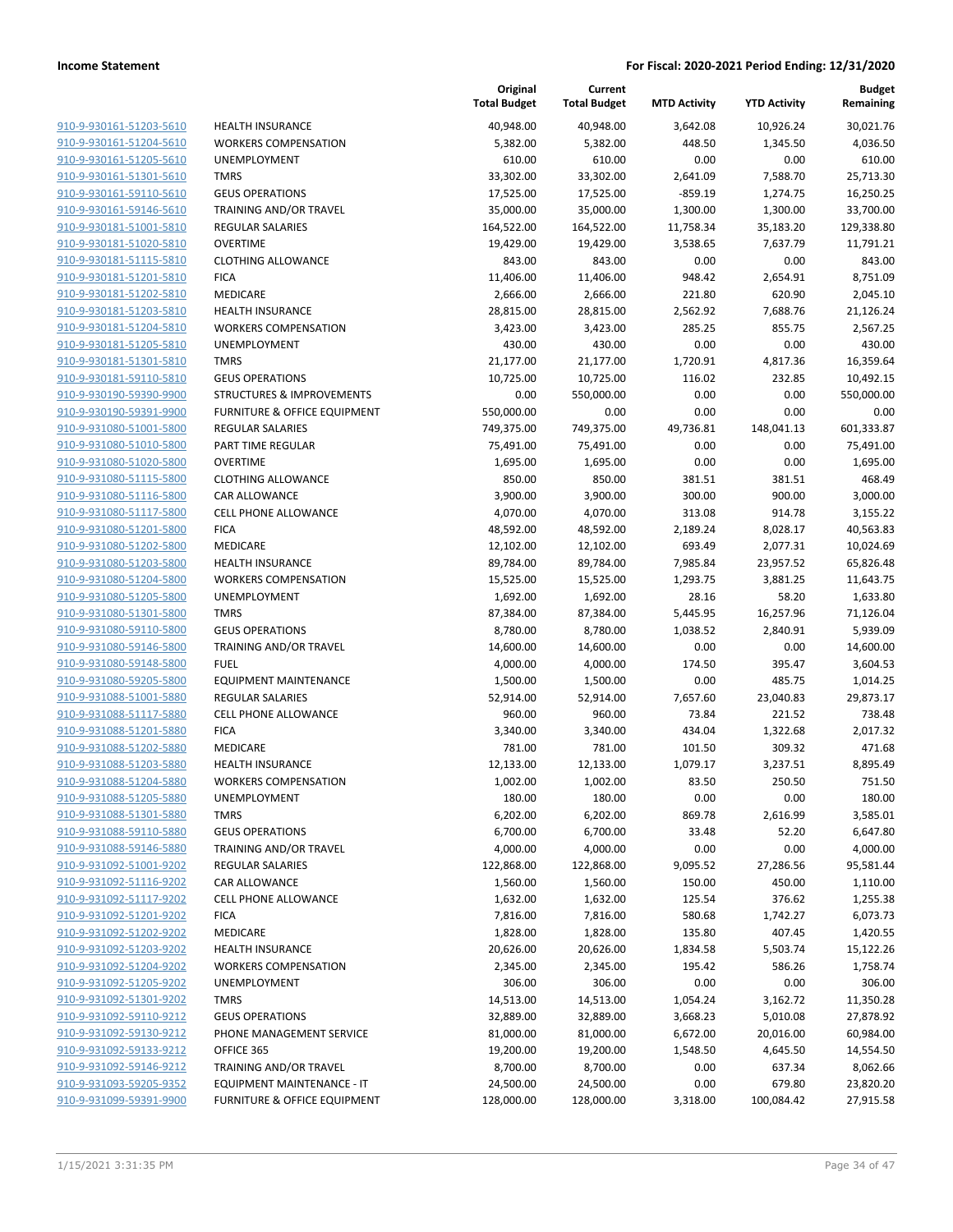| 910-9-931462-51001-5620                            |
|----------------------------------------------------|
| 910-9-931462-51115-5620                            |
| 910-9-931462-51117-5620                            |
| 910-9-931462-51201-5620                            |
| 910-9-931462-51202-5620                            |
| <u>910-9-931462-51203-5620</u>                     |
| 910-9-931462-51204-5620                            |
| 910-9-931462-51205-5620                            |
| 910-9-931462-51301-5620                            |
| 910-9-931462-59110-5620                            |
| 910-9-931462-59146-5620                            |
| 910-9-931462-59148-5620                            |
| 910-9-931462-59198-5620                            |
| 910-9-931462-59199-5620                            |
| 910-9-931470-51001-5700                            |
| <u>910-9-931470-51020-5700</u>                     |
| 910-9-931470-51115-5700                            |
| 910-9-931470-51117-5700                            |
| 910-9-931470-51201-5700                            |
| 910-9-931470-51202-5700                            |
| 910-9-931470-51203-5700                            |
| 910-9-931470-51204-5700                            |
| 910-9-931470-51205-5700                            |
| 910-9-931470-51301-5700                            |
| 910-9-931470-59205-5700                            |
| 910-9-931470-59253-5700                            |
| 910-9-931490-59353-9900                            |
| 910-9-931491-51001-9911                            |
| 910-9-931491-51020-9911                            |
| 910-9-931491-51201-9911                            |
| 910-9-931491-51202-9911                            |
| 910-9-931491-51205-9911                            |
| 910-9-931491-51301-9911                            |
| 910-9-931528-51001-5820                            |
| 910-9-931528-51115-5820                            |
| 910-9-931528-51117-5820                            |
| 910-9-931528-51201-5820                            |
| 910-9-931528-51202-5820                            |
| 910-9-931528-51203-5820                            |
| 910-9-931528-51204-5820                            |
| 910-9-931528-51205-5820                            |
| 910-9-931528-51301-5820                            |
| 910-9-931528-59110-5820                            |
| 910-9-931528-59146-5820                            |
| 910-9-931528-59148-5820                            |
| 910-9-931529-51001-5920                            |
| 910-9-931529-51020-5920                            |
| 910-9-931529-51115-5920                            |
| 910-9-931529-51117-5920                            |
| 910-9-931529-51201-5920                            |
|                                                    |
| 910-9-931529-51202-5920                            |
| 910-9-931529-51203-5920                            |
| 910-9-931529-51204-5920                            |
|                                                    |
| 910-9-931529-51205-5920                            |
| 910-9-931529-51301-5920                            |
| 910-9-931529-59205-5920                            |
| 910-9-931529-59262-5920                            |
| 910-9-931590-59362-9900<br>910-9-931591-51001-9912 |

|                                                    |                                     | Original<br><b>Total Budget</b> | Current<br><b>Total Budget</b> | <b>MTD Activity</b> | <b>YTD Activity</b> | <b>Budget</b><br>Remaining |
|----------------------------------------------------|-------------------------------------|---------------------------------|--------------------------------|---------------------|---------------------|----------------------------|
| 910-9-931462-51001-5620                            | <b>REGULAR SALARIES</b>             | 52,399.00                       | 52,399.00                      | 4,052.00            | 12,190.02           | 40,208.98                  |
| 910-9-931462-51115-5620                            | <b>CLOTHING ALLOWANCE</b>           | 150.00                          | 150.00                         | 24.00               | 24.00               | 126.00                     |
| 910-9-931462-51117-5620                            | <b>CELL PHONE ALLOWANCE</b>         | 318.00                          | 318.00                         | 24.46               | 73.38               | 244.62                     |
| 910-9-931462-51201-5620                            | <b>FICA</b>                         | 3,268.00                        | 3,268.00                       | 214.18              | 654.95              | 2,613.05                   |
| 910-9-931462-51202-5620                            | MEDICARE                            | 764.00                          | 764.00                         | 50.10               | 153.20              | 610.80                     |
| 910-9-931462-51203-5620                            | <b>HEALTH INSURANCE</b>             | 6,067.00                        | 6,067.00                       | 539.58              | 1,618.74            | 4,448.26                   |
| 910-9-931462-51204-5620                            | <b>WORKERS COMPENSATION</b>         | 997.00                          | 997.00                         | 83.08               | 249.24              | 747.76                     |
| 910-9-931462-51205-5620                            | <b>UNEMPLOYMENT</b>                 | 89.00                           | 89.00                          | 0.00                | 0.00                | 89.00                      |
| 910-9-931462-51301-5620                            | <b>TMRS</b>                         | 6,069.00                        | 6,069.00                       | 458.60              | 1,379.63            | 4,689.37                   |
| 910-9-931462-59110-5620                            | <b>GEUS OPERATIONS</b>              | 8,485.00                        | 8,485.00                       | 610.37              | 1,289.19            | 7,195.81                   |
| 910-9-931462-59146-5620                            | TRAINING AND/OR TRAVEL              | 3,000.00                        | 3,000.00                       | 0.00                | 0.00                | 3,000.00                   |
| 910-9-931462-59148-5620                            | <b>FUEL</b>                         | 1,900.00                        | 1,900.00                       | 199.12              | 583.95              | 1,316.05                   |
| 910-9-931462-59198-5620                            | <b>COLOCATION CHARGES</b>           | 10,189.00                       | 10,189.00                      | 0.00                | 0.00                | 10,189.00                  |
| 910-9-931462-59199-5620                            | <b>LEASE OF DARK FIBER</b>          | 324,000.00                      | 324,000.00                     | 0.00                | 0.00                | 324,000.00                 |
| 910-9-931470-51001-5700                            | REGULAR SALARIES                    | 91,588.00                       | 91,588.00                      | 7,136.04            | 21,449.67           | 70,138.33                  |
| 910-9-931470-51020-5700                            | <b>OVERTIME</b>                     | 4,978.00                        | 4,978.00                       | 310.30              | 689.63              | 4,288.37                   |
| 910-9-931470-51115-5700                            | <b>CLOTHING ALLOWANCE</b>           | 844.00                          | 844.00                         | 0.00                | 0.00                | 844.00                     |
| 910-9-931470-51117-5700                            | <b>CELL PHONE ALLOWANCE</b>         | 432.00                          | 432.00                         | 49.86               | 149.58              | 282.42                     |
| 910-9-931470-51201-5700                            | <b>FICA</b>                         | 6,014.00                        | 6,014.00                       | 404.03              | 1,219.03            | 4,794.97                   |
| 910-9-931470-51202-5700                            | MEDICARE                            | 1,407.00                        | 1,407.00                       | 94.49               | 285.10              | 1,121.90                   |
| 910-9-931470-51203-5700                            | <b>HEALTH INSURANCE</b>             | 18,201.00                       | 18,201.00                      | 1,618.75            | 4,856.25            | 13,344.75                  |
|                                                    | <b>WORKERS COMPENSATION</b>         |                                 |                                | 153.00              | 459.00              |                            |
| 910-9-931470-51204-5700<br>910-9-931470-51205-5700 |                                     | 1,836.00                        | 1,836.00                       |                     |                     | 1,377.00                   |
|                                                    | <b>UNEMPLOYMENT</b>                 | 266.00                          | 266.00                         | 0.00                | 0.00                | 266.00                     |
| 910-9-931470-51301-5700                            | <b>TMRS</b>                         | 11,167.00                       | 11,167.00                      | 843.32              | 2,507.47            | 8,659.53                   |
| 910-9-931470-59205-5700                            | <b>EQUIPMENT MAINTENANCE</b>        | 4,150.00                        | 4,150.00                       | 2,387.25            | 2,522.42            | 1,627.58                   |
| 910-9-931470-59253-5700                            | TRANSMISSION SUBSTATION MAINT       | 19,278.00                       | 19,278.00                      | 490.19              | 1,297.27            | 17,980.73                  |
| 910-9-931490-59353-9900                            | <b>TRANSMISSION SUBSTATIONS</b>     | 1,246,800.00                    | 1,246,800.00                   | 5,234.20            | 7,218.05            | 1,239,581.95               |
| 910-9-931491-51001-9911                            | REGULAR SALARIES                    | 2,428.00                        | 2,428.00                       | 0.00                | 0.00                | 2,428.00                   |
| 910-9-931491-51020-9911                            | <b>OVERTIME</b>                     | 84.00                           | 84.00                          | 0.00                | 0.00                | 84.00                      |
| 910-9-931491-51201-9911                            | <b>FICA</b>                         | 156.00                          | 156.00                         | 0.00                | 0.00                | 156.00                     |
| 910-9-931491-51202-9911                            | MEDICARE                            | 37.00                           | 37.00                          | 0.00                | 0.00                | 37.00                      |
| 910-9-931491-51205-9911                            | <b>UNEMPLOYMENT</b>                 | 5.00                            | 5.00                           | 0.00                | 0.00                | 5.00                       |
| 910-9-931491-51301-9911                            | <b>TMRS</b>                         | 290.00                          | 290.00                         | 0.00                | 0.00                | 290.00                     |
| 910-9-931528-51001-5820                            | <b>REGULAR SALARIES</b>             | 52,546.00                       | 52,546.00                      | 4,052.00            | 12,190.01           | 40,355.99                  |
| 910-9-931528-51115-5820                            | <b>CLOTHING ALLOWANCE</b>           | 150.00                          | 150.00                         | 23.99               | 23.99               | 126.01                     |
| 910-9-931528-51117-5820                            | <b>CELL PHONE ALLOWANCE</b>         | 318.00                          | 318.00                         | 24.46               | 73.38               | 244.62                     |
| 910-9-931528-51201-5820                            | <b>FICA</b>                         | 3,277.00                        | 3,277.00                       | 252.74              | 760.33              | 2,516.67                   |
| 910-9-931528-51202-5820                            | MEDICARE                            | 766.00                          | 766.00                         | 59.10               | 177.80              | 588.20                     |
| 910-9-931528-51203-5820                            | <b>HEALTH INSURANCE</b>             | 6,067.00                        | 6,067.00                       | 539.58              | 1,618.74            | 4,448.26                   |
| 910-9-931528-51204-5820                            | <b>WORKERS COMPENSATION</b>         | 997.00                          | 997.00                         | 83.08               | 249.24              | 747.76                     |
| 910-9-931528-51205-5820                            | <b>UNEMPLOYMENT</b>                 | 89.00                           | 89.00                          | 0.00                | 0.00                | 89.00                      |
| 910-9-931528-51301-5820                            | <b>TMRS</b>                         | 6,086.00                        | 6,086.00                       | 458.60              | 1,379.63            | 4,706.37                   |
| 910-9-931528-59110-5820                            | <b>GEUS OPERATIONS</b>              | 8,485.00                        | 8,485.00                       | 274.04              | 683.04              | 7,801.96                   |
| 910-9-931528-59146-5820                            | TRAINING AND/OR TRAVEL              | 5,970.00                        | 5,970.00                       | 0.00                | 0.00                | 5,970.00                   |
| 910-9-931528-59148-5820                            | <b>FUEL</b>                         | 2,300.00                        | 2,300.00                       | 106.11              | 460.50              | 1,839.50                   |
| 910-9-931529-51001-5920                            | REGULAR SALARIES                    | 91,847.00                       | 91,847.00                      | 7,136.02            | 21,449.56           | 70,397.44                  |
| 910-9-931529-51020-5920                            | <b>OVERTIME</b>                     | 4,992.00                        | 4,992.00                       | 310.32              | 689.66              | 4,302.34                   |
| 910-9-931529-51115-5920                            | <b>CLOTHING ALLOWANCE</b>           | 730.00                          | 730.00                         | 180.00              | 180.00              | 550.00                     |
| 910-9-931529-51117-5920                            | <b>CELL PHONE ALLOWANCE</b>         | 432.00                          | 432.00                         | 49.80               | 149.40              | 282.60                     |
| 910-9-931529-51201-5920                            | <b>FICA</b>                         | 6,031.00                        | 6,031.00                       | 464.76              | 1,381.89            | 4,649.11                   |
| 910-9-931529-51202-5920                            | MEDICARE                            | 1,411.00                        | 1,411.00                       | 108.69              | 323.18              | 1,087.82                   |
| 910-9-931529-51203-5920                            | <b>HEALTH INSURANCE</b>             | 18,201.00                       | 18,201.00                      | 1,618.75            | 4,856.25            | 13,344.75                  |
| 910-9-931529-51204-5920                            | <b>WORKERS COMPENSATION</b>         | 1,836.00                        | 1,836.00                       | 153.00              | 459.00              | 1,377.00                   |
| 910-9-931529-51205-5920                            | <b>UNEMPLOYMENT</b>                 | 266.00                          | 266.00                         | 0.00                | 0.00                | 266.00                     |
| 910-9-931529-51301-5920                            | <b>TMRS</b>                         | 11,198.00                       | 11,198.00                      | 843.32              | 2,507.47            | 8,690.53                   |
| 910-9-931529-59205-5920                            | <b>EQUIPMENT MAINTENANCE</b>        |                                 |                                |                     |                     |                            |
|                                                    |                                     | 5,250.00                        | 5,250.00                       | 7,322.63            | 7,342.62            | $-2,092.62$                |
| 910-9-931529-59262-5920                            | DISTRIBUTION SUBSTATION MAINTENANCE | 32,878.00                       | 32,878.00                      | 490.19              | 1,068.62            | 31,809.38                  |
| 910-9-931590-59362-9900                            | <b>DISTRIBUTION SUBSTATIONS</b>     | 1,870,200.00                    | 1,870,200.00                   | 7,427.20            | 9,411.05            | 1,860,788.95               |
| 910-9-931591-51001-9912                            | REGULAR SALARIES                    | 2,022.00                        | 2,022.00                       | 0.00                | 0.00                | 2,022.00                   |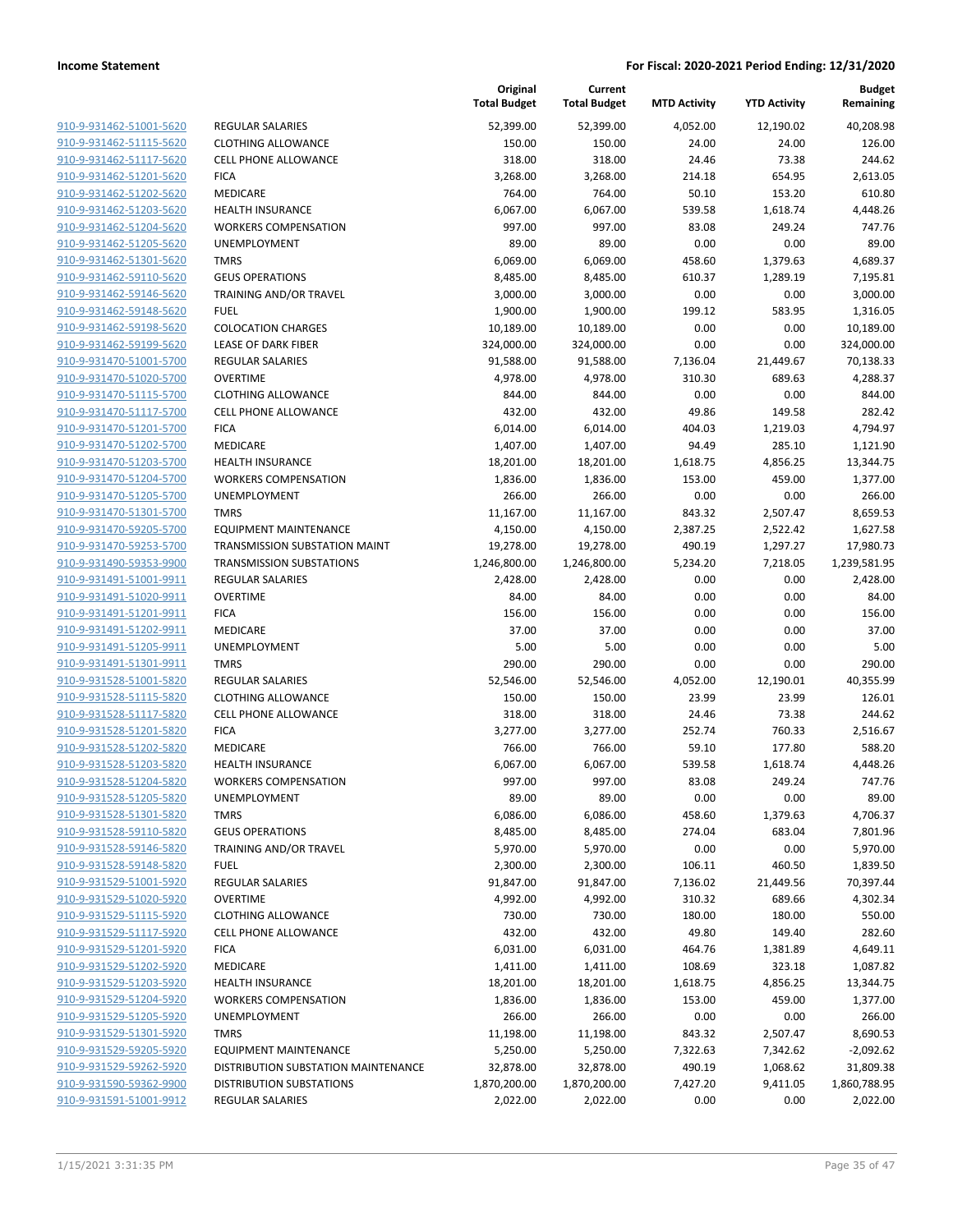| 910-9-931591-51020-9912        |
|--------------------------------|
| 910-9-931591-51201-9912        |
| 910-9-931591-51202-9912        |
| 910-9-931591-51205-9912        |
| 910-9-931591-51301-9912        |
| 910-9-932467-51001-5671        |
| 910-9-932467-51020-5671        |
| 910-9-932467-51115-5671        |
| 910-9-932467-51201-5671        |
| 910-9-932467-51202-5671        |
| 910-9-932467-51203-5671        |
| 910-9-932467-51204-5671        |
| 910-9-932467-51205-5671        |
| 910-9-932467-51301-5671        |
|                                |
| 910-9-932467-59110-5671        |
| 910-9-932467-59146-5671        |
| 910-9-932467-59148-5671        |
| 910-9-932474-51001-5740        |
| 910-9-932474-51020-5740        |
| 910-9-932474-51115-5740        |
| 910-9-932474-51201-5740        |
| 910-9-932474-51202-5740        |
| 910-9-932474-51203-5740        |
| 910-9-932474-51204-5740        |
| 910-9-932474-51205-5740        |
| 910-9-932474-51301-5740        |
| 910-9-932474-59257-5740        |
| 910-9-932490-59356-9900        |
| 910-9-932491-51001-9913        |
| 910-9-932491-51201-9913        |
| 910-9-932491-51202-9913        |
| 910-9-932491-51205-9913        |
| 910-9-932491-51301-9913        |
| 910-9-932500-51001-5801        |
|                                |
| 910-9-932500-51115-5801        |
| 910-9-932500-51117-5801        |
| 910-9-932500-51201-5801        |
| 910-9-932500-51202-5801        |
| 910-9-932500-51203-5801        |
| 910-9-932500-51204-5801        |
| 910-9-932500-51205-5801        |
| 910-9-932500-51301-5801        |
| 910-9-932500-59110-5801        |
| 910-9-932500-59112-5801        |
| 910-9-932500-59146-5801        |
| 910-9-932500-59148-5801        |
| 910-9-932503-51001-5830        |
| 910-9-932503-51020-5830        |
| 910-9-932503-51115-5830        |
| <u>910-9-932503-51117-5830</u> |
| 910-9-932503-51201-5830        |
| <u>910-9-932503-51202-5830</u> |
| 910-9-932503-51203-5830        |
| 910-9-932503-51204-5830        |
|                                |
| <u>910-9-932503-51205-5830</u> |
| 910-9-932503-51301-5830        |
| <u>910-9-932503-59110-5830</u> |
| 910-9-932503-59148-5830        |
| 910-9-932504-51001-5840        |
|                                |

|                                                    |                                                           | Original<br><b>Total Budget</b> | Current<br><b>Total Budget</b> | <b>MTD Activity</b> | <b>YTD Activity</b> | <b>Budget</b><br>Remaining |
|----------------------------------------------------|-----------------------------------------------------------|---------------------------------|--------------------------------|---------------------|---------------------|----------------------------|
| 910-9-931591-51020-9912                            | <b>OVERTIME</b>                                           | 70.00                           | 70.00                          | 0.00                | 0.00                | 70.00                      |
| 910-9-931591-51201-9912                            | <b>FICA</b>                                               | 130.00                          | 130.00                         | 0.00                | 0.00                | 130.00                     |
| 910-9-931591-51202-9912                            | MEDICARE                                                  | 31.00                           | 31.00                          | 0.00                | 0.00                | 31.00                      |
| 910-9-931591-51205-9912                            | <b>UNEMPLOYMENT</b>                                       | 5.00                            | 5.00                           | 0.00                | 0.00                | 5.00                       |
| 910-9-931591-51301-9912                            | <b>TMRS</b>                                               | 242.00                          | 242.00                         | 0.00                | 0.00                | 242.00                     |
| 910-9-932467-51001-5671                            | <b>REGULAR SALARIES</b>                                   | 63,917.00                       | 63,917.00                      | 2,109.61            | 9,996.29            | 53,920.71                  |
| 910-9-932467-51020-5671                            | <b>OVERTIME</b>                                           | 15,672.00                       | 15,672.00                      | 111.03              | 1,110.31            | 14,561.69                  |
| 910-9-932467-51115-5671                            | <b>CLOTHING ALLOWANCE</b>                                 | 980.00                          | 980.00                         | 0.00                | 0.00                | 980.00                     |
| 910-9-932467-51201-5671                            | <b>FICA</b>                                               | 4,935.00                        | 4,935.00                       | 116.88              | 616.74              | 4,318.26                   |
| 910-9-932467-51202-5671                            | <b>MEDICARE</b>                                           | 1,154.00                        | 1,154.00                       | 27.33               | 144.23              | 1,009.77                   |
| 910-9-932467-51203-5671                            | <b>HEALTH INSURANCE</b>                                   | 12,133.00                       | 12,133.00                      | 1,079.17            | 3,237.51            | 8,895.49                   |
| 910-9-932467-51204-5671                            | <b>WORKERS COMPENSATION</b>                               | 1,770.00                        | 1,770.00                       | 147.50              | 442.50              | 1,327.50                   |
| 910-9-932467-51205-5671                            | UNEMPLOYMENT                                              | 151.00                          | 151.00                         | 0.00                | 0.00                | 151.00                     |
| 910-9-932467-51301-5671                            | <b>TMRS</b>                                               | 9,163.00                        | 9,163.00                       | 249.82              | 1,249.49            | 7,913.51                   |
| 910-9-932467-59110-5671                            | <b>GEUS OPERATIONS</b>                                    | 3,000.00                        | 3,000.00                       | 19.16               | 35.23               | 2,964.77                   |
| 910-9-932467-59146-5671                            | TRAINING AND/OR TRAVEL                                    | 1,000.00                        | 1,000.00                       | 0.00                | 0.00                | 1,000.00                   |
| 910-9-932467-59148-5671                            | <b>FUEL</b>                                               | 4,700.00                        | 4,700.00                       | 300.70              | 1,091.08            | 3,608.92                   |
| 910-9-932474-51001-5740                            | <b>REGULAR SALARIES</b>                                   | 59,915.00                       | 59,915.00                      | 3,409.56            | 10,405.43           | 49,509.57                  |
| 910-9-932474-51020-5740                            | <b>OVERTIME</b>                                           | 14,690.00                       | 14,690.00                      | 206.64              | 516.60              | 14,173.40                  |
| 910-9-932474-51115-5740                            | <b>CLOTHING ALLOWANCE</b>                                 | 980.00                          | 980.00                         | 0.00                | 0.00                | 980.00                     |
| 910-9-932474-51201-5740                            | <b>FICA</b>                                               | 4,625.00                        | 4,625.00                       | 202.29              | 620.96              | 4,004.04                   |
| 910-9-932474-51202-5740                            | MEDICARE                                                  | 1,081.00                        | 1,081.00                       | 47.31               | 145.23              | 935.77                     |
| 910-9-932474-51203-5740                            | <b>HEALTH INSURANCE</b>                                   | 12,133.00                       | 12,133.00                      | 1,079.17            | 3,237.51            | 8,895.49                   |
| 910-9-932474-51204-5740                            | <b>WORKERS COMPENSATION</b>                               | 1,660.00                        | 1,660.00                       | 138.33              | 414.99              | 1,245.01                   |
| 910-9-932474-51205-5740                            | UNEMPLOYMENT                                              | 151.00                          | 151.00                         | 0.00                | 0.00                | 151.00                     |
| 910-9-932474-51301-5740                            | <b>TMRS</b>                                               | 8,589.00                        | 8,589.00                       | 406.83              | 1,228.73            | 7,360.27                   |
| 910-9-932474-59257-5740                            | <b>TRANSMISSION LINE MAINTENANCE</b>                      | 85,440.00                       | 85,440.00                      | 4,723.29            | 8,379.64            | 77,060.36                  |
| 910-9-932490-59356-9900<br>910-9-932491-51001-9913 | <b>GEUS TRANSMISSION LINES</b><br><b>REGULAR SALARIES</b> | 112,000.00                      | 112,000.00                     | 0.00                | 15,466.49           | 96,533.51                  |
| 910-9-932491-51201-9913                            | <b>FICA</b>                                               | 24,223.00<br>1,870.00           | 24,223.00<br>1,870.00          | 0.00<br>0.00        | 3,912.82<br>296.68  | 20,310.18<br>1,573.32      |
| 910-9-932491-51202-9913                            | MEDICARE                                                  | 438.00                          | 438.00                         | 0.00                | 69.39               | 368.61                     |
| 910-9-932491-51205-9913                            | <b>UNEMPLOYMENT</b>                                       | 58.00                           | 58.00                          | 0.00                | 0.00                | 58.00                      |
| 910-9-932491-51301-9913                            | <b>TMRS</b>                                               | 3,472.00                        | 3,472.00                       | 0.00                | 554.61              | 2,917.39                   |
| 910-9-932500-51001-5801                            | <b>REGULAR SALARIES</b>                                   | 130,129.00                      | 130,129.00                     | 10,009.96           | 30,097.91           | 100,031.09                 |
| 910-9-932500-51115-5801                            | <b>CLOTHING ALLOWANCE</b>                                 | 430.00                          | 430.00                         | 0.00                | 0.00                | 430.00                     |
| 910-9-932500-51117-5801                            | <b>CELL PHONE ALLOWANCE</b>                               | 636.00                          | 636.00                         | 48.92               | 146.76              | 489.24                     |
| 910-9-932500-51201-5801                            | <b>FICA</b>                                               | 7,961.00                        | 7,961.00                       | 586.68              | 1,775.33            | 6,185.67                   |
| 910-9-932500-51202-5801                            | <b>MEDICARE</b>                                           | 1,896.00                        | 1,896.00                       | 137.20              | 415.18              | 1,480.82                   |
| 910-9-932500-51203-5801                            | <b>HEALTH INSURANCE</b>                                   | 12,133.00                       | 12,133.00                      | 1,079.17            | 3,237.51            | 8,895.49                   |
| 910-9-932500-51204-5801                            | <b>WORKERS COMPENSATION</b>                               | 2,433.00                        | 2,433.00                       | 202.75              | 608.25              | 1,824.75                   |
| 910-9-932500-51205-5801                            | <b>UNEMPLOYMENT</b>                                       | 180.00                          | 180.00                         | 0.00                | 0.00                | 180.00                     |
| 910-9-932500-51301-5801                            | <b>TMRS</b>                                               | 15,054.00                       | 15,054.00                      | 1,131.62            | 3,394.86            | 11,659.14                  |
| 910-9-932500-59110-5801                            | <b>GEUS OPERATIONS</b>                                    | 4,860.00                        | 4,860.00                       | 222.56              | 720.98              | 4,139.02                   |
| 910-9-932500-59112-5801                            | SAFETY                                                    | 44,450.00                       | 44,450.00                      | 170.99              | 2,126.37            | 42,323.63                  |
| 910-9-932500-59146-5801                            | <b>TRAINING AND/OR TRAVEL</b>                             | 14,000.00                       | 14,000.00                      | -942.07             | $-2,249.07$         | 16,249.07                  |
| 910-9-932500-59148-5801                            | <b>FUEL</b>                                               | 5,000.00                        | 5,000.00                       | 397.66              | 1,010.01            | 3,989.99                   |
| 910-9-932503-51001-5830                            | REGULAR SALARIES                                          | 160,869.00                      | 160,869.00                     | 9,216.97            | 30,528.40           | 130,340.60                 |
| 910-9-932503-51020-5830                            | <b>OVERTIME</b>                                           | 31,025.00                       | 31,025.00                      | 595.08              | 1,672.21            | 29,352.79                  |
| 910-9-932503-51115-5830                            | <b>CLOTHING ALLOWANCE</b>                                 | 2,161.00                        | 2,161.00                       | 0.00                | 0.00                | 2,161.00                   |
| 910-9-932503-51117-5830                            | CELL PHONE ALLOWANCE                                      | 318.00                          | 318.00                         | 24.46               | 73.38               | 244.62                     |
| 910-9-932503-51201-5830                            | <b>FICA</b>                                               | 11,917.00                       | 11,917.00                      | 531.87              | 1,790.80            | 10,126.20                  |
| 910-9-932503-51202-5830                            | MEDICARE                                                  | 2,788.00                        | 2,788.00                       | 124.39              | 418.82              | 2,369.18                   |
| 910-9-932503-51203-5830                            | HEALTH INSURANCE                                          | 24,268.00                       | 24,268.00                      | 2,158.33            | 6,474.99            | 17,793.01                  |
| 910-9-932503-51204-5830                            | <b>WORKERS COMPENSATION</b>                               | 3,861.00                        | 3,861.00                       | 321.75              | 965.25              | 2,895.75                   |
| 910-9-932503-51205-5830                            | UNEMPLOYMENT                                              | 333.00                          | 333.00                         | 0.00                | 0.00                | 333.00                     |
| 910-9-932503-51301-5830                            | <b>TMRS</b>                                               | 22,126.00                       | 22,126.00                      | 1,106.60            | 3,630.81            | 18,495.19                  |
| 910-9-932503-59110-5830                            | <b>GEUS OPERATIONS</b>                                    | 40,500.00                       | 40,500.00                      | 1,471.74            | 2,068.71            | 38,431.29                  |
| 910-9-932503-59148-5830                            | <b>FUEL</b>                                               | 25,000.00                       | 25,000.00                      | 1,763.08            | 5,082.81            | 19,917.19                  |
| 910-9-932504-51001-5840                            | REGULAR SALARIES                                          | 160,869.00                      | 160,869.00                     | 9,216.93            | 30,528.26           | 130,340.74                 |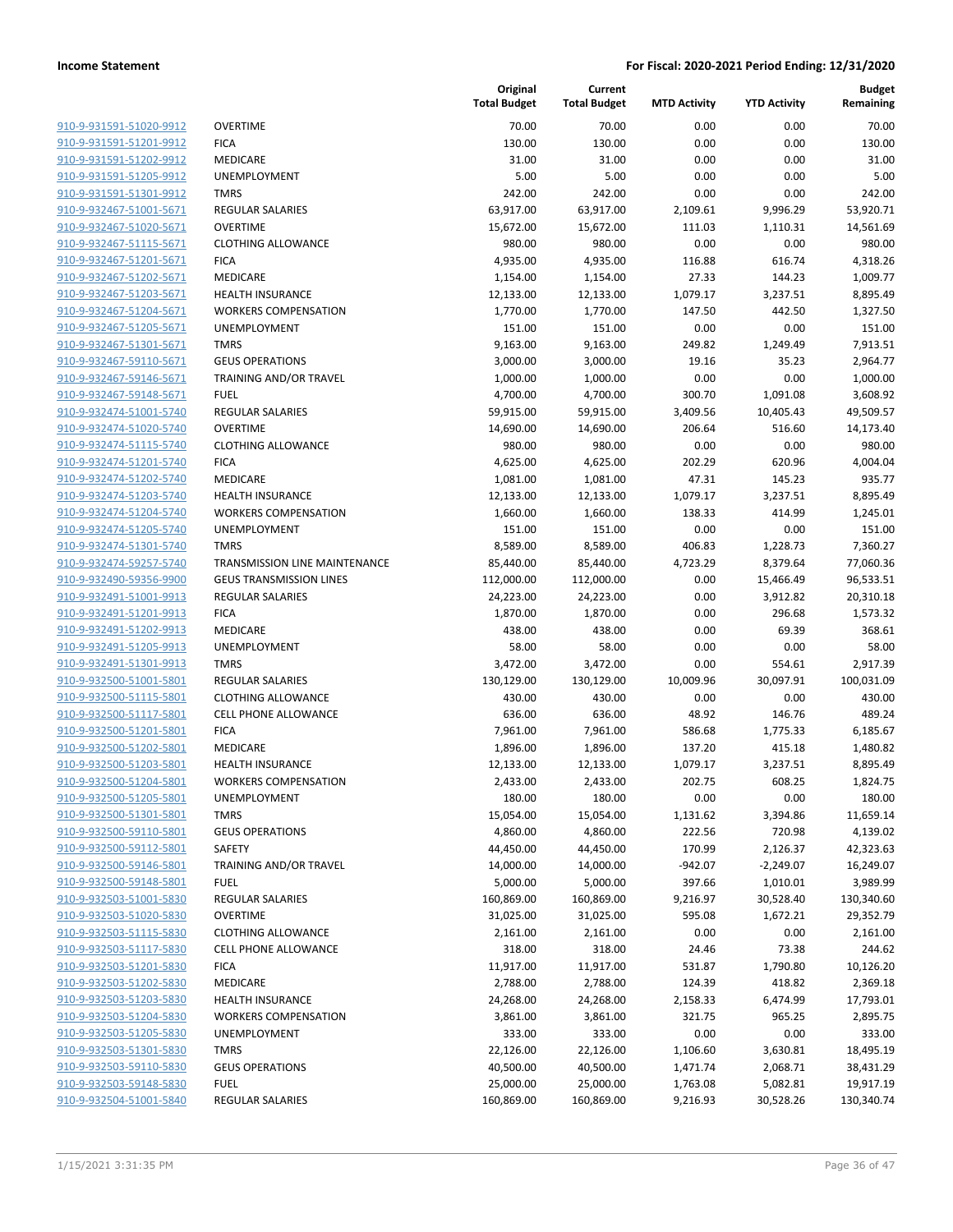| 910-9-932504-51020-5840        | c |
|--------------------------------|---|
| 910-9-932504-51115-5840        | C |
| 910-9-932504-51117-5840        | C |
| 910-9-932504-51201-5840        | F |
| 910-9-932504-51202-5840        | Ν |
| 910-9-932504-51203-5840        | ۲ |
| 910-9-932504-51204-5840        | V |
| 910-9-932504-51205-5840        | ι |
| 910-9-932504-51301-5840        | T |
| 910-9-932504-59110-5840        | G |
| 910-9-932504-59148-5840        | F |
| 910-9-932505-51001-5850        | R |
| 910-9-932505-51020-5850        | C |
| 910-9-932505-51201-5850        | F |
| 910-9-932505-51202-5850        | Ν |
| 910-9-932505-51205-5850        | ι |
| 910-9-932505-51301-5850        | Т |
| 910-9-932506-51001-5860        | R |
| 910-9-932506-51115-5860        | C |
| 910-9-932506-51117-5860        | c |
| 910-9-932506-51201-5860        | F |
| 910-9-932506-51202-5860        | Ν |
| 910-9-932506-51203-5860        | ۲ |
| 910-9-932506-51204-5860        | V |
| 910-9-932506-51205-5860        | ι |
| 910-9-932506-51301-5860        | Т |
| 910-9-932506-59110-5860        | c |
| 910-9-932506-59148-5860        | F |
| 910-9-932507-51001-5870        | R |
| 910-9-932507-51020-5870        | c |
| 910-9-932507-51102-5870        | e |
| 910-9-932507-51201-5870        | F |
| 910-9-932507-51202-5870        | Λ |
| 910-9-932507-51205-5870        | ι |
| 910-9-932507-51301-5870        | Т |
| 910-9-932509-59147-5890        | R |
| 910-9-932510-51001-5900        | R |
| 910-9-932510-51020-5900        | c |
| 910-9-932510-51102-5900        | E |
| 910-9-932510-51115-5900        | c |
| 910-9-932510-51201-5900        | F |
| 910-9-932510-51202-5900        | Ν |
| 910-9-932510-51203-5900        | ۲ |
| 910-9-932510-51204-5900        |   |
| 910-9-932510-51205-5900        | ι |
| 910-9-932510-51301-5900        | Т |
| 910-9-932510-59205-5900        | E |
| <u>910-9-932514-51001-5941</u> | R |
| 910-9-932514-51020-5941        | c |
| 910-9-932514-51102-5941        | В |
| 910-9-932514-51115-5941        | c |
| 910-9-932514-51201-5941        | F |
| 910-9-932514-51202-5941        | Λ |
| 910-9-932514-51203-5941        | ۲ |
| 910-9-932514-51204-5941        | ٧ |
| 910-9-932514-51205-5941        | ι |
| 910-9-932514-51301-5941        | Т |
| <u>910-9-932514-59275-5941</u> | P |
| 910-9-932515-51001-5950        | R |
|                                |   |

|                         |                                      | Original<br><b>Total Budget</b> | Current<br><b>Total Budget</b> | <b>MTD Activity</b> | <b>YTD Activity</b>   | <b>Budget</b><br>Remaining |
|-------------------------|--------------------------------------|---------------------------------|--------------------------------|---------------------|-----------------------|----------------------------|
| 910-9-932504-51020-5840 | <b>OVERTIME</b>                      | 31,025.00                       | 31,025.00                      | 595.09              | 1,672.23              | 29,352.77                  |
| 910-9-932504-51115-5840 | <b>CLOTHING ALLOWANCE</b>            | 2,160.00                        | 2,160.00                       | 0.00                | 0.00                  | 2,160.00                   |
| 910-9-932504-51117-5840 | <b>CELL PHONE ALLOWANCE</b>          | 318.00                          | 318.00                         | 24.46               | 73.38                 | 244.62                     |
| 910-9-932504-51201-5840 | <b>FICA</b>                          | 11,917.00                       | 11,917.00                      | 609.86              | 2,000.98              | 9,916.02                   |
| 910-9-932504-51202-5840 | MEDICARE                             | 2,788.00                        | 2,788.00                       | 142.63              | 467.97                | 2,320.03                   |
| 910-9-932504-51203-5840 | <b>HEALTH INSURANCE</b>              | 24,268.00                       | 24,268.00                      | 2,158.33            | 6,474.99              | 17,793.01                  |
| 910-9-932504-51204-5840 | <b>WORKERS COMPENSATION</b>          | 3,861.00                        | 3,861.00                       | 321.75              | 965.25                | 2,895.75                   |
| 910-9-932504-51205-5840 | <b>UNEMPLOYMENT</b>                  | 333.00                          | 333.00                         | 0.00                | 0.00                  | 333.00                     |
| 910-9-932504-51301-5840 | <b>TMRS</b>                          | 22,126.00                       | 22,126.00                      | 1,106.60            | 3,630.80              | 18,495.20                  |
| 910-9-932504-59110-5840 | <b>GEUS OPERATIONS</b>               | 48,500.00                       | 48,500.00                      | 12,339.21           | 12,864.64             | 35,635.36                  |
| 910-9-932504-59148-5840 | <b>FUEL</b>                          | 20,000.00                       | 20,000.00                      | 1,258.23            | 3,813.69              | 16,186.31                  |
| 910-9-932505-51001-5850 | <b>REGULAR SALARIES</b>              | 873.00                          | 873.00                         | 0.00                | 0.00                  | 873.00                     |
| 910-9-932505-51020-5850 | <b>OVERTIME</b>                      | 189.00                          | 189.00                         | 0.00                | 0.00                  | 189.00                     |
| 910-9-932505-51201-5850 | <b>FICA</b>                          | 66.00                           | 66.00                          | 0.00                | 0.00                  | 66.00                      |
| 910-9-932505-51202-5850 | MEDICARE                             | 16.00                           | 16.00                          | 0.00                | 0.00                  | 16.00                      |
| 910-9-932505-51205-5850 | UNEMPLOYMENT                         | 3.00                            | 3.00                           | 0.00                | 0.00                  | 3.00                       |
| 910-9-932505-51301-5850 | <b>TMRS</b>                          | 122.00                          | 122.00                         | 0.00                | 0.00                  | 122.00                     |
| 910-9-932506-51001-5860 | <b>REGULAR SALARIES</b>              | 151,939.00                      | 151,939.00                     | 13,720.00           | 41,167.51             | 110,771.49                 |
| 910-9-932506-51115-5860 | <b>CLOTHING ALLOWANCE</b>            | 500.00                          | 500.00                         | 0.00                | 0.00                  | 500.00                     |
| 910-9-932506-51117-5860 | <b>CELL PHONE ALLOWANCE</b>          | 432.00                          | 432.00                         | 79.58               | 238.74                | 193.26                     |
| 910-9-932506-51201-5860 | <b>FICA</b>                          | 9,445.00                        | 9,445.00                       | 841.16              | 2,534.35              | 6,910.65                   |
| 910-9-932506-51202-5860 | MEDICARE                             | 2,209.00                        | 2,209.00                       | 196.72              | 592.70                | 1,616.30                   |
| 910-9-932506-51203-5860 | <b>HEALTH INSURANCE</b>              | 24,266.00                       | 24,266.00                      | 2,158.33            | 6,474.99              | 17,791.01                  |
| 910-9-932506-51204-5860 | <b>WORKERS COMPENSATION</b>          | 3,060.00                        | 3,060.00                       | 255.00              | 765.00                | 2,295.00                   |
| 910-9-932506-51205-5860 | <b>UNEMPLOYMENT</b>                  | 333.00                          | 333.00                         | 0.00                | 0.00                  | 333.00                     |
| 910-9-932506-51301-5860 | <b>TMRS</b>                          | 17,538.00                       | 17,538.00                      | 1,552.44            | 4,657.32              | 12,880.68                  |
| 910-9-932506-59110-5860 | <b>GEUS OPERATIONS</b>               | 121,250.00                      | 121,250.00                     | 591.92              | 1,641.42              | 119,608.58                 |
| 910-9-932506-59148-5860 | <b>FUEL</b>                          | 2,500.00                        | 2,500.00                       | 1,175.44            | 2,183.75              | 316.25                     |
| 910-9-932507-51001-5870 | <b>REGULAR SALARIES</b>              | 872.00                          | 872.00                         | 0.00                | 0.00                  | 872.00                     |
| 910-9-932507-51020-5870 | <b>OVERTIME</b>                      | 220.00                          | 220.00                         | 0.00                | 0.00                  | 220.00                     |
| 910-9-932507-51102-5870 | <b>BILINGUAL PAY</b>                 | 9.00                            | 9.00                           | 0.00                | 0.00                  | 9.00                       |
| 910-9-932507-51201-5870 | <b>FICA</b>                          | 69.00                           | 69.00                          | 0.00                | 0.00                  | 69.00                      |
| 910-9-932507-51202-5870 | MEDICARE                             | 16.00                           | 16.00                          | 0.00                | 0.00                  | 16.00                      |
| 910-9-932507-51205-5870 | <b>UNEMPLOYMENT</b>                  | 3.00                            | 3.00                           | 0.00                | 0.00                  | 3.00                       |
| 910-9-932507-51301-5870 | <b>TMRS</b>                          | 127.00                          | 127.00                         | 0.00                | 0.00                  | 127.00                     |
| 910-9-932509-59147-5890 | <b>RENT</b>                          | 161.00                          | 161.00                         | 0.00                | 0.00                  | 161.00                     |
| 910-9-932510-51001-5900 | <b>REGULAR SALARIES</b>              | 67,947.00                       | 67,947.00                      | 5,252.80            | 15,854.38             | 52,092.62                  |
| 910-9-932510-51020-5900 | <b>OVERTIME</b>                      | 3,430.00                        | 3,430.00                       | 0.00                | 0.00                  | 3,430.00                   |
| 910-9-932510-51102-5900 | <b>BILINGUAL PAY</b>                 | 600.00                          | 600.00                         | 46.16               | 138.48                | 461.52                     |
| 910-9-932510-51115-5900 | <b>CLOTHING ALLOWANCE</b>            | 500.00                          | 500.00                         | 0.00                | 0.00                  | 500.00                     |
| 910-9-932510-51201-5900 | <b>FICA</b>                          | 4,463.00                        | 4,463.00                       | 278.50              | 864.16                | 3,598.84                   |
| 910-9-932510-51202-5900 | MEDICARE                             | 1,044.00                        | 1,044.00                       | 65.14               | 202.12                | 841.88                     |
| 910-9-932510-51203-5900 | <b>HEALTH INSURANCE</b>              | 12,133.00                       | 12,133.00                      | 1,079.17            | 3,237.51              | 8,895.49                   |
| 910-9-932510-51204-5900 | <b>WORKERS COMPENSATION</b>          | 1,339.00                        | 1,339.00                       | 111.58              | 334.74                | 1,004.26                   |
| 910-9-932510-51205-5900 | <b>UNEMPLOYMENT</b>                  | 180.00                          | 180.00                         | 0.00                | 0.00                  | 180.00                     |
| 910-9-932510-51301-5900 | <b>TMRS</b>                          | 8,286.00                        | 8,286.00                       | 596.14              | 1,799.22              | 6,486.78                   |
| 910-9-932510-59205-5900 | <b>EQUIPMENT MAINTENANCE</b>         | 67,000.00                       | 67,000.00                      | 22,549.22           | 20,733.46             | 46,266.54                  |
| 910-9-932514-51001-5941 | REGULAR SALARIES                     | 527,875.00                      |                                |                     |                       | 438,522.20                 |
| 910-9-932514-51020-5941 |                                      | 116,732.00                      | 527,875.00<br>116,732.00       | 26,835.42           | 89,352.80<br>6,948.85 |                            |
|                         | <b>OVERTIME</b>                      |                                 |                                | 2,049.86            |                       | 109,783.15                 |
| 910-9-932514-51102-5941 | <b>BILINGUAL PAY</b>                 | 1,185.00                        | 1,185.00                       | 92.32               | 276.96                | 908.04                     |
| 910-9-932514-51115-5941 | <b>CLOTHING ALLOWANCE</b>            | 12,132.00                       | 12,132.00                      | 0.00                | 0.00                  | 12,132.00                  |
| 910-9-932514-51201-5941 | <b>FICA</b>                          | 40,032.00                       | 40,032.00                      | 1,641.42            | 5,777.00              | 34,255.00                  |
| 910-9-932514-51202-5941 | MEDICARE                             | 9,363.00                        | 9,363.00                       | 383.88              | 1,351.07              | 8,011.93                   |
| 910-9-932514-51203-5941 | <b>HEALTH INSURANCE</b>              | 133,463.00                      | 133,463.00                     | 11,870.84           | 35,612.52             | 97,850.48                  |
| 910-9-932514-51204-5941 | <b>WORKERS COMPENSATION</b>          | 13,358.00                       | 13,358.00                      | 1,113.17            | 3,339.51              | 10,018.49                  |
| 910-9-932514-51205-5941 | UNEMPLOYMENT                         | 1,781.00                        | 1,781.00                       | 0.00                | 0.00                  | 1,781.00                   |
| 910-9-932514-51301-5941 | <b>TMRS</b>                          | 74,335.00                       | 74,335.00                      | 3,259.96            | 11,204.60             | 63,130.40                  |
| 910-9-932514-59275-5941 | POLES, OH, UG & SERVICES MAINTENANCE | 399,259.00                      | 399,259.00                     | 27,145.16           | 54,345.82             | 344,913.18                 |
| 910-9-932515-51001-5950 | REGULAR SALARIES                     | 586.00                          | 586.00                         | 0.00                | 0.00                  | 586.00                     |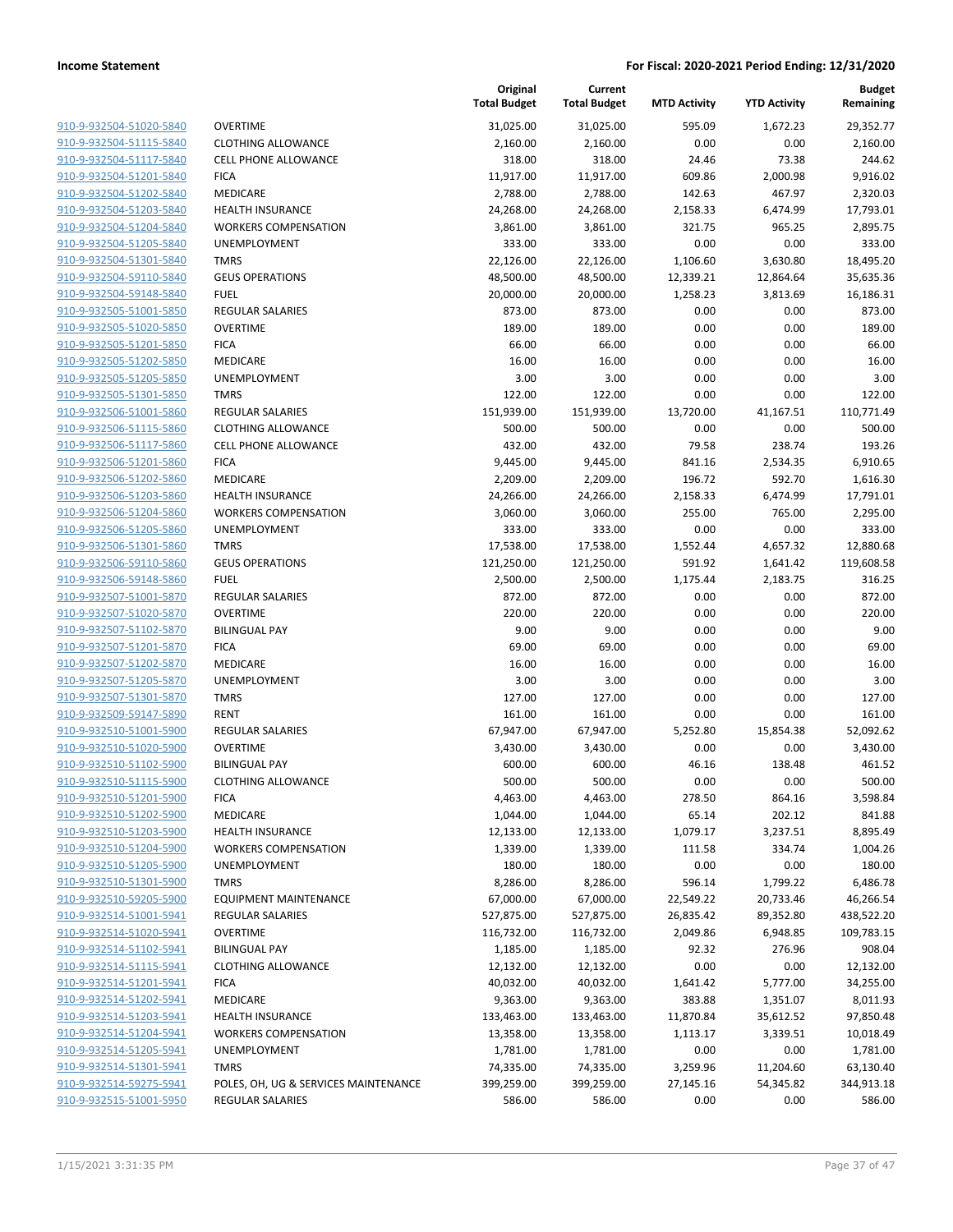| 910-9-932515-51020-5950        |
|--------------------------------|
| 910-9-932515-51102-5870        |
| 910-9-932515-51201-5950        |
| 910-9-932515-51202-5950        |
| 910-9-932515-51205-5950        |
| 910-9-932515-51301-5950        |
| 910-9-932515-59282-5950        |
| 910-9-932516-51001-5960        |
| 910-9-932516-51020-5960        |
| 910-9-932516-51201-5960        |
| 910-9-932516-51202-5960        |
| 910-9-932516-51205-5960        |
| 910-9-932516-51301-5960        |
| 910-9-932516-59284-5960        |
| <u>910-9-932517-51001-5970</u> |
|                                |
| 910-9-932517-51020-5970        |
| 910-9-932517-51115-5970        |
| 910-9-932517-51201-5970        |
| 910-9-932517-51202-5970        |
| 910-9-932517-51203-5970        |
| 910-9-932517-51204-5970        |
| 910-9-932517-51205-5970        |
| 910-9-932517-51301-5970        |
| 910-9-932517-59270-5970        |
| <u>910-9-932518-51001-5980</u> |
| 910-9-932518-51020-5980        |
| 910-9-932518-51201-5980        |
| 910-9-932518-51202-5980        |
| 910-9-932518-51205-5980        |
| <u>910-9-932518-51301-5980</u> |
| 910-9-932518-59288-5980        |
| 910-9-932519-51001-5990        |
| 910-9-932519-51201-5990        |
| 910-9-932519-51202-5990        |
| 910-9-932519-51205-5990        |
| 910-9-932519-51301-5990        |
| 910-9-932590-59364-9900        |
| 910-9-932590-59365-9900        |
| 910-9-932590-59366-9900        |
| 910-9-932590-59367-9900        |
| <u>910-9-932590-59368-9900</u> |
| <u>910-9-932590-59369-9900</u> |
|                                |
| 910-9-932590-59370-9900        |
| 910-9-932590-59371-9900        |
| <u>910-9-932590-59375-9900</u> |
| <u>910-9-932590-59392-9900</u> |
| 910-9-932590-59395-9900        |
| 910-9-932591-51001-9914        |
| 910-9-932591-51020-9914        |
| <u>910-9-932591-51201-9914</u> |
| 910-9-932591-51202-9914        |
| 910-9-932591-51205-9914        |
| 910-9-932591-51301-9914        |
| 910-9-932592-51001-9915        |
| <u>910-9-932592-51020-9915</u> |
| <u>910-9-932592-51201-9915</u> |
| 910-9-932592-51202-9915        |
|                                |
| 910-9-932592-51205-9915        |
| 910-9-932592-51301-9915        |

|                         |                                      | Original<br><b>Total Budget</b> | Current<br><b>Total Budget</b> | <b>MTD Activity</b> | <b>YTD Activity</b> | <b>Budget</b><br>Remaining |
|-------------------------|--------------------------------------|---------------------------------|--------------------------------|---------------------|---------------------|----------------------------|
| 910-9-932515-51020-5950 | <b>OVERTIME</b>                      | 135.00                          | 135.00                         | 0.00                | 0.00                | 135.00                     |
| 910-9-932515-51102-5870 | <b>BILINGUAL PAY</b>                 | 6.00                            | 6.00                           | 0.00                | 0.00                | 6.00                       |
| 910-9-932515-51201-5950 | <b>FICA</b>                          | 45.00                           | 45.00                          | 0.00                | 0.00                | 45.00                      |
| 910-9-932515-51202-5950 | MEDICARE                             | 11.00                           | 11.00                          | 0.00                | 0.00                | 11.00                      |
| 910-9-932515-51205-5950 | <b>UNEMPLOYMENT</b>                  | 2.00                            | 2.00                           | 0.00                | 0.00                | 2.00                       |
| 910-9-932515-51301-5950 | <b>TMRS</b>                          | 84.00                           | 84.00                          | 0.00                | 0.00                | 84.00                      |
| 910-9-932515-59282-5950 | TRANSFORMERS MAINTENANCE             | 10,000.00                       | 10,000.00                      | 0.00                | 0.00                | 10,000.00                  |
| 910-9-932516-51001-5960 | <b>REGULAR SALARIES</b>              | 12,806.00                       | 12,806.00                      | 1,143.42            | 3,673.85            | 9,132.15                   |
| 910-9-932516-51020-5960 | <b>OVERTIME</b>                      | 3,232.00                        | 3,232.00                       | 201.78              | 480.66              | 2,751.34                   |
| 910-9-932516-51201-5960 | <b>FICA</b>                          | 995.00                          | 995.00                         | 83.40               | 259.01              | 735.99                     |
| 910-9-932516-51202-5960 | MEDICARE                             | 232.00                          | 232.00                         | 19.51               | 60.58               | 171.42                     |
| 910-9-932516-51205-5960 | <b>UNEMPLOYMENT</b>                  | 37.00                           | 37.00                          | 0.00                | 0.00                | 37.00                      |
| 910-9-932516-51301-5960 | <b>TMRS</b>                          | 1,847.00                        | 1,847.00                       | 151.34              | 469.99              | 1,377.01                   |
| 910-9-932516-59284-5960 | ST LIGHTING & SIGNALS MAINTENANCE    | 8,000.00                        | 8,000.00                       | 352.02              | 1,919.44            | 6,080.56                   |
| 910-9-932517-51001-5970 | REGULAR SALARIES                     | 37,711.00                       | 37,711.00                      | 2,971.20            | 8,969.81            | 28,741.19                  |
| 910-9-932517-51020-5970 | <b>OVERTIME</b>                      | 0.00                            | 0.00                           | 0.00                | 139.29              | $-139.29$                  |
| 910-9-932517-51115-5970 | <b>CLOTHING ALLOWANCE</b>            | 992.00                          | 992.00                         | 0.00                | 0.00                | 992.00                     |
| 910-9-932517-51201-5970 | <b>FICA</b>                          | 2,338.00                        | 2,338.00                       | 151.86              | 483.88              | 1,854.12                   |
| 910-9-932517-51202-5970 | MEDICARE                             | 546.00                          | 546.00                         | 35.52               | 113.16              | 432.84                     |
| 910-9-932517-51203-5970 | <b>HEALTH INSURANCE</b>              | 12,133.00                       | 12,133.00                      | 1,079.17            | 3,237.51            | 8,895.49                   |
| 910-9-932517-51204-5970 | <b>WORKERS COMPENSATION</b>          | 773.00                          | 773.00                         | 64.42               | 193.26              | 579.74                     |
| 910-9-932517-51205-5970 | <b>UNEMPLOYMENT</b>                  | 163.00                          | 163.00                         | 0.00                | 0.00                | 163.00                     |
| 910-9-932517-51301-5970 | <b>TMRS</b>                          | 4,341.00                        | 4,341.00                       | 334.26              | 1,024.76            | 3,316.24                   |
| 910-9-932517-59270-5970 | <b>METERS MAINTENANCE</b>            | 900.00                          | 900.00                         | 0.00                | 0.00                | 900.00                     |
| 910-9-932518-51001-5980 | REGULAR SALARIES                     | 2,680.00                        | 2,680.00                       | 134.52              | 510.67              | 2,169.33                   |
| 910-9-932518-51020-5980 | <b>OVERTIME</b>                      | 580.00                          | 580.00                         | 0.00                | 100.89              | 479.11                     |
| 910-9-932518-51201-5980 | <b>FICA</b>                          | 202.00                          | 202.00                         | 8.34                | 37.92               | 164.08                     |
| 910-9-932518-51202-5980 | MEDICARE                             | 47.00                           | 47.00                          | 1.95                | 8.86                | 38.14                      |
| 910-9-932518-51205-5980 | UNEMPLOYMENT                         | 8.00                            | 8.00                           | 0.00                | 0.00                | 8.00                       |
| 910-9-932518-51301-5980 | <b>TMRS</b>                          | 375.00                          | 375.00                         | 15.13               | 68.81               | 306.19                     |
| 910-9-932518-59288-5980 | <b>VAPOR LIGHTS MAINTENANCE</b>      | 800.00                          | 800.00                         | 34.08               | 121.71              | 678.29                     |
| 910-9-932519-51001-5990 | <b>REGULAR SALARIES</b>              | 831.00                          | 831.00                         | 0.00                | 0.00                | 831.00                     |
| 910-9-932519-51201-5990 | <b>FICA</b>                          | 52.00                           | 52.00                          | 0.00                | 0.00                | 52.00                      |
| 910-9-932519-51202-5990 | MEDICARE                             | 12.00                           | 12.00                          | 0.00                | 0.00                | 12.00                      |
| 910-9-932519-51205-5990 | <b>UNEMPLOYMENT</b>                  | 4.00                            | 4.00                           | 0.00                | 0.00                | 4.00                       |
| 910-9-932519-51301-5990 | <b>TMRS</b>                          | 96.00                           | 96.00                          | 0.00                | 0.00                | 96.00                      |
| 910-9-932590-59364-9900 | <b>POLES</b>                         | 150,000.00                      | 150,000.00                     | 18,097.44           | 44,018.51           | 105,981.49                 |
| 910-9-932590-59365-9900 | OH CONDUCTOR & DEVICES               | 126,000.00                      | 126,000.00                     | 2,032.12            | 8,914.54            | 117,085.46                 |
| 910-9-932590-59366-9900 | <b>UG CONDUIT</b>                    | 150,000.00                      | 150,000.00                     | 8,879.92            | 12,500.27           | 137,499.73                 |
| 910-9-932590-59367-9900 | <b>UG CONDUCTOR &amp; DEVICES</b>    | 185,000.00                      | 185,000.00                     | 22,922.66           | 27,441.78           | 157,558.22                 |
| 910-9-932590-59368-9900 | <b>TRANSFORMERS &amp; CAPACITORS</b> | 200,000.00                      | 200,000.00                     | 13,318.02           | 33,021.12           | 166,978.88                 |
| 910-9-932590-59369-9900 | SERVICE CONNECTIONS                  | 1,000.00                        | 1,000.00                       | 0.00                | 0.00                | 1,000.00                   |
| 910-9-932590-59370-9900 | <b>METERS</b>                        | 1,423,649.00                    | 1,423,649.00                   | 17,294.58           | 27,056.88           | 1,396,592.12               |
| 910-9-932590-59371-9900 | <b>VAPOR LIGHTS</b>                  | 6,000.00                        | 6,000.00                       | 575.67              | 1,220.75            | 4,779.25                   |
| 910-9-932590-59375-9900 | STREET LIGHTING & SIGNALS            | 6,000.00                        | 6,000.00                       | 344.25              | 2,070.81            | 3,929.19                   |
| 910-9-932590-59392-9900 | <b>TRANSPORTATION EQUIPMENT</b>      | 215,000.00                      | 215,000.00                     | 203,658.00          | 203,658.00          | 11,342.00                  |
| 910-9-932590-59395-9900 | <b>LABORATORY EQUIPMENT</b>          | 50,000.00                       | 50,000.00                      | 0.00                | 0.00                | 50,000.00                  |
| 910-9-932591-51001-9914 | <b>REGULAR SALARIES</b>              | 6,411.00                        | 6,411.00                       | 7,445.10            | 18,336.54           | $-11,925.54$               |
| 910-9-932591-51020-9914 | <b>OVERTIME</b>                      | 1,237.00                        | 1,237.00                       | 478.94              | 882.02              | 354.98                     |
| 910-9-932591-51201-9914 | <b>FICA</b>                          | 475.00                          | 475.00                         | 491.25              | 1,197.56            | $-722.56$                  |
| 910-9-932591-51202-9914 | MEDICARE                             | 111.00                          | 111.00                         | 114.89              | 280.08              | $-169.08$                  |
| 910-9-932591-51205-9914 | <b>UNEMPLOYMENT</b>                  | 14.00                           | 14.00                          | 0.00                | 29.83               | $-15.83$                   |
| 910-9-932591-51301-9914 | TMRS                                 | 882.00                          | 882.00                         | 894.21              | 2,175.54            | $-1,293.54$                |
| 910-9-932592-51001-9915 | REGULAR SALARIES                     | 6,411.00                        | 6,411.00                       | 5,161.71            | 14,842.22           | $-8,431.22$                |
| 910-9-932592-51020-9915 | <b>OVERTIME</b>                      | 1,236.00                        | 1,236.00                       | 1,267.92            | 3,869.93            | $-2,633.93$                |
| 910-9-932592-51201-9915 | <b>FICA</b>                          | 475.00                          | 475.00                         | 398.64              | 1,160.16            | $-685.16$                  |
| 910-9-932592-51202-9915 | MEDICARE                             | 111.00                          | 111.00                         | 93.23               | 271.32              | $-160.32$                  |
| 910-9-932592-51205-9915 | <b>UNEMPLOYMENT</b>                  | 13.00                           | 13.00                          | 0.00                | 12.45               | 0.55                       |
| 910-9-932592-51301-9915 | <b>TMRS</b>                          | 882.00                          | 882.00                         | 723.33              | 2,105.15            | $-1,223.15$                |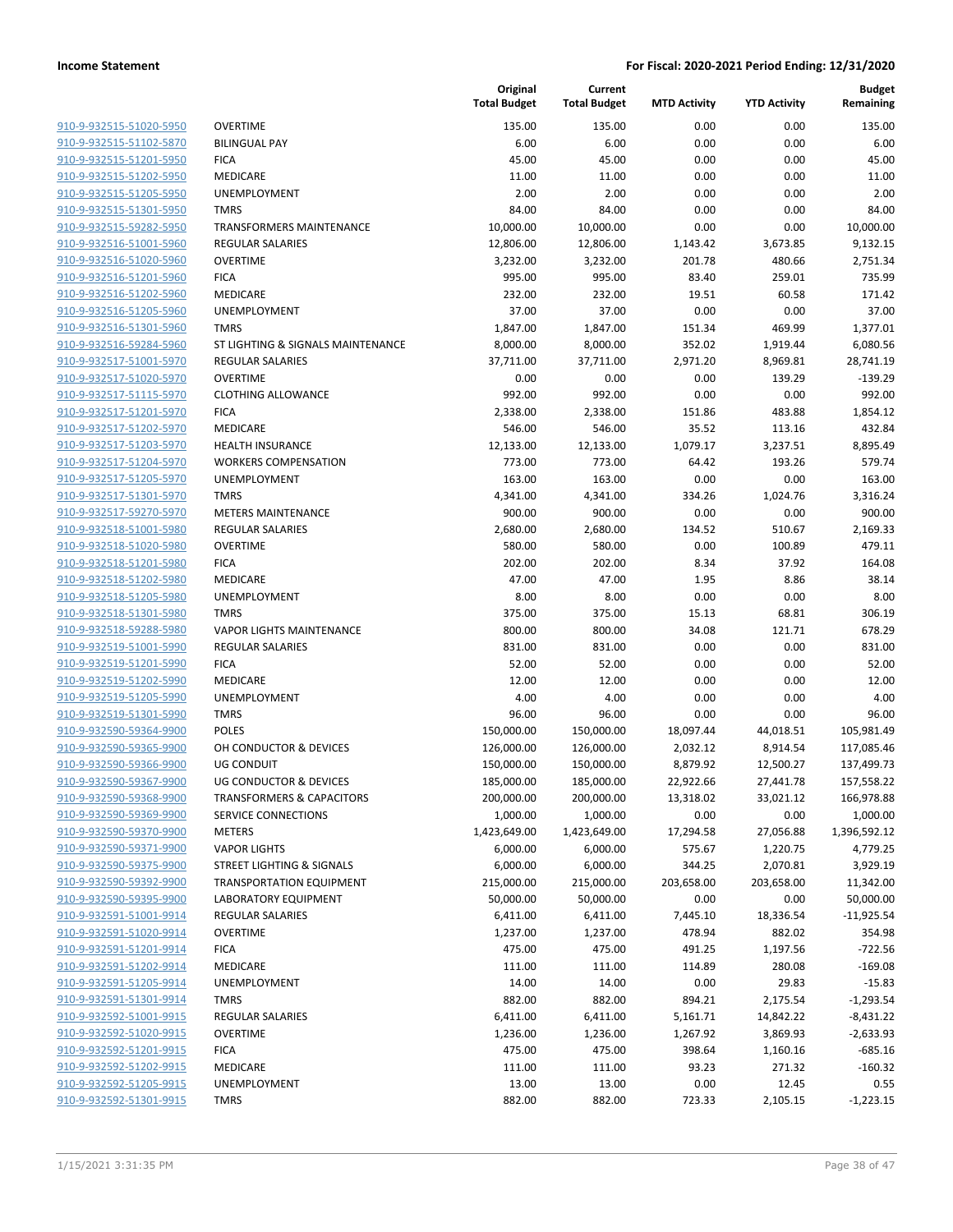| 910-9-932593-51001-9916        |
|--------------------------------|
| 910-9-932593-51020-9916        |
| 910-9-932593-51201-9916        |
| 910-9-932593-51202-9916        |
| 910-9-932593-51205-9916        |
| 910-9-932593-51301-9916        |
| <u>910-9-932594-51001-9917</u> |
| 910-9-932594-51020-9917        |
| 910-9-932594-51201-9917        |
| 910-9-932594-51202-9917        |
| 910-9-932594-51205-9917        |
| 910-9-932594-51301-9917        |
| 910-9-932595-51001-9918        |
| 910-9-932595-51020-9918        |
| 910-9-932595-51201-9918        |
| <u>910-9-932595-51202-9918</u> |
| <u>910-9-932595-51205-9918</u> |
| 910-9-932595-51301-9918        |
| 910-9-932596-51001-9919        |
| 910-9-932596-51020-9919        |
| 910-9-932596-51201-9919        |
| 910-9-932596-51202-9919        |
| 910-9-932596-51205-9919        |
| 910-9-932596-51301-9919        |
| 910-9-932597-51001-9920        |
| <u>910-9-932597-51020-9920</u> |
| <u>910-9-932597-51201-9920</u> |
| 910-9-932597-51202-9920        |
| 910-9-932597-51205-9920        |
| 910-9-932597-51301-9920        |
| 910-9-932598-51001-9921        |
| 910-9-932598-51020-9921        |
| 910-9-932598-51201-9921        |
| 910-9-932598-51202-9921        |
| 910-9-932598-51205-9921        |
| 910-9-932598-51301-9921        |
| 910-9-932599-51001-9922        |
| 910-9-932599-51020-9922        |
| 910-9-932599-51201-9922        |
| 910-9-932599-51202-9922        |
| 910-9-932599-51205-9922        |
| 910-9-932599-51301-9922        |
| 910-9-970000-59187-9211        |
| 910-9-970000-59701-9040        |
| 910-9-970000-59720-9705        |
| 910-9-970000-59730-9250        |
| 910-9-970000-59731-9250        |
| 910-9-970000-59732-9250        |
| 910-9-970000-59750-9260        |
| 910-9-970000-59770-9997        |
| 910-9-970000-59771-9997        |
| 910-9-970000-59780-9240        |
| 910-9-970000-59781-9250        |
| 910-9-990000-59901-9270        |
| 910-9-990000-59902-9200        |
| 910-9-990000-59903-4082        |
| 910-9-990000-59912-9999        |
| 910-9-990000-59926-9330        |
| 910-9-990000-59927-9200        |
|                                |

|                         |                              | Original<br><b>Total Budget</b> | Current<br><b>Total Budget</b> | <b>MTD Activity</b> | <b>YTD Activity</b> | <b>Budget</b><br>Remaining |
|-------------------------|------------------------------|---------------------------------|--------------------------------|---------------------|---------------------|----------------------------|
| 910-9-932593-51001-9916 | <b>REGULAR SALARIES</b>      | 6,411.00                        | 6,411.00                       | 14,754.38           | 26,408.57           | $-19,997.57$               |
| 910-9-932593-51020-9916 | <b>OVERTIME</b>              | 1,237.00                        | 1,237.00                       | 601.74              | 1,232.65            | 4.35                       |
| 910-9-932593-51201-9916 | <b>FICA</b>                  | 475.00                          | 475.00                         | 933.43              | 1,698.06            | $-1,223.06$                |
| 910-9-932593-51202-9916 | MEDICARE                     | 111.00                          | 111.00                         | 218.30              | 397.12              | $-286.12$                  |
| 910-9-932593-51205-9916 | UNEMPLOYMENT                 | 14.00                           | 14.00                          | 0.00                | 4.15                | 9.85                       |
| 910-9-932593-51301-9916 | <b>TMRS</b>                  | 882.00                          | 882.00                         | 1,730.34            | 3,117.78            | $-2,235.78$                |
| 910-9-932594-51001-9917 | <b>REGULAR SALARIES</b>      | 6,411.00                        | 6,411.00                       | 1,081.32            | 8,896.40            | $-2,485.40$                |
| 910-9-932594-51020-9917 | <b>OVERTIME</b>              | 1,236.00                        | 1,236.00                       | 0.00                | 0.00                | 1,236.00                   |
| 910-9-932594-51201-9917 | <b>FICA</b>                  | 475.00                          | 475.00                         | 67.04               | 551.58              | $-76.58$                   |
| 910-9-932594-51202-9917 | MEDICARE                     | 111.00                          | 111.00                         | 15.68               | 128.99              | $-17.99$                   |
| 910-9-932594-51205-9917 | <b>UNEMPLOYMENT</b>          | 13.00                           | 13.00                          | 0.00                | 37.35               | $-24.35$                   |
| 910-9-932594-51301-9917 | <b>TMRS</b>                  | 882.00                          | 882.00                         | 121.64              | 1,000.83            | $-118.83$                  |
| 910-9-932595-51001-9918 | <b>REGULAR SALARIES</b>      | 28,190.00                       | 28,190.00                      | 259.36              | 1,273.27            | 26,916.73                  |
| 910-9-932595-51020-9918 | <b>OVERTIME</b>              | 6,234.00                        | 6,234.00                       | 0.00                | 0.00                | 6,234.00                   |
| 910-9-932595-51201-9918 | <b>FICA</b>                  | 2,138.00                        | 2,138.00                       | 16.08               | 78.95               | 2,059.05                   |
| 910-9-932595-51202-9918 | MEDICARE                     | 500.00                          | 500.00                         | 3.76                | 18.47               | 481.53                     |
| 910-9-932595-51205-9918 | UNEMPLOYMENT                 | 95.00                           | 95.00                          | 0.00                | 0.00                | 95.00                      |
| 910-9-932595-51301-9918 | <b>TMRS</b>                  | 3,970.00                        | 3,970.00                       | 29.18               | 143.26              | 3,826.74                   |
| 910-9-932596-51001-9919 | <b>REGULAR SALARIES</b>      | 13,885.00                       | 13,885.00                      | 3,768.46            | 7,935.71            | 5,949.29                   |
| 910-9-932596-51020-9919 | <b>OVERTIME</b>              | 3,070.00                        | 3,070.00                       | 201.78              | 892.90              | 2,177.10                   |
| 910-9-932596-51201-9919 | <b>FICA</b>                  | 1,053.00                        | 1,053.00                       | 247.67              | 554.95              | 498.05                     |
| 910-9-932596-51202-9919 | MEDICARE                     | 246.00                          | 246.00                         | 57.92               | 129.79              | 116.21                     |
| 910-9-932596-51205-9919 | UNEMPLOYMENT                 | 47.00                           | 47.00                          | 0.00                | 16.99               | 30.01                      |
| 910-9-932596-51301-9919 | <b>TMRS</b>                  | 1,955.00                        | 1,955.00                       | 449.40              | 1,007.00            | 948.00                     |
| 910-9-932597-51001-9920 | <b>REGULAR SALARIES</b>      | 15,117.00                       | 15,117.00                      | 807.12              | 2,506.25            | 12,610.75                  |
| 910-9-932597-51020-9920 | <b>OVERTIME</b>              | 0.00                            | 0.00                           | 0.00                | 582.09              | $-582.09$                  |
| 910-9-932597-51201-9920 | <b>FICA</b>                  | 939.00                          | 939.00                         | 50.04               | 191.47              | 747.53                     |
| 910-9-932597-51202-9920 | MEDICARE                     | 220.00                          | 220.00                         | 11.70               | 44.78               | 175.22                     |
| 910-9-932597-51205-9920 | UNEMPLOYMENT                 | 40.00                           | 40.00                          | 0.00                | 0.00                | 40.00                      |
| 910-9-932597-51301-9920 | <b>TMRS</b>                  | 1,744.00                        | 1,744.00                       | 90.82               | 347.46              | 1,396.54                   |
| 910-9-932598-51001-9921 | <b>REGULAR SALARIES</b>      | 284.00                          | 284.00                         | 134.52              | 201.92              | 82.08                      |
| 910-9-932598-51020-9921 | <b>OVERTIME</b>              | 64.00                           | 64.00                          | 0.00                | 0.00                | 64.00                      |
| 910-9-932598-51201-9921 | <b>FICA</b>                  | 21.00                           | 21.00                          | 8.34                | 12.52               | 8.48                       |
| 910-9-932598-51202-9921 | MEDICARE                     | 5.00                            | 5.00                           | 1.96                | 2.94                | 2.06                       |
| 910-9-932598-51205-9921 | <b>UNEMPLOYMENT</b>          | 1.00                            | 1.00                           | 0.00                | 0.00                | 1.00                       |
| 910-9-932598-51301-9921 | <b>TMRS</b>                  | 40.00                           | 40.00                          | 15.14               | 22.73               | 17.27                      |
| 910-9-932599-51001-9922 | <b>REGULAR SALARIES</b>      | 1,091.00                        | 1,091.00                       | 0.00                | 0.00                | 1,091.00                   |
| 910-9-932599-51020-9922 | <b>OVERTIME</b>              | 273.00                          | 273.00                         | 0.00                | 0.00                | 273.00                     |
| 910-9-932599-51201-9922 | <b>FICA</b>                  | 84.00                           | 84.00                          | 0.00                | 0.00                | 84.00                      |
| 910-9-932599-51202-9922 | <b>MEDICARE</b>              | 20.00                           | 20.00                          | 0.00                | 0.00                | 20.00                      |
| 910-9-932599-51205-9922 | UNEMPLOYMENT                 | 3.00                            | 3.00                           | 0.00                | 0.00                | 3.00                       |
| 910-9-932599-51301-9922 | <b>TMRS</b>                  | 157.00                          | 157.00                         | 0.00                | 0.00                | 157.00                     |
| 910-9-970000-59187-9211 | <b>EMPLOYEE RELATIONS</b>    | 24,500.00                       | 24,500.00                      | 4,441.43            | 4,504.36            | 19,995.64                  |
| 910-9-970000-59701-9040 | <b>BAD DEBT</b>              | 10,000.00                       | 10,000.00                      | 0.00                | 0.00                | 10,000.00                  |
| 910-9-970000-59720-9705 | <b>BANK FEES</b>             | 15,000.00                       | 15,000.00                      | 596.81              | 829.92              | 14,170.08                  |
| 910-9-970000-59730-9250 | <b>INVENTORY LOSS/GAIN</b>   | 1,000.00                        | 1,000.00                       | $-290.20$           | 2,030.50            | $-1,030.50$                |
| 910-9-970000-59731-9250 | <b>GASOLINE LOSSES/GAINS</b> | 500.00                          | 500.00                         | 0.00                | 130.19              | 369.81                     |
| 910-9-970000-59732-9250 | FUEL OIL LOSSES/GAINS        | 500.00                          | 500.00                         | 0.00                | 0.00                | 500.00                     |
| 910-9-970000-59750-9260 | <b>ACCRUED PTO PAY</b>       | 125,000.00                      | 125,000.00                     | 0.00                | 14,018.40           | 110,981.60                 |
| 910-9-970000-59770-9997 | CONTINGENCY                  | 350,000.00                      | 350,000.00                     | 397.09              | 840.49              | 349,159.51                 |
| 910-9-970000-59771-9997 | PAYROLL CONTINGENCY          | 125,000.00                      | 125,000.00                     | 0.00                | 0.00                | 125,000.00                 |
| 910-9-970000-59780-9240 | PROPERTY INSURANCE           | 206,059.00                      | 206,059.00                     | 0.00                | 145,319.64          | 60,739.36                  |
| 910-9-970000-59781-9250 | <b>LIABILITY INSURANCE</b>   | 102,252.00                      | 102,252.00                     | 0.00                | 7,466.12            | 94,785.88                  |
| 910-9-990000-59901-9270 | XFER to COG - FRANCHISE FEES | 2,690,834.00                    | 2,690,834.00                   | 485,336.75          | $-291,556.27$       | 2,982,390.27               |
| 910-9-990000-59902-9200 | XFER to COG- ADMIN EXPENSES  | 343,647.00                      | 343,647.00                     | 28,637.25           | 85,911.75           | 257,735.25                 |
| 910-9-990000-59903-4082 | XFER to COG - PILOT          | 344,281.00                      | 344,281.00                     | 0.00                | 0.00                | 344,281.00                 |
| 910-9-990000-59912-9999 | XFER TO 912 - DEBT SERVICE   | 7,846,375.00                    | 7,846,375.00                   | 653,864.58          | 1,961,593.74        | 5,884,781.26               |
| 910-9-990000-59926-9330 | XFER to COG - GARAGE         | 71,580.00                       | 71,580.00                      | 5,965.00            | 17,895.00           | 53,685.00                  |
| 910-9-990000-59927-9200 | XFER to COG - INSURANCE      | 16,307.00                       | 16,307.00                      | 1,358.92            | 4,076.76            | 12,230.24                  |
|                         |                              |                                 |                                |                     |                     |                            |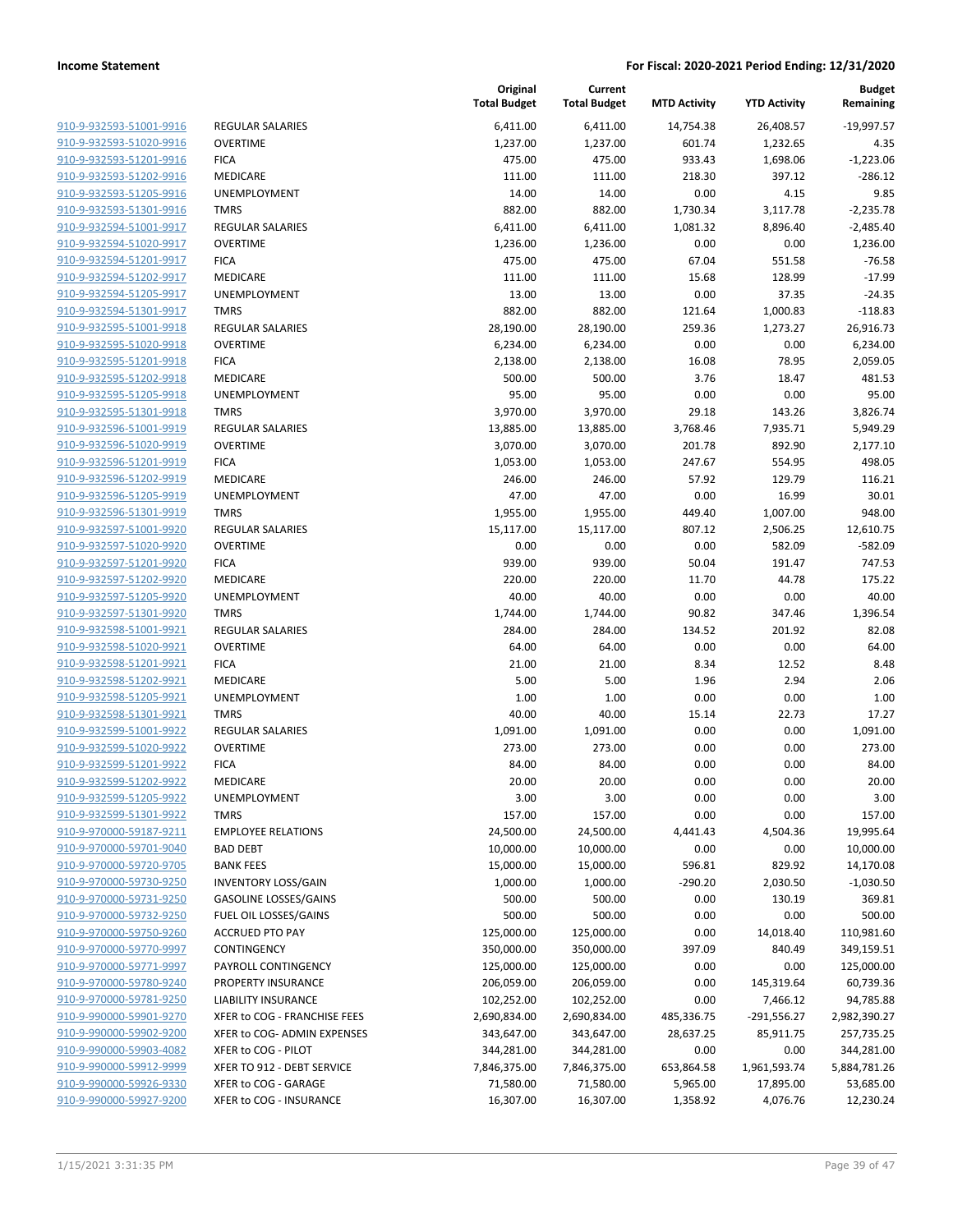|                                                   |                                                        | Original<br><b>Total Budget</b> | Current<br><b>Total Budget</b> | <b>MTD Activity</b> | <b>YTD Activity</b> | <b>Budget</b><br>Remaining |
|---------------------------------------------------|--------------------------------------------------------|---------------------------------|--------------------------------|---------------------|---------------------|----------------------------|
| 910-9-990000-59928-9200                           | XFER to COG - IT                                       | 33,225.00                       | 33,225.00                      | 2,768.75            | 8,306.25            | 24,918.75                  |
| 910-9-990000-59930-9270                           | <b>XFER to GBOD</b>                                    | 686,167.00                      | 686,167.00                     | 110,671.71          | $-16,441.91$        | 702,608.91                 |
|                                                   | <b>Expense Total:</b>                                  | 64,662,173.28                   | 64,662,173.28                  | 5,062,150.35        | 13,175,649.54       | 51,486,523.74              |
|                                                   | Fund: 910 - ELECTRIC OPERATING FUND Surplus (Deficit): | 455,397.72                      | 455,397.72                     | $-1,151,615.25$     | 80,198.70           |                            |
| Fund: 911 - ELECTRIC DEBT REDUCTION<br>Revenue    |                                                        |                                 |                                |                     |                     |                            |
| 911-9-000000-49801-4190                           | <b>INTEREST INCOME</b>                                 | 1,100.00                        | 1,100.00                       | $-0.20$             | $-0.25$             | 1,100.25                   |
|                                                   | <b>Revenue Total:</b>                                  | 1,100.00                        | 1,100.00                       | $-0.20$             | $-0.25$             | 1,100.25                   |
|                                                   | Fund: 911 - ELECTRIC DEBT REDUCTION Total:             | 1,100.00                        | 1,100.00                       | $-0.20$             | $-0.25$             |                            |
| Fund: 912 - ELECTRIC DEBT SERVICE                 |                                                        |                                 |                                |                     |                     |                            |
| Revenue<br>912-9-000000-49710-4999                | TRANFSER FROM GEUS 910 - ELECTRIC OP                   | 7,846,375.00                    | 7,846,375.00                   | 653,864.58          | 1,961,593.74        | 5,884,781.26               |
|                                                   | <b>Revenue Total:</b>                                  | 7,846,375.00                    | 7,846,375.00                   | 653,864.58          | 1,961,593.74        | 5,884,781.26               |
| <b>Expense</b>                                    |                                                        |                                 |                                |                     |                     |                            |
| 912-9-980000-59801-9800                           | PAYING AGENT FEES                                      | 2,100.00                        | 2,100.00                       | 0.00                | 0.00                | 2,100.00                   |
| 912-9-980000-59810-9800                           | ARBITRAGE                                              | 5,000.00                        | 5,000.00                       | 0.00                | 0.00                | 5,000.00                   |
| 912-9-980000-59811-9800                           | <b>CONTINUING DISCLOSURE</b>                           | 1,000.00                        | 1,000.00                       | 0.00                | 0.00                | 1,000.00                   |
| 912-9-980000-59820-9800                           | <b>SURETY BOND</b>                                     | 1,600.00                        | 1,600.00                       | 0.00                | 0.00                | 1,600.00                   |
| 912-9-980000-59862-9800                           | PRINCIPAL 2019A ISSUE                                  | 2,045,000.00                    | 2,045,000.00                   | 0.00                | 0.00                | 2,045,000.00               |
| 912-9-980000-59863-4270                           | INTEREST 2019A ISSUE                                   | 1,932,625.00                    |                                | 0.00                | 0.00                |                            |
|                                                   |                                                        |                                 | 1,932,625.00                   |                     |                     | 1,932,625.00               |
| 912-9-980000-59864-9800                           | PRINCIPAL 2019B ISSUE                                  | 3,525,000.00                    | 3,525,000.00                   | 0.00                | 0.00                | 3,525,000.00               |
| 912-9-980000-59865-4270                           | INTEREST 2019B ISSUE<br><b>Expense Total:</b>          | 343,750.00<br>7,856,075.00      | 343,750.00<br>7,856,075.00     | 0.00<br>0.00        | 0.00<br>0.00        | 343,750.00<br>7,856,075.00 |
|                                                   | Fund: 912 - ELECTRIC DEBT SERVICE Surplus (Deficit):   | $-9,700.00$                     | $-9,700.00$                    | 653,864.58          | 1,961,593.74        |                            |
|                                                   |                                                        |                                 |                                |                     |                     |                            |
| Fund: 913 - ELECTRIC CONSTRUCTION FUND<br>Revenue |                                                        |                                 |                                |                     |                     |                            |
| 913-9-000000-49801-4190                           | <b>INTEREST INCOME</b>                                 | 600.00                          | 600.00                         | $-2.35$             | $-2.91$             | 602.91                     |
|                                                   | <b>Revenue Total:</b>                                  | 600.00                          | 600.00                         | $-2.35$             | $-2.91$             | 602.91                     |
|                                                   | Fund: 913 - ELECTRIC CONSTRUCTION FUND Total:          | 600.00                          | 600.00                         | $-2.35$             | $-2.91$             |                            |
| Fund: 950 - CABLE / INTERNET                      |                                                        |                                 |                                |                     |                     |                            |
| Revenue<br>950-9-000000-48001-3950                | <b>CABLE REVENUES</b>                                  | 2,350,916.00                    | 2,350,916.00                   | 207,196.90          | 623,097.44          | 1,727,818.56               |
| 950-9-000000-48003-3950                           |                                                        |                                 |                                |                     |                     |                            |
|                                                   | SET-TOP                                                | 113,718.00                      | 113,718.00                     | 10,204.94           | 30,937.26           | 82,780.74                  |
| 950-9-000000-48040-3950                           | <b>BROADCASTS</b>                                      | 1,000.00                        | 1,000.00                       | 300.00              | 900.00              | 100.00                     |
| 950-9-000000-48101-3950                           | <b>INTERNET REVENUES</b>                               | 3,056,423.00                    | 3,056,423.00                   | 245,449.59          | 726,325.16          | 2,330,097.84               |
| 950-9-000000-48201-3950                           | LATE CHARGES                                           | 60,000.00                       | 60,000.00                      | 0.00                | $-5.13$             | 60,005.13                  |
| 950-9-000000-48202-3950                           | <b>SERVICE CHARGES</b>                                 | 40,000.00                       | 40,000.00                      | 4,713.34            | 11,854.91           | 28,145.09                  |
| 950-9-000000-48203-3950                           | LOST/DAMAGED EQUIPMENT                                 | 30,000.00                       | 30,000.00                      | 2,219.40            | 12,451.35           | 17,548.65                  |
| 950-9-000000-48301-3950                           | <b>TRANSFER TO COG</b>                                 | 254,350.00                      | 254,350.00                     | 21,558.45           | 64,477.63           | 189,872.37                 |
| 950-9-000000-48307-3950                           | <b>TRANSFER TO GBOD</b>                                | 51,450.00                       | 51,450.00                      | 4,318.18            | 12,910.61           | 38,539.39                  |
| 950-9-000000-48434-3950                           | <b>CHANNEL 34</b>                                      | 0.00                            | 0.00                           | 100.08              | 300.24              | $-300.24$                  |
| 950-9-000000-48488-3950                           | AD INSERTIONS                                          | 30,000.00                       | 30,000.00                      | 1,685.58            | 1,685.58            | 28,314.42                  |
| 950-9-000000-48501-3950                           | <b>CUSTOMER AID TO CONSTRUCTION</b>                    | 1,000.00                        | 1,000.00                       | 0.00                | 0.00                | 1,000.00                   |
| 950-9-000000-48502-3950                           | OTHER REIMBURSEMENTS                                   | 500.00                          | 500.00                         | 0.00                | 0.00                | 500.00                     |
| 950-9-000000-48801-4190                           | INTEREST INCOME                                        | 8,000.00                        | 8,000.00                       | 0.00                | $-23.60$            | 8,023.60                   |
| 950-9-000000-48991-3950                           | GEUS ELECTRIC PAYMENT FOR INTERNET                     | 38,000.00                       | 38,000.00                      | 0.00                | 0.00                | 38,000.00                  |
| 950-9-000000-48993-3950                           | GEUS ELECTRIC PAYMENT FOR PUBLIC SVC                   | 15,000.00                       | 15,000.00                      | 0.00                | 0.00                | 15,000.00                  |
| 950-9-000000-48994-3950                           | <b>LEASE OF DARK FIBER</b>                             | 324,000.00                      | 324,000.00                     | 0.00                | 0.00                | 324,000.00                 |
| 950-9-000000-48995-3950                           | <b>COLOCATION FOR SCADA &amp; PHONE SYSTEM</b>         | 20,378.00                       | 20,378.00                      | 0.00                | 0.00                | 20,378.00                  |
|                                                   | <b>Revenue Total:</b>                                  | 6,394,735.00                    | 6,394,735.00                   | 497,746.46          | 1,484,911.45        | 4,909,823.55               |
| <b>Expense</b>                                    |                                                        |                                 |                                |                     |                     |                            |
| 950-9-951050-51001-8500                           | <b>REGULAR SALARIES</b>                                | 78,608.00                       | 78,608.00                      | 5,196.80            | 15,666.45           | 62,941.55                  |
| 950-9-951050-51115-8500                           | <b>CLOTHING ALLOWANCE</b>                              | 123.00                          | 123.00                         | 0.00                | 0.00                | 123.00                     |
| 950-9-951050-51116-8500                           | <b>CAR ALLOWANCE</b>                                   | 1,365.00                        | 1,365.00                       | 150.00              | 450.00              | 915.00                     |
| 950-9-951050-51117-8500                           | CELL PHONE ALLOWANCE                                   | 504.00                          | 504.00                         | 24.00               | 72.00               | 432.00                     |
| 950-9-951050-51201-8500                           | <b>FICA</b>                                            | 4,990.00                        | 4,990.00                       | 264.82              | 833.40              | 4,156.60                   |
|                                                   |                                                        |                                 |                                |                     |                     |                            |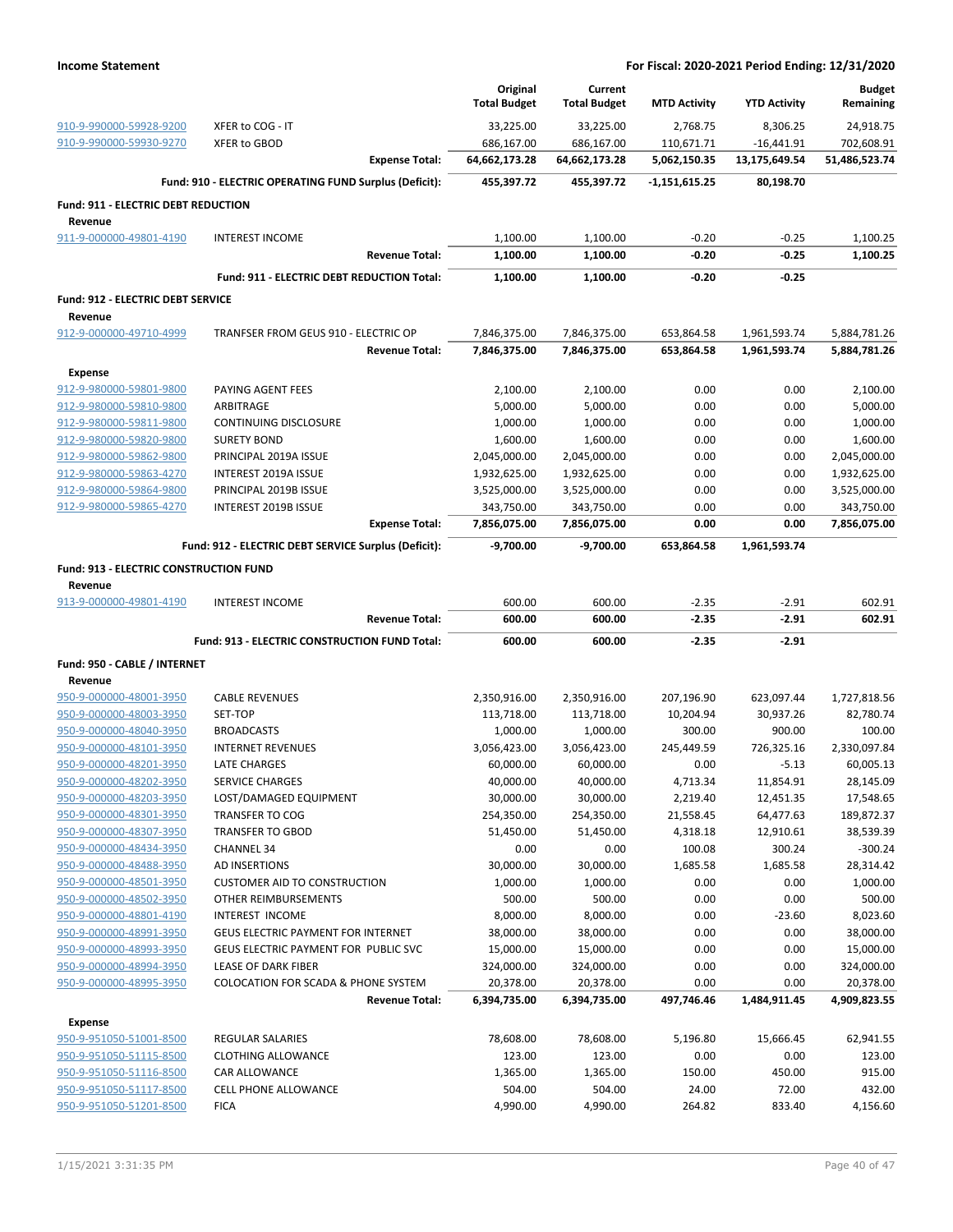| 950-9-951050-51202-8500        |
|--------------------------------|
| 950-9-951050-51203-8500        |
| 950-9-951050-51204-8500        |
| 950-9-951050-51205-8500        |
| 950-9-951050-51301-8500        |
| 950-9-951050-59110-8500        |
| <u>950-9-951050-59141-8500</u> |
| 950-9-951050-59148-8500        |
| 950-9-951050-59191-8500        |
| 950-9-951051-51001-8510        |
| 950-9-951051-51020-8510        |
| <u>950-9-951051-51102-8510</u> |
| 950-9-951051-51117-8510        |
| 950-9-951051-51201-8510        |
|                                |
| 950-9-951051-51202-8510        |
| 950-9-951051-51203-8510        |
| 950-9-951051-51204-8510        |
| 950-9-951051-51205-8510        |
| 950-9-951051-51301-8510        |
| 950-9-951051-59110-8510        |
| 950-9-951051-59148-8510        |
| <u>950-9-951051-59151-8510</u> |
| 950-9-951051-59152-8510        |
| 950-9-951051-59154-8510        |
| 950-9-951051-59155-8510        |
| 950-9-951052-51001-8520        |
| <u>950-9-951052-51115-8520</u> |
| 950-9-951052-51116-8520        |
| 950-9-951052-51117-8520        |
| 950-9-951052-51201-8520        |
| 950-9-951052-51202-8520        |
| <u>950-9-951052-51203-8520</u> |
|                                |
| 950-9-951052-51204-8520        |
| 950-9-951052-51205-8520        |
| 950-9-951052-51301-8520        |
| 950-9-951052-59110-8520        |
| <u>950-9-951052-59148-8520</u> |
| 950-9-951052-59150-8520        |
| 950-9-951053-51001-8530        |
| 950-9-951053-51020-8530        |
| 950-9-951053-51102-8530        |
| 950-9-951053-51117-8530        |
| 950-9-951053-51201-8530        |
| 950-9-951053-51202-8530        |
| 950-9-951053-51203-8530        |
| 950-9-951053-51204-8530        |
| 950-9-951053-51205-8530        |
| 950-9-951053-51301-8530        |
| 950-9-951053-59110-8530        |
| 950-9-951053-59146-8530        |
|                                |
| 950-9-951053-59148-8530        |
| <u>950-9-951053-59160-8530</u> |
| 950-9-951053-59164-8530        |
| 950-9-951054-51001-8540        |
| 950-9-951054-51020-8540        |
| 950-9-951054-51117-8540        |
| 950-9-951054-51201-8540        |
| 950-9-951054-51202-8540        |
| 950-9-951054-51203-8540        |
|                                |

|                         |                              | Original<br><b>Total Budget</b> | Current<br><b>Total Budget</b> | <b>MTD Activity</b> | <b>YTD Activity</b> | Budget<br>Remaining |
|-------------------------|------------------------------|---------------------------------|--------------------------------|---------------------|---------------------|---------------------|
| 950-9-951050-51202-8500 | <b>MEDICARE</b>              | 1,168.00                        | 1,168.00                       | 61.94               | 194.92              | 973.08              |
| 950-9-951050-51203-8500 | HEALTH INSURANCE             | 9,707.00                        | 9,707.00                       | 863.33              | 2,589.99            | 7,117.01            |
| 950-9-951050-51204-8500 | <b>WORKERS COMPENSATION</b>  | 1,497.00                        | 1,497.00                       | 124.75              | 374.25              | 1,122.75            |
| 950-9-951050-51205-8500 | UNEMPLOYMENT                 | 144.00                          | 144.00                         | 0.00                | 0.00                | 144.00              |
| 950-9-951050-51301-8500 | <b>TMRS</b>                  | 9,264.00                        | 9,264.00                       | 604.22              | 1,821.22            | 7,442.78            |
| 950-9-951050-59110-8500 | <b>GEUS OPERATIONS</b>       | 79,900.00                       | 79,900.00                      | 6,581.17            | 10,904.75           | 68,995.25           |
| 950-9-951050-59141-8500 | <b>UTILITY BILLS</b>         | 80,000.00                       | 80,000.00                      | 5,939.37            | 17,708.08           | 62,291.92           |
| 950-9-951050-59148-8500 | <b>FUEL</b>                  | 10,000.00                       | 10,000.00                      | 773.88              | 1,808.62            | 8,191.38            |
| 950-9-951050-59191-8500 | POLE USE                     | 30,000.00                       | 30,000.00                      | 0.00                | 0.00                | 30,000.00           |
| 950-9-951051-51001-8510 | <b>REGULAR SALARIES</b>      | 35,221.00                       | 35,221.00                      | 5,491.70            | 16,400.65           | 18,820.35           |
| 950-9-951051-51020-8510 | <b>OVERTIME</b>              | 2,540.00                        | 2,540.00                       | 58.44               | 254.62              | 2,285.38            |
| 950-9-951051-51102-8510 | <b>BILINGUAL PAY</b>         | 0.00                            | 0.00                           | 46.16               | 138.48              | $-138.48$           |
| 950-9-951051-51117-8510 | CELL PHONE ALLOWANCE         | 432.00                          | 432.00                         | 33.22               | 99.66               | 332.34              |
| 950-9-951051-51201-8510 | <b>FICA</b>                  | 2,341.00                        | 2,341.00                       | 343.71              | 1,033.21            | 1,307.79            |
| 950-9-951051-51202-8510 | MEDICARE                     | 548.00                          | 548.00                         | 80.38               | 241.63              | 306.37              |
| 950-9-951051-51203-8510 | <b>HEALTH INSURANCE</b>      | 12,133.00                       | 12,133.00                      | 1,079.17            | 3,237.51            | 8,895.49            |
| 950-9-951051-51204-8510 | <b>WORKERS COMPENSATION</b>  | 703.00                          | 703.00                         | 58.58               | 175.74              | 527.26              |
| 950-9-951051-51205-8510 | UNEMPLOYMENT                 | 180.00                          | 180.00                         | 0.00                | 0.00                | 180.00              |
| 950-9-951051-51301-8510 | <b>TMRS</b>                  | 4,347.00                        | 4,347.00                       | 633.32              | 1,900.51            | 2,446.49            |
| 950-9-951051-59110-8510 | <b>GEUS OPERATIONS</b>       | 0.00                            | 0.00                           | 10.41               | 33.84               | $-33.84$            |
| 950-9-951051-59148-8510 | <b>FUEL</b>                  | 0.00                            | 0.00                           | 58.82               | 58.82               | $-58.82$            |
| 950-9-951051-59151-8510 | <b>BASIC PROGRAM EXPENSE</b> | 2,201,418.00                    | 2,201,418.00                   | 155,032.98          | 340,235.21          | 1,861,182.79        |
| 950-9-951051-59152-8510 | PREMIUM PROGRAM EXPENSE      | 63,516.00                       | 63,516.00                      | 5,035.20            | 10,037.58           | 53,478.42           |
| 950-9-951051-59154-8510 | <b>TIVO Fees</b>             | 28,604.22                       | 28,604.22                      | 1,300.00            | 3,604.70            | 24,999.52           |
| 950-9-951051-59155-8510 | OTHER PROGRAM EXPENSE        | 7,500.00                        | 7,500.00                       | 0.00                | 6.00                | 7,494.00            |
| 950-9-951052-51001-8520 | <b>REGULAR SALARIES</b>      | 59,120.00                       | 59,120.00                      | 5,362.08            | 16,162.28           | 42,957.72           |
| 950-9-951052-51115-8520 | <b>CLOTHING ALLOWANCE</b>    | 123.00                          | 123.00                         | 0.00                | 0.00                | 123.00              |
| 950-9-951052-51116-8520 | CAR ALLOWANCE                | 975.00                          | 975.00                         | 0.00                | 0.00                | 975.00              |
| 950-9-951052-51117-8520 | CELL PHONE ALLOWANCE         | 216.00                          | 216.00                         | 31.36               | 94.08               | 121.92              |
| 950-9-951052-51201-8520 | <b>FICA</b>                  | 3,740.00                        | 3,740.00                       | 334.40              | 1,007.91            | 2,732.09            |
| 950-9-951052-51202-8520 | MEDICARE                     | 875.00                          | 875.00                         | 78.20               | 235.71              | 639.29              |
| 950-9-951052-51203-8520 | <b>HEALTH INSURANCE</b>      | 6,067.00                        | 6,067.00                       | 539.58              | 1,618.74            | 4,448.26            |
| 950-9-951052-51204-8520 | <b>WORKERS COMPENSATION</b>  | 1,122.00                        | 1,122.00                       | 93.50               | 280.50              | 841.50              |
| 950-9-951052-51205-8520 | UNEMPLOYMENT                 | 90.00                           | 90.00                          | 0.00                | 0.00                | 90.00               |
| 950-9-951052-51301-8520 | <b>TMRS</b>                  | 6,943.00                        | 6,943.00                       | 606.76              | 1,828.83            | 5,114.17            |
| 950-9-951052-59110-8520 | <b>GEUS OPERATIONS</b>       | 92,300.00                       | 92,300.00                      | 8,285.64            | 9,741.25            | 82,558.75           |
| 950-9-951052-59148-8520 | <b>FUEL</b>                  | 7,000.00                        | 7,000.00                       | 773.87              | 1,808.61            | 5,191.39            |
| 950-9-951052-59150-8520 | ISP SERVICE EXPENSE          | 732,640.00                      | 732,640.00                     | 63,133.05           | 193,882.90          | 538,757.10          |
| 950-9-951053-51001-8530 | <b>REGULAR SALARIES</b>      | 167,577.00                      | 167,577.00                     | 4,084.80            | 12,261.92           | 155,315.08          |
| 950-9-951053-51020-8530 | <b>OVERTIME</b>              | 5,603.00                        | 5,603.00                       | 0.00                | 0.00                | 5,603.00            |
| 950-9-951053-51102-8530 | <b>BILINGUAL PAY</b>         | 450.00                          | 450.00                         | 0.00                | 0.00                | 450.00              |
| 950-9-951053-51117-8530 | CELL PHONE ALLOWANCE         | 1,392.00                        | 1,392.00                       | 33.22               | 99.66               | 1,292.34            |
| 950-9-951053-51201-8530 | <b>FICA</b>                  | 10,852.00                       | 10,852.00                      | 251.78              | 757.60              | 10,094.40           |
| 950-9-951053-51202-8530 | MEDICARE                     | 2,539.00                        | 2,539.00                       | 58.88               | 177.17              | 2,361.83            |
| 950-9-951053-51203-8530 | <b>HEALTH INSURANCE</b>      | 33,367.00                       | 33,367.00                      | 2,967.75            | 8,903.25            | 24,463.75           |
| 950-9-951053-51204-8530 | <b>WORKERS COMPENSATION</b>  | 3,258.00                        | 3,258.00                       | 271.50              | 814.50              | 2,443.50            |
| 950-9-951053-51205-8530 | <b>UNEMPLOYMENT</b>          | 495.00                          | 495.00                         | 0.00                | 0.00                | 495.00              |
| 950-9-951053-51301-8530 | <b>TMRS</b>                  | 20,150.00                       | 20,150.00                      | 463.28              | 1,390.68            | 18,759.32           |
| 950-9-951053-59110-8530 | <b>GEUS OPERATIONS</b>       | 13,340.00                       | 13,340.00                      | $-6.26$             | 992.05              | 12,347.95           |
| 950-9-951053-59146-8530 | TRAINING AND/OR TRAVEL       | 4,500.00                        | 4,500.00                       | 0.00                | 0.00                | 4,500.00            |
| 950-9-951053-59148-8530 | <b>FUEL</b>                  | 250.00                          | 250.00                         | 0.00                | 0.00                | 250.00              |
| 950-9-951053-59160-8530 | ADVERTISING                  | 26,750.00                       | 26,750.00                      | 0.00                | 1,317.15            | 25,432.85           |
| 950-9-951053-59164-8530 | <b>CONSUMER INFORMATION</b>  | 1.00                            | 1.00                           | 0.00                | 0.00                | 1.00                |
| 950-9-951054-51001-8540 | <b>REGULAR SALARIES</b>      | 81,031.00                       | 81,031.00                      | 9,707.20            | 28,850.84           | 52,180.16           |
| 950-9-951054-51020-8540 | OVERTIME                     | 2,915.00                        | 2,915.00                       | 117.10              | 288.67              | 2,626.33            |
| 950-9-951054-51117-8540 | <b>CELL PHONE ALLOWANCE</b>  | 0.00                            | 0.00                           | 24.46               | 73.38               | $-73.38$            |
| 950-9-951054-51201-8540 | <b>FICA</b>                  | 5,206.00                        | 5,206.00                       | 582.19              | 1,740.64            | 3,465.36            |
| 950-9-951054-51202-8540 | MEDICARE                     | 1,217.00                        | 1,217.00                       | 136.16              | 407.09              | 809.91              |
| 950-9-951054-51203-8540 | <b>HEALTH INSURANCE</b>      | 27,299.00                       | 27,299.00                      | 2,428.17            | 7,284.51            | 20,014.49           |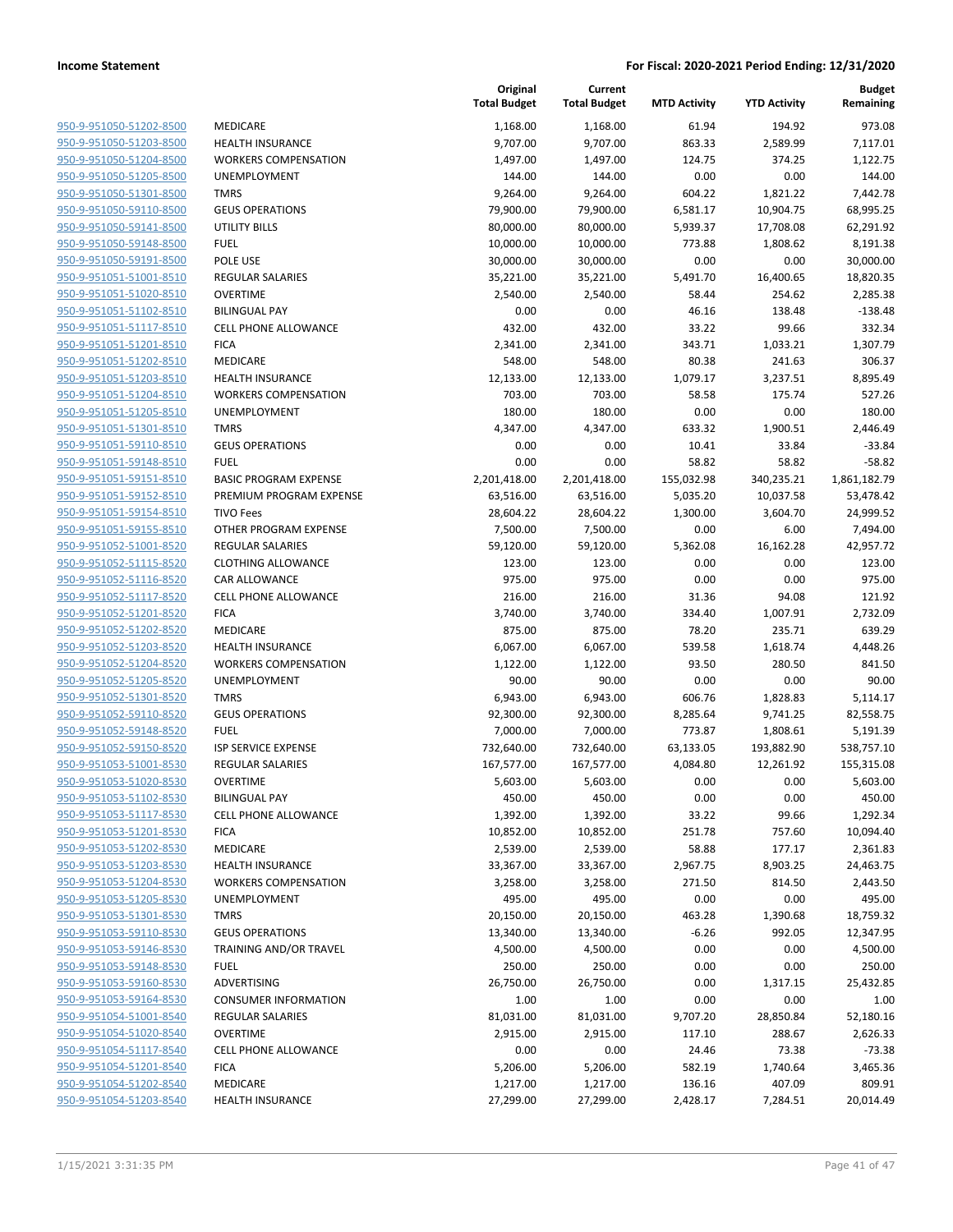| 950-9-951054-51204-8540        |
|--------------------------------|
| 950-9-951054-51205-8540        |
| 950-9-951054-51301-8540        |
| 950-9-951054-59110-8540        |
| 950-9-951055-51001-8550        |
| 950-9-951055-51020-8550        |
| 950-9-951055-51115-8550        |
| 950-9-951055-51116-8550        |
| 950-9-951055-51117-8550        |
| 950-9-951055-51201-8550        |
| 950-9-951055-51202-8550        |
| 950-9-951055-51203-8550        |
| 950-9-951055-51204-8550        |
| <u>950-9-951055-51205-8550</u> |
| <u>950-9-951055-51301-8550</u> |
| 950-9-951055-59110-8550        |
| 950-9-951055-59112-8550        |
| 950-9-951055-59158-8550        |
| 950-9-951060-51001-8600        |
| <u>950-9-951060-51010-8600</u> |
| 950-9-951060-51020-8600        |
| 950-9-951060-51115-8600        |
| 950-9-951060-51116-8600        |
| 950-9-951060-51117-8600        |
| <u>950-9-951060-51201-8600</u> |
| 950-9-951060-51202-8600        |
| 950-9-951060-51203-8600        |
| 950-9-951060-51204-8600        |
| 950-9-951060-51205-8600        |
| <u>950-9-951060-51301-8600</u> |
| 950-9-951060-59201-8600        |
| 950-9-951060-59205-8600        |
| 950-9-951060-59231-8600        |
| 950-9-951060-59235-8600        |
| <u>950-9-951061-51001-8610</u> |
| 950-9-951061-51020-8610        |
| 950-9-951061-51115-8610        |
| 950-9-951061-51116-8610        |
|                                |
| <u>950-9-951061-51117-8610</u> |
| 950-9-951061-51201-8610        |
| 950-9-951061-51202-8610        |
| 950-9-951061-51203-8610        |
| 950-9-951061-51204-8610        |
| 950-9-951061-51205-8610        |
| <u>950-9-951061-51301-8610</u> |
| 950-9-951061-59205-8610        |
| 950-9-951061-59233-8610        |
| 950-9-951090-59510-9900        |
| 950-9-951090-59511-9900        |
| <u>950-9-951090-59512-9900</u> |
| 950-9-951090-59591-9900        |
| 950-9-951090-59592-9900        |
| 950-9-951091-51001-9958        |
| 950-9-951091-51020-9958        |
| 950-9-951091-51201-9958        |
| <u>950-9-951091-51202-9958</u> |
| 950-9-951091-51205-9958        |
| 950-9-951091-51301-9958        |
| 950-9-970000-59720-9705        |
|                                |

|                         |                                      | Original<br><b>Total Budget</b> | Current<br><b>Total Budget</b> | <b>MTD Activity</b> | <b>YTD Activity</b> | <b>Budget</b><br>Remaining |
|-------------------------|--------------------------------------|---------------------------------|--------------------------------|---------------------|---------------------|----------------------------|
| 950-9-951054-51204-8540 | <b>WORKERS COMPENSATION</b>          | 1,562.00                        | 1,562.00                       | 130.17              | 390.51              | 1,171.49                   |
| 950-9-951054-51205-8540 | UNEMPLOYMENT                         | 405.00                          | 405.00                         | 0.00                | 0.00                | 405.00                     |
| 950-9-951054-51301-8540 | <b>TMRS</b>                          | 9,664.00                        | 9,664.00                       | 1,107.99            | 3,286.46            | 6,377.54                   |
| 950-9-951054-59110-8540 | <b>GEUS OPERATIONS</b>               | 7,000.00                        | 7,000.00                       | 449.09              | 720.26              | 6,279.74                   |
| 950-9-951055-51001-8550 | <b>REGULAR SALARIES</b>              | 102,180.00                      | 102,180.00                     | 14,014.09           | 40,808.61           | 61,371.39                  |
| 950-9-951055-51020-8550 | <b>OVERTIME</b>                      | 2,045.00                        | 2,045.00                       | 374.03              | 984.38              | 1,060.62                   |
| 950-9-951055-51115-8550 | <b>CLOTHING ALLOWANCE</b>            | 42.00                           | 42.00                          | 0.00                | 0.00                | 42.00                      |
| 950-9-951055-51116-8550 | <b>CAR ALLOWANCE</b>                 | 1,400.00                        | 1,400.00                       | 0.00                | 0.00                | 1,400.00                   |
| 950-9-951055-51117-8550 | <b>CELL PHONE ALLOWANCE</b>          | 287.00                          | 287.00                         | 46.56               | 139.68              | 147.32                     |
| 950-9-951055-51201-8550 | <b>FICA</b>                          | 5,624.00                        | 5,624.00                       | 687.98              | 2,030.07            | 3,593.93                   |
| 950-9-951055-51202-8550 | MEDICARE                             | 1,539.00                        | 1,539.00                       | 209.31              | 611.42              | 927.58                     |
| 950-9-951055-51203-8550 | <b>HEALTH INSURANCE</b>              | 16,382.00                       | 16,382.00                      | 1,457.33            | 4,371.99            | 12,010.01                  |
| 950-9-951055-51204-8550 | <b>WORKERS COMPENSATION</b>          | 1,970.00                        | 1,970.00                       | 164.17              | 492.51              | 1,477.49                   |
| 950-9-951055-51205-8550 | UNEMPLOYMENT                         | 238.00                          | 238.00                         | 6.36                | 6.36                | 231.64                     |
| 950-9-951055-51301-8550 | <b>TMRS</b>                          | 12,195.00                       | 12,195.00                      | 1,623.89            | 4,743.43            | 7,451.57                   |
| 950-9-951055-59110-8550 | <b>GEUS OPERATIONS</b>               | 9,100.00                        | 9,100.00                       | 697.61              | 1,189.42            | 7,910.58                   |
| 950-9-951055-59112-8550 | SAFETY                               | 2,138.00                        | 2,138.00                       | 0.00                | 187.00              | 1,951.00                   |
| 950-9-951055-59158-8550 | C/I BILLING                          | 44,500.00                       | 44,500.00                      | 0.00                | 43,127.41           | 1,372.59                   |
| 950-9-951060-51001-8600 | <b>REGULAR SALARIES</b>              | 209,071.00                      | 209,071.00                     | 18,063.78           | 50,427.01           | 158,643.99                 |
| 950-9-951060-51010-8600 | PART TIME REGULAR                    | 17,599.00                       | 17,599.00                      | 0.00                | 0.00                | 17,599.00                  |
| 950-9-951060-51020-8600 | <b>OVERTIME</b>                      | 12,302.00                       | 12,302.00                      | 740.01              | 2,107.60            | 10,194.40                  |
| 950-9-951060-51115-8600 | <b>CLOTHING ALLOWANCE</b>            | 2,079.00                        | 2,079.00                       | 0.00                | 0.00                | 2,079.00                   |
| 950-9-951060-51116-8600 | <b>CAR ALLOWANCE</b>                 | 1,950.00                        | 1,950.00                       | 375.00              | 975.00              | 975.00                     |
| 950-9-951060-51117-8600 | <b>CELL PHONE ALLOWANCE</b>          | 1,608.00                        | 1,608.00                       | 124.61              | 357.21              | 1,250.79                   |
| 950-9-951060-51201-8600 | <b>FICA</b>                          | 15,019.00                       | 15,019.00                      | 1,054.01            | 2,982.39            | 12,036.61                  |
| 950-9-951060-51202-8600 | MEDICARE                             | 3,514.00                        | 3,514.00                       | 246.51              | 697.49              | 2,816.51                   |
| 950-9-951060-51203-8600 | <b>HEALTH INSURANCE</b>              | 52,171.00                       | 52,171.00                      | 4,640.33            | 13,920.99           | 38,250.01                  |
| 950-9-951060-51204-8600 | <b>WORKERS COMPENSATION</b>          | 5,232.00                        | 5,232.00                       | 436.00              | 1,308.00            | 3,924.00                   |
| 950-9-951060-51205-8600 | UNEMPLOYMENT                         | 822.00                          | 822.00                         | 29.92               | 29.92               | 792.08                     |
| 950-9-951060-51301-8600 | <b>TMRS</b>                          | 27,892.00                       | 27,892.00                      | 2,097.25            | 5,859.68            | 22,032.32                  |
| 950-9-951060-59201-8600 | <b>BUILDINGS MAINTENANCE</b>         | 24,850.00                       | 24,850.00                      | 0.00                | 12,719.44           | 12,130.56                  |
| 950-9-951060-59205-8600 | <b>EQUIPMENT MAINTENANCE</b>         | 10,000.00                       | 10,000.00                      | 67.78               | 8,448.30            | 1,551.70                   |
| 950-9-951060-59231-8600 | <b>CABLE PLANT MAINTENANCE</b>       | 22,500.00                       | 22,500.00                      | 0.00                | 429.88              | 22,070.12                  |
| 950-9-951060-59235-8600 | FIBER OPTICS PLANT MAINTENANCE       | 20,000.00                       | 20,000.00                      | 13,680.00           | 13,680.00           | 6,320.00                   |
| 950-9-951061-51001-8610 | <b>REGULAR SALARIES</b>              | 209,071.00                      | 209,071.00                     | 18,063.81           | 50,427.03           | 158,643.97                 |
| 950-9-951061-51020-8610 | <b>OVERTIME</b>                      | 12,302.00                       | 12,302.00                      | 739.19              | 2,105.95            | 10,196.05                  |
| 950-9-951061-51115-8610 | <b>CLOTHING ALLOWANCE</b>            | 2,079.00                        | 2,079.00                       | 0.00                | 0.00                | 2,079.00                   |
| 950-9-951061-51116-8610 | CAR ALLOWANCE                        | 1,950.00                        | 1,950.00                       | 0.00                | 0.00                | 1,950.00                   |
| 950-9-951061-51117-8610 | <b>CELL PHONE ALLOWANCE</b>          | 1,416.00                        | 1,416.00                       | 124.54              | 357.02              | 1,058.98                   |
| 950-9-951061-51201-8610 | <b>FICA</b>                          | 13,928.00                       | 13,928.00                      | 1,136.82            | 3,184.16            | 10,743.84                  |
| 950-9-951061-51202-8610 | MEDICARE                             | 3,259.00                        | 3,259.00                       | 265.86              | 744.67              | 2,514.33                   |
| 950-9-951061-51203-8610 | <b>HEALTH INSURANCE</b>              | 44,895.00                       | 44,895.00                      | 3,993.00            | 11,979.00           | 32,916.00                  |
| 950-9-951061-51204-8610 | <b>WORKERS COMPENSATION</b>          | 4,315.00                        | 4,315.00                       | 359.58              | 1,078.74            | 3,236.26                   |
| 950-9-951061-51205-8610 | UNEMPLOYMENT                         | 642.00                          | 642.00                         | 28.72               | 28.72               | 613.28                     |
| 950-9-951061-51301-8610 | <b>TMRS</b>                          | 25,866.00                       | 25,866.00                      | 2,054.95            | 5,749.78            | 20,116.22                  |
| 950-9-951061-59205-8610 | <b>EQUIPMENT MAINTENANCE</b>         | 100.00                          | 100.00                         | 0.00                | 0.00                | 100.00                     |
| 950-9-951061-59233-8610 | INTERNET PLANT MAINTENANCE           | 6,000.00                        | 6,000.00                       | 0.00                | 0.00                | 6,000.00                   |
| 950-9-951090-59510-9900 | HEADEND, TRUNK & DISTRIBUTION SYSTEM | 100,000.00                      | 100,000.00                     | 17,073.00           | 17,150.96           | 82,849.04                  |
| 950-9-951090-59511-9900 | <b>HEADEND EQUIPMENT</b>             | 80,000.00                       | 80,000.00                      | 0.00                | 0.00                | 80,000.00                  |
| 950-9-951090-59512-9900 | <b>DROPS</b>                         | 100,000.00                      | 100,000.00                     | 26,735.99           | 41,799.90           | 58,200.10                  |
| 950-9-951090-59591-9900 | FURNITURE & OFFICE EQUIPMENT         | 0.00                            | 0.00                           | 0.00                | 4,242.40            | $-4,242.40$                |
| 950-9-951090-59592-9900 | <b>TRANSPORTATION EQUIPMENT</b>      | 30,000.00                       | 30,000.00                      | 0.00                | 0.00                | 30,000.00                  |
| 950-9-951091-51001-9958 | <b>REGULAR SALARIES</b>              | 41,429.00                       | 41,429.00                      | 2,242.16            | 6,692.20            | 34,736.80                  |
| 950-9-951091-51020-9958 | <b>OVERTIME</b>                      | 4,344.00                        | 4,344.00                       | 174.57              | 573.16              | 3,770.84                   |
| 950-9-951091-51201-9958 | <b>FICA</b>                          | 2,861.00                        | 2,861.00                       | 151.07              | 454.15              | 2,406.85                   |
| 950-9-951091-51202-9958 | MEDICARE                             | 669.00                          | 669.00                         | 35.33               | 106.21              | 562.79                     |
| 950-9-951091-51205-9958 | UNEMPLOYMENT                         | 156.00                          | 156.00                         | 0.00                | 0.00                | 156.00                     |
| 950-9-951091-51301-9958 | <b>TMRS</b>                          | 5,306.00                        | 5,306.00                       | 274.13              | 824.10              | 4,481.90                   |
| 950-9-970000-59720-9705 | <b>CREDIT CARD &amp; BANK FEES</b>   | 10,000.00                       | 10,000.00                      | 1,678.99            | 2,961.49            | 7,038.51                   |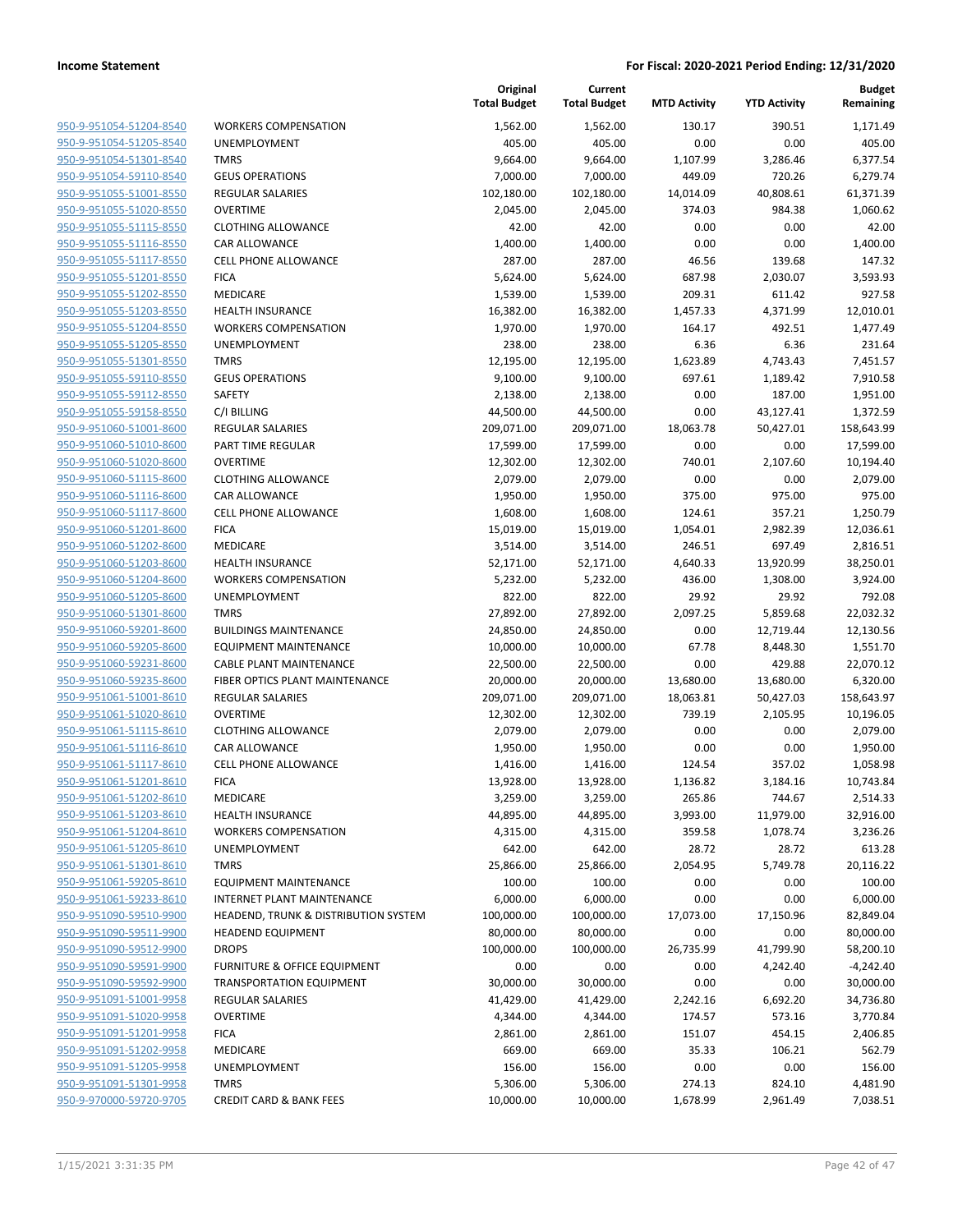|                         |                                                 | Original<br><b>Total Budget</b> | Current<br><b>Total Budget</b> | <b>MTD Activity</b> | <b>YTD Activity</b> | <b>Budget</b><br>Remaining |
|-------------------------|-------------------------------------------------|---------------------------------|--------------------------------|---------------------|---------------------|----------------------------|
| 950-9-970000-59730-9250 | <b>INVENTORY LOSS/GAIN</b>                      | 1,000.00                        | 1,000.00                       | 0.00                | 0.00                | 1,000.00                   |
| 950-9-970000-59734-4210 | ASSET DISPOSAL LOSSES/GAINS                     | 1,000.00                        | 1,000.00                       | 0.00                | 0.00                | 1,000.00                   |
| 950-9-970000-59750-9260 | <b>ACCRUED PTO PAY</b>                          | 5,000.00                        | 5,000.00                       | 0.00                | 0.00                | 5,000.00                   |
| 950-9-970000-59770-9970 | <b>CONTINGENCY</b>                              | 50,000.00                       | 50,000.00                      | 0.00                | 19.52               | 49,980.48                  |
| 950-9-970000-59771-9970 | PAYROLL CONTINGENCY                             | 10,000.00                       | 10,000.00                      | 0.00                | 0.00                | 10,000.00                  |
| 950-9-970000-59780-9240 | PROPERTY INSURANCE                              | 16,670.00                       | 16,670.00                      | 0.00                | 0.00                | 16,670.00                  |
| 950-9-970000-59781-9250 | <b>LIABILITY INSURANCE</b>                      | 14,872.00                       | 14,872.00                      | 0.00                | 1,742.09            | 13,129.91                  |
| 950-9-990000-59901-9270 | TRANSFER to COG - FRANCHISE FEES                | 284,100.00                      | 284,100.00                     | 70,483.43           | $-889.57$           | 284,989.57                 |
| 950-9-990000-59902-9200 | TRANSFER to COG - ADMIN EXPENSES                | 58,987.00                       | 58,987.00                      | 4,915.58            | 9,831.16            | 49,155.84                  |
| 950-9-990000-59903-4082 | TRANSFER to COG - PILOT                         | 39,824.00                       | 39,824.00                      | 0.00                | 0.00                | 39,824.00                  |
| 950-9-990000-59926-9330 | TRANSFER to COG - GARAGE                        | 13,450.00                       | 13,450.00                      | 1,120.83            | 3,362.49            | 10,087.51                  |
| 950-9-990000-59927-9200 | TRANSFER to COG - INSURANCE                     | 3,047.00                        | 3,047.00                       | 253.92              | 761.76              | 2,285.24                   |
| 950-9-990000-59928-9200 | XFER to COG - IT                                | 25,995.00                       | 25,995.00                      | 2,166.25            | 6,498.75            | 19,496.25                  |
| 950-9-990000-59930-9270 | <b>TRANSFER to GBOD</b>                         | 56,800.00                       | 56,800.00                      | 14,096.69           | $-177.91$           | 56,977.91                  |
| 950-9-990000-59954-8559 | <b>TRANSFER TO 910 - BILLING</b>                | 52,407.00                       | 52,407.00                      | 4,367.25            | 13,101.75           | 39,305.25                  |
| 950-9-990000-59955-8559 | <b>TRANSFER TO 910 - CASHIERING</b>             | 78,121.00                       | 78,121.00                      | 6,510.08            | 19,530.24           | 58,590.76                  |
|                         | <b>Expense Total:</b>                           | 6,042,897.22                    | 6,042,897.22                   | 531,774.56          | 1,143,174.10        | 4,899,723.12               |
|                         | Fund: 950 - CABLE / INTERNET Surplus (Deficit): | 351,837.78                      | 351,837.78                     | $-34,028.10$        | 341,737.35          |                            |
|                         | <b>Total Surplus (Deficit):</b>                 | $-1,962,159.45$                 | $-2,054,111.45$                | 1,128,363.96        | 4,598,753.84        |                            |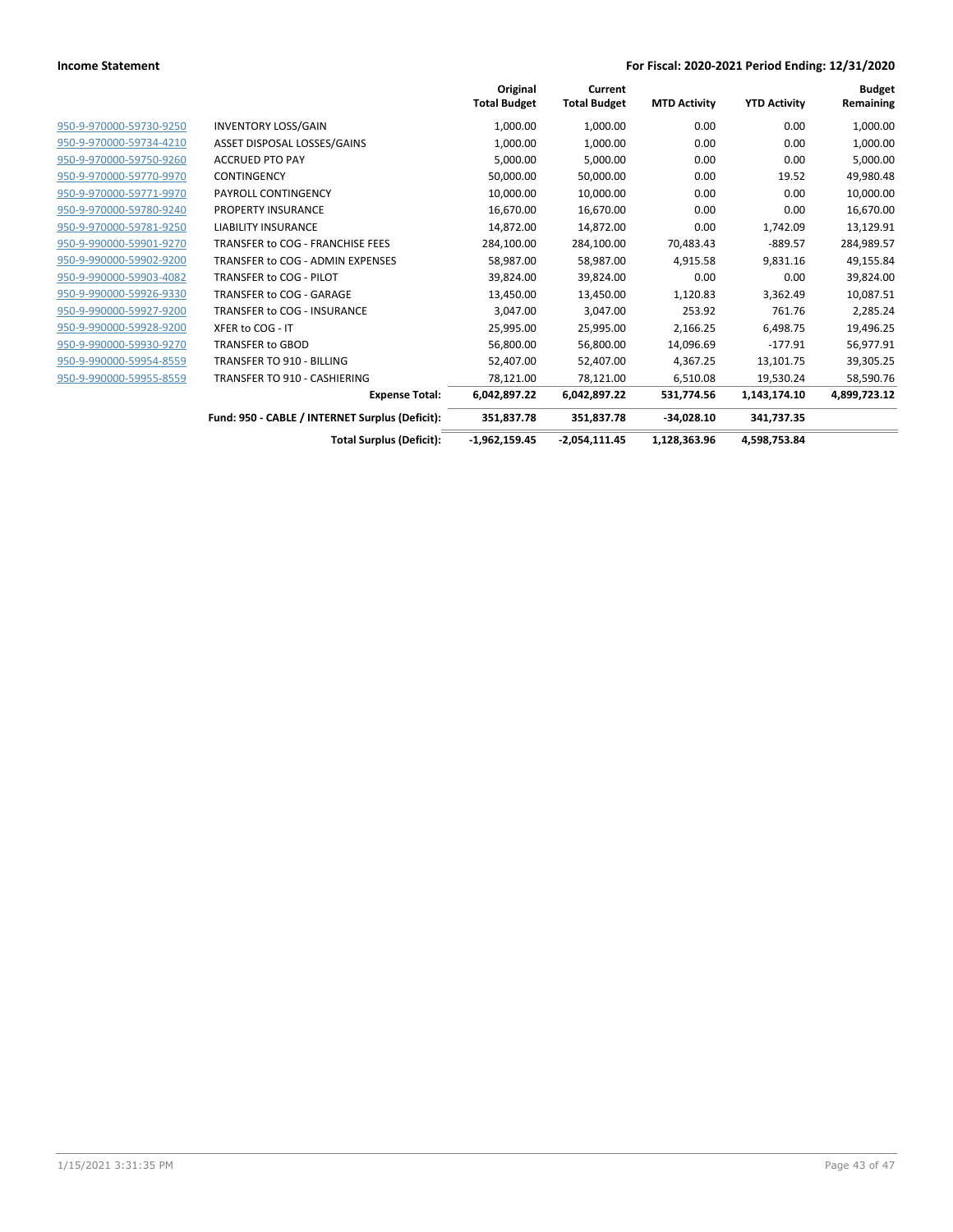# **Group Summary**

| <b>Account Type</b>                                                       | Original<br><b>Total Budget</b> | Current<br><b>Total Budget</b> | <b>MTD Activity</b> | <b>YTD Activity</b> | <b>Budget</b><br>Remaining |
|---------------------------------------------------------------------------|---------------------------------|--------------------------------|---------------------|---------------------|----------------------------|
| Fund: 100 - GENERAL FUND                                                  |                                 |                                |                     |                     |                            |
| Revenue                                                                   | 26,174,095.00                   | 26,174,095.00                  | 4,013,985.57        | 8,102,950.12        | 18,071,144.88              |
| Expense                                                                   | 27,648,157.04                   | 27,648,157.04                  | 2,228,231.64        | 6,733,414.15        | 20,914,742.89              |
| Fund: 100 - GENERAL FUND Surplus (Deficit):                               | $-1,474,062.04$                 | $-1,474,062.04$                | 1,785,753.93        | 1,369,535.97        | $-2,843,598.01$            |
| Fund: 101 - MUNICIPAL COURT BUILDING SECURITY FEES                        |                                 |                                |                     |                     |                            |
| Revenue                                                                   | 0.00                            | 0.00                           | 460.72              | 1,402.14            | $-1,402.14$                |
| Expense                                                                   | 0.00                            | 0.00                           | 1.59                | 1.59                | $-1.59$                    |
| Fund: 101 - MUNICIPAL COURT BUILDING SECURITY FEES Surplus (Deficit):     | 0.00                            | 0.00                           | 459.13              | 1,400.55            | $-1,400.55$                |
| Fund: 102 - MUNICIPAL COURT TECH FUND                                     |                                 |                                |                     |                     |                            |
| Revenue                                                                   | 0.00                            | 0.00                           | 376.62              | 1,182.48            | $-1,182.48$                |
| Expense                                                                   | 0.00                            | 0.00                           | 1.11                | 1.11                | $-1.11$                    |
| Fund: 102 - MUNICIPAL COURT TECH FUND Surplus (Deficit):                  | 0.00                            | 0.00                           | 375.51              | 1,181.37            | $-1,181.37$                |
| Fund: 103 - MUNICIPAL COURT CHILD SAFETY FUND                             |                                 |                                |                     |                     |                            |
| Revenue                                                                   | 30,887.00                       | 30,887.00                      | 0.00                | 50.88               | 30,836.12                  |
| Expense                                                                   | 25,050.00                       | 25,050.00                      | 0.20                | 0.20                | 25,049.80                  |
| Fund: 103 - MUNICIPAL COURT CHILD SAFETY FUND Surplus (Deficit):          | 5,837.00                        | 5,837.00                       | $-0.20$             | 50.68               | 5,786.32                   |
| <b>Fund: 111 - RECREATION ACTIVITIES FUND</b>                             |                                 |                                |                     |                     |                            |
| Revenue                                                                   | 237,930.00                      | 237,930.00                     | 10,009.88           | 28,626.92           | 209,303.08                 |
| Expense                                                                   | 249,194.02                      | 249,194.02                     | 6,028.28            | 24,025.54           | 225,168.48                 |
| Fund: 111 - RECREATION ACTIVITIES FUND Surplus (Deficit):                 | -11,264.02                      | -11,264.02                     | 3,981.60            | 4,601.38            | $-15,865.40$               |
| <b>Fund: 112 - GUN RANGE FUND</b>                                         |                                 |                                |                     |                     |                            |
| Revenue                                                                   | 1,316.00                        | 1,316.00                       | 420.00              | 419.90              | 896.10                     |
| Expense                                                                   | 1,300.00                        | 1,300.00                       | 216.52              | 216.52              | 1,083.48                   |
| Fund: 112 - GUN RANGE FUND Surplus (Deficit):                             | 16.00                           | 16.00                          | 203.48              | 203.38              | $-187.38$                  |
| Fund: 113 - HOTEL / MOTEL OCCUPANCY TAX FUND                              |                                 |                                |                     |                     |                            |
| Revenue                                                                   | 490,107.00                      | 490,107.00                     | 43,682.21           | 138,467.50          | 351,639.50                 |
| Expense                                                                   | 521,382.80                      | 521,382.80                     | 39,887.05           | 112,671.03          | 408,711.77                 |
| Fund: 113 - HOTEL / MOTEL OCCUPANCY TAX FUND Surplus (Deficit):           | -31,275.80                      | -31,275.80                     | 3,795.16            | 25,796.47           | -57,072.27                 |
| <b>Fund: 114 - VENUE MANAGEMENT FUND</b>                                  |                                 |                                |                     |                     |                            |
| Revenue                                                                   | 116,017.00                      | 116,017.00                     | 8,600.00            | 14,459.12           | 101,557.88                 |
| Expense                                                                   | 200,266.69                      | 200,266.69                     | 13,308.96           | 43,444.33           | 156,822.36                 |
| Fund: 114 - VENUE MANAGEMENT FUND Surplus (Deficit):                      | -84,249.69                      | -84,249.69                     | -4,708.96           | $-28,985.21$        | $-55,264.48$               |
| <b>Fund: 123 - PTRAIN - POLICE REIMBURSEMENT GRANTS &amp; CONT EDUCAT</b> |                                 |                                |                     |                     |                            |
| Revenue                                                                   | 0.00                            | 0.00                           | 0.00                | $-150.08$           | 150.08                     |
| Expense                                                                   | 0.00                            | 0.00                           | 749.16              | 749.16              | -749.16                    |
| Fund: 123 - PTRAIN - POLICE REIMBURSEMENT GRANTS & CONT EDUCAT Surp       | 0.00                            | 0.00                           | -749.16             | -899.24             | 899.24                     |
| Fund: 124 - FIRE HAZMAT GRANT                                             |                                 |                                |                     |                     |                            |
| Expense                                                                   | 0.00                            | 0.00                           | 0.02                | 0.02                | $-0.02$                    |
| Fund: 124 - FIRE HAZMAT GRANT Total:                                      | 0.00                            | 0.00                           | 0.02                | 0.02                | $-0.02$                    |
| Fund: 140 - DEBT SERVICE FUND                                             |                                 |                                |                     |                     |                            |
| Revenue                                                                   | 6,776,144.00                    | 6,776,144.00                   | 1,474,931.58        | 2,779,590.16        | 3,996,553.84               |
| Expense                                                                   | 6,811,884.00                    | 6,811,884.00                   | 9,894.01            | 29,612.17           | 6,782,271.83               |
| Fund: 140 - DEBT SERVICE FUND Surplus (Deficit):                          | $-35,740.00$                    | -35,740.00                     | 1,465,037.57        | 2,749,977.99        | -2,785,717.99              |
| Fund: 160 - GENERAL CAPITAL IMPROVEMENT FUND                              |                                 |                                |                     |                     |                            |
| Revenue                                                                   | 2,616,006.00                    | 2,616,006.00                   | 210,416.50          | 632,839.43          | 1,983,166.57               |
| Expense                                                                   | 2,525,998.00                    | 2,525,998.00                   | 2,039,109.27        | 2,736,340.86        | $-210,342.86$              |
| Fund: 160 - GENERAL CAPITAL IMPROVEMENT FUND Surplus (Deficit):           | 90,008.00                       | 90,008.00                      | -1,828,692.77       | -2,103,501.43       | 2,193,509.43               |
| Fund: 161 - STREET CONSTRUCTION FUND                                      |                                 |                                |                     |                     |                            |
| Revenue                                                                   | 10,000.00                       | 10,000.00                      | 0.00                | 4.04                | 9,995.96                   |
| Expense                                                                   | 400.00                          | 400.00                         | 349.72              | 334,315.15          | -333,915.15                |
| Fund: 161 - STREET CONSTRUCTION FUND Surplus (Deficit):                   | 9,600.00                        | 9,600.00                       | -349.72             | $-334,311.11$       | 343,911.11                 |
| Fund: 164 - 2013 CO CAPITAL FUND                                          |                                 |                                |                     |                     |                            |
| Revenue                                                                   | 275.00                          | 275.00                         | 0.00                | 0.20                | 274.80                     |
|                                                                           |                                 |                                |                     |                     |                            |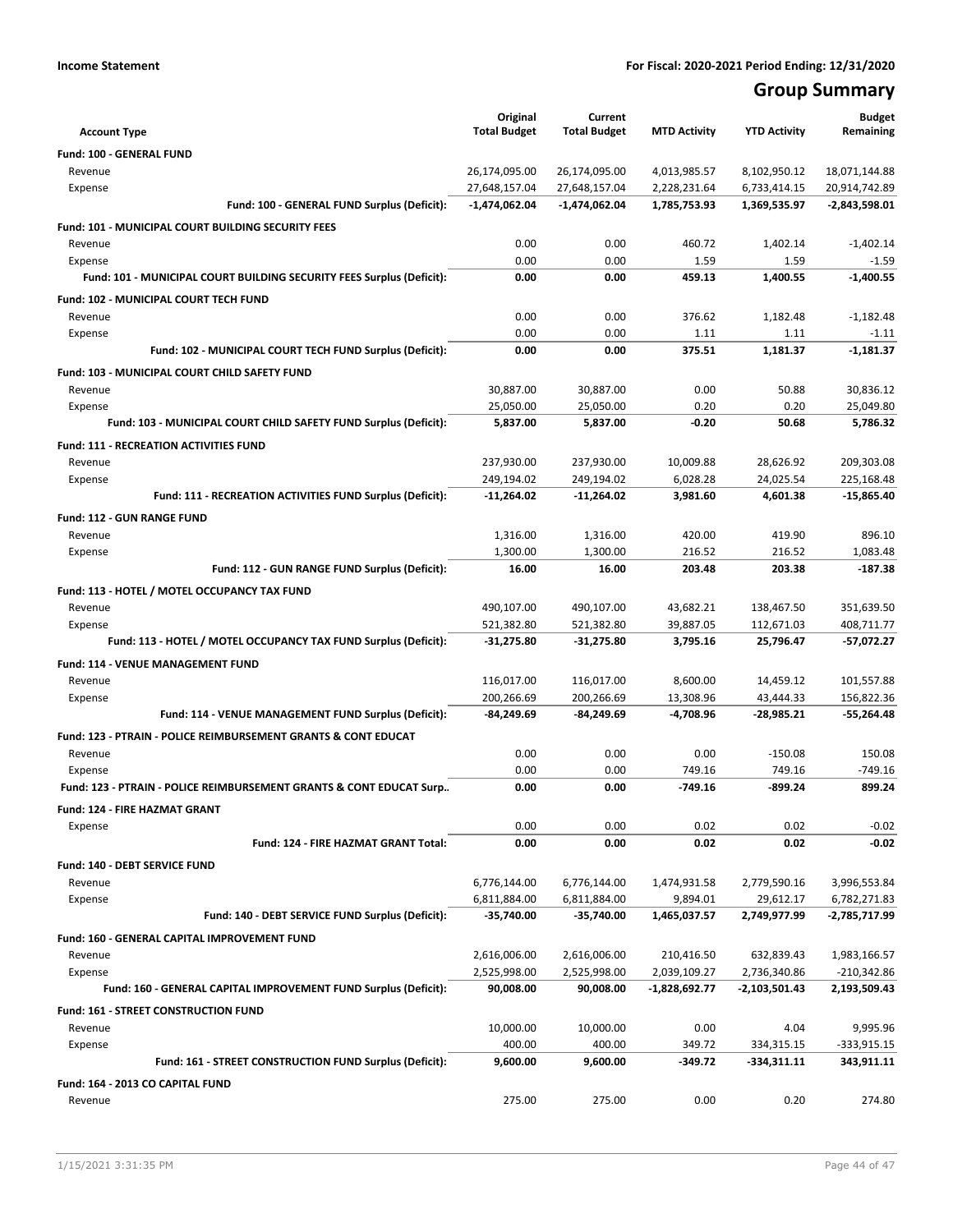| <b>Account Type</b>                                        | Original<br><b>Total Budget</b> | Current<br><b>Total Budget</b> | <b>MTD Activity</b>      | <b>YTD Activity</b>          | <b>Budget</b><br>Remaining   |
|------------------------------------------------------------|---------------------------------|--------------------------------|--------------------------|------------------------------|------------------------------|
| Expense                                                    | 15.00                           | 15.00                          | 0.74                     | 0.74                         | 14.26                        |
| Fund: 164 - 2013 CO CAPITAL FUND Surplus (Deficit):        | 260.00                          | 260.00                         | $-0.74$                  | $-0.54$                      | 260.54                       |
| Fund: 165 - 2014 GO FUND                                   |                                 |                                |                          |                              |                              |
| Revenue                                                    | 10,000.00                       | 10,000.00                      | 0.00                     | 146.67                       | 9,853.33                     |
| Fund: 165 - 2014 GO FUND Total:                            | 10,000.00                       | 10,000.00                      | 0.00                     | 146.67                       | 9,853.33                     |
| <b>Fund: 171 - MAIN STREET SPECIAL REVENUE</b>             |                                 |                                |                          |                              |                              |
| Revenue                                                    | 0.00                            | 0.00                           | 19,840.83                | 39,388.10                    | $-39,388.10$                 |
| Expense                                                    | 0.00                            | 0.00                           | 34,978.03                | 75,345.57                    | -75,345.57                   |
| Fund: 171 - MAIN STREET SPECIAL REVENUE Surplus (Deficit): | 0.00                            | 0.00                           | $-15,137.20$             | $-35,957.47$                 | 35,957.47                    |
| Fund: 200 - WATER / WASTEWATER FUND                        |                                 |                                |                          |                              |                              |
| Revenue                                                    | 14,455,296.00                   | 14,455,296.00                  | 1,119,062.16             | 3,325,965.81                 | 11,129,330.19                |
| Expense                                                    | 14,254,657.13                   | 14,254,657.13                  | 959,541.71               | 2,803,866.03                 | 11,450,791.10                |
| Fund: 200 - WATER / WASTEWATER FUND Surplus (Deficit):     | 200,638.87                      | 200,638.87                     | 159,520.45               | 522,099.78                   | -321,460.91                  |
| Fund: 216 - UTILIITY CIP FUND                              |                                 |                                |                          |                              |                              |
| Revenue                                                    | 606,649.00                      | 606,649.00                     | 37,220.75                | 116,109.99                   | 490,539.01                   |
| Expense                                                    | 446,649.00                      | 446,649.00                     | 50,070.29                | 55,224.23                    | 391,424.77                   |
| Fund: 216 - UTILIITY CIP FUND Surplus (Deficit):           | 160,000.00                      | 160,000.00                     | $-12,849.54$             | 60,885.76                    | 99,114.24                    |
| <b>Fund: 217 - WASTEWATER RECLAMATION FUND</b>             |                                 |                                |                          |                              |                              |
| Revenue                                                    | 7,950.00                        | 7,950.00                       | 0.00                     | 142.28                       | 7,807.72                     |
| Fund: 217 - WASTEWATER RECLAMATION FUND Total:             | 7,950.00                        | 7.950.00                       | 0.00                     | 142.28                       | 7.807.72                     |
| <b>Fund: 300 - AIRPORT FUND</b>                            |                                 |                                |                          |                              |                              |
| Revenue                                                    | 720,583.00                      | 720,583.00                     | 108,002.67               | 229,901.33                   | 490,681.67                   |
| Expense                                                    | 1,672,234.14                    | 1,672,234.14                   | 143,973.97               | 418,410.37                   | 1,253,823.77                 |
| Fund: 300 - AIRPORT FUND Surplus (Deficit):                | -951,651.14                     | -951,651.14                    | -35,971.30               | -188,509.04                  | -763,142.10                  |
| Fund: 320 - AIRPORT TXDOT GRANT                            |                                 |                                |                          |                              |                              |
| Revenue                                                    | 0.00                            | 0.00                           | 200,000.00               | 200,000.00                   | $-200,000.00$                |
| Fund: 320 - AIRPORT TXDOT GRANT Total:                     | 0.00                            | 0.00                           | 200,000.00               | 200,000.00                   | $-200,000.00$                |
| Fund: 360 - AIRPORT CAPITAL FUND                           |                                 |                                |                          |                              |                              |
| Revenue                                                    | 1,595,850.00                    | 1,595,850.00                   | 125,000.00               | 374,958.33                   | 1,220,891.67                 |
| Expense                                                    | 2,220,652.00                    | 2,220,652.00                   | 180.36                   | 180.36                       | 2,220,471.64                 |
| Fund: 360 - AIRPORT CAPITAL FUND Surplus (Deficit):        | -624,802.00                     | -624,802.00                    | 124,819.64               | 374,777.97                   | -999,579.97                  |
| Fund: 362 - AIRPORT FBO FUEL                               |                                 |                                |                          |                              |                              |
| Revenue                                                    | 409,650.00                      | 409,650.00                     | 27,753.04                | 87,580.65                    | 322,069.35                   |
| Expense                                                    | 0.00                            | 0.00<br>409.650.00             | 14,525.82                | 27,904.62                    | $-27,904.62$                 |
| Fund: 362 - AIRPORT FBO FUEL Surplus (Deficit):            | 409,650.00                      |                                | 13,227.22                | 59,676.03                    | 349,973.97                   |
| Fund: 400 - GOLF FUND                                      |                                 |                                |                          |                              |                              |
| Revenue                                                    | 191,588.00                      | 191,588.00                     | 15,123.74                | 52,292.02                    | 139,295.98                   |
| Expense<br>Fund: 400 - GOLF FUND Surplus (Deficit):        | 246,068.81<br>$-54,480.81$      | 246,068.81<br>-54,480.81       | 19,900.37<br>-4,776.63   | 59,047.62<br>$-6,755.60$     | 187,021.19<br>-47,725.21     |
|                                                            |                                 |                                |                          |                              |                              |
| <b>Fund: 500 - SANITATION FUND</b>                         |                                 |                                |                          |                              |                              |
| Revenue<br>Expense                                         | 4,980,495.00<br>5,527,391.08    | 4,980,495.00<br>5,619,343.08   | 415,056.50<br>868,910.75 | 1,244,414.45<br>1,432,416.03 | 3,736,080.55<br>4,186,927.05 |
| Fund: 500 - SANITATION FUND Surplus (Deficit):             | -546,896.08                     | $-638,848.08$                  | -453,854.25              | -188,001.58                  | -450,846.50                  |
|                                                            |                                 |                                |                          |                              |                              |
| Fund: 601 - CENTRAL SERVICE FUND<br>Revenue                | 940,414.00                      | 940,414.00                     | 78,367.82                | 235,103.46                   | 705,310.54                   |
| Expense                                                    | 1,040,226.62                    | 1,040,226.62                   | 101,116.61               | 262,429.30                   | 777,797.32                   |
| Fund: 601 - CENTRAL SERVICE FUND Surplus (Deficit):        | -99,812.62                      | -99,812.62                     | $-22,748.79$             | $-27,325.84$                 | -72,486.78                   |
| Fund: 602 - INSURANCE FUND                                 |                                 |                                |                          |                              |                              |
| Revenue                                                    | 6,443,497.00                    | 6,443,497.00                   | 539,125.26               | 1,591,136.45                 | 4,852,360.55                 |
| Expense                                                    | 6,483,654.00                    | 6,483,654.00                   | 465,460.43               | 2,149,086.54                 | 4,334,567.46                 |
| Fund: 602 - INSURANCE FUND Surplus (Deficit):              | -40,157.00                      | -40,157.00                     | 73,664.83                | -557,950.09                  | 517,793.09                   |
| Fund: 604 - MIS FUND                                       |                                 |                                |                          |                              |                              |
| Revenue                                                    | 758,375.00                      | 758,375.00                     | 70,889.56                | 212,668.68                   | 545,706.32                   |
| Expense                                                    | 1,070,950.62                    | 1,070,950.62                   | $-139,323.22$            | 8,595.20                     | 1,062,355.42                 |
|                                                            |                                 |                                |                          |                              |                              |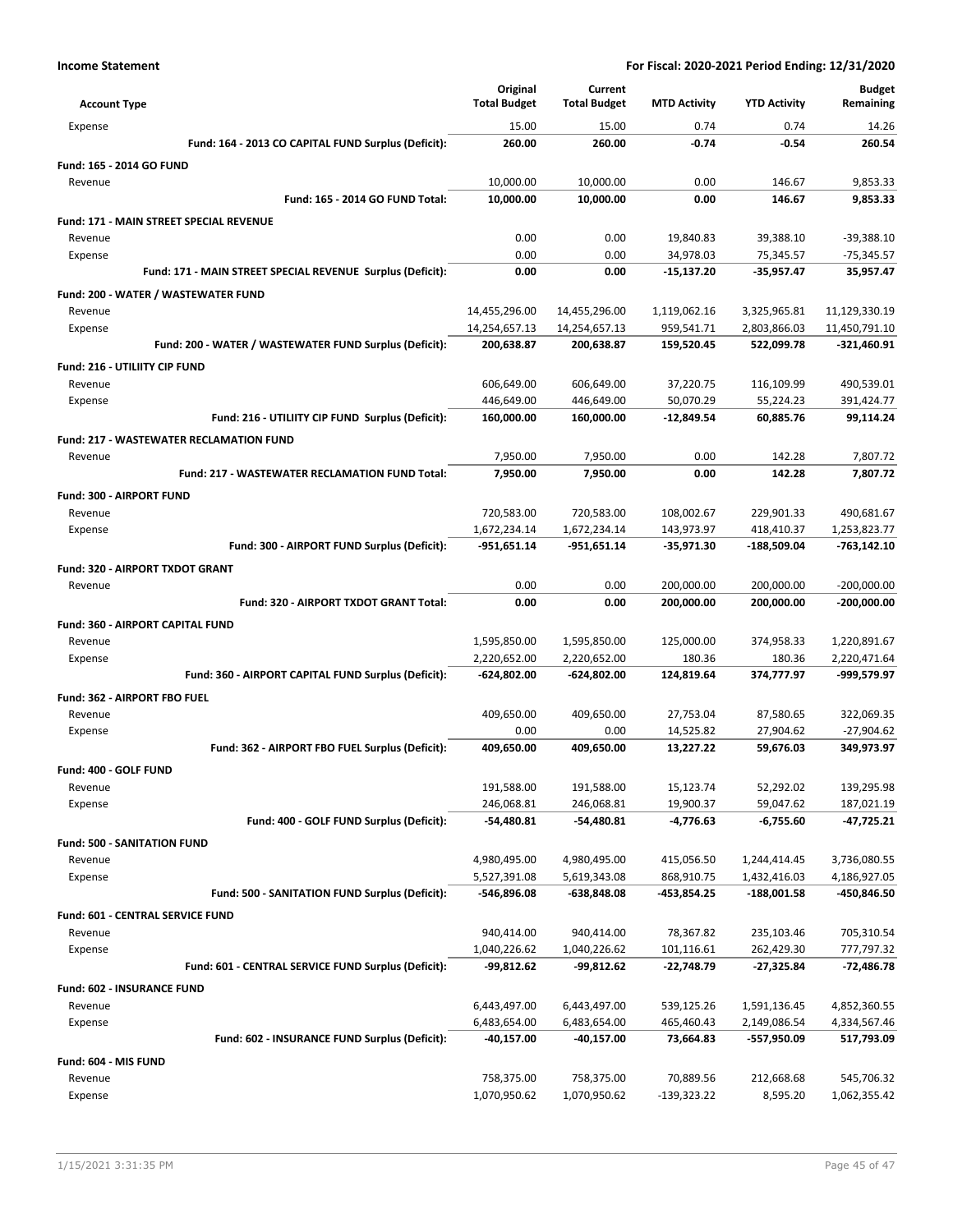| <b>Account Type</b>                                                        | Original<br><b>Total Budget</b> | Current<br><b>Total Budget</b> | <b>MTD Activity</b> | <b>YTD Activity</b> | <b>Budget</b><br>Remaining |
|----------------------------------------------------------------------------|---------------------------------|--------------------------------|---------------------|---------------------|----------------------------|
| Fund: 604 - MIS FUND Surplus (Deficit):                                    | $-312,575.62$                   | $-312,575.62$                  | 210,212.78          | 204,073.48          | $-516,649.10$              |
| <b>Fund: 660 - VEHICLE REPLACEMENT FUND</b>                                |                                 |                                |                     |                     |                            |
| Revenue                                                                    | 730,396.00                      | 730,396.00                     | 60,032.99           | 180,264.52          | 550,131.48                 |
| Expense                                                                    | 720,397.00                      | 720,397.00                     | 68,946.89           | 86,628.03           | 633,768.97                 |
| Fund: 660 - VEHICLE REPLACEMENT FUND Surplus (Deficit):                    | 9,999.00                        | 9,999.00                       | $-8,913.90$         | 93,636.49           | $-83,637.49$               |
| <b>Fund: 800 - SPENCE FUND</b>                                             |                                 |                                |                     |                     |                            |
| Revenue                                                                    | 6,000.00                        | 6,000.00                       | 0.00                | 110.14              | 5,889.86                   |
| Expense                                                                    | 600.00                          | 600.00                         | 50.00               | 150.00              | 450.00                     |
| Fund: 800 - SPENCE FUND Surplus (Deficit):                                 | 5,400.00                        | 5,400.00                       | $-50.00$            | $-39.86$            | 5,439.86                   |
| Fund: 801 - JONES LIBRARY TRUST                                            |                                 |                                |                     |                     |                            |
| Revenue                                                                    | 0.00                            | 0.00                           | 0.00                | $-0.09$             | 0.09                       |
| Expense                                                                    | 0.00                            | 0.00                           | 0.36                | 0.36                | $-0.36$                    |
| Fund: 801 - JONES LIBRARY TRUST Surplus (Deficit):                         | 0.00                            | 0.00                           | -0.36               | $-0.45$             | 0.45                       |
| Fund: 809 - GREENVILLE IDC (L-3)                                           |                                 |                                |                     |                     |                            |
| Revenue                                                                    | 0.00                            | 0.00                           | 0.00                | 124,521.10          | $-124,521.10$              |
| Expense                                                                    | 0.00                            | 0.00                           | 0.00                | 124,521.10          | $-124,521.10$              |
| Fund: 809 - GREENVILLE IDC (L-3) Surplus (Deficit):                        | 0.00                            | 0.00                           | 0.00                | 0.00                | 0.00                       |
| <b>Fund: 810 - SEIZURE FUNDS - STATE RULES</b>                             |                                 |                                |                     |                     |                            |
| Revenue                                                                    | 3,000.00                        | 3,000.00                       | 0.00                | $-1.39$             | 3,001.39                   |
| Expense                                                                    | 100.00                          | 100.00                         | 17,579.03           | 17,579.03           | $-17,479.03$               |
| Fund: 810 - SEIZURE FUNDS - STATE RULES Surplus (Deficit):                 | 2,900.00                        | 2,900.00                       | -17,579.03          | $-17,580.42$        | 20,480.42                  |
| Fund: 811 - SEIZURE FUNDS - FED RULES                                      |                                 |                                |                     |                     |                            |
| Revenue                                                                    | 2,500.00                        | 2,500.00                       | 0.00                | $-1.18$             | 2,501.18                   |
| Expense                                                                    | 100.00                          | 100.00                         | 4.98                | 4.98                | 95.02                      |
| Fund: 811 - SEIZURE FUNDS - FED RULES Surplus (Deficit):                   | 2,400.00                        | 2,400.00                       | -4.98               | $-6.16$             | 2,406.16                   |
| Fund: 820 - TIRZ FUND (Tax Increment Reinvestment Zone)                    |                                 |                                |                     |                     |                            |
| Revenue                                                                    | 751,638.00                      | 751,638.00                     | 25,582.86           | 40,010.36           | 711,627.64                 |
| Expense                                                                    | 160,725.00                      | 160,725.00                     | 101.33              | 3,145.33            | 157,579.67                 |
| Fund: 820 - TIRZ FUND (Tax Increment Reinvestment Zone) Surplus (Deficit): | 590,913.00                      | 590,913.00                     | 25,481.53           | 36,865.03           | 554,047.97                 |
| Fund: 899 - POOLED CASH                                                    |                                 |                                |                     |                     |                            |
| Revenue                                                                    | 0.00                            | 0.00                           | 0.00                | $-0.01$             | 0.01                       |
| Fund: 899 - POOLED CASH Total:                                             | 0.00                            | 0.00                           | 0.00                | $-0.01$             | 0.01                       |
| <b>Fund: 910 - ELECTRIC OPERATING FUND</b>                                 |                                 |                                |                     |                     |                            |
| Revenue                                                                    | 65,117,571.00                   | 65,117,571.00                  | 3,910,535.10        | 13,255,848.24       | 51,861,722.76              |
| Expense                                                                    | 64,662,173.28                   | 64,662,173.28                  | 5,062,150.35        | 13,175,649.54       | 51,486,523.74              |
| Fund: 910 - ELECTRIC OPERATING FUND Surplus (Deficit):                     | 455,397.72                      | 455,397.72                     | -1,151,615.25       | 80,198.70           | 375,199.02                 |
| Fund: 911 - ELECTRIC DEBT REDUCTION                                        |                                 |                                |                     |                     |                            |
| Revenue                                                                    | 1,100.00                        | 1,100.00                       | $-0.20$             | $-0.25$             | 1,100.25                   |
| Fund: 911 - ELECTRIC DEBT REDUCTION Total:                                 | 1,100.00                        | 1,100.00                       | -0.20               | $-0.25$             | 1,100.25                   |
| Fund: 912 - ELECTRIC DEBT SERVICE                                          |                                 |                                |                     |                     |                            |
| Revenue                                                                    | 7,846,375.00                    | 7,846,375.00                   | 653,864.58          | 1,961,593.74        | 5,884,781.26               |
| Expense                                                                    | 7,856,075.00                    | 7,856,075.00                   | 0.00                | 0.00                | 7,856,075.00               |
| Fund: 912 - ELECTRIC DEBT SERVICE Surplus (Deficit):                       | -9,700.00                       | $-9,700.00$                    | 653,864.58          | 1,961,593.74        | -1,971,293.74              |
| <b>Fund: 913 - ELECTRIC CONSTRUCTION FUND</b>                              |                                 |                                |                     |                     |                            |
| Revenue                                                                    | 600.00                          | 600.00                         | $-2.35$             | $-2.91$             | 602.91                     |
| Fund: 913 - ELECTRIC CONSTRUCTION FUND Total:                              | 600.00                          | 600.00                         | $-2.35$             | $-2.91$             | 602.91                     |
| Fund: 950 - CABLE / INTERNET                                               |                                 |                                |                     |                     |                            |
| Revenue                                                                    | 6,394,735.00                    | 6,394,735.00                   | 497,746.46          | 1,484,911.45        | 4,909,823.55               |
| Expense                                                                    | 6,042,897.22                    | 6,042,897.22                   | 531,774.56          | 1,143,174.10        | 4,899,723.12               |
| Fund: 950 - CABLE / INTERNET Surplus (Deficit):                            | 351,837.78                      | 351,837.78                     | -34,028.10          | 341,737.35          | 10,100.43                  |
| <b>Total Surplus (Deficit):</b>                                            | $-1,962,159.45$                 | -2,054,111.45                  | 1,128,363.96        | 4,598,753.84        |                            |